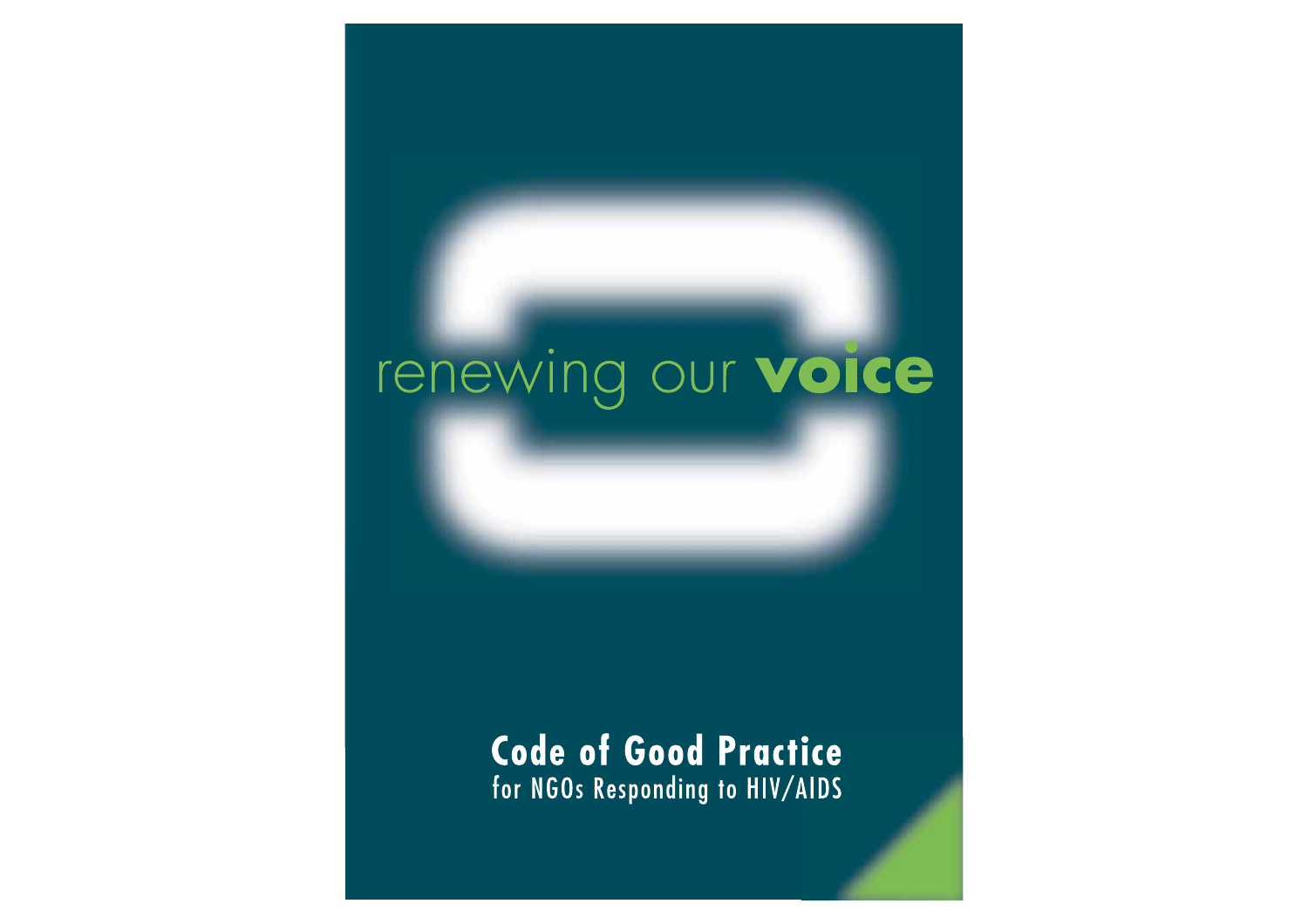# renewing our voice

### **Code of Good Practice** for NGOs Responding to HIV/AIDS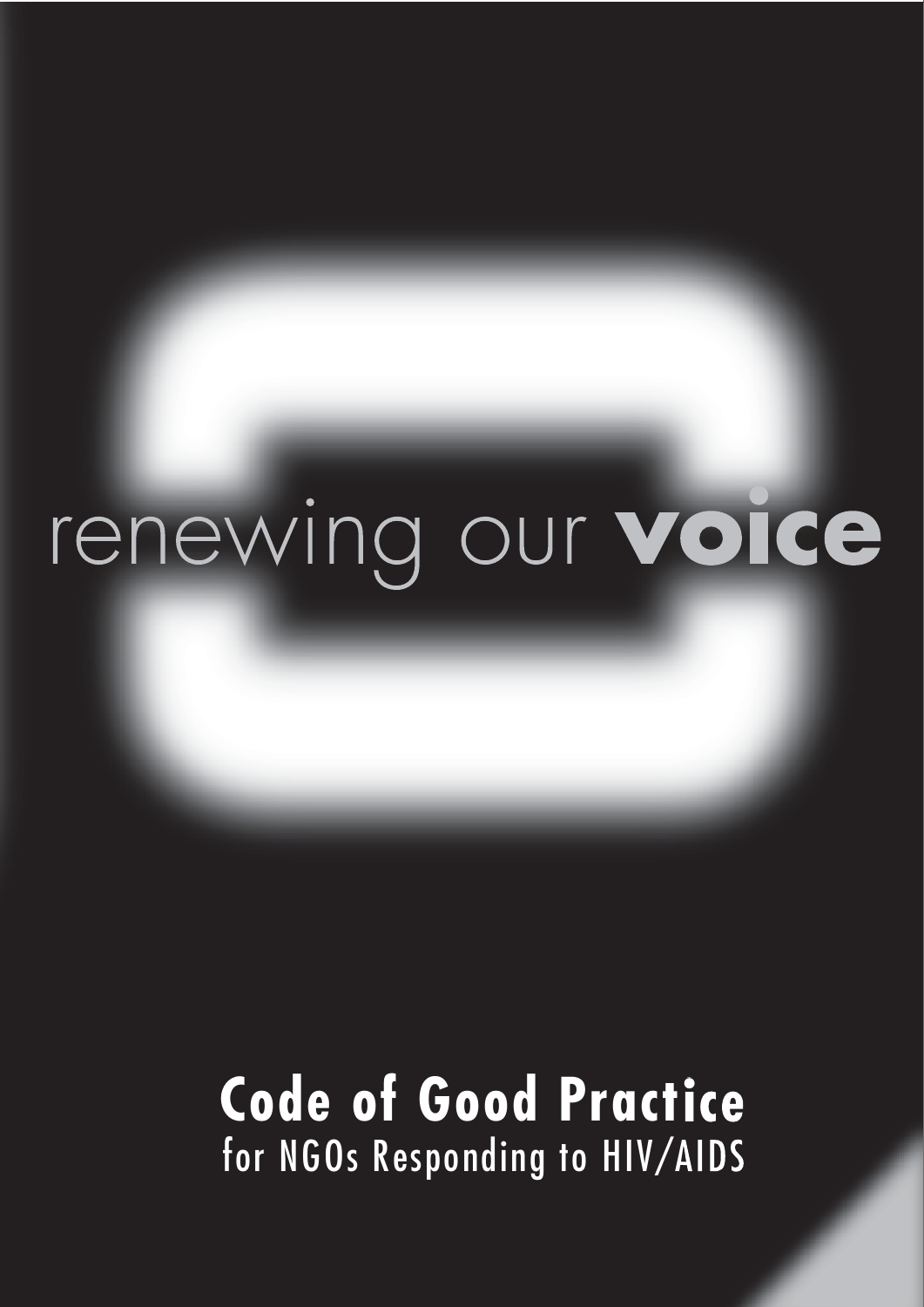Published by The NGO HIV/AIDS Code of Practice Project Copyright © The NGO HIV/AIDS Code of Practice Project, 2004 PO Box 372, chemin des Crets, 1211 Geneva 19, Switzerland Telephone: +41 22 730 42 22 Fax: +41 22 733 03 95 Web: www.ifrc.org/what/health/hivaids/code/

The NGO HIV/AIDS Code of Practice Project is a joint initiative of:

- ActionAid International
- CARE USA
- Global Health Council
- Global Network of People Living with HIV/AIDS (GNP+)
- Grupo Pela Vidda
- Hong Kong AIDS Foundation
- International Council of AIDS Service Organisations (ICASO)
- International Federation of Red Cross and Red Crescent Societies
- International Harm Reduction Association
- International HIV/AIDS Alliance
- World Council of Churches

Author: Julia Cabassi Editor: David Wilson

First draft version: March 2004 First final edition: December 2004

ISBN 0 85598 553 4

A catalogue record for this publication is available from The British Library and the US Library of Congress.

All rights reserved. This material is copyright but may be reproduced by any method without fee for educational purposes but not for resale. Formal permission is required for all such uses but normally will be granted immediately. For copying in other circumstances or for reuse in other publications, or for translations or adaptations, prior written permission must be obtained from the copyright owners.

Distributed for The NGO HIV/AIDS Code of Practice Project worldwide by Oxfam GB.

Available from Oxfam Publishing, 274 Banbury Road, Oxford, OX2 7DZ, UK. Tel: +44 (0) 1865 311311 Fax: +44 1865 312600 email: <publish@oxfam.org.uk> Web: <www.oxfam.org.uk/publications> and from its agents and representatives throughout the world. Oxfam GB is a registered charity, no 202918, and is a member of Oxfam International.

*Renewing Our Voice: Code of Good Practice for NGOs Responding to HIV/AIDS* is also available on the website of the International Federation of Red Cross and Red Crescent Societies, with hyperlinks to secondary source material.<www.ifrc.org/what/health/hivaids/code/>

The diagrams on pages 25 and 61 are from Mainstreaming HIV/AIDS in Development and Humanitarian Programmes by Sue Holden, published by Oxfam GB, 2004, and are reproduced with the permission of Oxfam GB.

Cover and poster designed by: Laura Amiet Text design by: Jean-Charles Chamois Layout by: Marie-Christine Dupont Printed by: Imprimerie Corbaz, Montreux, Switzerland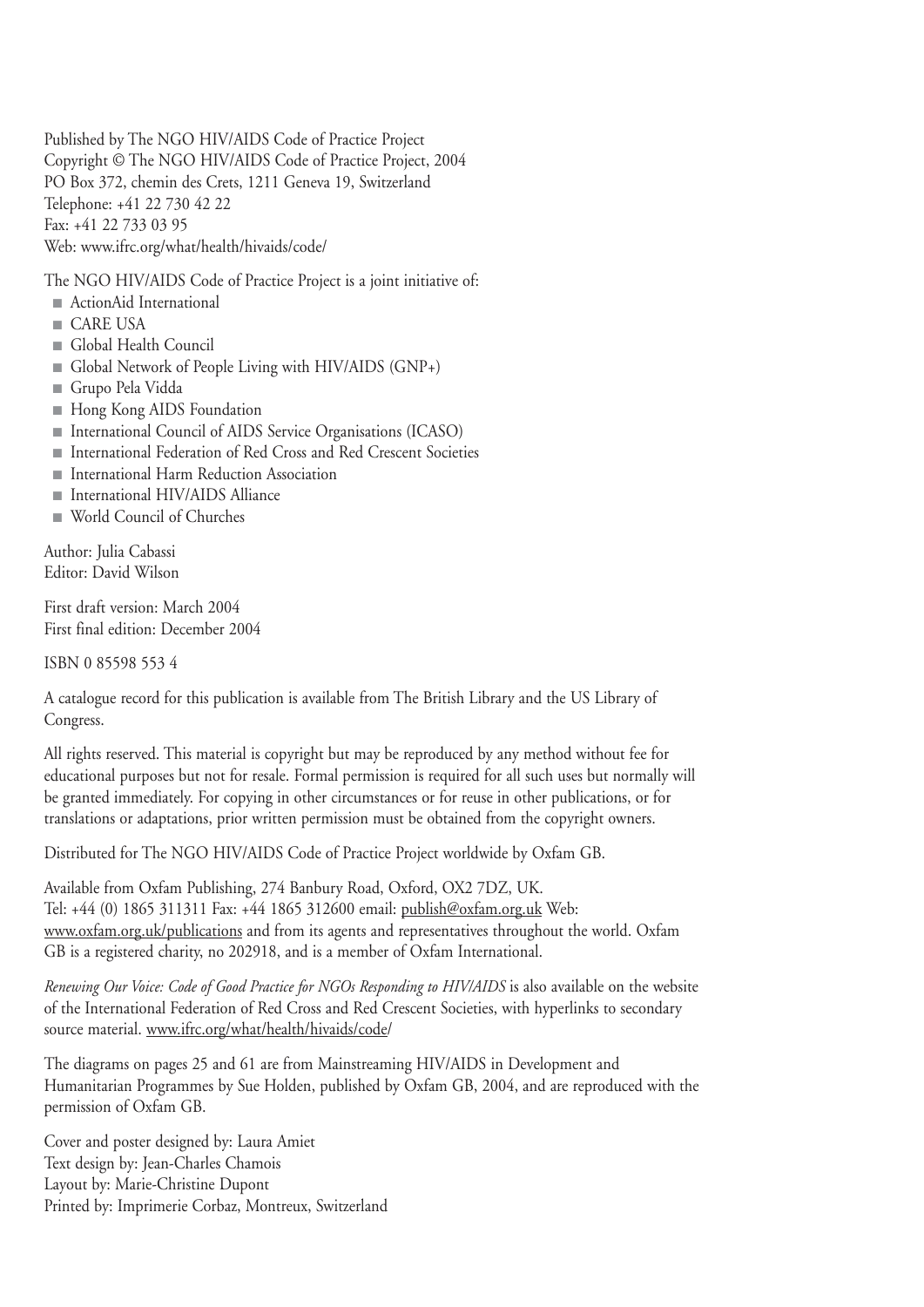# renewing our voice

**Code of Good Practice** for NGOs Responding to HIV/AIDS

### **guiding** principles

### **organisational** principles **programming** principles

- **Involvement of PLHA and affected communities**
- **Multi-sectoral partnerships**
- **Governance**
- **Organisational mission and management**
- **Programme planning, monitoring and evaluation**
- **Access and equity**
- **Advocacy**
- **Research**
- **Scaling up**

### HIV/AIDS Programming

- **Cross cutting issues**
- **Voluntary counselling and testing (VCT)**
- **HIV prevention**
- **Treatment, care and support**
- **Addressing stigma and discrimination**

Mainstreaming HIV/AIDS: development and humanitarian programming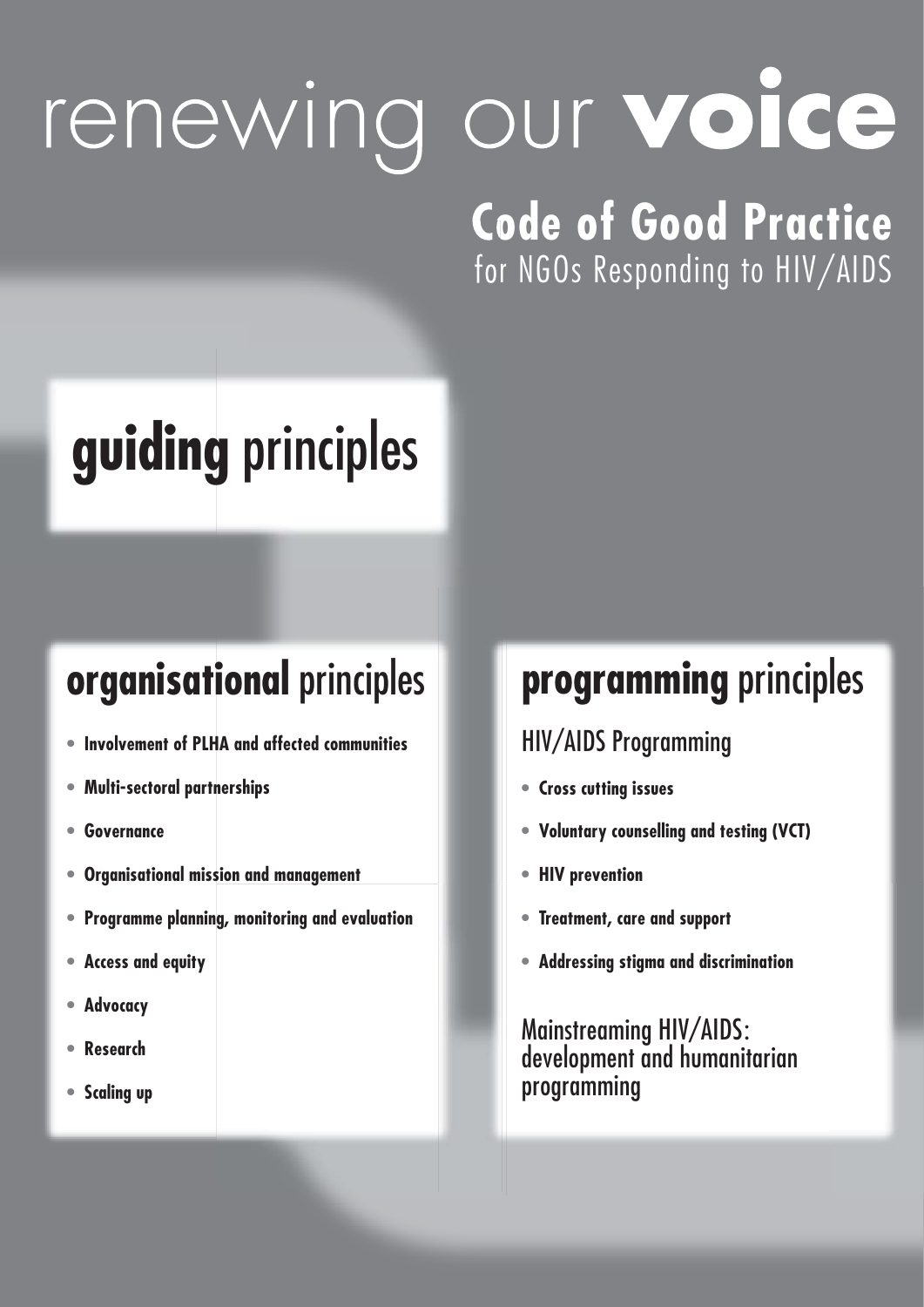## Contents

| 1.4 Accountability and independence of NGOs __________________ 17     |
|-----------------------------------------------------------------------|
|                                                                       |
|                                                                       |
|                                                                       |
|                                                                       |
|                                                                       |
|                                                                       |
| Chapter 2 - Guiding Principles _______________________ 23             |
|                                                                       |
|                                                                       |
| 2.3 Involvement of PLHA and affected communities _________________ 24 |
|                                                                       |
|                                                                       |
|                                                                       |
|                                                                       |
| 2.5 Cross-cutting issues: addressing population vulnerability ______  |
| Chapter 3 - Organisational Principles _________                       |
|                                                                       |
| 3.2 Involvement of PLHA and affected communities ____________         |
|                                                                       |
|                                                                       |
| 3.5 Organisational mission and management _________________           |
|                                                                       |
|                                                                       |
|                                                                       |
|                                                                       |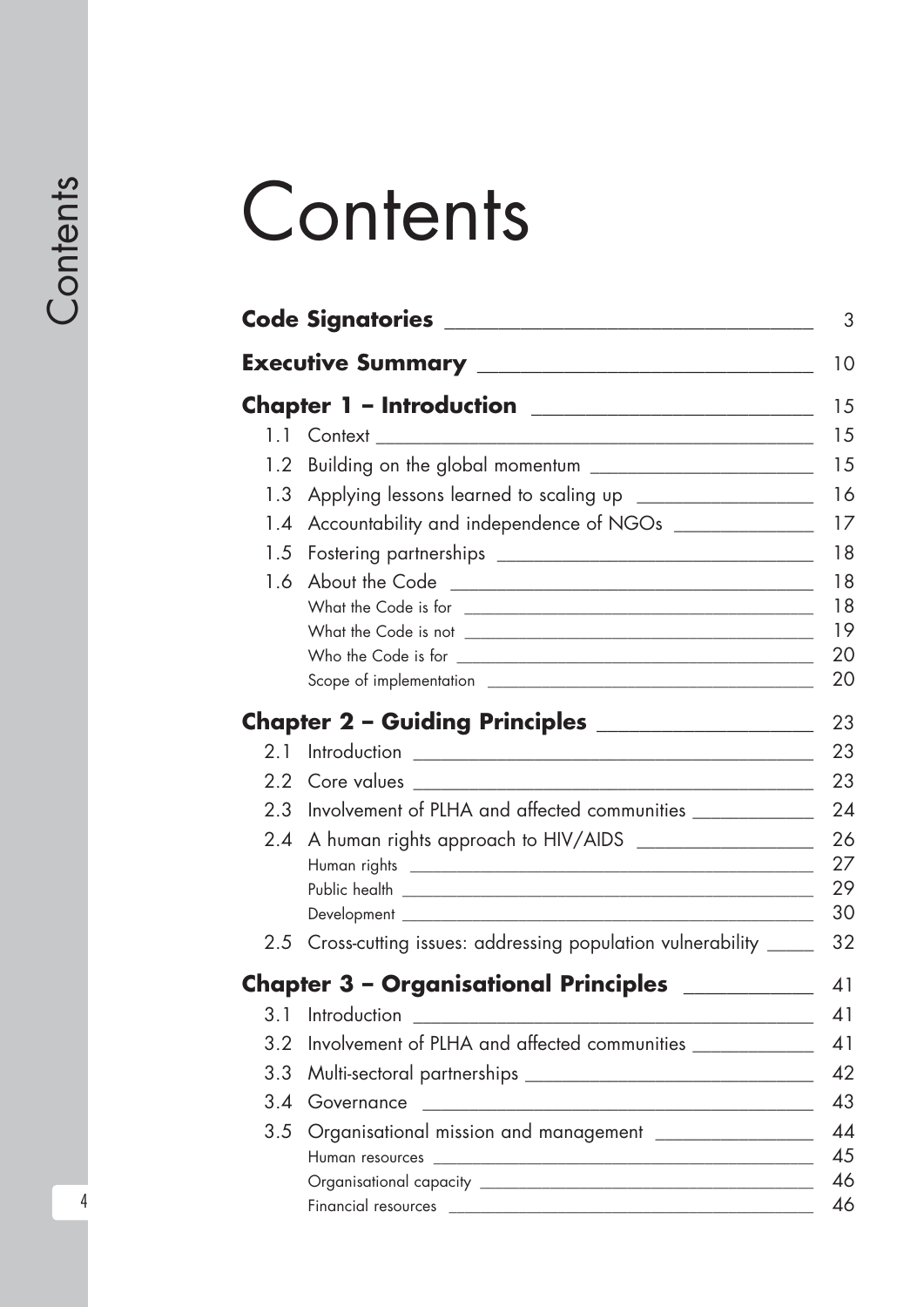|   | $\frac{1}{3}$<br>Dhi |  |
|---|----------------------|--|
| ( |                      |  |
|   |                      |  |
|   |                      |  |
|   |                      |  |
|   |                      |  |
|   |                      |  |
|   |                      |  |
|   |                      |  |
|   |                      |  |
|   |                      |  |

|     | 3.6 Programme planning, monitoring and evaluation ___________                    | 47  |
|-----|----------------------------------------------------------------------------------|-----|
|     |                                                                                  | 49  |
| 3.8 |                                                                                  | 50  |
| 3.9 |                                                                                  | 52  |
|     |                                                                                  | 53  |
|     | Chapter 4 – Programming Principles ___________                                   | 59  |
| 4.1 | Introduction                                                                     | 59  |
|     |                                                                                  | 62  |
|     |                                                                                  | 62  |
|     | Voluntary counselling and testing (VCT) ___________________________________      | 64  |
|     |                                                                                  | 65  |
|     |                                                                                  | 68  |
|     |                                                                                  |     |
| 4.3 |                                                                                  | 74  |
|     |                                                                                  | 74  |
|     |                                                                                  | 76  |
|     | Chapter 5 - Appendices _______________________                                   | 91  |
| 5.1 |                                                                                  | 91  |
| 5.2 |                                                                                  | 91  |
| 5.3 |                                                                                  | 93  |
|     |                                                                                  |     |
|     | Involvement of PLHA and affected communities ___________________________________ | 95  |
|     | Cross-cutting issues: addressing population vulnerability ________________       | 96  |
|     |                                                                                  | 98  |
|     |                                                                                  | 99  |
|     |                                                                                  |     |
|     |                                                                                  |     |
|     |                                                                                  |     |
|     |                                                                                  |     |
| 5.4 |                                                                                  |     |
|     |                                                                                  |     |
|     |                                                                                  | 104 |
|     |                                                                                  | 106 |
|     |                                                                                  | 108 |
|     |                                                                                  |     |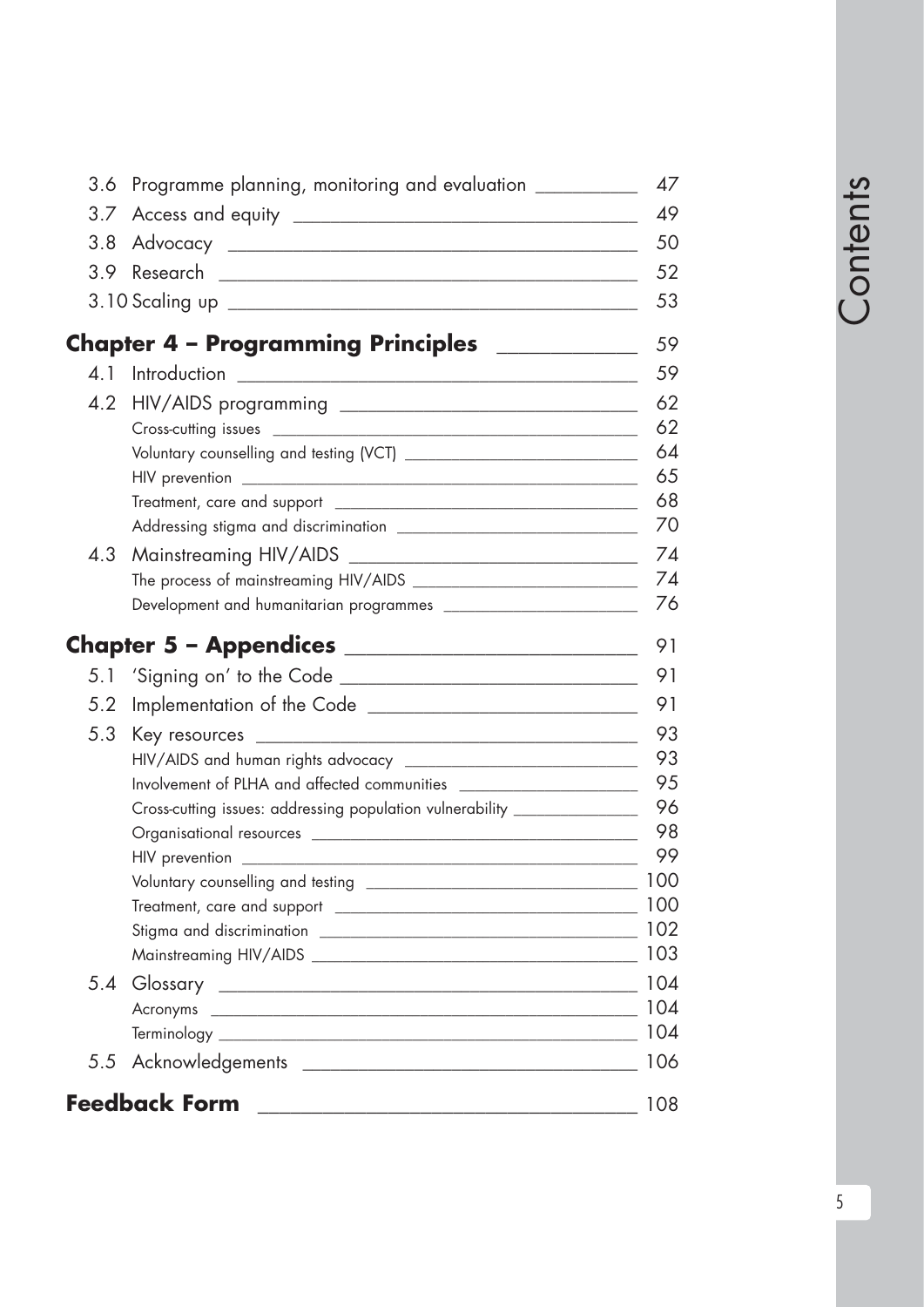# Code signatories

Accion Ciudadana Contre el SIDA (ACCSI), Venezuela <www.internet.ve/accsi>

Acción Contra el Hambre, Spain <www.accioncontraelhambre.org>

ACT International <www.act-intl.org>

Action Against Hunger, UK <www.aahuk.org>

ActionAid International <www.actionaid.org>

AfriCASO (African Council of AIDS Service Organizations) <www.africaso.net>

AIDS Action Europe (AAE)

AIDS Calgary <www.aidscalgary.org>

Anti-AIDS Centre, Russia

AIDS Hilfe, Austria <www.aids.at>

AIDS Infoshare, Russia

AIDS Network Development Foundation (AIDSNet), Thailand

AIDS Saint John, Canada

AIDS Society of Kamloops, Canada <www.aidskamloops.bc.ca>

Alan Guttmacher Institute, USA <www.agi-usa.org>

Alberta Community Council on HIV, Canada

All-Ukrainian Network of PLWH

Alliance National Contre le SIDA (ANCS), Sénégal

Amnesty for Women, Germany <www.amnestyforwomen.de>

AMREF (African Medical and Research Foundation) <www.amref.org>

APCASO (Asia Pacific Council of AIDS Service Organizations) <www.apcaso.org>

APN+ (Asia-Pacific Network of People Living With HIV/AIDS) <www.gnpplus.net/regions/asiapac.html>

Asociación Costarricense de Personas Viviendo con VIH/SIDA (ASO VIH/SIDA), Costa Rica

Asociación Dominicana Pro-Bienestar de la Familia (PROFAMILIA), Dominican Republic <www.profamilia.org.do>

Association Marocaine de Solidarité et de Développement (AMSED), Morocco

Association Rwandaise pour le Bien-Etre Familial (ARBEF), Rwanda

Australian Federation of AIDS Organisations (AFAO) <www.afao.org>

Australian Red Cross

<www.redcross.org.au>

British Columbia Persons with AIDS Society, Canada

Brot fur die Welt (Bread for the World) <www.brot-fuer-die-welt.org>

Cameroon National Association for Family Welfare

Canada – Africa Community Health Alliance

Canadian AIDS Treatment Information Exchange (CATIE), <www.catie.ca>

Canadian HIV/AIDS Legal Network <www.aidslaw.ca>

Canadian Society for International Health <www.csih.org>

Care International <www.care-international.org>

Caribbean Regional Network for People Living with HIV/AIDS (CRN+)

Catholic Medical Mission Board, USA <www.cmmb.org> CAUSE, Canada

<www.cause.ca>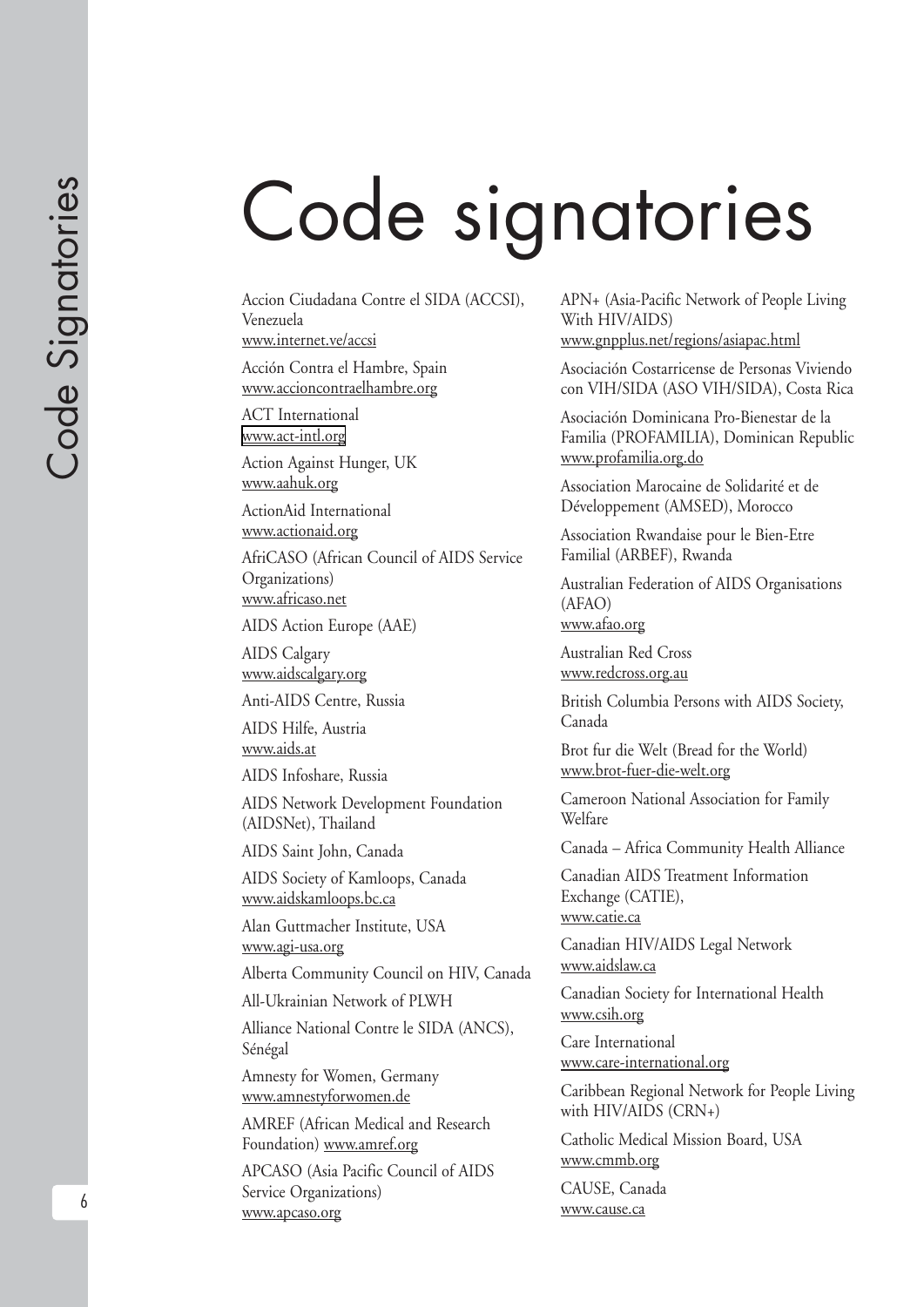CEEHRN (Central and Eastern European Harm Reduction Network) <www.ceehrn.lt>

Chi Heng Foundation <www.chihengfoundation.com>

China Family Planning Association <www.chinafpa.org.cn>

Christian Aid <www.christian-aid.org.uk>

Christian Children's Fund <www.christianchildrensfund.org>

Church of Sweden <www.svenskakyrkan.se>

Coalition of HIV/AIDS Service Organisations, Ukraine

Community Action Resource (CARe), Trinidad

Concern Worldwide <www.concern.net>

Conference of European Churches <www.cec-kek.org>

Corporacion Kimirina, Ecuador

Dan Church Aid <www.dca.dk>

Danish Red Cross <http://www1.drk.dk>

Deutsche AIDS Hilfe e. V, Germany <www.aidshilfe.de>

Diakonie Emergency Aid, <www.diakonie-katastrophenhilfe.de>

DIFAM, German Institute for Medical Mission <www.difam.de>

Ecumenical Advocacy Alliance <www.e-alliance.ch>

Ecumenical Coalition on Tourism <www.ecotonline.org>

Ecumenical Pharmaceutical Network <www.epnnetwork.org>

European AIDS Treatment Group (EATG) <www.eatg.org>

European Coalition for Just and Effective Drug Policies <www.encod.org>

Family Planning Association of Estonia <www.amor.ee> Family Planning Association of India <www.fpaindia.com> Family Planning Association of Kenya Family Planning Association of Malawi Family Planning Association of Nepal <www.fpan.org> Family Planning Organization of the Philippines <www.fpop.org.ph> Federation of Family Planning Associations, Malaysia (FFPAM) <www.ffpam.org.my> Fondazione Villa Maraini, Italy <www.villamaraini.it> Global Chinese AIDS Network [www.aids.org.hk/en/11/11\\_0.html](www.aids.org.hk/en/11/11_0.html) GNP+ (Global Network of People Living with HIV/AIDS) <www.gnpplus.net> GNP+ Europe GNP+ North America <www.gnpna.ca> GOAL <www.goal.ie> Grupo Pela Vidda, Brazil <www.pelavidda.org.br> Groupe Chrétien Contre le SIDA au Togo (GCCST) [http://membres.lycos.fr/gccst](http://membres.lycos.fr/gccst/) /

Healthlink Worldwide <www.healthlink.org.uk>

HelpAge International <www.helpage.org>

HIV/AIDS and STD Alliance, Bangladesh

Hoffnung fur Osteuropa (Hope for Eastern Europe) <www.hoffnung-fuer-osteuropa.de>

Hong Kong AIDS Foundation <www.aids.org.hk>

ICASO (International Council of AIDS Service Organizations) <www.icaso.org>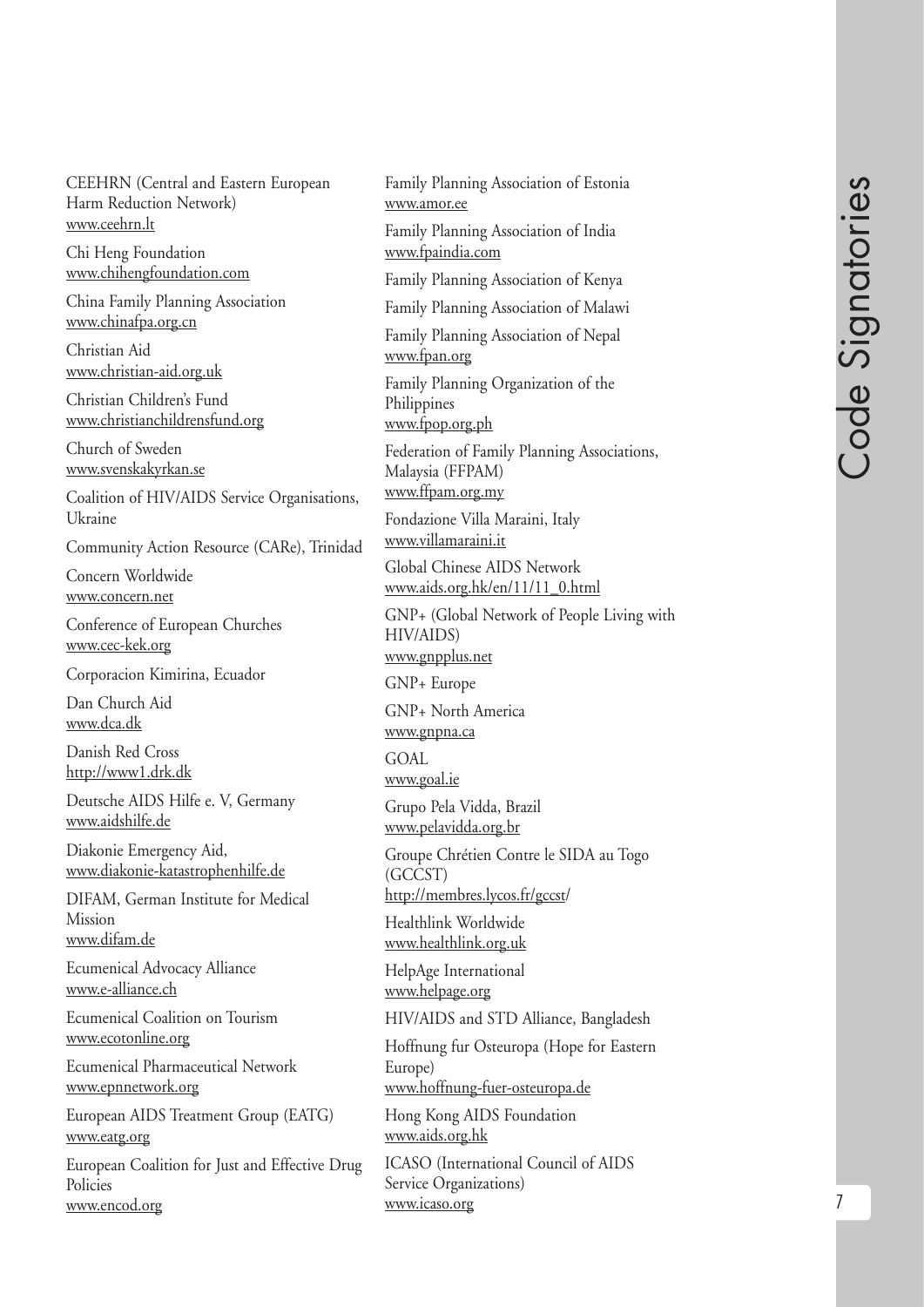ICW (International Community of Women Living with HIV/AIDS) <www.icw.org>

Indonesian Planned Parenthood Association <www.pkbi.or.id>

Initiative Privée et Communautaire de Lutte Contre Le VIH/SIDA au Burkina Faso (IPC/BF)

Inppares, Peru <www.inppares.org.pe>

Interact Worldwide <www.interactworldwide.org>

Interagency Coalition on AIDS and Development <www.icad-cisd.com>

International Federation of Red Cross and Red Crescent Societies <www.ifrc.org>

International Harm Reduction Association <www.ihra.net>

International HIV/AIDS Alliance including International HIV/AIDS Alliance Madagascar, Mozambique, Ukraine, Zambia, India HIV/AIDS Alliance, Caribbean Regional Programme, China Programme, Myanmar Programme <www.aidsalliance.org>

International HIV/AIDS Institute, Ukraine

International Planned Parenthood Federation (IPPF) including Central Office London, European, South Asia, Africa and Western Hemisphere regional offices) <www.ippf.org>

International Planned Parenthood Federation, Laos

International Relief Teams <www.irteams.org>

International Service for Human Rights <www.ishr.ch>

Irish Red Cross <www.redcross.ie>

Jamaica Family Planning Association

Japan AIDS & Society Association

Kazakhstan Crisis Centres Union

Kenya AIDS NGO Consortium (KANCO) <www.kanco.org>

Kiribati Family Health Association

LACCASO (Latin America and Caribbean Council of AIDS Service Organizations) <www.laccaso.org>

LEPRA Society, India <www.lepraindia.org>

LET (NGO Life Quality Improvement

Organisation) Croatia

Lutheran World Federation <www.lutheranworld.org>

Lutheran World Relief <www.lwr.org>

Marie Stopes Clinic Society, Bangladesh <www.mariestopes.org.uk/ww/bangladesh.htm>

Marie Stopes International <www.mariestopes.org.uk>

Megapolis Saratov Oblast Nongovernmental Foundation, Russia

Mexfam, Mexico <www.mexfam.org.mx>

MSM: No Political Agenda <www.msmnpa.org>

NACASO (North American Council of AIDS Service Organizations)

National AIDS Foundation, Mongolia <www.naf.org.mn>

National AIDS Trust, UK <www.nat.org.uk>

National Association of People Living with HIV/AIDS (NAPWA), Australia <www.napwa.org.au>

Namibia Red Cross

Naz Foundation International <www.nfi.net>

NELA (Network on Ethics, Law, HIV/AIDS, Prevention, Support & Care), Nigeria

New Way (Center of Psychosocial Information and Counseling), Georgia

Northern AIDS Connection, Canada <http://nacsns.tripod.com>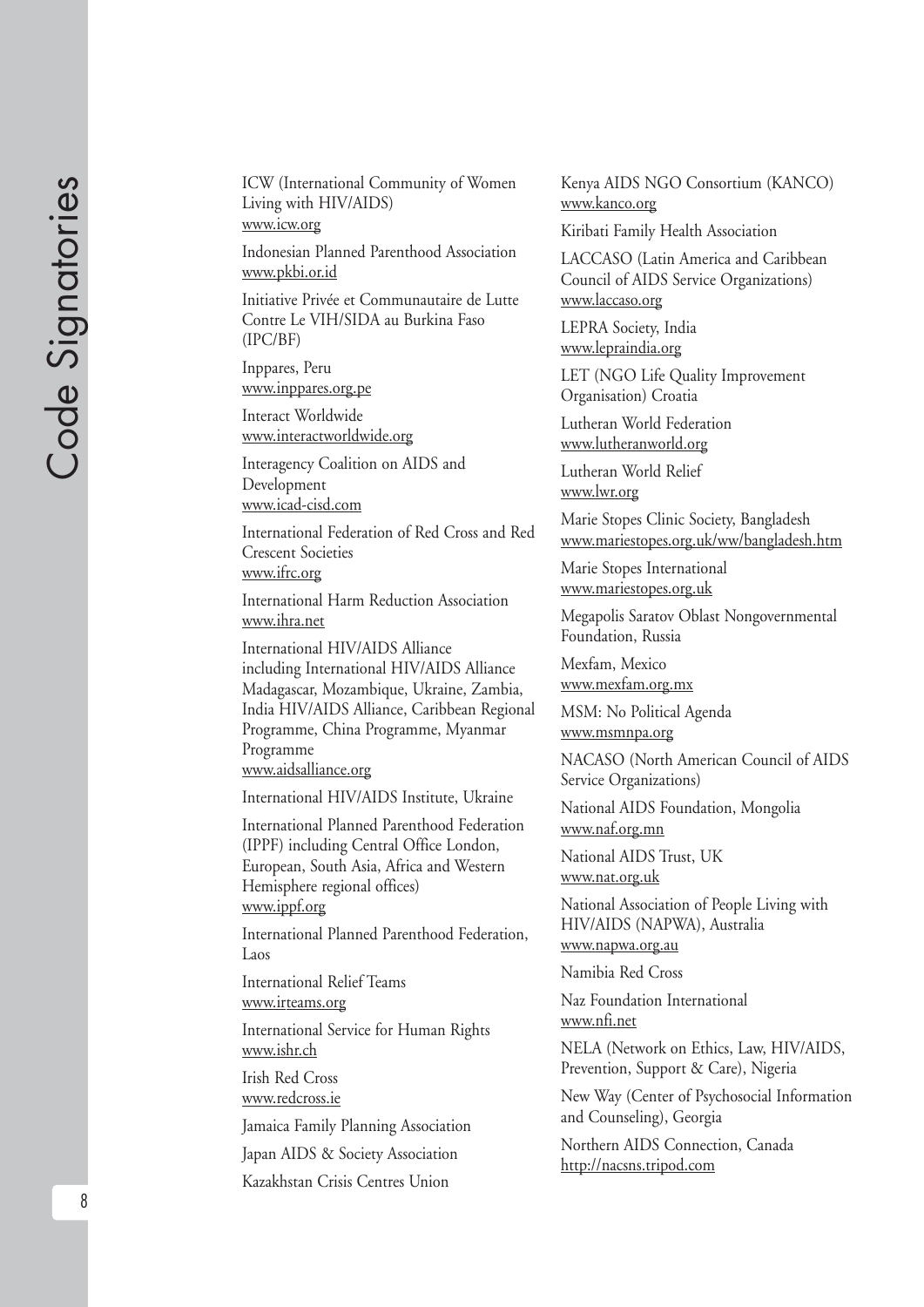<www.nca.no> Norwegian Red Cross <www.redcross.no> ODYSEUS, Slovak republic <www.ozodyseus.sk> OSDUY (Organization for Social Development of Unemployed Youth), Bangladesh Oxfam International <www.oxfam.org> Palmyrah Workers' Development Society, India www.p [wds.org](www.pwds.org) Pathfinder International <www.pathfind.org> PLANeS, Fondation suisse pour la santé sexuelle et reproductive <www.plan-s.ch> Plan USA <www.planusa.org> Planned Parenthood Association of South Africa <www.ppasa.org.za> Planned Parenthood Association of Thailand (PPAT) Planned Parenthood Federation of America <www.plannedparenthood.org> Planned Parenthood Federation of Canada <www.ppfc.ca> Population Action International <www.populationaction.org> Population Services and Training Center (PSTC), Bangladesh Radda MCH-FP Centre, Bangladesh REDLA+ (Latin American Network of PLWHA) <www.redla.org> Regional Public Foundation - Novoye Vremya (New Time), Russia Reproductive Health Association of Cambodia Roses and Rosemary, USA

Norwegian Church Aid

Russian Association Family Planning [www.family-planning.r](www.family-planning.ru) u Save the Children, Canada <www.savethechildren.ca> Sensoa International <www.sensoa.be> Singapore Planned Parenthood Association <www.sppa.org.sg> Soroptimist International <www.soroptimistinternational.org> Southern African AIDS Trust (SAT) [www.satregional.org](www.europap.net/links/tampep.htm) STI/AIDS Network, Bangladesh TAMPEP International Foundation, <www.europap.net/links/tampep.htm> Tonga Family Health Association Tuvalu Family Health Association UK Coalition of People Living with HIV and AIDS (UKC) <www.ukcoalition.org> Vasavya Mahila Mandali <www.vasavya.com> Voronezh Regional Fund to Support Youth Entrepreneurship, Russia VSO <www.vso.org.uk> Wild Foundation <www.wild.org> Wilderness Foundation, South Africa [www.wild.org/southern\\_africa/wf.html](www.wild.org/southern_africa/wf.html) World Alliance of Reformed Churches <www.warc.ch> World Alliance of YMCAs <www.ymca.int> World Council of Churches (WCC) <www.wcc-coe.org> World Student Christian Federation <www.servingthetruth.org> World YWCA <www.worldywca.org>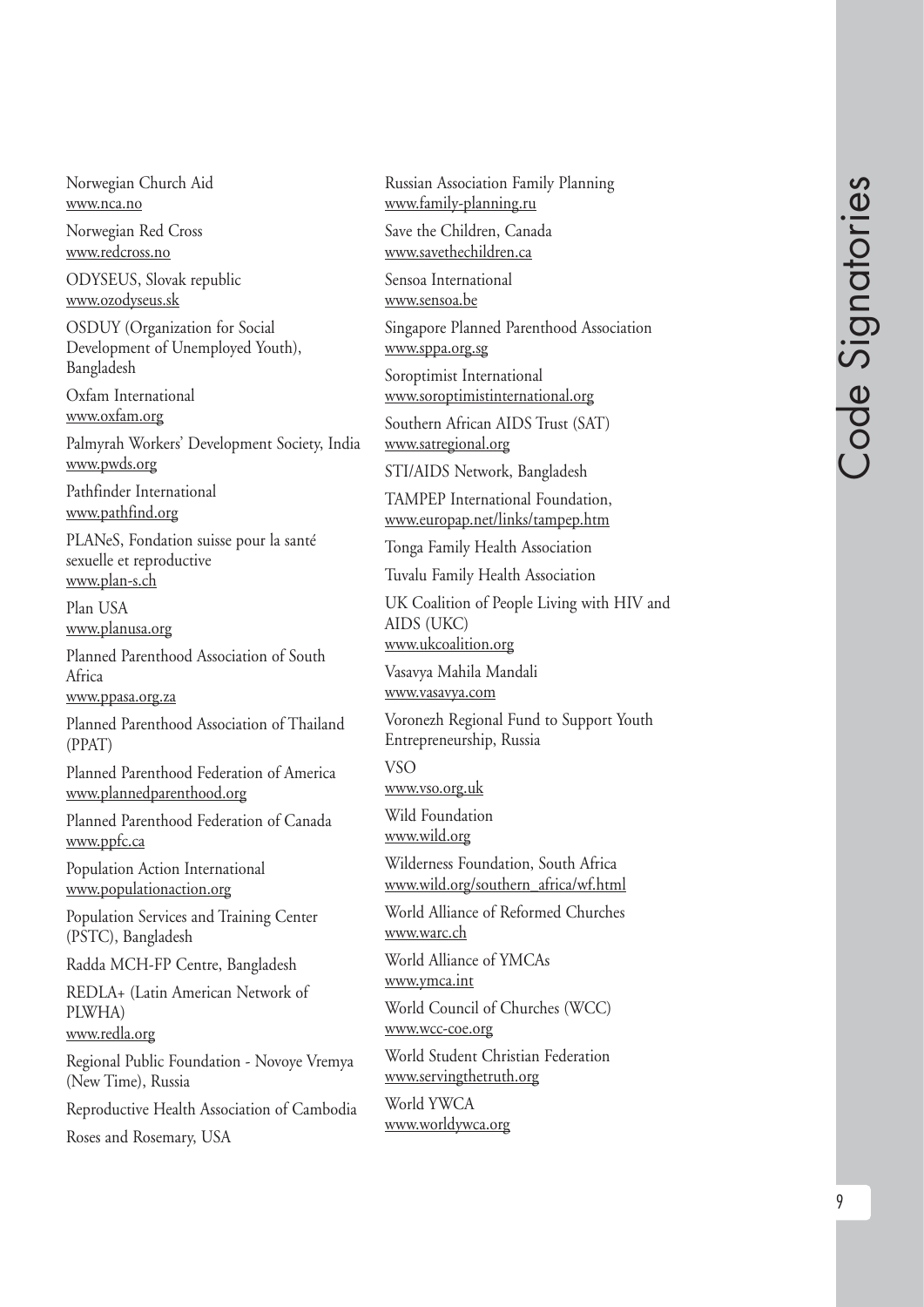# **Executive** Summary

This Code sets out a number of **Guiding Principles** (in **Chapter 2**), which apply a human rights approach to the range of HIV/AIDS-specific health, development and humanitarian work undertaken by NGOs responding to HIV/AIDS. These principles provide a common framework applicable to all NGOs engaged in responding to HIV/AIDS, and are embodied within good practice principles, which guide both how we work as NGOs (**Chapter 3 – Organisational Principles**) and what we do (**Chapter 4 – Programming Principles**). **Chapter 5** includes **Key resources** such as tool kits and manuals that can assist in putting the principles into practice. It also includes information about the process of 'signing on' to the Code and about implementation of the Code.

### **Guiding principles**

- We advocate for the meaningful involvement of PLHA and affected communities in all aspects of the HIV/AIDS response.
- We protect and promote human rights in our work.
- We apply public health principles within our work.
- We address the causes of vulnerability to HIV infection and the impacts of HIV/AIDS.
- Our programmes are informed by evidence in order to respond to the needs of those most vulnerable to HIV/AIDS and its consequences.

### **Organisational principles**

Chapter 3 provides good practice principles to guide how we do our work.

### Involvement of PLHA and affected communities

■ We foster active and meaningful involvement of PLHA and affected communities in our work.

#### Multi-sectoral partnerships

■ We build and sustain partnerships to support coordinated and comprehensive responses to HIV/AIDS.

#### **Governance**

■ We have transparent governance and are accountable to our communities/constituencies.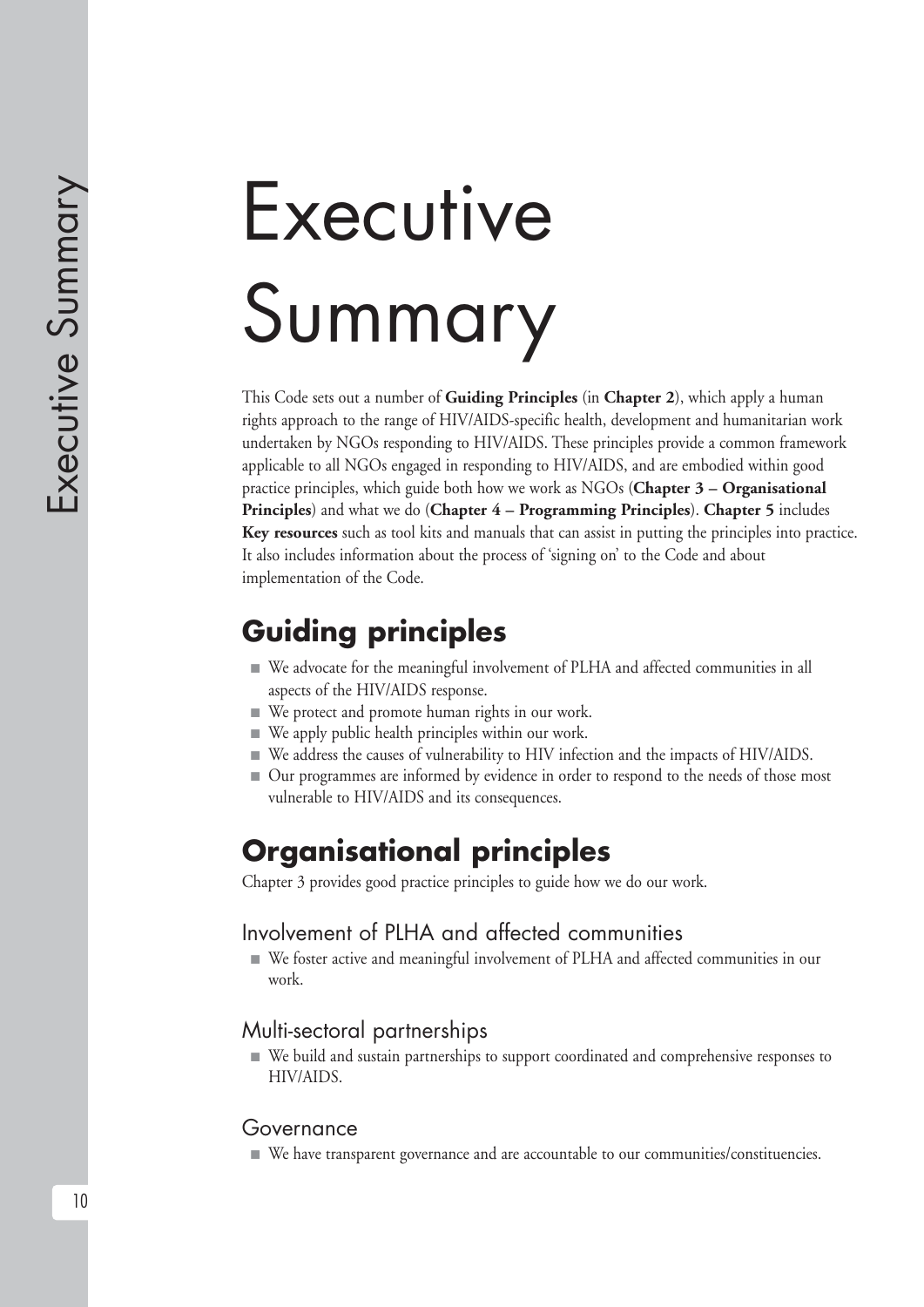### Organisational mission and management

- We have a clear mission, supported by strategic objectives that are achieved through good management.
- We value, support and effectively manage our human resources.
- We develop and maintain the organisational capacity necessary to support effective responses to HIV/AIDS.
- We manage financial resources in an efficient, transparent and accountable manner.

### Programme planning, monitoring and evaluation

- We select appropriate partners in a transparent manner.
- We plan, monitor and evaluate programmes for effectiveness and in response to community need.

### Access and equity

■ Our programmes are non-discriminatory, accessible and equitable.

### Advocacy

- We advocate for an enabling environment that protects and promotes the rights of PLHA and affected communities and supports effective programming.
- We plan, monitor and evaluate advocacy efforts for effectiveness and in response to community need.

### Research

■ We undertake and/or advocate for adequate and appropriate research to ensure responses to HIV/AIDS are informed by evidence.

### Scaling up

- We work to scale up appropriate programmes while ensuring their quality and sustainability.
- We develop and maintain community ownership and organisational capacity to support scaling up of programmes.
- We monitor and evaluate programmes that are scaled up.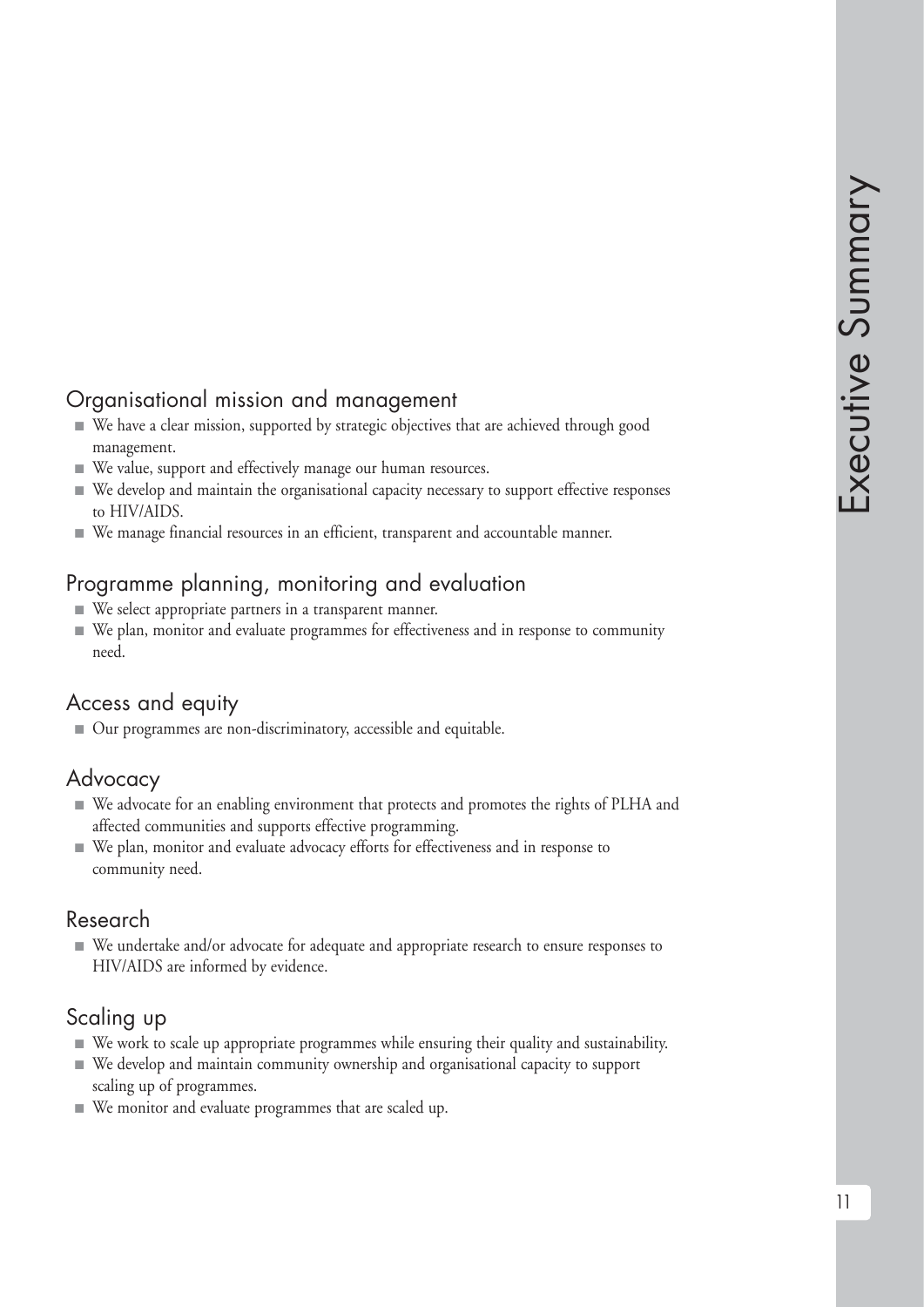### **Programming principles**

Chapter 4 provides good practice principles to guide:

- HIV/AIDS programming, including HIV prevention; voluntary testing and counselling; treatment, care and support; and addressing stigma and discrimination; and
- mainstreaming HIV/AIDS within development and humanitarian programmes.

The principles in Chapter 4 relate to services, programmes and advocacy work (the term 'programmes' is used to encompass all three). Given the wide diversity of programming work undertaken by NGOs, different good practice principles will be applicable to different organisations.

### HIV/AIDS Programming

#### Cross cutting issues

- Our HIV/AIDS programmes are integrated to reach and meet the diverse needs of PLHA and affected communities.
- Our HIV/AIDS programmes raise awareness and build the capacity of communities to respond to HIV/AIDS.
- We advocate for an enabling environment that protects and promotes the rights of PLHA and affected communities and supports effective HIV/AIDS programmes.

#### Voluntary Counselling and Testing (VCT)

■ We provide and/or advocate for voluntary counselling and testing services that are accessible and confidential.

#### HIV prevention

- We provide and/or advocate for comprehensive HIV prevention programmes to meet the variety of needs of individuals and communities.
- Our HIV prevention programmes enable individuals to develop the skills to protect themselves and/or others from HIV infection.
- Our HIV prevention programmes ensure that individuals have access to and information about the use of commodities to prevent HIV infection.
- We provide and/or advocate for comprehensive harm reduction programmes for people who inject drugs.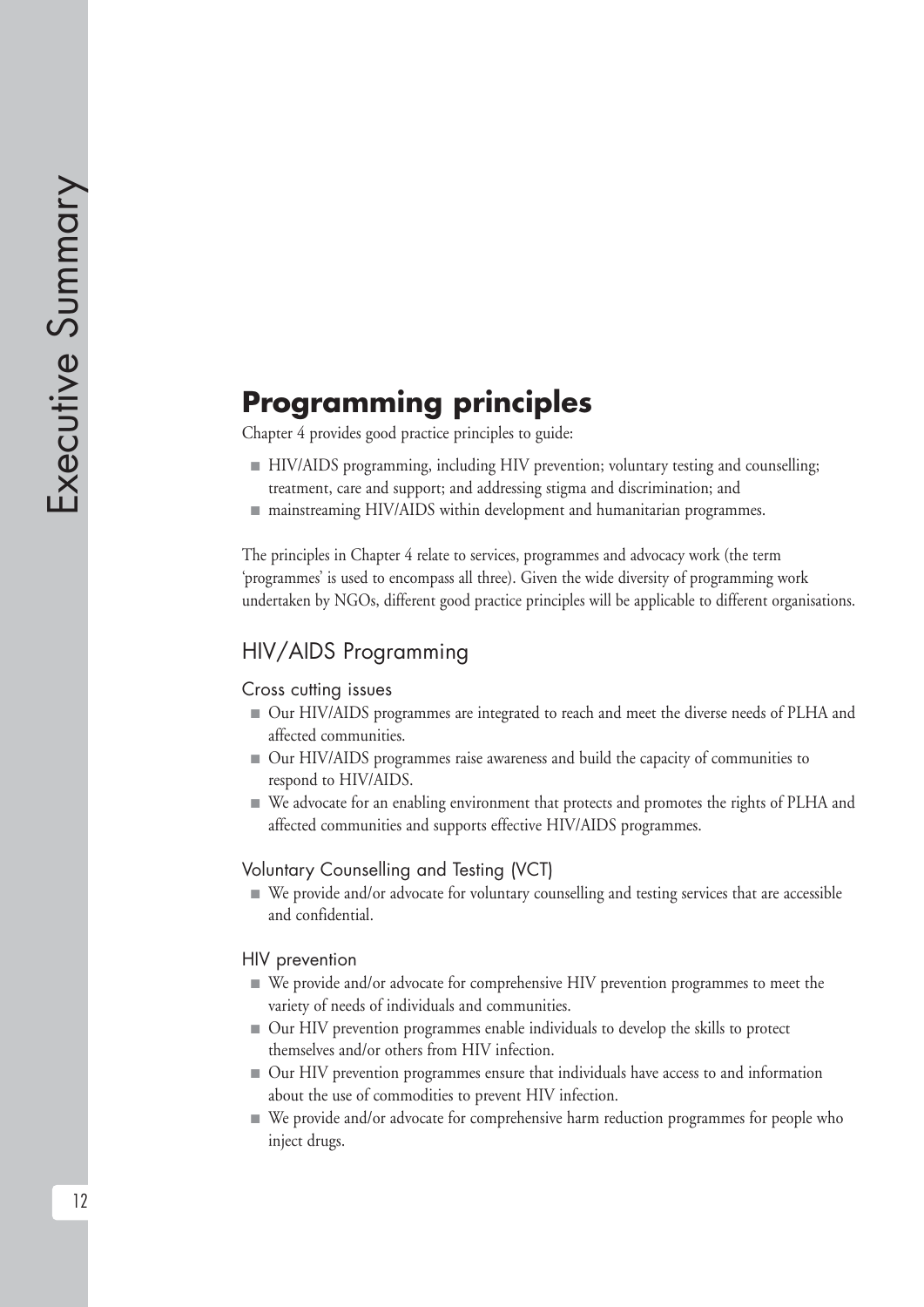#### Treatment, care and support

- We provide and/or advocate for comprehensive treatment, care and support programmes.
- We enable PLHA and affected communities to meet their treatment, care and support needs.

#### Addressing stigma and discrimination

- We enable PLHA and affected communities to understand their rights and respond to discrimination and its consequences.
- We monitor and respond to systemic discrimination.
- We enable communities to understand and address HIV/AIDS-related stigma.
- We foster partnerships with human rights institutions, legal services and unions to promote and protect the human rights of PLHA and affected communities.

### Mainstreaming HIV/AIDS: development and humanitarian programming

- We review our development and humanitarian programmes to assess their relevance to reducing vulnerability to HIV infection and addressing the consequences of HIV/AIDS.
- We work in partnerships to maximise the access of PLHA and affected communities to an integrated range of programmes to meet their needs.
- We design or adapt development programmes to reduce vulnerability to HIV infection and meet the needs of PLHA and affected communities.
- We ensure that our humanitarian programmes reduce vulnerability to HIV infection and address the needs of PLHA and affected communities.
- Our programmes for orphans and vulnerable children affected by HIV/AIDS (OVC) are child-centred, family- and community-focused and rights-based.
- We advocate for an environment that supports effective mainstreaming of HIV/AIDS.
- We advocate for an enabling environment that addresses the underlying causes of vulnerability to HIV/AIDS.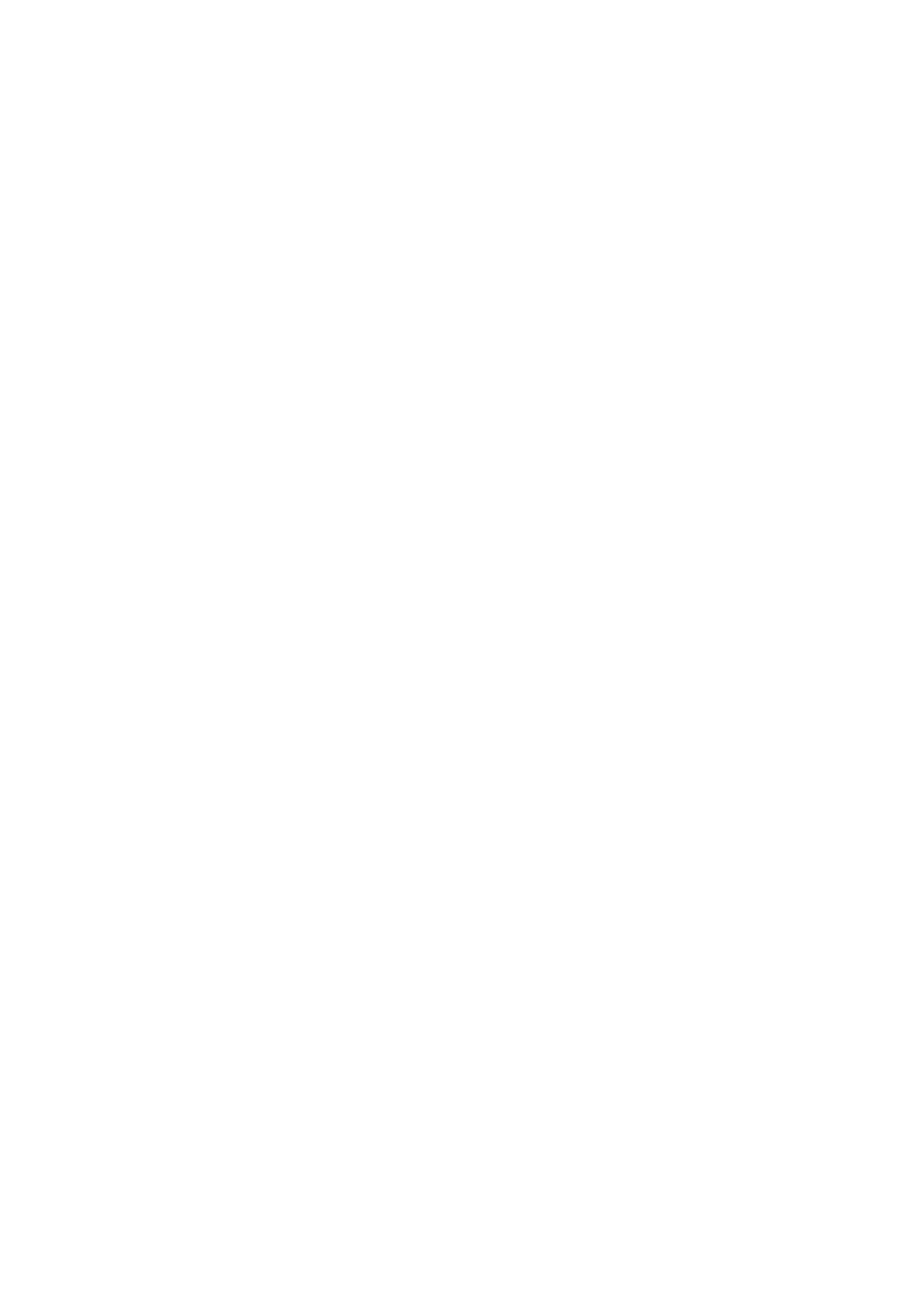## Introduction

### **1.1** Context

HIV/AIDS is an unprecedented global development challenge, and one that has already caused too much hardship, illness and death. To date, the epidemic has claimed the lives of 20 million people, and over 37 million worldwide are now living with HIV/AIDS.<sup>1</sup> In 2003, almost 5 million people became newly infected with HIV, the greatest number in any one year since the beginning of the epidemic.<sup>2</sup> AIDS is a crisis that is extraordinary in its scale. To stand any chance of effectively responding to the epidemic, we have to treat it both as an emergency and as a longterm development issue.<sup>3</sup>

Social, cultural, economic and legal factors exacerbate the spread of HIV and heighten the impact of HIV/AIDS. In almost all cases, poor and socially marginalised people are disproportionately vulnerable to HIV/AIDS and its consequences. The UN Millennium Declaration, and the goals it sets, highlight the interconnectedness between development goals and the need to address the causes of vulnerability to HIV/AIDS and its impacts, by alleviating poverty through sustainable development, the promotion of gender equality and access to education.<sup>4</sup> The overwhelming burden of the epidemic is borne by developing countries, where the vast majority of the people most affected by, and vulnerable to, HIV/AIDS do not have access to even a basic set of HIV prevention, treatment, care and support services and programmes.<sup>5</sup>

### **1.2** Building on the global momentum

In recent years there has been growing momentum to address the global HIV/AIDS crisis, more so than at any other time in the course of the pandemic. The United Nations General Assembly Special Session on HIV/AIDS (UNGASS), held in June 2001, resulted in the unanimous adoption by member states of the Declaration of Commitment on HIV/AIDS that set timebound targets against which governments and the UN itself may be held accountable.<sup>67</sup> Nongovernment organisations (NGOs) are playing a critical role in advocating, at both national and international levels, for governments, UN agencies and others to take concrete action to make **BUIICING ON THE**<br> **SUIICING ON THE**<br>
In recent years there has been growing momentum to address the global HIV/AIDS crisis, more<br>
so than at any other time in the course of the pandemic. The United Nations General Assembl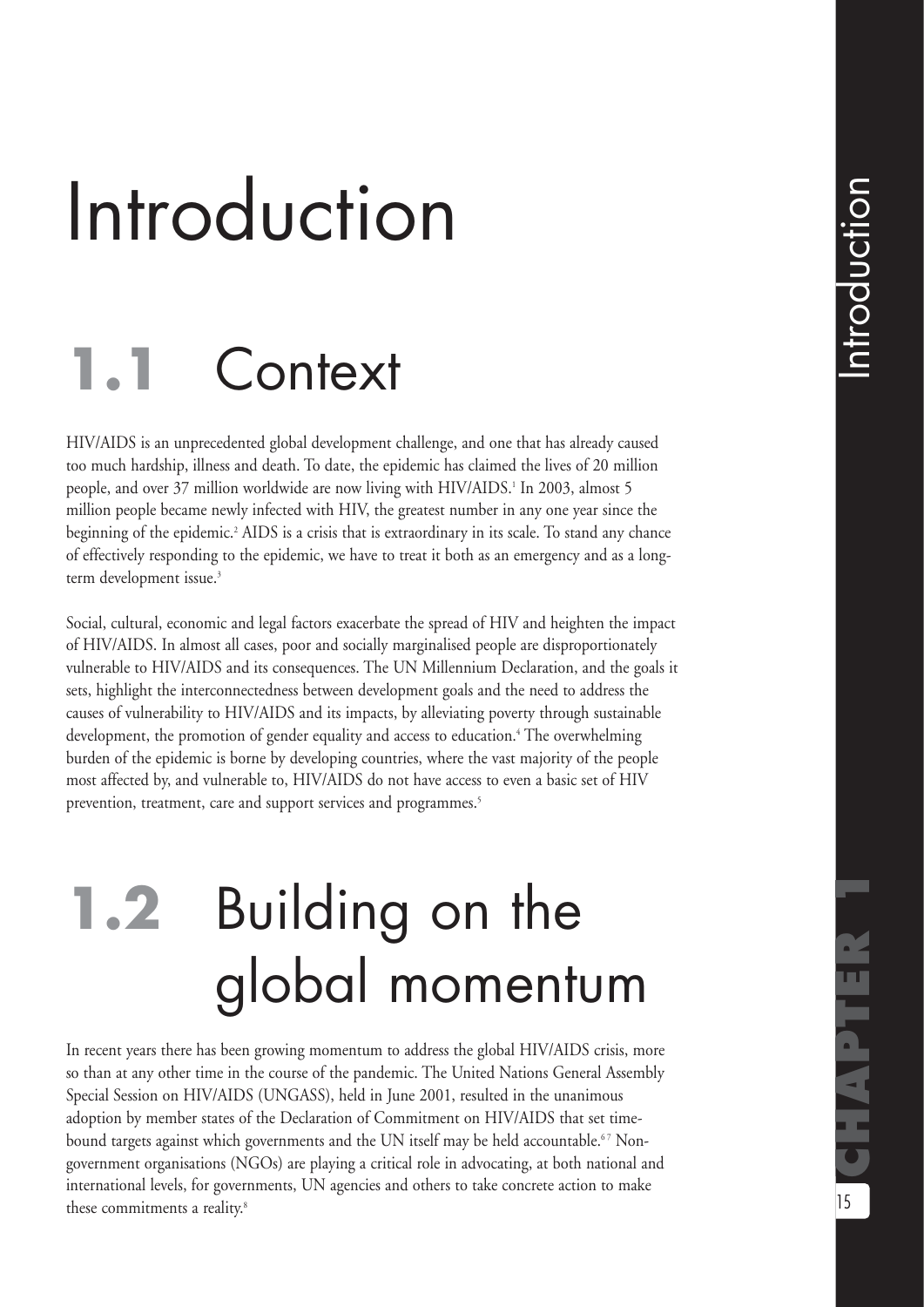Financial resources are being more effectively mobilised in an effort to scale up proven strategies to address HIV/AIDS. Spending on HIV/AIDS in low- and middle-income countries increased from  $$1$  billion in 2000 to  $$3.9$  billion in 2002 and a projected  $$6.1$  billion in 2004.<sup>9</sup> While this falls far short of the estimated \$12 billion needed by 2005, the progress made in resource mobilisation is encouraging.<sup>10</sup>

However, the life-saving benefits of antiretroviral (ARV) therapy have been experienced predominantly in industrialised countries, while millions of people in developing countries continue to die each year. Between 5 and 6 million people in developing counties urgently need access to ARVs.<sup>11</sup> NGOs have played a significant role in highlighting this fundamental inequity, bringing pressure to bear on governments, the UN system and pharmaceutical companies. While there are significant challenges in providing ARVs to large numbers of people in resource-limited settings, significant steps are now being taken in this direction. Drug prices have fallen in recent years, particularly in the wake of increased generic competition in the pharmaceutical sector. WHO and UNAIDS have launched a global initiative, 'Three by Five', which aims to provide ARV therapy to 3 million people with HIV/AIDS in developing countries by the end of 2005.<sup>12</sup>

### **1.3** Applying lessons learned to scaling up

Over the past 20 years, research and practice have generated an impressive body of knowledge about how to respond effectively to HIV/AIDS. While learning will continue, we must harness the current momentum. We must use what we already know to guide the allocation of resources and develop and sustain responses of sufficient scale to affect the dynamics of the epidemic (see section 3.10 Scaling up). We must concentrate our resources where they will make the most difference in slowing the spread of the epidemic and meeting the needs of people living with HIV/AIDS (PLHA) and affected communities. This requires HIV/AIDS-specific responses and the integration of HIV/AIDS within broader health programming, including sexual and reproductive health. It also requires HIV/AIDS to be mainstreamed within development and humanitarian programming to address the underlying causes of vulnerability to HIV infection and the complex consequences of HIV/AIDS. Course the bits controlled and controlled and the bits colet of the past 200 and 200 and 200 and 200 and 200 and 200 and 200 and 200 and 200 and 200 and 200 and 200 and 200 and 200 and 200 and 200 and 200 and 200 and 200

The diverse range of NGOs now responding to HIV/AIDS – including development, humanitarian, sexual and reproductive health and human rights, as well as specialist HIV/AIDS NGOs – have a wealth of expertise and capacity that must be effectively tapped, resourced and coordinated in order to bring to scale the range of responses needed to have an effect on the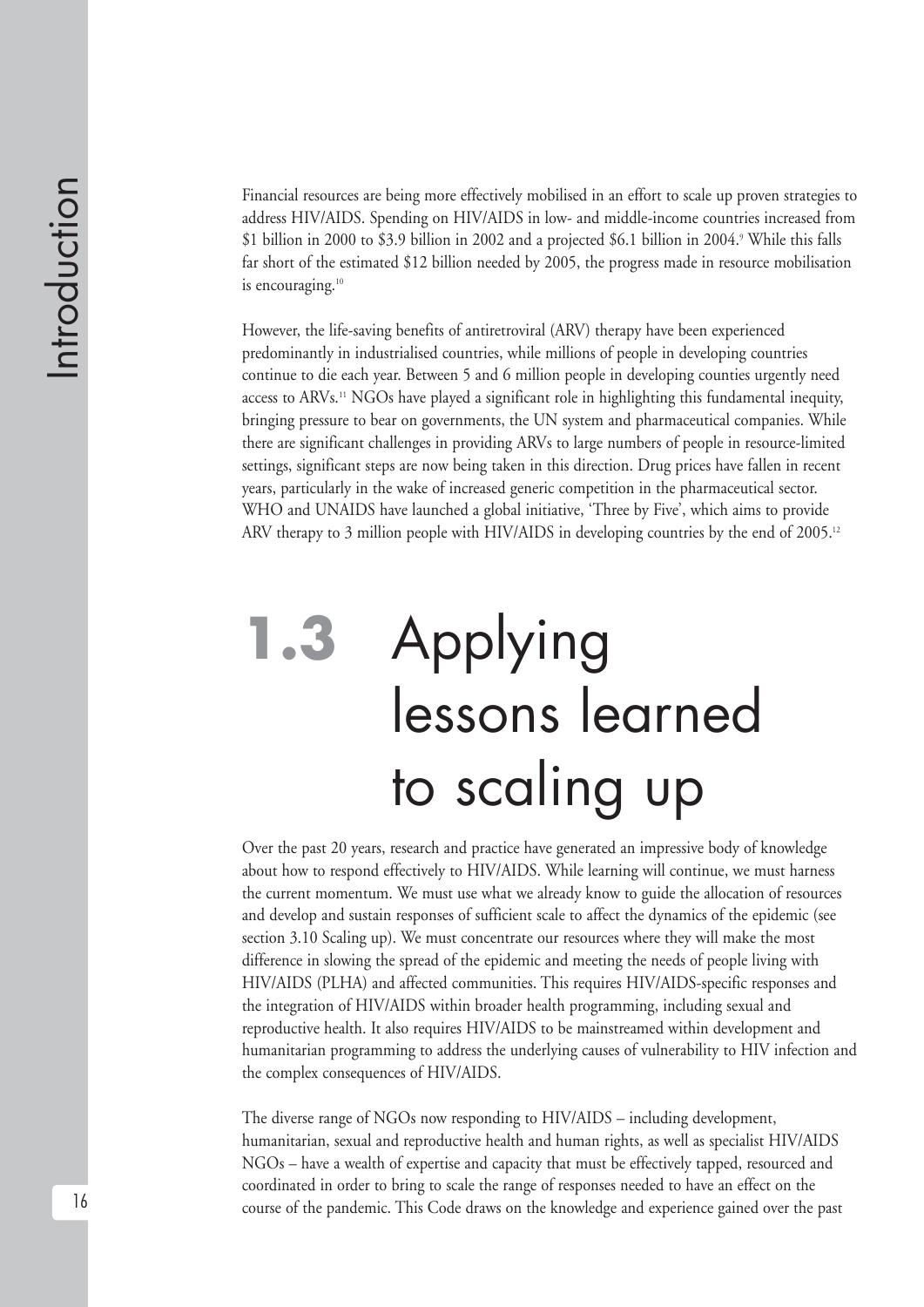20 years, documenting evidence-informed good practice principles to strengthen the work of the many different types of NGO now involved in the response.

### **1.4** Accountability and independence of NGOs

#### **What do we mean by 'NGO'?**

For convenience, we use the term NGO to encompass the wide range of organisations that can be characterised as 'not for profit' and 'nongovernment'. This includes Community-Based Organisations (CBOs), Faith-Based Organisations (FBOs) and organisations of affected communities, including people living with HIV/AIDS, sex workers and women's groups, among many others, who are active in the HIV/AIDS response (see also section 1.6 Who the Code is for).

#### **What do we mean by 'affected communities'?**

The term is used to encompass the range of people affected by HIV/AIDS – people at particular risk of HIV infection and those who bear a disproportionate burden of the impact of HIV/AIDS. This varies from country to country, depending on the nature of the epidemic concerned (see also section 2.5 Cross-cutting issues: addressing population vulnerability).

Communities must be an integral part of what NGOs are and what we do. A genuine commitment to the involvement of PLHA and affected communities in responding to HIV/AIDS is not simply the expression of a commitment to ensure that communities have control over their own health. Rather, it acknowledges that the experience of individuals and communities is an essential ingredient in effective community response to the challenges of HIV/AIDS. It is at the level of individuals and communities that HIV infection occurs and the impacts of HIV/AIDS are felt. It is communities themselves that take up the challenges posed by HIV/AIDS and work to find appropriate solutions. When efforts to respond to HIV/AIDS are grounded in the lived experiences of those affected, they are far more likely to address the many factors that shape HIV 20 years, documenting evidence infinitely and punctic protection are experience of the experiment of the experiment of the experiment of the experiment of the experiment of the experiment of the experiment HIV at the expe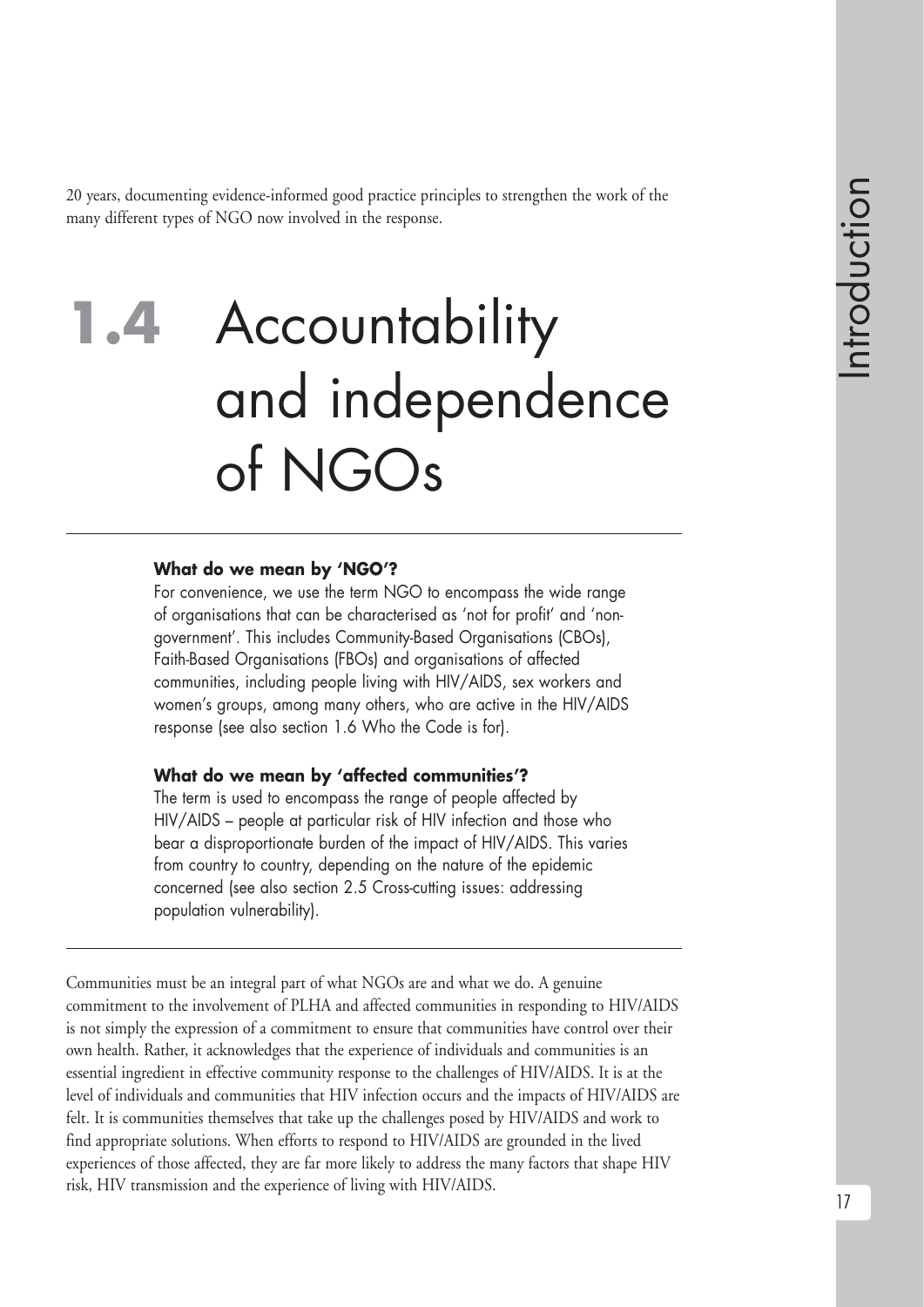NGOs take an active role in advocating for the accountability of governments, private and public sector agencies and others. We too must be accountable to the communities we are part of, work with, represent and serve. Accountability, transparency and effective stewardship of resources are crucial. This is vital to our credibility, both with the communities we work with and with the agencies that provide the necessary resources for our work. Accountability to, and a demonstrated involvement of, communities strengthens the legitimacy of our advocacy voice. This imperative is further highlighted as more resources become available. We need to ensure that donors do not influence our priorities in ways that are inconsistent with our stated missions and goals. We must protect and maintain the right to independently determine our own priorities in line with the needs and aspirations of the communities we serve. **FORD COLUST AND COLUST AND COLUST AND COLUST AND COLUST ANOTHING A SEXUAL SURFAME ARE SEXUAL AND THE COLUST AND COLUST AND COLUST AND COLUST AND COLUST AND COLUST AND COLUST AND COLUST AND COLUST AND COLUST AND COLUST AN** 

### **1.5** Fostering partnerships

In every country, the complexities of HIV/AIDS exceed the capability of any single sector. The pandemic demands mobilisation and collaboration at community, national and international levels. It requires HIV-specific responses and responses that address the causes of vulnerability to HIV/AIDS and its impacts. It also requires greater coherence, coordination and consistency between sectors.13 Multi-sectoral partnerships are essential for an effective response. Government, civil society (including NGOs) and the private and public sectors must all play their part. We need to ensure that we complement each other's strategies and actively collaborate, while respecting each other's independence and acknowledging differences. Transparency, critical thinking, learning and sharing are essential elements of successful partnerships.

### **1.6** About the Code

### What the Code is for

The Code provides a shared vision of principles for good practice in our programming and advocacy that can guide our work, and to which we can commit and be held accountable.

Since the mid- to late 1990s, there has been a considerable increase in the number and range of NGOs involved in responding to the multiple challenges presented by HIV/AIDS: NGOs undertaking HIV/AIDS work; NGOs integrating HIV/AIDS-specific interventions within other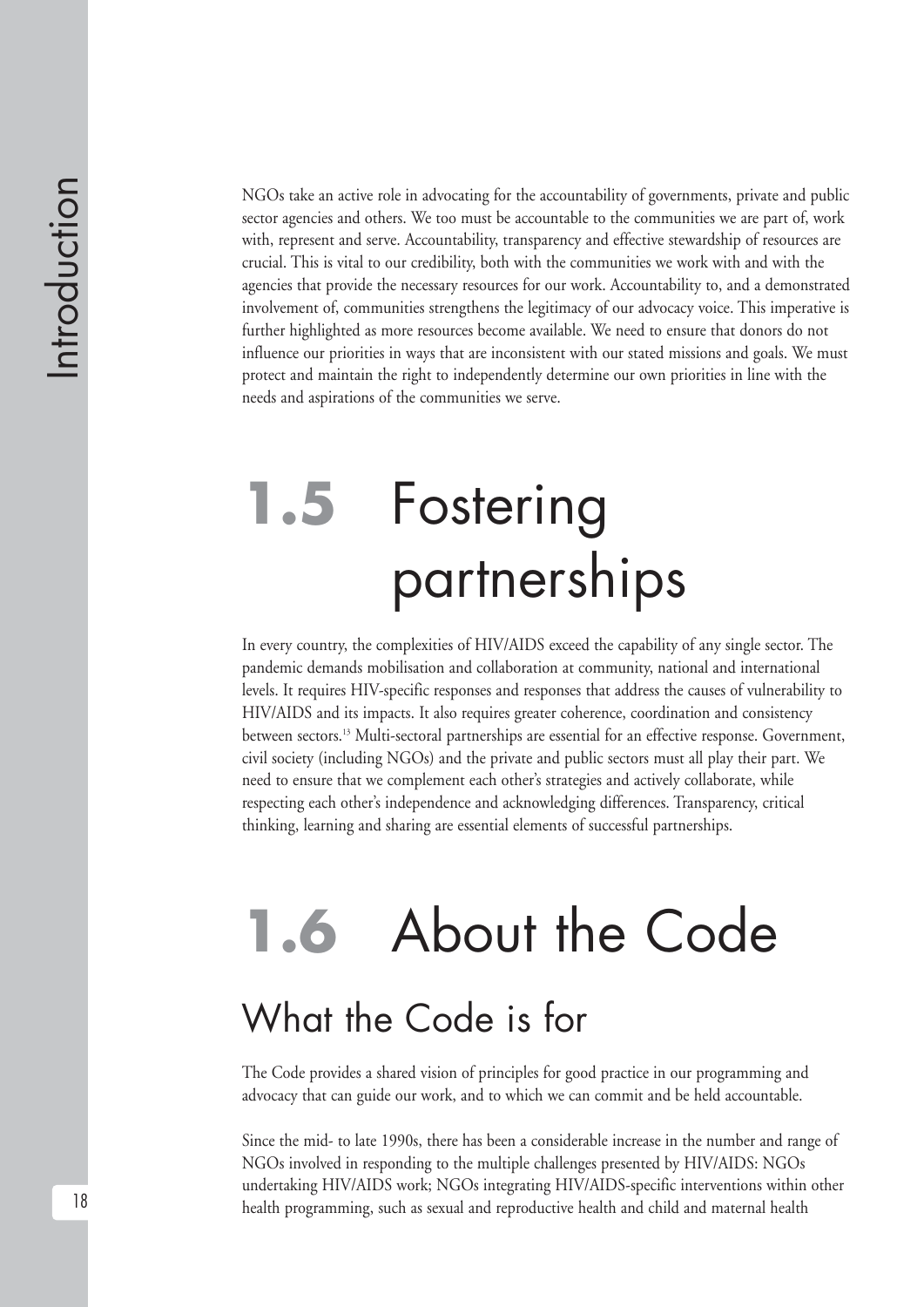programmes; and NGOs mainstreaming HIV/AIDS within development, human rights and humanitarian programming. There have also been significant changes in the global funding environment, particularly in ensuring that the lessons learned over the past 20 years are used to guide the allocation of resources in scaling up responses to HIV/AIDS.

These changes both support and complicate the process of expanding the scale and impact of NGO programmes, which is so urgently needed. The proliferation of NGOs and programmes has, at times, occurred at the expense of accountability and quality programming, and has led to fragmentation of the NGO 'voice' in the HIV/AIDS response. The purpose of the Code is to address these new challenges by:

- outlining and building wider commitment to principles and practices, informed by evidence, that underscore successful NGO responses to HIV/AIDS
- assisting 'Supporting NGOs' to improve the quality and cohesiveness of our work and our accountability to our partners and beneficiary communities
- fostering greater collaboration between the variety of 'Supporting NGOs' now actively engaged in responding to the HIV/AIDS pandemic, and
- renewing the 'voice' of NGOs responding to HIV/AIDS by enabling us to commit to a shared vision of good practice in our programming and advocacy.

The Code of Good Practice provides guidance to Supporting NGOs in their work with their NGO partners (see below, Who the code is for). The principles set out in the Code can be used to guide:

- organisational planning
- the development, implementation and evaluation of programmes, including advocacy programmes
- advocacy efforts to ensure effective scaling-up of our responses to HIV/AIDS
- allocation of resources based on the principles it outlines, and
- advocacy efforts to ensure that the essential range of programmes is available where they are needed.

### What the Code is not

Given the diversity of epidemics around the world, the Code is not intended to be a detailed practice manual. This would be a far larger task, and would be extremely difficult to achieve in a manner appropriate to all the different types of epidemic. It does, however, outline the main population groups that are vulnerable in different contexts (see section 2.5 Cross-cutting issues: addressing population vulnerability). It is envisaged that signatory NGOs will apply the Code in different ways, such as developing training modules with partner NGOs or member organisations, or using the principles it contains to develop indicators appropriate for the context in which they work, which can then be used when developing, implementing and evaluating specific programmes. The value of the Code will depend upon how these principles are applied by signatory NGOs over time, in line with the nature of each country's epidemic and context.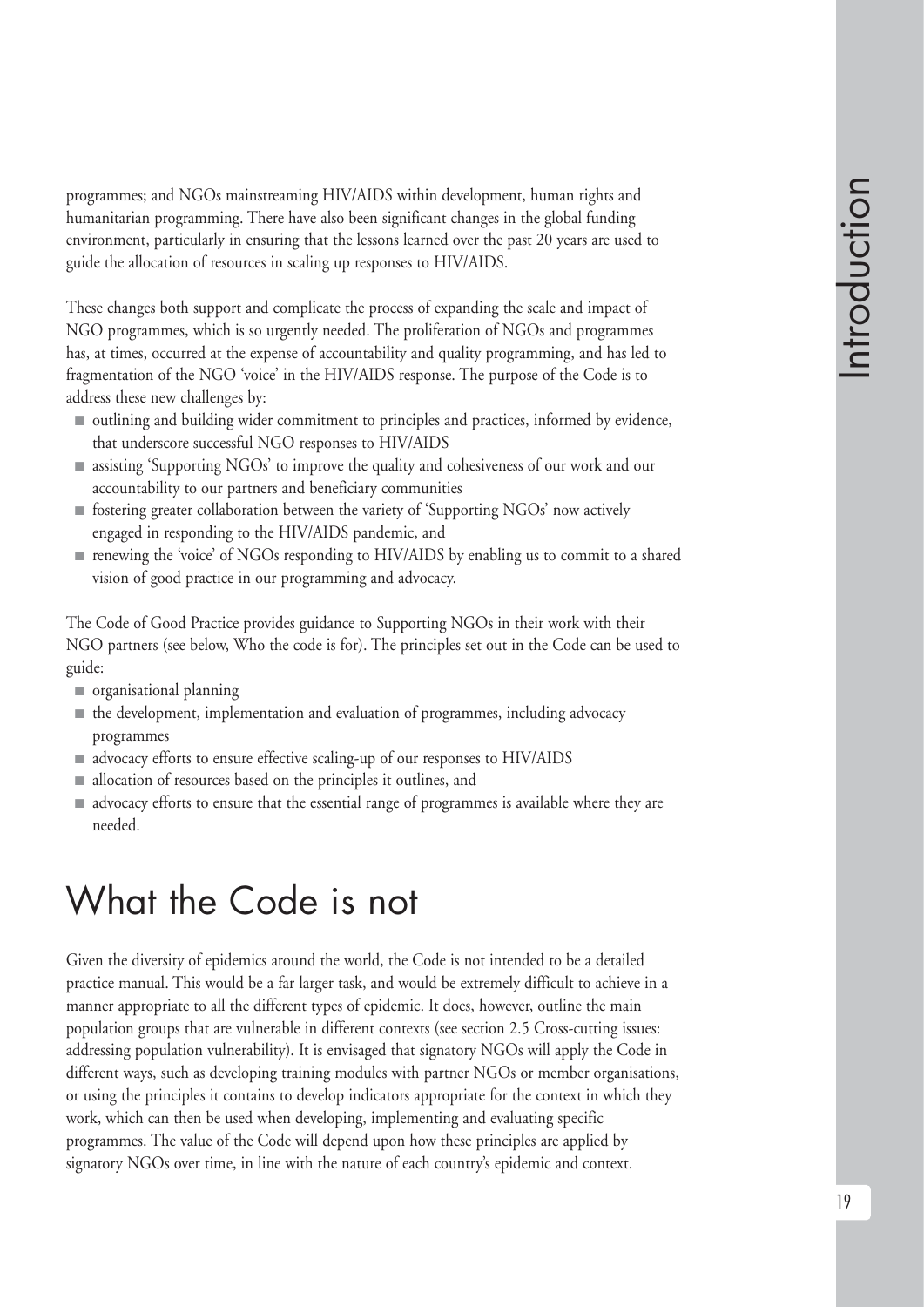### Who the Code is for

### 'Supporting NGOs'

The scale and complexity of the global pandemic mean that there are large numbers and a great diversity of NGOs working in HIV/AIDS. The Code addresses this diverse range of NGOs – including those engaged in HIV/AIDS, development, humanitarian, sexual and reproductive health, and human rights work. In particular, it is written for and designed to assist NGOs that provide other NGOs implementing programmes in-country with any of the following: technical support; financial support; capacity development and/or advocacy support.

We refer to this target audience as 'Supporting NGOs', and they are likely to be national or international NGOs.

Many of the principles set out in the Code can be applied to the work of Supporting NGOs with their NGO partners in-country. Partner NGOs can use the Code to hold signatory Supporting NGOs, with whom they work, accountable, while both types of NGO can use the Code as a common tool in guiding their collaborative work.

### Any NGO that supports the aims of the Code

The Code can also be used to support the work of any NGO responding to HIV/AIDS. Any NGO responding to HIV/AIDS may become a signatory if it endorses the principles contained in the Code.

### Scope of implementation

The Code is aspirational. It sets out good practice principles, rather than minimum standards, which we can work towards implementing over time. Signatory NGOs have endorsed all the principles in the Code. However, not all the programming principles in Chapter 4 are applicable to all Supporting NGOs. For example, some will be relevant to development NGOs and others to NGOs working in HIV prevention or treatment, care and support. Signatory NGOs will work to implement the programming principles in the Code relevant to their own work (see sections 5.1 'Signing on' to the Code and 5.2 Implementation of the Code).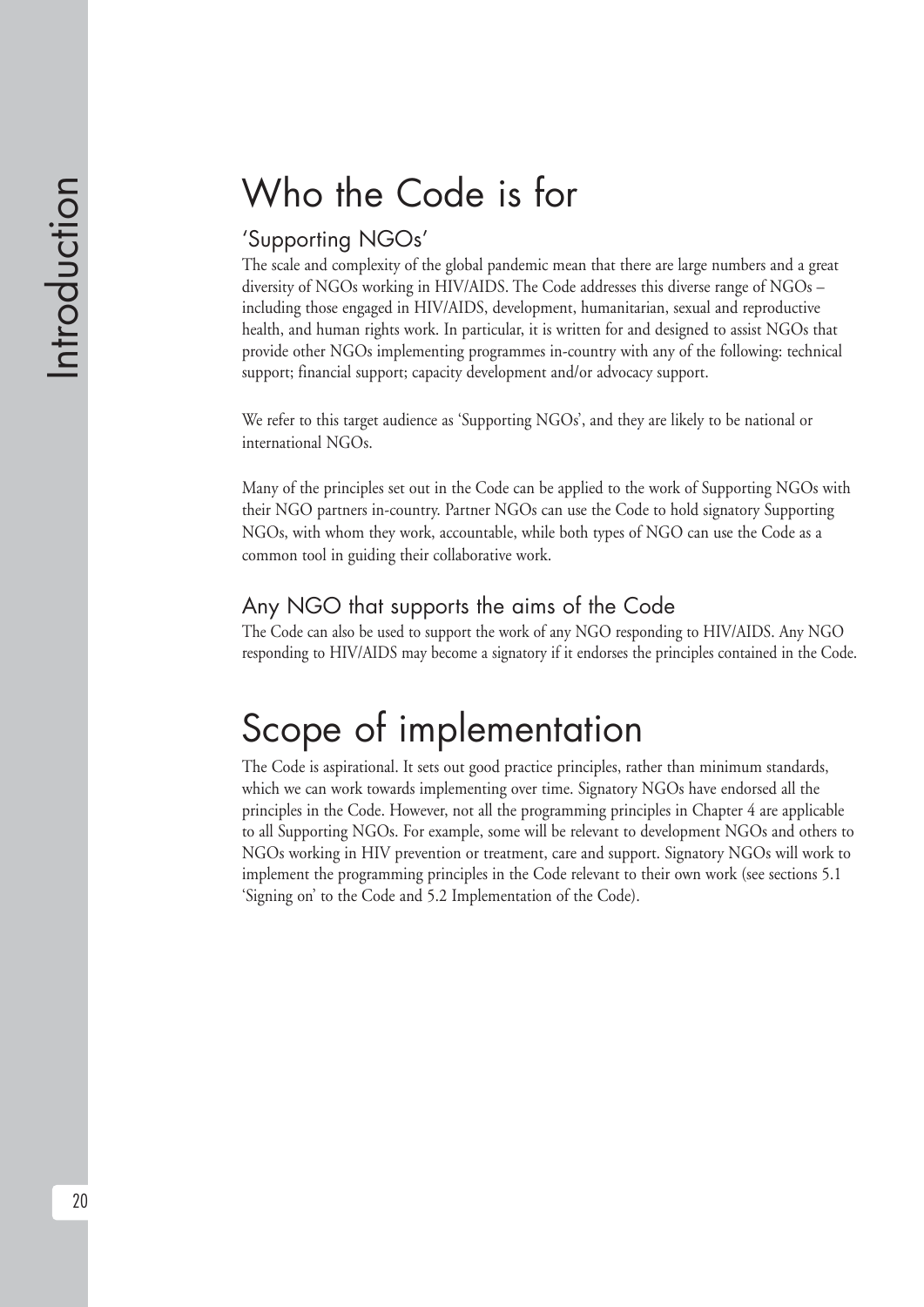### **Notes**

- 1 *2004 Report on the Global AIDS Epidemic*, Joint United Nations Programme on HIV/AIDS (UNAIDS), p.13. <www.unaids.org/bangkok2004/report.html>
- 2 ibid., *Executive summary Global Overview*.
- 3 ibid., p.13.
- 4 UN Millennium Declaration, Resolution adopted by the General Assembly, 55<sup>th</sup> Session, 8 September 2000, [A/RES/55/2. An overview of the Millennium Development Goals is available at www.un.org/millennium](www.un.org/millenniumgoals)goals
- 5 Ninety-five per cent of people with HIV/AIDS live in developing countries. *A Commitment to Action for Expanding Access to HIV/AIDS Treatment*, International HIV Treatment Access Coalition, December 2002. Globally, fewer than one in five people at risk of infection has access to basic prevention services. *Access to HIV Prevention: Closing the Gap*, Global Prevention Working Group, May 2003, p.2. <www.kff.org/hivaids/200305-index.cfm>
- 6 Declaration of Commitment on HIV/AIDS, United Nations General Assembly Special Session on HIV/AIDS (UNGASS), 25-27 June 2001. <www.un.org/ga/aids/coverage/FinalDeclarationHIVAIDS.html>
- 7 *Report of the Secretary General on Progress Towards Implementation of the Declaration of Commitment on HIV/AIDS*, United National General Assembly, August 2002, A/57/227.
- 8 *Stories from the Front Lines: Experiences and Lessons Learned in the First Two Years of Advocacy around the Declaration of Commitment,* International Council of AIDS Service Organisations (ICASO), September 2003.
- 9 Steinbrook, R., *After Bangkok Expanding the Global Response to AIDS*, New England Journal of Medicine, 351;8, p.738.<www.nejm.org>
- 10 *2004 Report on the Global AIDS Epidemic*, UNAIDS, p.132.
- 11 ibid., p.101.
- 12 *Treating 3 million by 2005 Making it Happen*, WHO, December 2003. <www.who.int/3by5/en>
- 13 The UNAIDS framework known as the 'Three Ones' aims to achieve this. The Three Ones provide that national responses have one agreed HIV/AIDS action framework, one national AIDS coordinating authority with a broad multi-sectoral mandate, and one agreed country-level monitoring and evaluation system.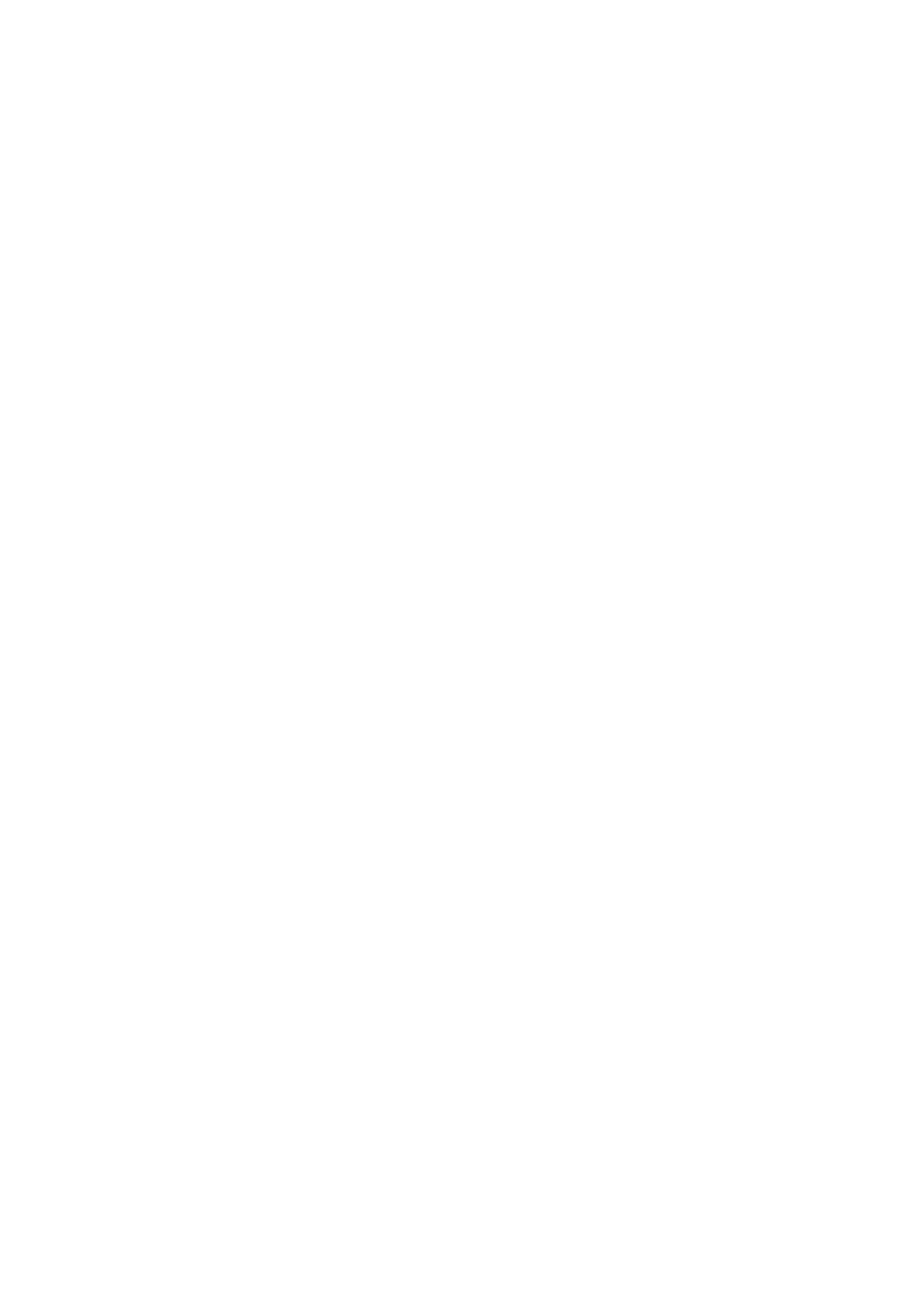# Guiding Principles

### **2.1** Introduction

This chapter sets out the guiding principles – human rights, public health and development – that provide the overarching framework for the Code. These principles are then applied in specific terms both to how we do our work (Chapter 3 – Organisational Principles) and to what we do (Chapter 4 – Programming Principles). The guiding principles and organisational principles are relevant to all NGO signatories to the Code. The programming principles are more specific and therefore may apply to different NGOs depending on the nature of their work.

### **2.2** Core values

The motivation for, and commitment to, responding to HIV/AIDS is underscored by core values that guide both what we do and how we work.

At the centre of our work is our commitment to:

- valuing human life
- respecting the dignity of all people
- respecting diversity and promoting the equality of all people without distinction of any kind, such as sex, race, colour, age, language, religion, political or other opinion, national or social origin, property, birth, physical or mental disability, health status (including HIV/AIDS), sexual orientation or civil, political, social or other status
- preventing and eliminating human suffering
- supporting community values that encourage respect for others and a willingness to work together to find solutions, in the spirit of compassion and mutual support, and
- addressing social and economic inequities and fostering social justice.

These values are common to our work as NGOs in responding to HIV/AIDS, whether we are HIV/AIDS, health, development, human rights or humanitarian NGOs.<sup>1</sup> Many of these same values also find expression in the Universal Declaration of Human Rights.<sup>2</sup>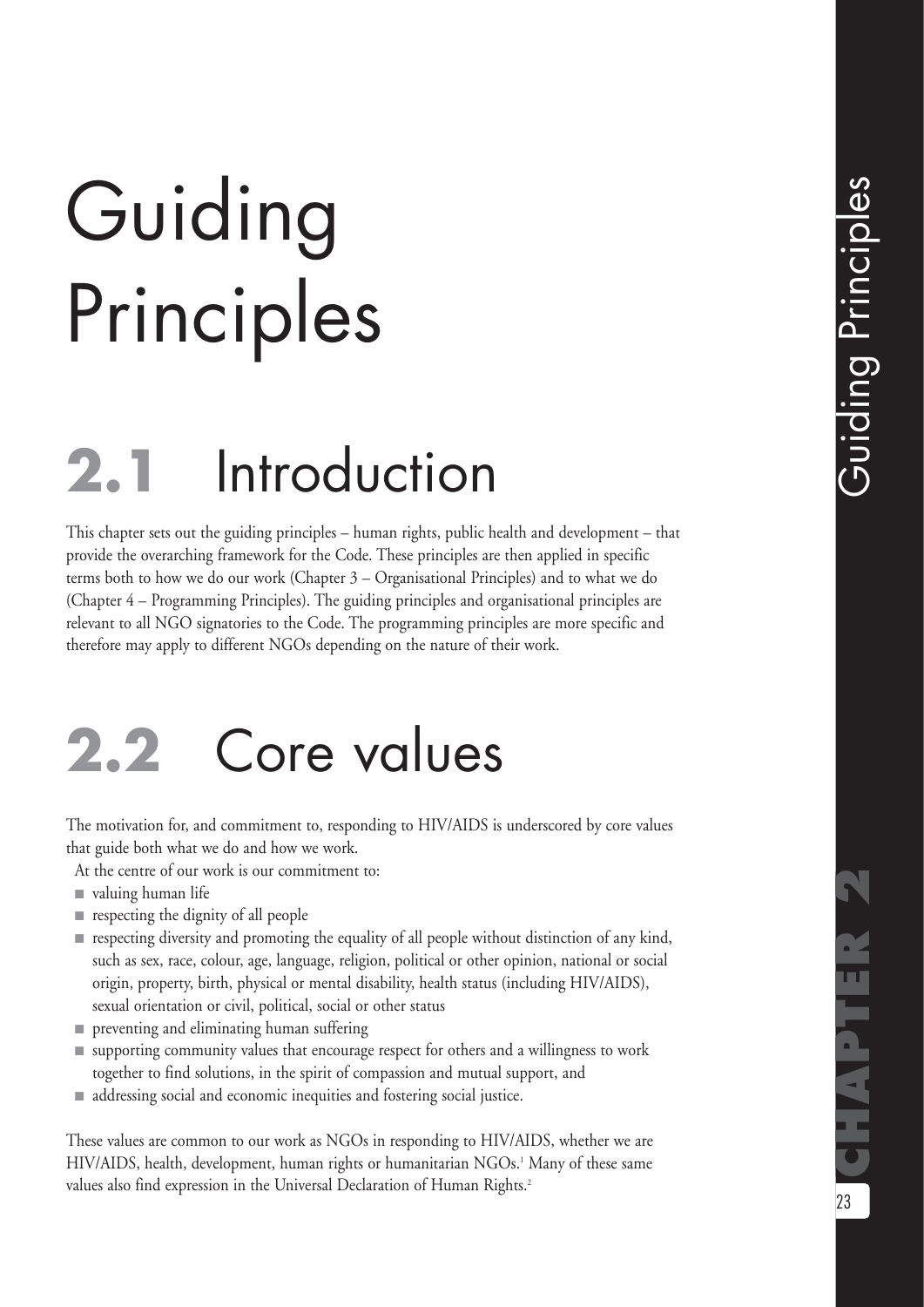### **2.3** Involvement of PLHA and affected communities

We advocate for the meaningful involvement of PLHA and affected communities in all aspects of the HIV/AIDS response.

At the Paris AIDS Summit in 1994, the principle of greater involvement of people living with or affected by HIV/AIDS (GIPA) was a cornerstone of the Summit's Declaration.3 GIPA is a specific expression of the right to active, free and meaningful participation.<sup>4</sup> In emphasising GIPA and the right to participation, we recognise that the meaningful involvement of PLHA and affected communities makes a powerful contribution by enabling individuals and communities to draw on their lived experiences in responding to HIV/AIDS. In turn, this contributes to reducing stigma and discrimination and to increasing the effectiveness and appropriateness of the HIV/AIDS response and of our own programmes<sup>5</sup> (see section 3.2 Involvement of PLHA and affected communities).

It is important to acknowledge that many people living with and affected by HIV/AIDS are actively involved in responding to the pandemic – not only within NGOs, but also as policymakers, activists, healthcare workers, educators, scientists, community leaders and public servants, to name just a few. Nonetheless, there remains a long way to go in fully realising GIPA worldwide. We have a significant role to play in advocating with governments, donors and private and public sector agencies for the meaningful involvement of PLHA and affected communities, as well as in achieving GIPA within our own organisations.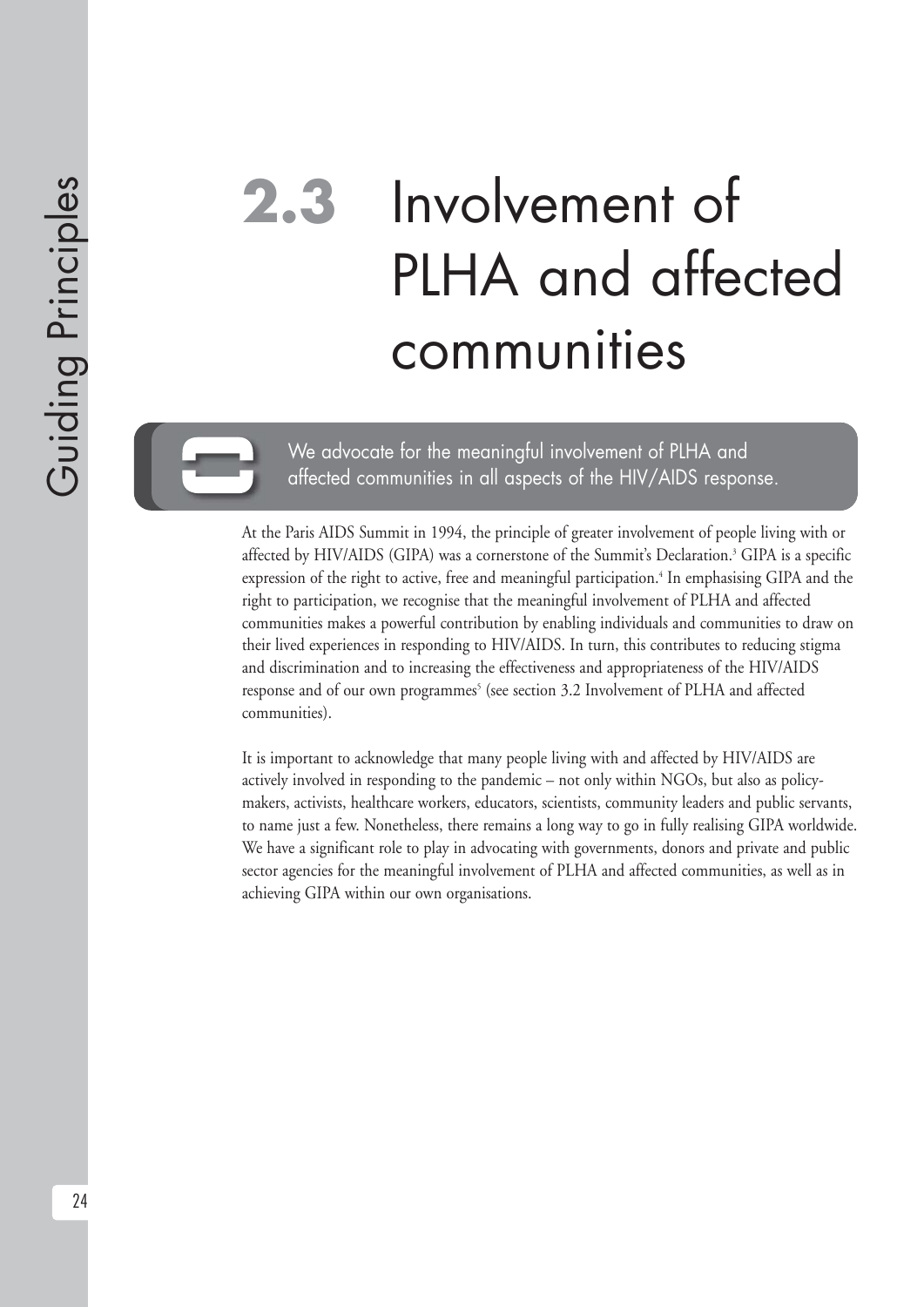*Level of involvement*

Level of involvo

### **A pyramid of involvement by PLHA**

This pyramid models the increasing levels of involvement advocated by GIPA, with the highest level representing complete application of the GIPA principle. Ideally GIPA is applied at all levels of organisation.

> Decision-makers: PLHA participate in decision-making or policy-making bodies, and their inputs are valued equally with all the other members of these bodies.

Experts: PLHA are recognised as important sources of information, knowledge and skills and participate – on the same level as professionals – in the design, adaptation and evaluation of interventions.

Implementers: PLHA carry out real and instrumental roles in interventions, e.g. as carers, peer educators or outreach workers. However, PLHA do not design the intervention or have little say how it is run.

Speakers: PLHA are used as spokespersons in campaigns to change behaviours, or are brought into conferences or meetings to share their views ' but otherwise do not participate. (This is often perceived as 'token' participation, where the organisers are conscious of the need to be seen as involving PLHA, but do not given them any real power or responsibility.

Contributors: activities involve PLHA only marginally, generally when the individual affected by HIV/AIDS is already well-known. For example, using an HIV-positive pop star on a poster, or having relatives of someone who has recently died of AIDS speak about that person at public occasions.

Target audiences: activities are aimed at or conducted for PLHA or address them en masse, rather than as individuals. However, PLHA should be recognised as more than

- a) anonymous images on leaflets and posters, or in information, education and communication (IEC) campaigns,
- b) people who only receive services, or
- c) as 'patients' at this level. They can provide important feedback, which in turn can influence or inform the sources of the information.

Adapted from *From Principles to Practice: Greater Involvement of People Living with or Affected by HIV/AIDS, UNAIDS*, 1999.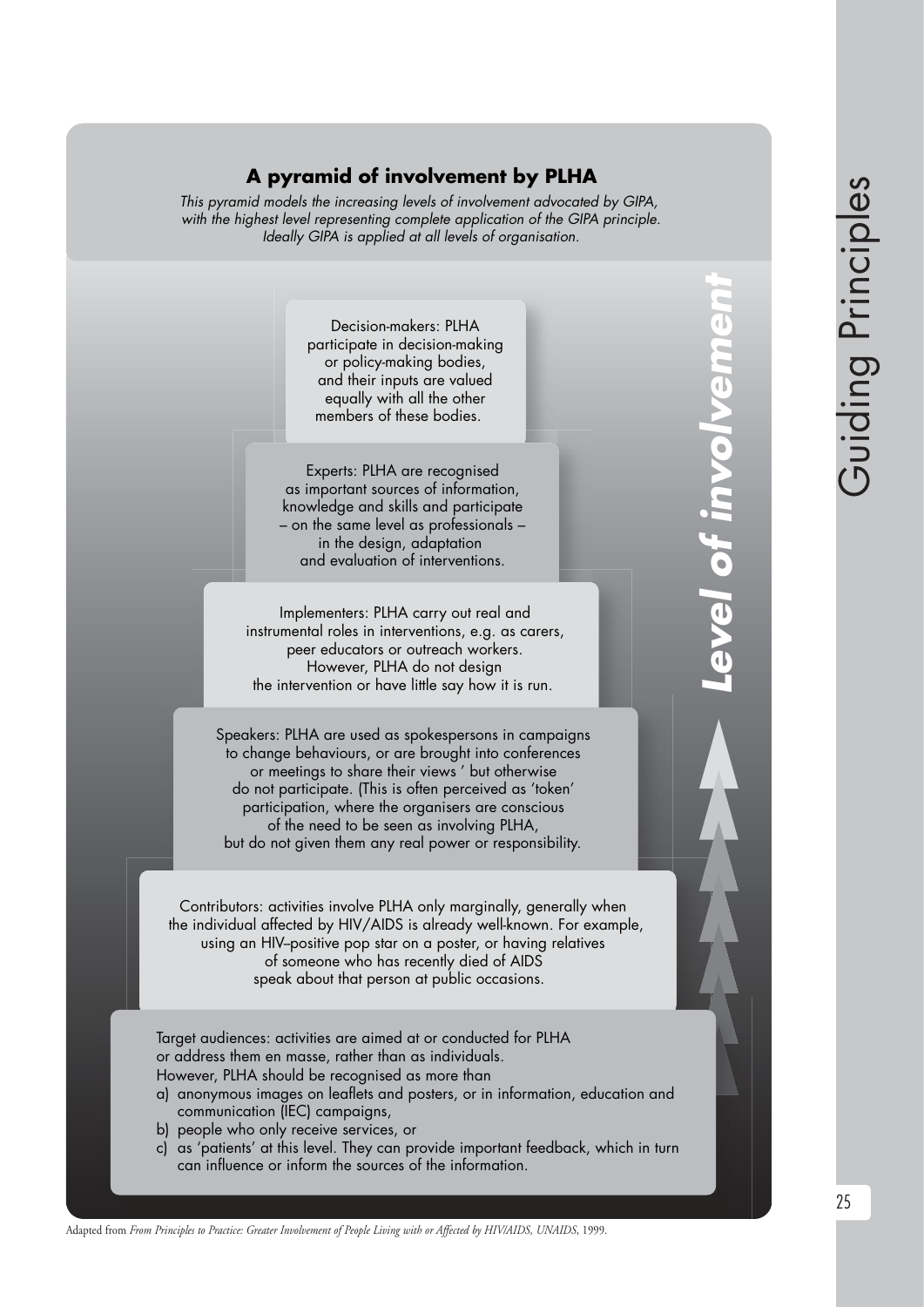# **2.4** A human rights approach to HIV/AIDS **Example 18 and the rights to education** from the rights to education, housing and employment and employment in the rights to education from the rights to education from the rights of employment and the rights to energy a

The AIDS pandemic is destroying the lives and livelihoods of millions of people around the world. The situation is worst in regions and countries where poverty is extensive, gender inequity is pervasive and public services are weak.<sup>6</sup>

In recent years, the devastation caused by HIV/AIDS in many developing countries has brought into stark relief the need to strengthen the link between furthering development goals and addressing the causes of vulnerability to HIV/AIDS and its impacts. HIV/AIDS-specific approaches alone, such as targeted HIV prevention programmes, do not address the underlying causes of vulnerability. Addressing the inequities that drive the epidemic must be an integral part of an effective response.

Poverty both causes vulnerability to HIV infection and increases the severity of the impacts of HIV/AIDS on individuals, households and communities.<sup>7</sup> Gender inequities often affect the capacity of women and girls to negotiate safer sex and compound the impact of the epidemic on them. Many of the impediments to an effective response to HIV/AIDS are linked to the denial of human rights: the rights to equality, information, privacy, health, education and an adequate standard of living. Failure to protect the human rights of PLHA and affected communities has devastating consequences and undermines prevention efforts and access to treatment, care and support. Discrimination against PLHA and affected communities often affects access to employment, housing, health and other services, in turn deepening the personal and social impacts of the epidemic.

The Declaration of Commitment on HIV/AIDS recognises that the realisation of human rights is essential to reducing vulnerability to HIV/AIDS and sets time-bound targets for realising these rights.<sup>8</sup> Experience has shown that public health strategies and human rights protection are mutually reinforcing.<sup>9</sup> A human rights approach provides a common framework for translating international human rights obligations into practical programming, at international and national level, strengthening the effectiveness of both HIV/AIDS-specific programmes and broader health, development and humanitarian responses.<sup>10</sup>

Human rights laws protect individuals and groups from actions that interfere with fundamental freedoms and human dignity.<sup>11</sup> Protecting and promoting human rights has obvious merit intrinsically; however, there is also an increasing recognition that public health often provides an added and compelling justification for safeguarding human rights.<sup>12</sup>

Human rights encompass civil, political, cultural, economic and social rights. It is clear that these rights are interrelated and interdependent. The right to health, for example, cannot be viewed in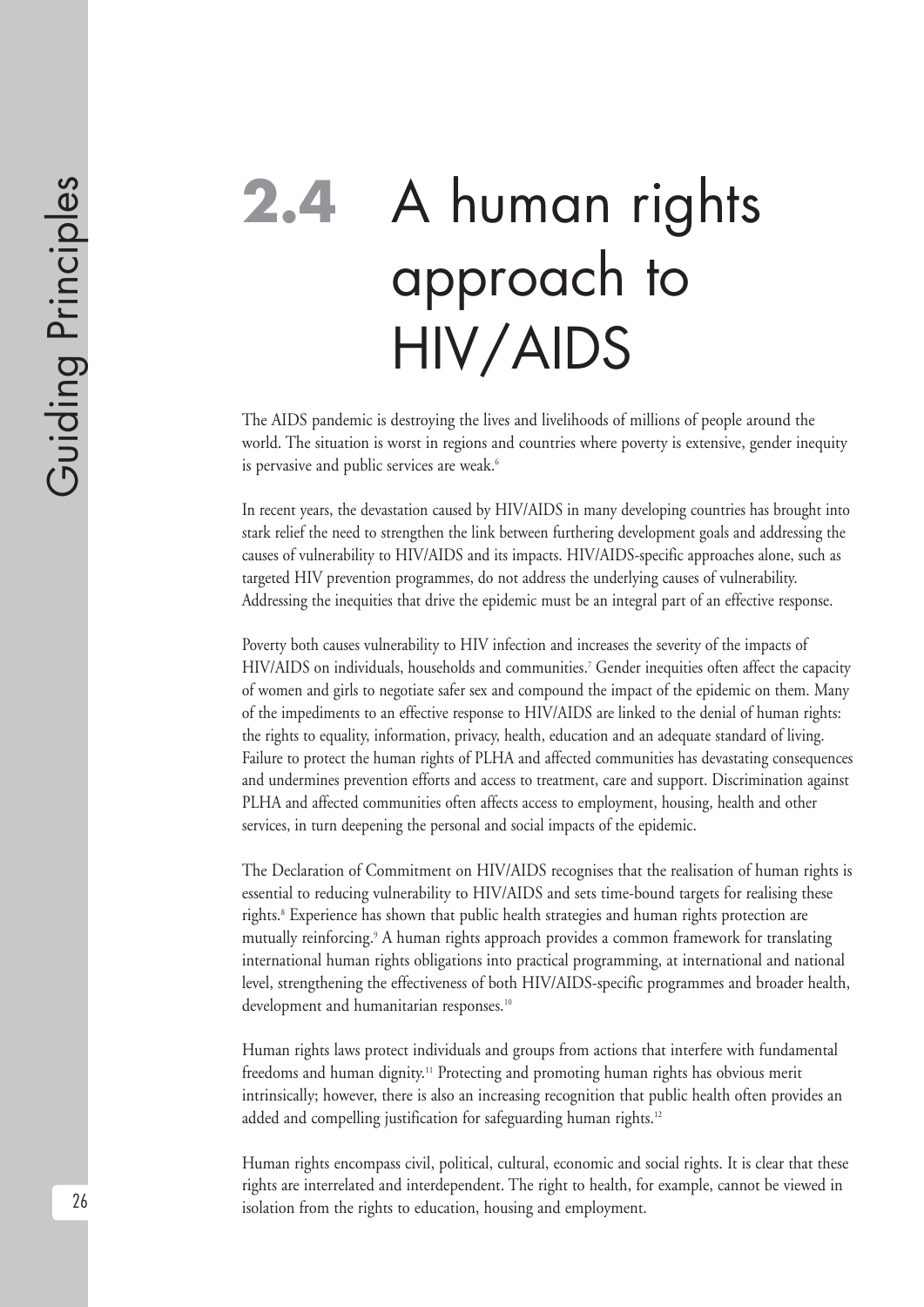Every country in the world is now party to at least one human rights treaty that addresses healthrelated rights, including the right to health and a number of rights related to conditions necessary for health.<sup>13</sup> International human rights instruments impose obligations on governments ratifying them to respect, protect and fulfil the rights they set out. While the principle of progressive realisation of human rights acknowledges that the capacity of developing countries to ensure the full realisation of these rights is often constrained by limitations on resources, it also requires governments to take deliberate, concrete and targeted action towards that goal.14

Human rights obligations can be used by NGOs to advocate for concrete action by governments. The *HIV/AIDS and Human Rights: International Guidelines* <sup>15</sup> provide detailed and specific guidance on how human rights should be promoted and protected in the context of the specific challenges posed by HIV/AIDS.

We must also be guided by a human rights approach in:

- the way we do our work
- the design, development and implementation of programmes responding to HIV/AIDS, and
- advocating for an environment, including reform of laws and public policy, that protects and promotes the rights of PLHA and affected communities and supports effective programmes (an 'enabling environment'; see section 3.8 Advocacy).

The human rights principles and public health principles outlined below are embodied in the good practice principles outlined in chapters 3 and 4. The human rights principles outlined below identify the principles of particular relevance in responding to HIV/AIDS.

### Human rights

We protect and promote human rights in our work.

### The right to health

All people have the right to the enjoyment of the highest attainable standard of physical and mental health. The International Covenant on Economic, Social and Cultural Rights 1966 (ICESCR) provides that states party to the Covenant take steps to achieve the full realisation of this right, including prevention, treatment and control of epidemic, endemic, occupational and other diseases.<sup>16</sup>

The Committee on Economic, Social and Cultural Rights, which monitors the ICESCR convention, has interpreted the 'right to health' to include not only timely and appropriate access to health care, but also as addressing the underlying determinants of health, such as access to safe water, food, nutrition, housing and health-related education and information, including on sexual and reproductive health.17 In 2003 and 2004, the Commission on Human Rights passed resolutions recognising that access to HIV treatment is fundamental to progressively achieving the right to health For country in the solution to meet the main function is the called on governments and the specific steps to the specific steps to the specific steps to the specific steps to the specific steps to the specific steps to the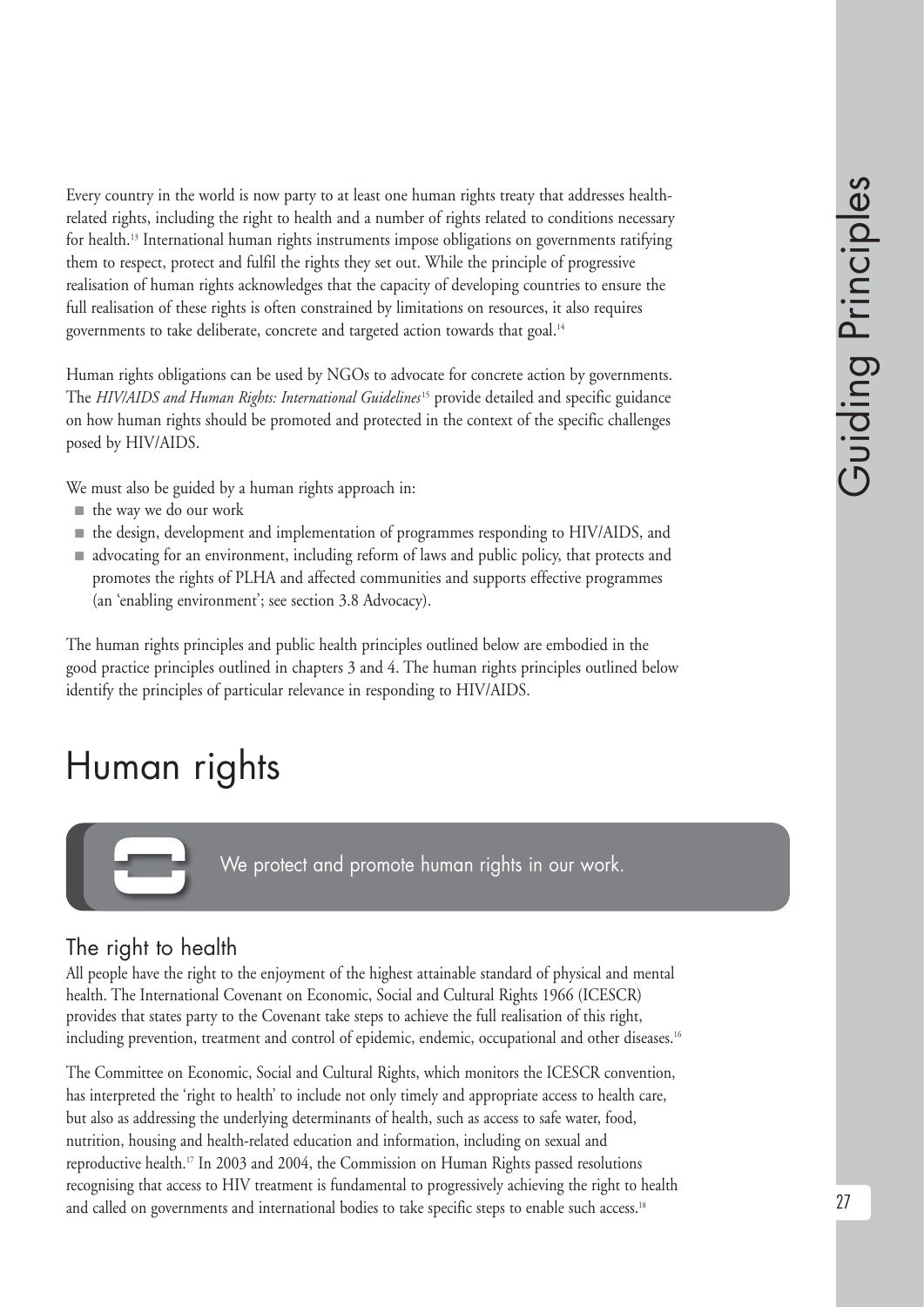### The right to equality and non-discrimination

The cornerstone of the Universal Declaration of Human Rights 1948 (UDHR) is that 'All human beings are born free and equal in rights and dignity'. This statement of equality of all human beings is closely linked to the right of all people to equal protection of the law and from discrimination.<sup>19</sup> For example, ICESCR prohibits discrimination in access to health care and underlying determinants of health, as well as to means and entitlements for their procurement, on the grounds of race, colour, sex, language, religion, political or other opinion, national or social origin, property, birth, physical or mental disability, health status (including HIV/AIDS), sexual orientation and civil, political, social or other status, which has the intention or effect of adversely affecting the equal enjoyment or exercise of the right to health.<sup>20</sup> The right to<br>
The contestore beings are bon fit<br>
beings are bon fit<br>
beings are bon fit<br>
discrimination and<br>
the grounds of tax<br>
origin, property, b<br>
orientation and conder<br>
affecting the equal<br>
In addition to the<br>
respond

In addition to the above, there are a range of other human rights principles that are relevant in responding to HIV/AIDS.

### The right to privacy

No-one shall be subject to arbitrary or unlawful interference with his/her privacy.<sup>21</sup>

#### The right to information

Everyone has the right to freedom of expression; this right includes freedom to seek, receive and impart information and ideas of all kinds.<sup>22</sup>

#### The right of participation

Everyone has the right to active, free and meaningful participation.<sup>23</sup>

### The right to enjoy the benefits of scientific progress

Everyone has the right to enjoy the benefits of scientific progress and its applications.<sup>24</sup>

#### Freedom from torture

No-one shall be subject to torture or to cruel, inhuman or degrading treatment or punishment. In particular, no-one shall be subjected to medical or scientific experimentation without free consent.25

### Freedom of association

Everyone shall have the right to freedom of association with others, including the right to form and join trade unions.<sup>26</sup>

### The right to work

Everyone has the right to work, to free choice of employment, to just and favourable conditions of work and to protection against unemployment.<sup>27</sup>

#### The right to education

Everyone has the right to education, directed to the full development of the human personality and the sense of its dignity, enabling all persons to participate effectively in a free society and promoting understanding, tolerance and friendship among all nations and all racial, ethnic or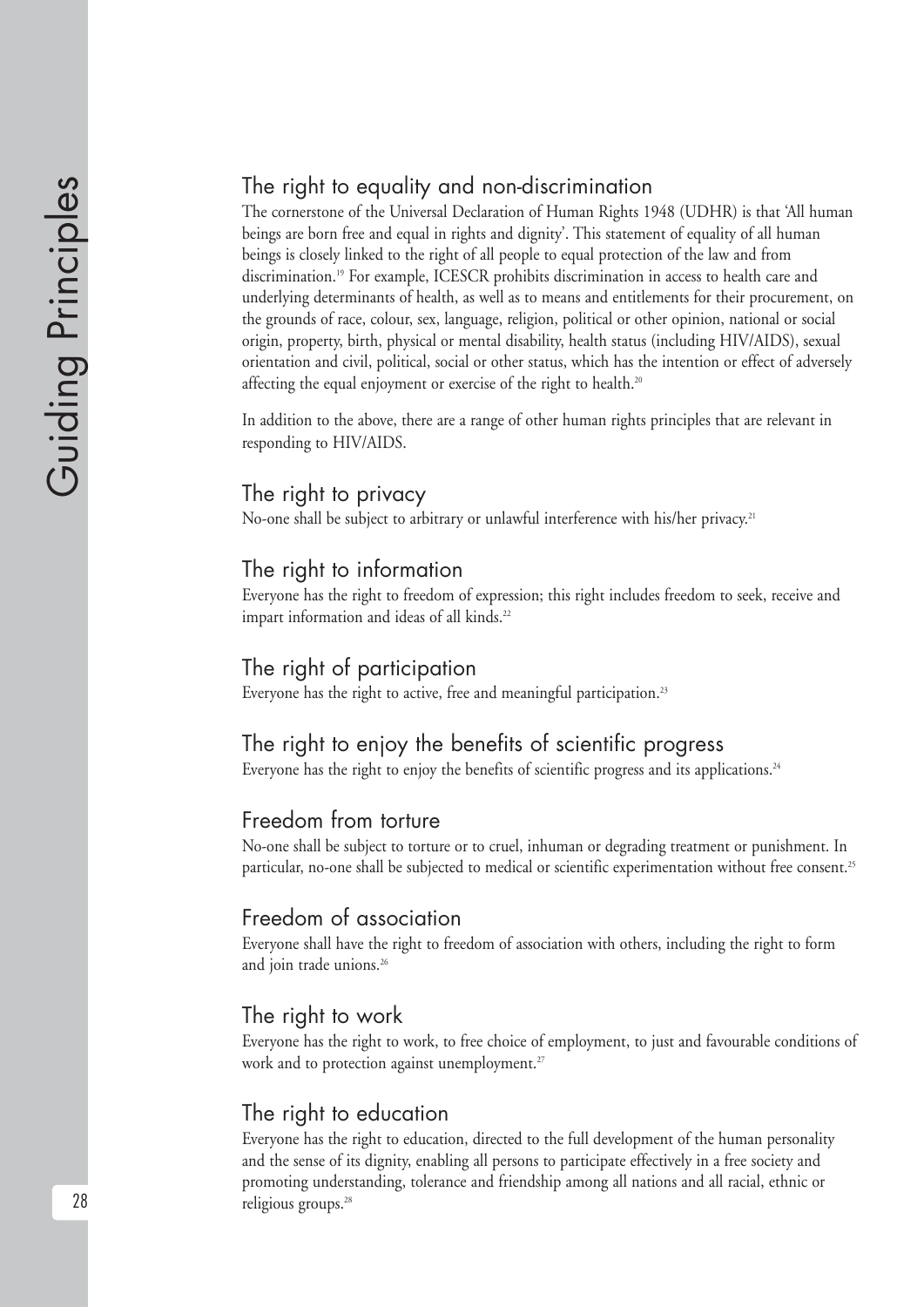### The right to an adequate standard of living

Everyone has the right to an adequate standard of living, including adequate food, clothing, housing, medical care and necessary social services.<sup>29</sup>

### The right to development

Everyone is entitled to participate in, contribute to, and enjoy economic, social, cultural and political development, in which all human rights and fundamental freedoms can be fully realised.30

### Public health



We apply public health principles in our work.

### Broad definition of health

The goal of public health is to promote the health of communities. A broad definition of 'health' is required to take into account the social determinants of health, which so significantly affect the achievement of this goal. WHO defines health as a state of complete physical, mental and social well-being, and not merely the absence of disease or infirmity.<sup>31</sup>

### Addressing population vulnerability

In order to promote the health of communities at a population level, it is critical to understand the array of factors that place particular populations at risk of HIV transmission or exacerbate the impact of HIV/AIDS, including the social factors that underscore such vulnerability. Understanding the causes of vulnerability and developing service and programme responses that address the needs of specific communities is essential in an effective response to HIV/AIDS.

### Evidence-informed approaches

A comprehensive and participatory assessment of populations' needs, in order to identify, understand and address population vulnerability, requires an approach that is informed by evidence. Surveillance, monitoring and risk assessment, encompassing the collection of data related to health status, epidemiological analysis and population health research, provide an essential evidence base for the development and delivery of programmes (see also sections 2.5 Cross-cutting issues: addressing population vulnerability; 3.6 Programme planning, monitoring and evaluation; and 3.9 Research). aright to on code-quote stronger in the fiving sales and of living sales and solution, and in the sales and the sales and the sales and the sales and the sales and the sales and the sales and the sales and the sales and th

### Prevention

Public health response to HIV encompasses three levels of prevention activities:

- primary prevention measures to prevent HIV transmission
- secondary prevention measures to ensure early detection and successful management and treatment for PLHA
- tertiary prevention measures to limit the further negative effects of HIV and increase the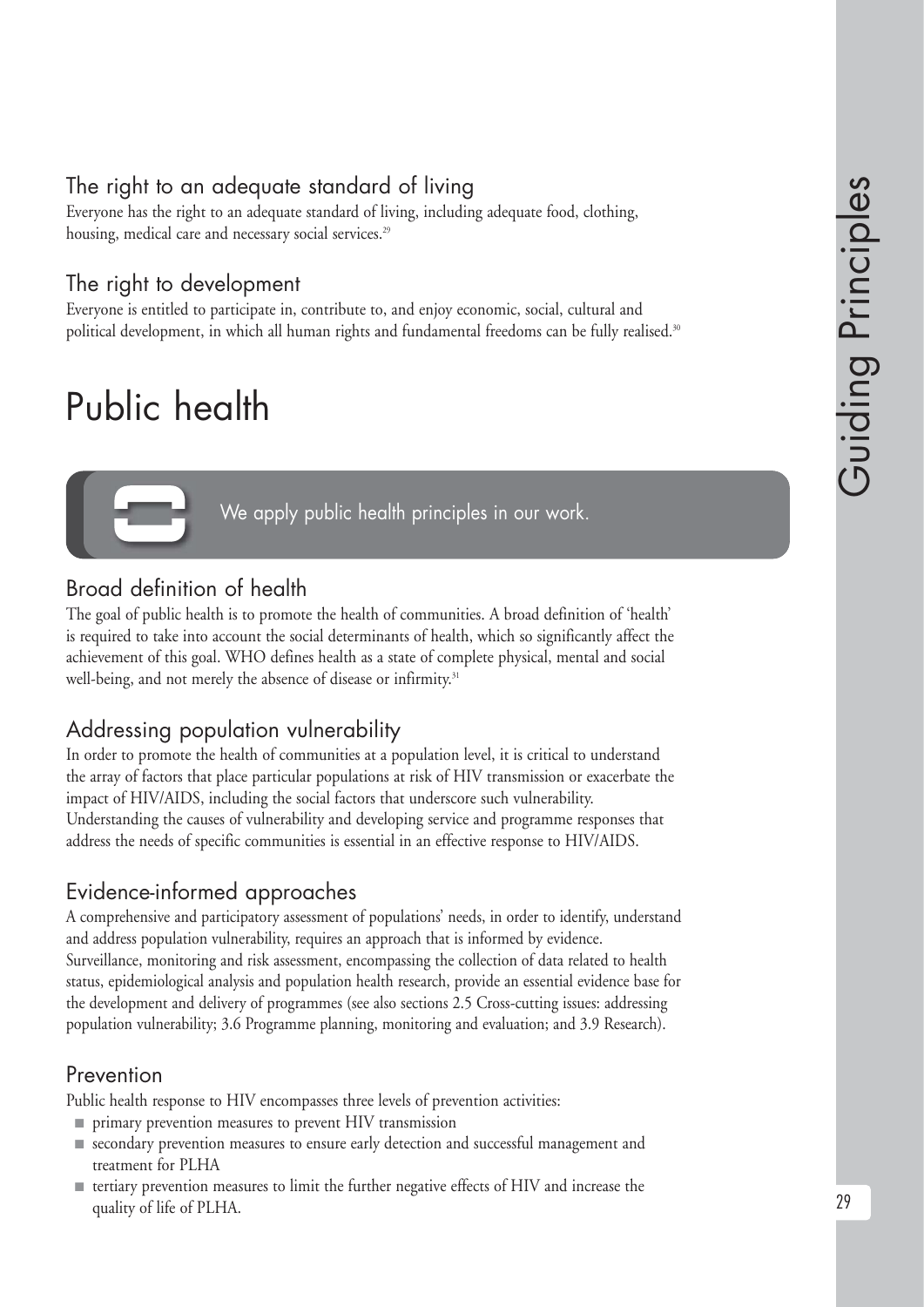The public health model of primary, secondary and tertiary prevention may not be the language that all NGOs use. Nonetheless, this approach reflects what we do. We work to prevent HIV transmission, provide treatment, care and support, and address the underlying causes of HIV/AIDS and its impacts.

#### Community organisation

Communities are a vital part of the HIV/AIDS response. Communities must be mobilised, informed and empowered to enable them to increase control over, and to improve, their health. This means that communities must be involved in setting priorities, making decisions, and planning and implementing strategies to achieve better health. At the heart of this process is the empowerment of communities, and their ownership and control of their own endeavours.<sup>32</sup>

### Public policy

Public health policy seeks to influence the social conditions that affect health by promoting the use of a scientific knowledge base and an understanding of the determinants of health in the development of public policy, legislation and health systems to provide an enabling environment for effective responses to HIV/AIDS.

### Development

We address the causes of vulnerability to HIV infection and the impacts of HIV/AIDS.

HIV/AIDS has devastating and far-reaching implications for individuals, families, communities and societies. Epidemic diseases are not new, but what sets HIV/AIDS apart is its unprecedented negative impact on the social and economic development of nations most affected by it. In highprevalence countries, skilled personnel in public, social, education and health care services are becoming ill and dying, undermining the capacity of services to meet demands that continue to escalate as a consequence of HIV/AIDS. The pandemic is reducing labour forces and agricultural productivity, thus exacerbating global poverty and vulnerability to HIV/AIDS infection. Millions of children in developing countries are without adequate care and support, which places additional pressures on families and communities to care for orphans and children made vulnerable by HIV/AIDS (OVC). As parents and care-givers become ill or die, children are increasingly shouldering the burden of generating an income, producing food and taking care of family members who are ill.<sup>33</sup> Women and girls bear a large proportion of the burden of AIDS care, both in the formal care sector and informally in communities. This often leads to girls having to leave school, women having diminished opportunities for economic independence, and women living with HIV/AIDS struggling to meet their own as well as their families' care needs, all of which further entrenches gender inequities.<sup>34</sup> The particle based of primary are entired to primary and the help and entired to particle to particle to particle to particle to particle to particle to particle to particle to particle to particle to particle to particle

A human rights approach to HIV/AIDS encompasses the right to development, where all people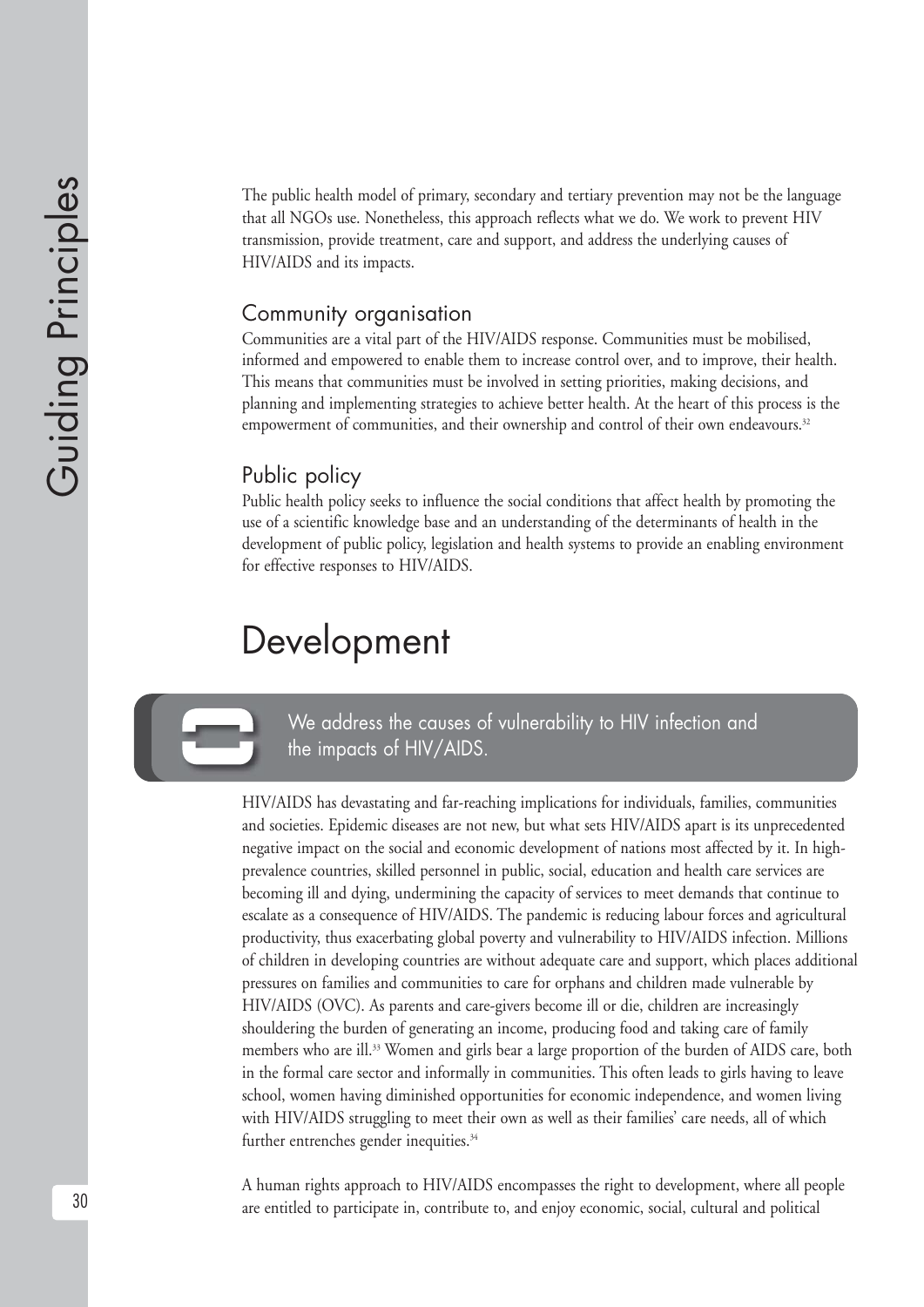development. It also supports efforts to address the underlying causes of vulnerability to HIV/AIDS and its impacts. The Declaration of Commitment on HIV/AIDS provides explicit commitments to invest in sustainable development in order to alleviate the social and economic impacts of HIV/AIDS, and calls for multi-sectoral strategies, including:

- developing and accelerating the implementation of national poverty eradication strategies to address the impact of HIV/AIDS on household income, livelihoods and access to basic social services, with special focus on individuals, families and communities severely affected by the epidemic;
- reviewing the social and economic impact of HIV/AIDS at all levels of society, especially on women and older people, and particularly on their role as care-givers in families affected by HIV/AIDS, to address their special needs; and
- adjusting and adapting economic and social development policies, including social protection policies, to address the impact of HIV/AIDS on economic growth, the provision of essential economic services, labour productivity, government revenues and deficit-creating pressures on public resources<sup>35</sup> (see also section 4.3 Mainstreaming HIV/AIDS).



From *Mainstreaming HIV/AIDS in Development and Humanitarian Programmes,* Sue Holden, Oxfam Publishing, 2004.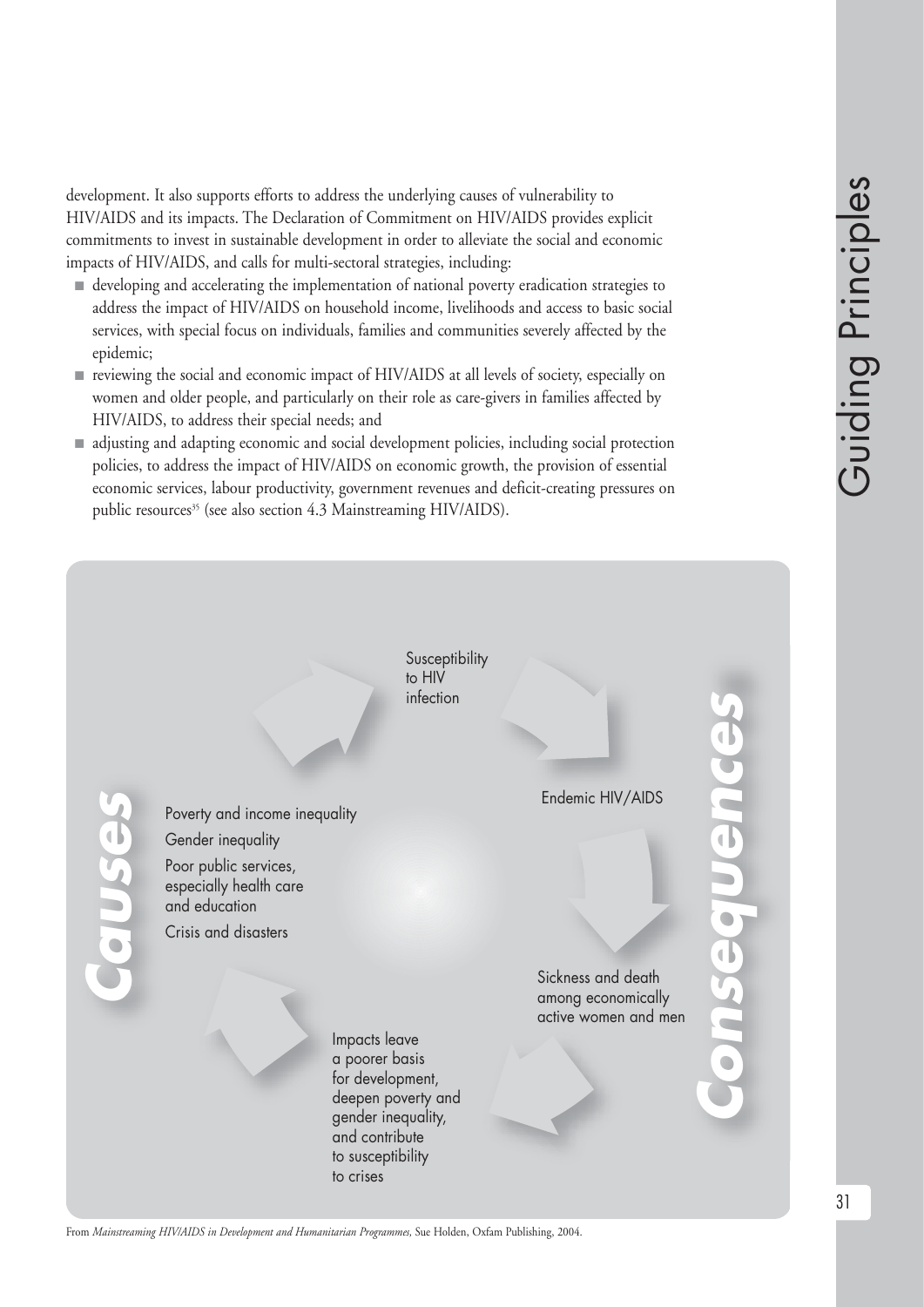# 2.5 Cross-cutting issues: addressing population vulnerability **Example 18 Guiding Scheme Scheme Scheme Scheme Scheme Scheme Scheme Scheme Scheme Scheme Scheme Scheme Scheme Scheme Scheme Scheme Scheme Scheme Scheme Scheme Scheme Scheme Scheme Scheme Scheme Scheme Scheme Scheme Schem**



Our programmes are informed by evidence in order to respond to the needs of those most vulnerable to HIV/AIDS and its consequences.

Given the significant differences between HIV/AIDS epidemics around the world, population priorities will vary depending on the nature of the epidemic, including whether there is high, medium or low HIV prevalence and whether the epidemic is widespread or concentrated within specific populations, such as people who inject drugs or men who have sex with men.

One of the key aims of this Code is to articulate the principles, practices and evidence base that underscore successful NGO work in responding to HIV/AIDS and that have global applications. It is not within the scope of the Code to provide detailed programming responses for the diversity of epidemics worldwide. Nonetheless, this section aims to highlight some of the key population groups that need to be considered in our work, depending on the context.

Priority must be given, and resources allocated, to meet the needs of those most vulnerable to HIV/AIDS and its impacts. While PLHA, their families and carers are a consistent priority, populations particularly vulnerable to HIV/AIDS and its impacts will vary from country to country, depending on the nature of the epidemic. This demands that our responses to HIV/AIDS be based on context-specific evidence. We need to understand the epidemiology, the social patterns of sexual activity and injecting drug use and the nature of the impact of HIV/AIDS in any given context.

Attention needs to be paid to the gender dimensions of HIV/AIDS. HIV/AIDS is not only driven by gender inequity – it entrenches it.<sup>36</sup> Women and girls are becoming increasing vulnerable to HIV infection and bear the overwhelming burden of AIDS care, both informally in their families and communities and in the formal care sector.37 The 'feminisation' of epidemics is starkest where heterosexual sex is the dominant mode of transmission. Women also figure significantly in many countries with epidemics that are concentrated in key populations such as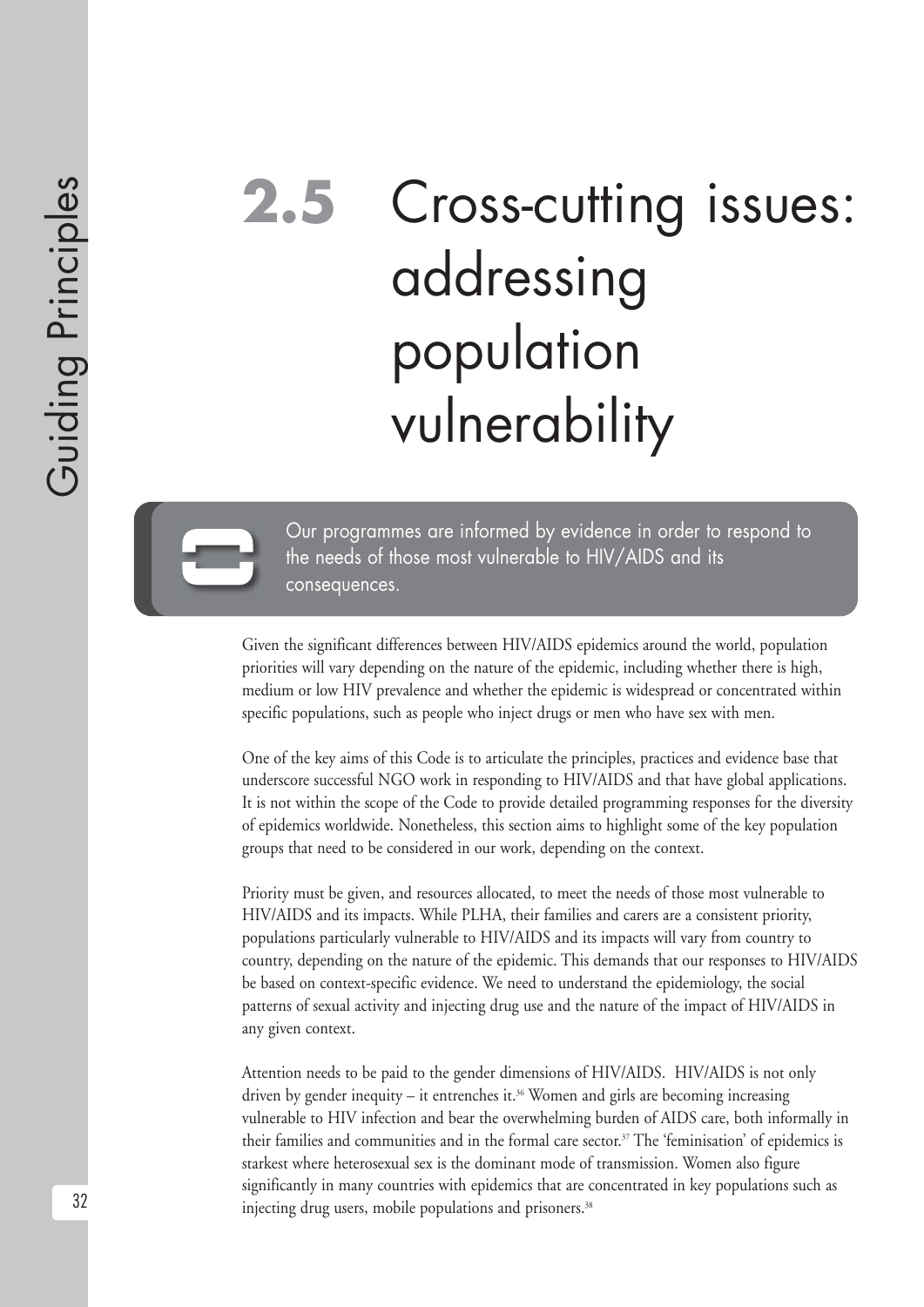The population groups considered in this section are clearly not mutually exclusive. This requires that we understand and take account of the multiple factors, such as gender, age, sexuality, ethnicity and socio-economic status, that shape people's lives in ways that influence their vulnerability to HIV/AIDS. Section 5.3 Key resources provides tools that can support the application of these programming principles when working with specific populations.

### People living with HIV/AIDS

The impact of HIV/AIDS is felt most strongly, and understood most profoundly, by those living with the disease. The meaningful involvement of PLHA and affected communities makes a powerful contribution to the HIV/AIDS response by empowering people living with HIV/AIDS to draw on their lived experiences. In turn this contributes to reducing stigma and discrimination and increasing the effectiveness and appropriateness of programmes (see section 3.2).

### Women and girls and men and boys

Programmes need to recognise and respond to the variety of ways in which gender inequities expose women and girls to the risk of HIV infection, undermine women's access to information, services and programmes, and entrench the subordination of women. In many cultures, unequal power in sexual relationships undermines the capacity of women and girls to exercise control over their sexual choices. One of the most serious manifestations of this inequity is gender-based violence, which can expose women to HIV infection, and fear of which can prevent them from protecting themselves against infection. Legislation often restricts the right of women to own or inherit property, entrenching their economic dependence on men, and limiting their capacity to refuse sex or negotiate condom use. A gendered approach to HIV/AIDS requires advocating for a legislative and policy environment that promotes the rights of women and girls, in order to shift the dynamics that underscore women's subordinate position in society and sexual relationships (see good practice principles in advocating for an enabling environment in sections 4.2 HIV/AIDS programming on page 63 and 4.3 Mainstreaming HIV/AIDS on page 83). The proplation geometric and this section at this section at the section of the methods and the section of the section of the section of the section of the section of the section of the section of the section of the secti

To reduce the spread and minimise the impact of HIV/AIDS, inequities between men and women must be reduced. This must necessarily involve men and boys as well as women and girls. Given the power men often have in society, communities, families and sexual relationships, there is a growing recognition of the need for programmes for men and boys that challenge gender roles and norms, enabling them to change their attitudes and behaviours that affect the vulnerability of women and girls. There is also a need to address the ways in which gender roles and norms undermine men's ability to access health programmes, including sexual health, HIV prevention and treatment, care and support.<sup>39</sup>

### Children and young people

Young people continue to make up a significant proportion of new infections each year, with 38 per cent of PLHA worldwide now under the age of 25.<sup>40</sup> We need to recognise and meet the needs of the growing population of young people living with HIV/AIDS. Sub-populations of young people are particularly vulnerable to infection, including young women, young men who have sex with men, young people who inject drugs, and sexually exploited children.<sup>41</sup> Many young people do not know how to protect themselves from HIV, and there are significant social and cultural barriers that impede the widespread availability of appropriate sexual health and HIV education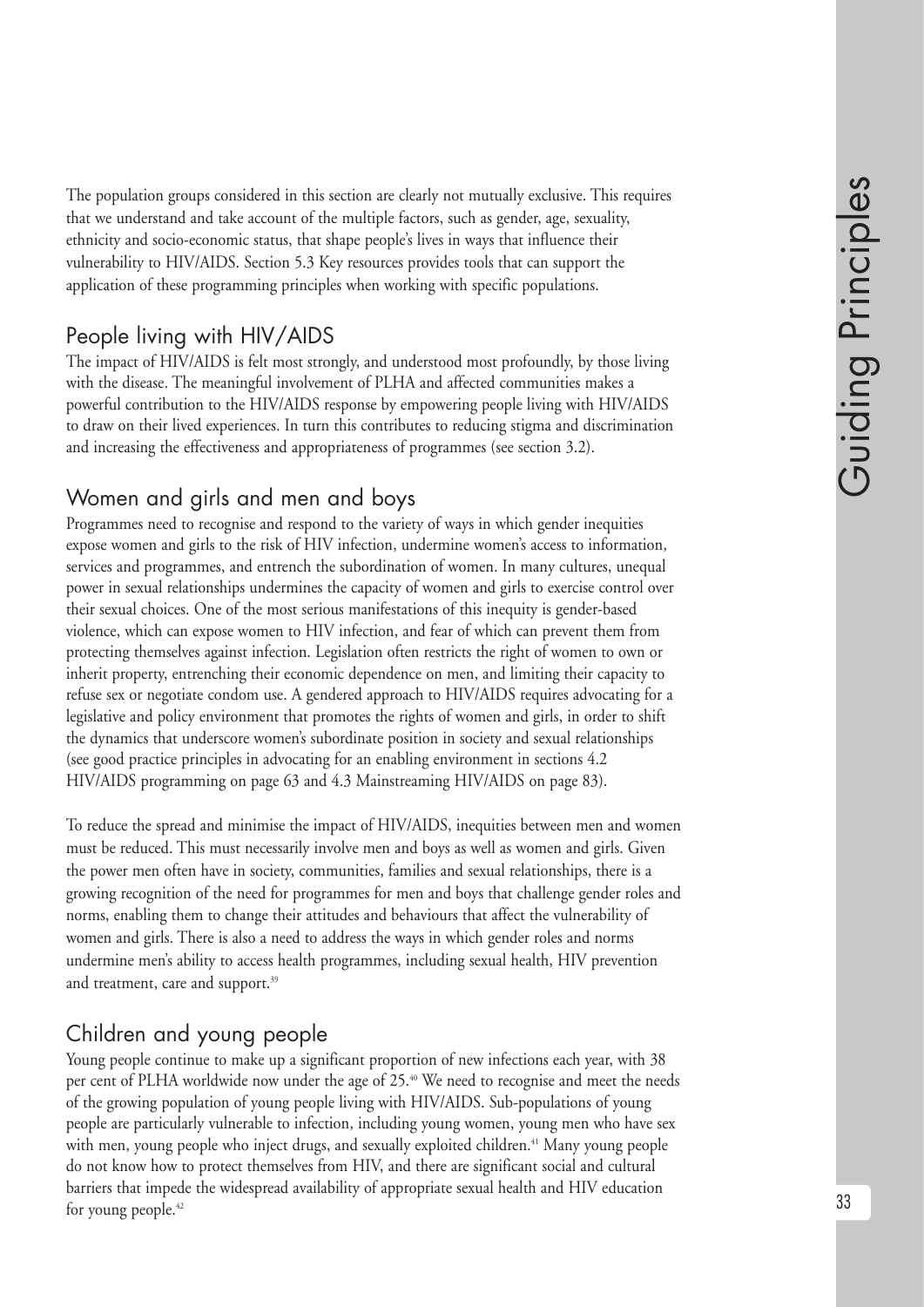There is also a clear cycle of vulnerability in relation to orphans and children affected by HIV/AIDS. An estimated 14 million children worldwide have lost one or both parents to AIDS.<sup>43</sup> A holistic response, including care in the community, is needed to address their needs, and this in turn can reduce their vulnerability to HIV infection.<sup>44</sup>

### Older people

Older people are both infected and affected by HIV/AIDS, but far too often their specific needs are overlooked. Data on infection rates among people over 50 are inadequate, yet the data that are available indicate rising infection rates among older people. With the expanding availability of ARVs, more people will be living with HIV/AIDS and their needs are likely to change as they grow older. In high-prevalence countries in particular, older people are often the primary carers for their adult children who have HIV/AIDS and/or children orphaned or made vulnerable by their parents' ill health or untimely death. Age-, gender- and HIV/AIDS-related stigma plays a role in older men and women being overlooked in programming.45

### Men who have sex with men (MSM), including gay men

Sex between men has been the predominant mode of transmission in some countries. However, it is also a factor in all HIV epidemics, though it is often statistically hidden and officially denied.<sup>46</sup> In recent decades there have been significant advances in decriminalising sex between men in many countries. Nonetheless, laws that criminalise or otherwise stigmatise or discriminate against MSM are contrary to human rights law and continue to drive the spread of HIV by alienating such men from access to prevention, treatment, care and support programmes.<sup>47</sup> Programmes need to be appropriate for MSM and enable them to protect themselves from HIV infection and respond to discrimination. Advocacy efforts need to be directed to law reform and addressing the social stigmatisation that increases the vulnerability of MSM.

Generally, the term 'men who have sex with men (MSM)' is used throughout the Code to include gay men. However, it is important to note that the needs and experiences of gay men and men who have sex with men but who may not identify as gay are different, and require responses that are appropriate to those differing needs and experiences.

### Sex workers and their clients

The stigma associated with sex work in many countries around the world creates significant barriers to sexual health and HIV prevention efforts among sex workers and their clients. While sex work has been decriminalised in some countries, it remains illegal in many more. Even where knowledge about safe sex practices is high among sex workers, the prevailing power dynamics, entrenched by gender, legal and social inequities, make it difficult to put that knowledge into practice. With this in mind, programmes, services and advocacy efforts need to be appropriate for sex workers and their clients. Strategies are required to promote an environment which supports access to treatment for HIV and other sexually transmitted infections (STIs). Supporting sex workers, including through collective action, empowers them to negotiate transactions, and address the health and social contexts that increase their vulnerability to HIV infection. The visito of the relationship in the fit of the state of the state of the state of the state of the state of the state of the state of the state of the state of the state of the state of the state of the state of the stat

### People who inject drugs

HIV transmission through injecting drug use accounts for approximately 10 per cent of HIV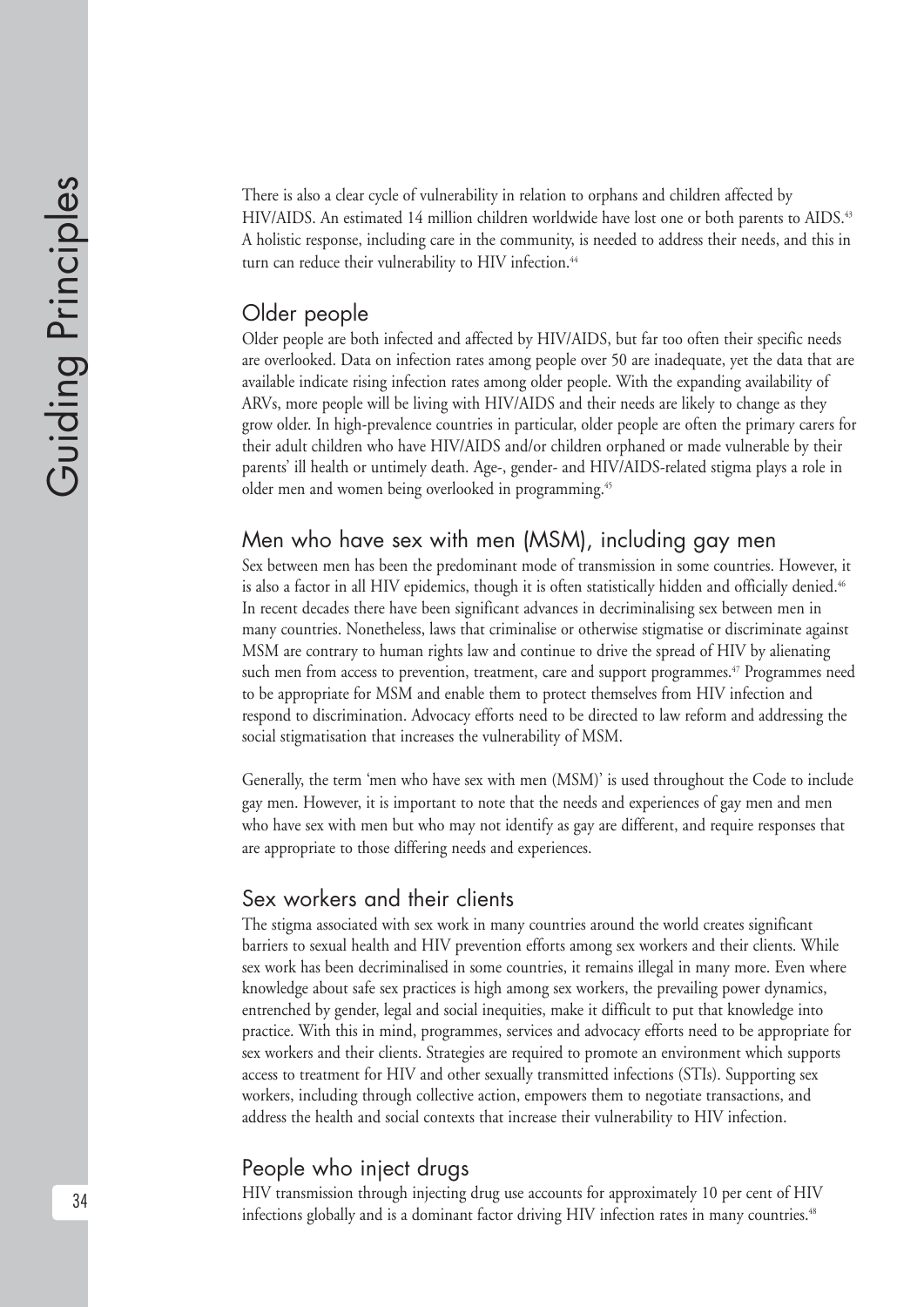Injecting drug use is a major factor in epidemics in Asia, North America, Western Europe, parts of Latin America, and in the Middle East and Northern Africa. In some Eastern European countries, especially the countries of the former Soviet Union, injecting drug use is driving an epidemic among young people.<sup>49</sup>

The illegality and stigma associated with injecting drug use invariably lead to discrimination against people who use drugs and create barriers to accessing services.<sup>50</sup> Failure to protect the human rights of people who inject drugs makes them afraid to access health and related support services, leading to negative health outcomes and undermining HIV prevention efforts.<sup>51</sup> A comprehensive range of services and programmes is needed in order to respond effectively to the harms associated with injecting drug use, including education programmes that reduce the risk of HIV infection among those who inject drugs (as well as those that deter people from drug use), access to clean needles and syringes, drug treatment programmes, and appropriate healthcare services. Concerted efforts must be made to ensure support for, and availability of, the full complement of services and programmes that reach and involve people who inject drugs. decision and the set of such a state of the substitute in the significant of the substitute of such a state of substitute of such a state of such a state of such a state of such a state of such a state of such as the subst

### Transgender people

Transgender people face stigma and discrimination, which exacerbate their HIV risk. There are few transgender-sensitive HIV/AIDS programmes. Social marginalisation can result in the denial of health, education, employment and housing opportunities. Access to treatment, care and support is often limited due to fear of a person's transgender status being revealed, lack of knowledge about the healthcare needs of transgender people, and discrimination.<sup>52</sup>

#### Prisoners

Correctional facilities, such as adult gaols and juvenile detention centres, are commonly characterised by concentrated populations of people living with HIV/AIDS, where injecting drug use, tattooing and consensual and forced sex commonly occur, in an environment where there is limited and often no access to the means of preventing the spread of HIV or to education programmes on HIV prevention.<sup>53</sup> This has significant consequences not only for prisoners themselves but also for the families and communities to whom they return, often after relatively short terms of imprisonment. Attempts to reduce drug use by mandatory drug screening have often had counter-productive results.<sup>54</sup> Programmes need to address the specific risks of HIV infection in prisons and meet the often complex health needs of prisoners, including those living with HIV/AIDS.<sup>55</sup>

### Mobile populations: internally displaced people, refugees, migrant and mobile workers

The spread of HIV/AIDS across communities, countries and continents is testimony to linkages between population movement and the growing epidemic. There is increasing recognition that the mobility of people, whether displaced by conflict or natural disasters, or to access work, can create particular kinds of vulnerability to HIV/AIDS and its consequences.56 People move, voluntarily and involuntarily; temporarily, seasonally and permanently.

Mobility increases vulnerability to HIV/AIDS, both for those who are mobile and for their partners back home. Migrant and mobile workers<sup>57</sup> are often more vulnerable to HIV infection because of isolation resulting from stigma and discrimination and differences in language and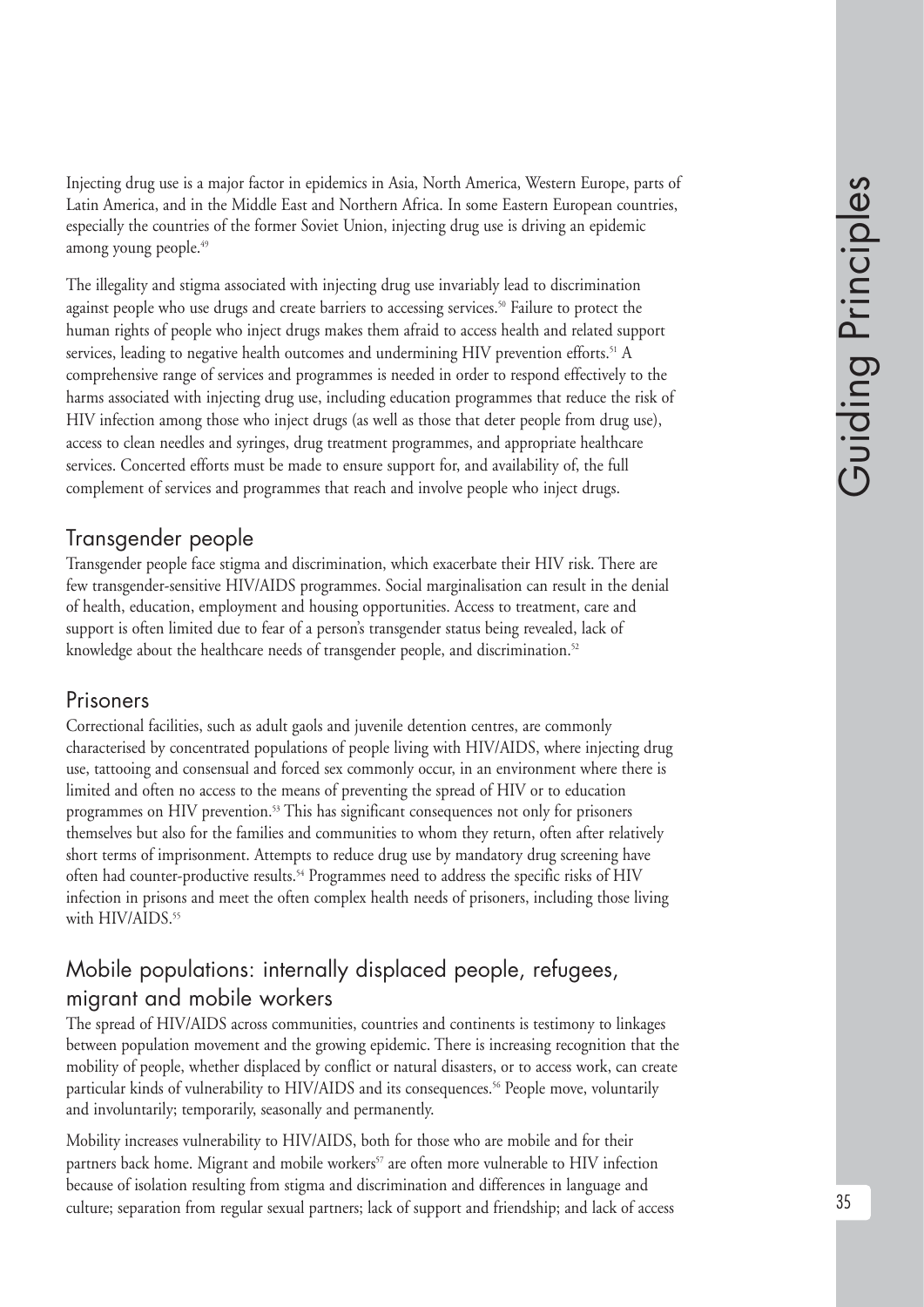to health and social services.<sup>58</sup> Where these factors are combined with lack of legal protection, vulnerability to HIV infection is further increased. Effective responses to the vulnerability of mobile populations must include cross-border and regional responses, involving partners in source, transit and destination countries; culturally and linguistically appropriate outreach programmes; and advocacy efforts to protect and promote the human rights of, and where necessary improve the legal status of, migrant and mobile workers.<sup>59</sup>

At the end of 2001, over 70 different countries were experiencing an emergency situation of some kind, resulting in over 50 million people being affected worldwide.<sup>60</sup> The conditions that arise in emergencies such as armed conflict and natural disasters – social instability, poverty, displacement of populations, gender-based violence – are also the conditions that favour the spread of HIV infection. There is increasing recognition that humanitarian programmes need to both integrate HIV/AIDS-specific responses, such as making condoms available, and adapt interventions to better address the underlying causes of vulnerability to HIV/AIDS and its consequences in emergency settings<sup>61</sup> (see section 3.4 Mainstreaming HIV/AIDS).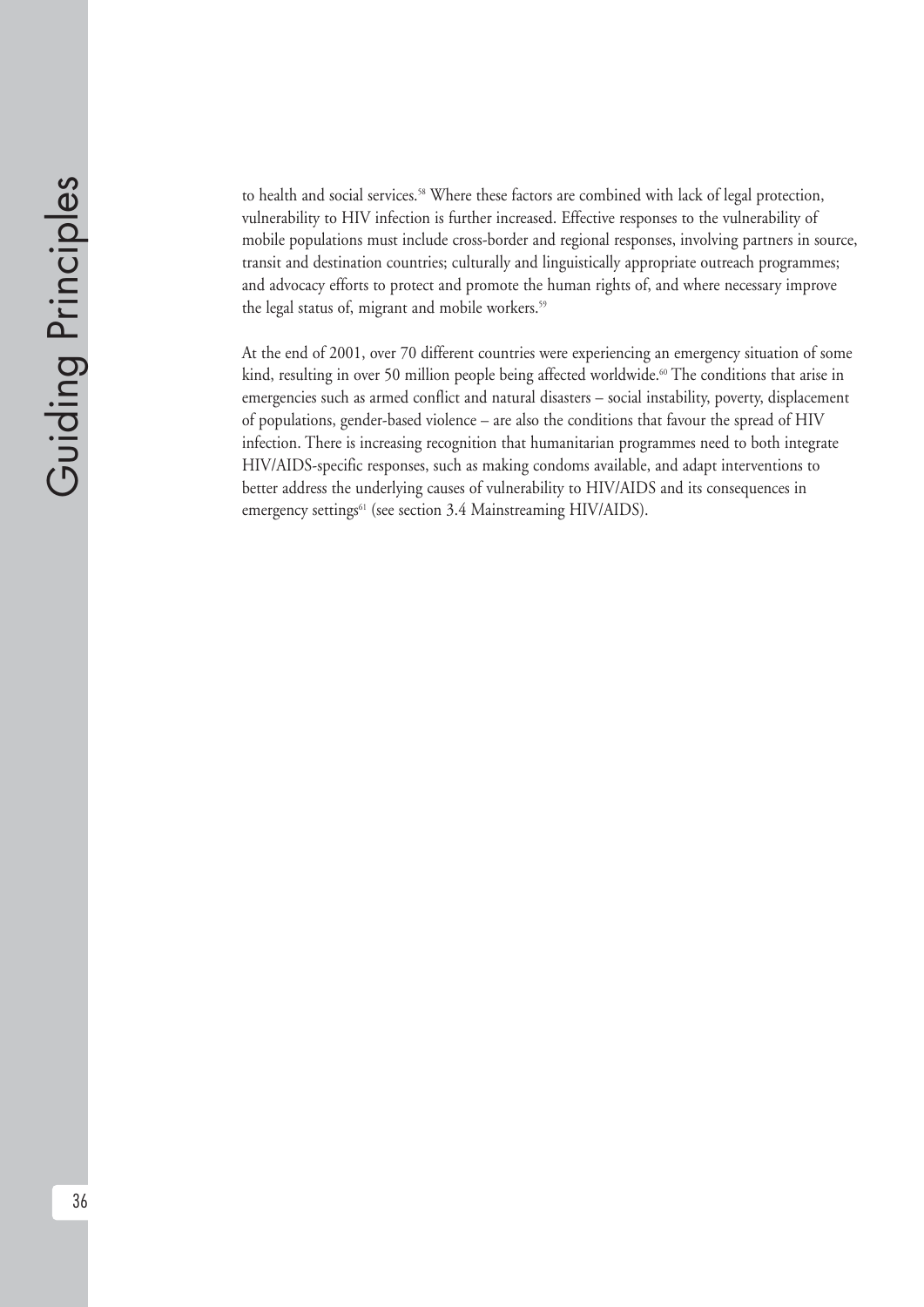## **Notes**

- 1 See, for example, the outline of humanitarian values of the International Federation of Red Cross and Red Crescent Societies at<www.ifrc.org/WHAT/values/hvalues>
- 2 The Universal Declaration of Human Rights (1948). <www.unhchr.ch/udhr/lang/eng.htm>
- 3 The Declaration of the Paris AIDS Summit (1994) is set out in *From Principle to Practice: Greater Involvement of People Living with or Affected by HIV/AIDS (GIPA)*, UNAIDS Best Practice Collection, September 1999. <www.unaids.org>, search by title
- 4 See Section 2.4 regarding the right to participation.
- 5 Levene, J., *Community Mobilisation and Participatory Approaches: Reviewing Impact and Good Practice for HIV/AIDS Programming*, International HIV/AIDS Alliance, November 2004.
- 6 Collins, J. and Rau, B., *AIDS in the Context of Development*, United Nations Research Institute for Social Development (UNRISD) Programme on Social Policy and Development, Paper Number 4, Geneva, UNRISD and UNAIDS, 2000, p.6. [www.unrisd.org/unrisd/website/document.nsf/\(httpPublications\)/329E8ACB59F4060580256B61004363FE](www.unrisd.org/unrisd/website/document.nsf/(httpPublications)/329E8ACB59F4060580256B61004363FE ?OpenDocument) ?OpenDocument
- 7 Holden, S., *AIDS on the Agenda: Adapting Development and Humanitarian Programmes to Meet the Challenges of HIV/AIDS*, ActionAid, Oxfam GB and Save the Children UK, 2003. For a detailed discussion of HIV/AIDS as a development issue, see pp.9-38. [www.oxfam.org.uk/what\\_we\\_do/issues/hivaids/aidsagenda.htm](www.oxfam.org.uk/what_we_do/issues/hivaids/aidsagenda.htm)
- 8 Declaration of Commitment on HIV/AIDS, United Nations General Assembly Special Session on HIV/AIDS (UNGASS), 25-27 June 2001.
- 9 *2004 Report on the Global AIDS Epidemic*, Joint United Nations Programme on HIV/AIDS (UNAIDS), pp.123-127.<www.unaids.org/bangkok2004/report.html>. For examples, see section 4.2 of the Code on voluntary counselling and testing and addressing stigma and discrimination.
- 10 Patterson, D., *Programming HIV/AIDS: A Human Rights Approach. A Tool for International Development and Community Based Organizations Responding to HIV/AIDS*, Canadian HIV/AIDS Legal Network, 2004. [www.aidslaw.ca/Maincontent/issues/discrimination/rights\\_approach/international.htm](www.aidslaw.ca/Maincontent/issues/discrimination/rights_approach/international.htm)
- 11 2*5 Questions and Answers on Health and Human Rights*, World Health Organisation (WHO), Health and Human Rights Publication Series Issue No.1, July 2002, p.9. <www.who.int/hhr/activities/publications/en/print.html>
- 12 *HIV/AIDS and Human Right: International Guidelines*, Office of the United Nations High Commissioner for Human Rights (OHCHR) and the Joint United Nations Programme on HIV/AIDS (UNAIDS), 1998, <www.ohchr.org/english/issues/hiv/guidelines.htm>
- 13 *25 Questions and Answers on Health and Human Rights*, p.14.
- 14 International Covenant on Economic, Social and Cultural Rights (ICESCR), Article 2(1); ICESCR General Comment 3 on the nature of state parties' obligations, Fifth Session 1990 (E/1991/23).
- 15 *HIV/AIDS and Human Right: International Guidelines*, OHCHR and UNAIDS, 1998 and *HIV/AIDS and Human Right: International Guidelines – Revised Guideline 6*, 2002, both at <www.ohchr.org/english/issues/hiv/guidelines.htm>
- 16 ICESCR, article 12. As of November 2003, 148 countries had ratified the ICESCR.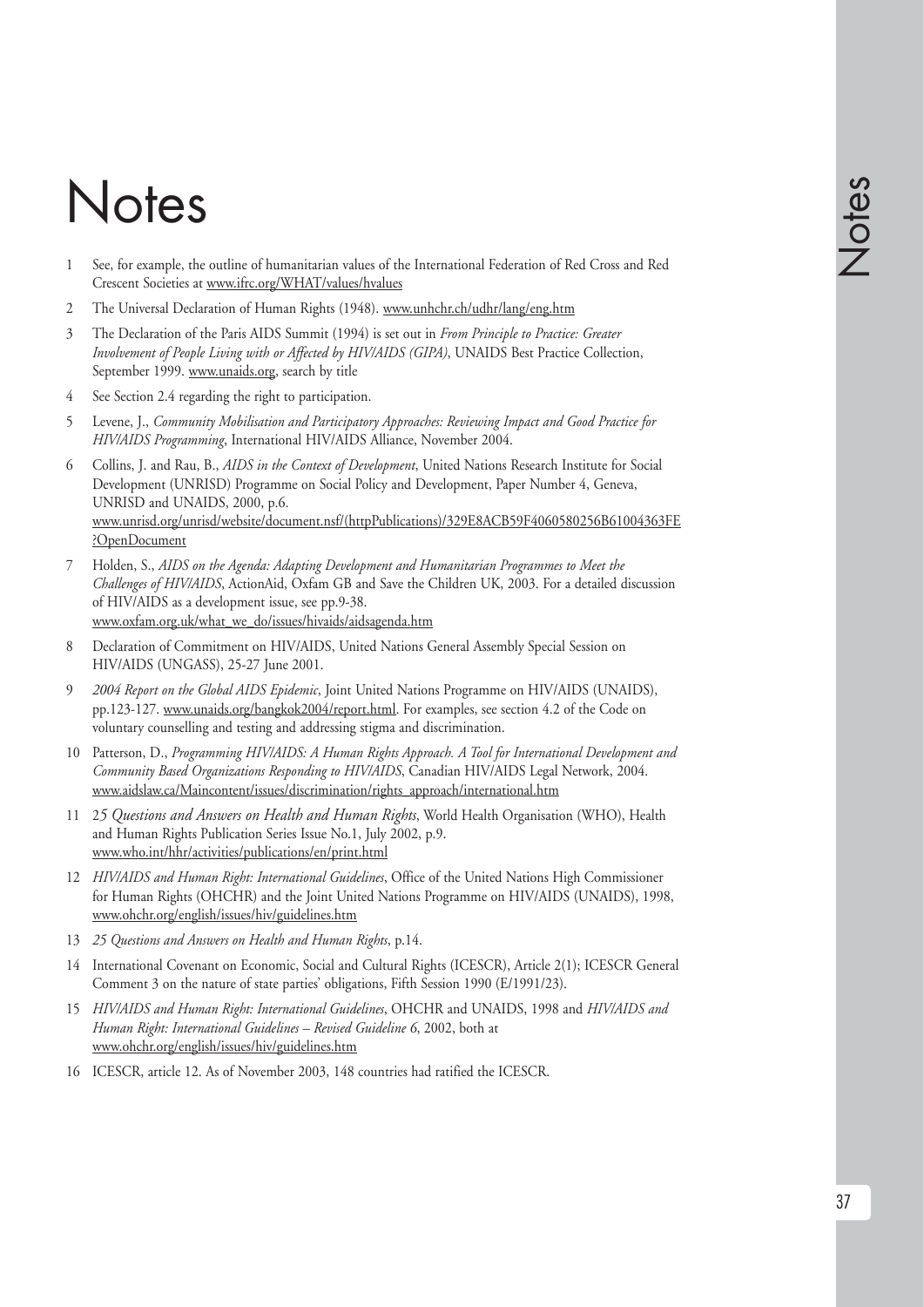17 In May 2000 the Committee adopted a General Comment on the right to health. General Comments serve to clarify the nature and content of individual rights and the obligations of governments.

[www.unhchr.ch/tbs/doc.nsf/\(Symbol\)/40d009901358b0e2c1256915005090be?Opendocument](www.unhchr.ch/tbs/doc.nsf/(Symbol)/40d009901358b0e2c1256915005090be?Opendocument) Also see *The Protection of Human Rights in the Context of HIV/AIDS*, Commission on Human Rights resolution 2003/47:

[www.unhchr.ch/Huridocda/Huridoca.nsf/TestFrame/c73b1b5e18ebae52c1256d1f00419762?Opendocument;](www.unhchr.ch/tbs/doc.nsf/(Symbol)/40d009901358b0e2c1256915005090be?Opendocument) and the reports of the UN Special Rapporteur on the Right to Health:

[www.unhchr.ch/Huridocda/Huridoca.nsf/0/306eaaf7b4938ba9c1256dd70051435d/\\$FILE/N0356469.pdf](www.unhchr.ch/Huridocda/Huridoca.nsf/0/306eaaf7b4938ba9c1256dd70051435d/$FILE/N0356469.pdf) [www.unhchr.ch/Huridocda/Huridoca.nsf/0/9854302995c2c86fc1256cec005a18d7/\\$FILE/G0310979.pdf](www.unhchr.ch/Huridocda/Huridoca.nsf/0/9854302995c2c86fc1256cec005a18d7/$FILE/G0310979.pdf)

18 See the Commission on Human Rights' resolutions in 2004 on Access to Medication in the Context of Pandemics such as HIV/AIDS, Tuberculosis and Malaria (2004/26) and The Right to Health (2004/27) both at

[www.unhchr.ch/huridocda/huridoca.nsf/e06a5300f90fa0238025668700518ca4/7022446690f820cec1256e8](www.unhchr.ch/huridocda/huridoca.nsf/e06a5300f90fa0238025668700518ca4/7022446690f820cec1256e8 2003192f6/$FILE/G0413757.pdf) 2003192f6/\$FILE/G0413757.pdf

Also see Access to Medication in the Context of Pandemics such as HIV/AIDS, Tuberculosis and Malaria, Commission on Human Rights resolution 2003/29, April 2003.

[www.unhchr.ch/Huridocda/Huridoca.nsf/\(Symbol\)/E.CN.4.RES.2003.29.En?Opendocument](www.unhchr.ch/Huridocda/Huridoca.nsf/(Symbol)/E.CN.4.RES.2003.29.En?Opendocument)

- 19 Universal Declaration of Human Rights (UDHR), articles 1 and 7; International Covenant on Civil and Political Rights 1966 (ICCPR), article 26; ICESCR article 2. The rights of equality and non-discrimination are also reflected in conventions which focus on the rights of women and children. See the Convention on the Elimination of All Forms of Discrimination Against Women 1979 (CEDAW) and the Convention on the Rights of the Child 1989 (CRC) respectively. Hereas is equivalent to form of equivalent to form of equivalent increased to the Content of the SMO per cent. *General Content and HIV/AIDS*, Content and HIV/AIDS. Content and HIV/AIDS (Superior content and HIV/AIDS) a
	- 20 See The Committee on Economic, Social and Cultural Rights General Comment 14, on the right to health, footnote 17 above.
	- 21 ICCPR, article 17; CEDAW, article 16; CRC article 40.
	- 22 UDHR, article 19; ICCPR, article 19.2; CEDAW, articles 10, 14, 16; CRC, articles 13, 17, 24.
	- 23 ICCPR, article 25; ICESCR, article 15; CEDAW, articles 7, 8, 13, 14; International Convention on the Elimination of All Forms of Racial Discrimination 1963 (CERD), article 5; CRC, articles 3, 9, 12.
	- 24 ICESCR, article 15.
	- 25 ICCPR, article 17; CRC, article 37.
	- 26 ICCPR, article 22; CERD article 5; CRC article 15.
	- 27 UDHR, article 23; ICESCR, articles 6.2, 7(a).
	- 28 ICESCR, article 13; CRC, articles 19, 24, 28, 33; CERD, article 5; CEDAW, articles 10, 16; CROC, articles 19, 24, 28, 33.
	- 29 UDHR, article 25; ICESCR, article 11.
	- 30 Declaration on the Rights to Development (1986), <www.unhchr.ch/html/menu3/b/74.htm>
	- 31 Preamble to the Constitution of the World Health Organisation, as adopted by the International Health Conference, New York, 19-22 June 1946.
	- 32 Ottawa Charter for Health Promotion, 1986. [www.who.dk/AboutWHO/Policy/20010827\\_2](www.who.dk/AboutWHO/Policy/20010827_2)
	- 33 *Children on the Brink 2004: A Joint Report on Orphans Estimates and Program Strategies,* UNAIDS, UNICEF and USAID, July 2002, pp.9-11. [www.unicef.org/publications/index\\_4378.html](www.unicef.org/publications/index_4378.html)
	- 34 Tallis, V., *Gender and HIV/AIDS: Overview Report*, Bridge Development and Gender, September 2002, p.24.
	- 35 Declaration of Commitment on HIV/AIDS, (UNGASS), 2001, paragraph 68.
	- 36 *Gender and HIV/AIDS: Overview Report*, Bridge Development and Gender, September 2002, p.1. <www.ids.ac.uk/bridge/reports/CEP-HIV-reportw2.doc>
	- 37 UNAIDS statistics indicate that in 1997, 41 per cent of PLHA were women, but by 2001 the proportion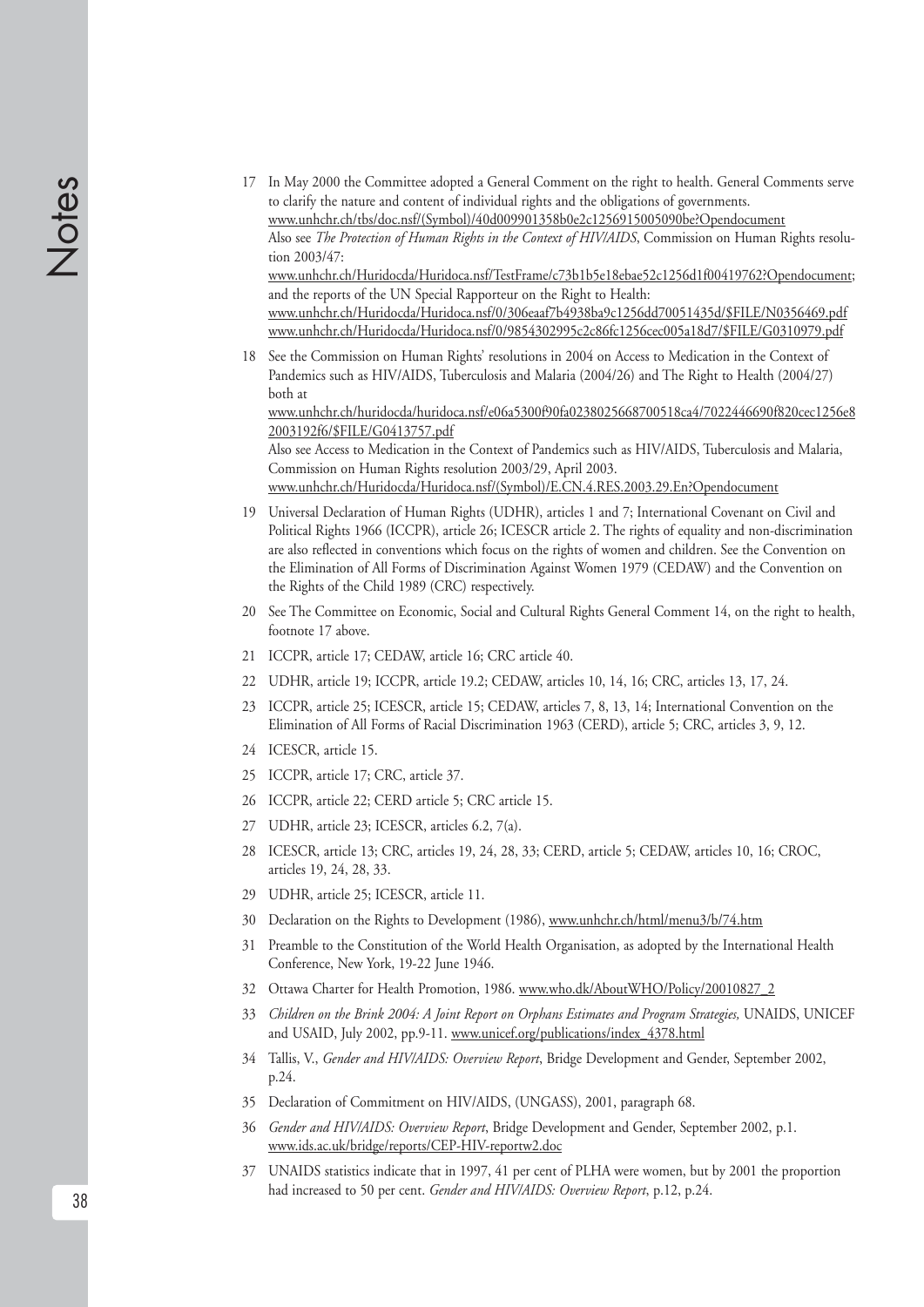- 38 *2004 Report on the Global AIDS Epidemic*, UNAIDS, p.22.
- 39 *Working with Men, Responding to AIDS: Gender, Sexuality, and HIV A Case Study Collection*, The International HIV/AIDS Alliance, 2003. [www.aidsalliance.org/\\_res/prevention/Technical\\_support/Working\\_with\\_men.pdf](www.aidsalliance.org/_res/prevention/Technical_support/Working_with_men.pdf)
- 40 *The Tip of the Iceberg: The Global Impact of HIV/AIDS on Youth*, The Henry J Kaiser Foundation, July 2002. <www.kff.org/hivaids/6043-index.cfm>
- 41 For example, new infections among girls are as much as five to six times higher than among boys in some hard-hit countries. *The Tip of the Iceberg: The Global Impact of HIV/AIDS on Youth*, p.7.
- 42 See *HIV/AIDS and the Rights of the Child*, General Comment No.3, Committee on the Rights of the Child, March 2003. [www.unhchr.ch/tbs/doc.nsf/\(symbol\)/CRC.GC.2003.3.En?OpenDocument](www.unhchr.ch/tbs/doc.nsf/(symbol)/CRC.GC.2003.3.En?OpenDocument)
- 43 *Report on the Global HIV/AIDS Epidemic 2002*, UNAIDS, p.133.
- 44 See Section 4.3 Mainstreaming HIV/AIDS.
- 45 *HIV/AIDS and Ageing: A Briefing Paper*, HelpAge International, May 2003. <www.helpage.org/images/pdfs/briefing%20papers/HIV%20AIDS%20position%20paper.pdf>
- 46 Data from countries as diverse as India, Mexico and Thailand confirm that men who have unprotected sex with men also have unprotected sex with women. *Report on the Global HIV/AIDS Epidemic 2002, UNAIDS*, pp.91-92.
- 47 *HIV/AIDS and Human Right: International Guidelines*, 1998 and *HIV/AIDS and HIV/AIDS and Human Right: International Guidelines – Revised Guideline 6*, 2002, both at <www.ohchr.org/english/issues/hiv/guidelines.htm>
- 48 *Drug use and HIV/AIDS*, UNAIDS, June 2001.
- 49 *Report on the Global HIV/AIDS Epidemic 2002*, p.94.
- 50 *HIV and AIDS-Related Stigmatization, Discrimination and Denial: Forms, Contexts and Determinants,* UNAIDS, June 2000. <www.unaids.org/EN/other/functionalities/Search.asp>
- 51 See, for example, *Lessons Not Learnt: Human Rights Abuses and HIV/AIDS in the Russian Federation*, [hrw.org/reports/2004/russia0404/](www.hrw.org/reports/2004/russia0404/) and *Not Enough Graves: The War on Drugs, HIV/AIDS, and Violations of Human Rights*, [www.hrw.org/reports/2004/thailand0704,](www.hrw.org/reports/2004/thailand0704) Human Rights Watch, 2004.
- 52 *Transgender and HIV/AIDS* <www.surgeongeneral.gov/aids/factsheets/transgender.html>; *National Indigenous Gay and Transgender Project – Consultation Report and Sexual Heath Strategy*, Australian Federation of AIDS Organizations, [www.afao.com.au/index\\_afa\\_771.asp?action=view\\_article&id=1230&section=667](www.afao.com.au/index_afa_771.asp?action=view_article&id=1230§ion=667)
- 53 *Report on the Global HIV/AIDS Epidemic 2002*, pp. 97-98.
- 54 Research into mandatory screening in UK prisons found that inmates shifted from smoking marijuana, which is detectable in urine for several weeks, to injecting heroin, which is undetectable in urine after one to two days. *Report on the Global HIV/AIDS Epidemic 2002*, p.97.
- 55 Davies, R., Prison's Second Death Row, The Lancet, Vol 364, July 2004, <www.aidslaw.ca/Maincontent/issues/prisons/prisonTheLancet.pdf>; and information sheets on HIV/AIDS in prisons, Canadian HIV/AIDS Legal Network, [www.aidslaw.ca/Maincontent/issues/prisons/e-info-patoc.htm](www.aidslaw.ca/Maincontent/issues/prisons/prisonTheLancet.pdf) **BOY Altert in Collecting in Minimum Standards in The Collection Collection, 2nd Edition Collection Standards in The Collection Standards in The Collection Standards in The Collection Standards in The Collection Standard**
- 56 *Population Mobility and AIDS, UNAIDS Technical Update*, UNAIDS 2001. <www.unaids.org>
- 57 Mobile workers include truck drivers, traders, military personnel and seafarers.
- 58 *Population Mobility and HIV/AIDS*, International Organisation for Migration, July 2004. <www.iom.int/en/pdf%5Ffiles/hivaids/iom%5Fhiv%5Fbrochure%5Fjuly%5F2004.pdf>
- 59 See also *Focus: AIDS and Mobile Populations, in the Report on the Global HIV/AIDS Epidemic 2002*, UNAIDS, pp.114-119.
- 60 *Guidelines for HIV/AIDS Interventions in Emergency Settings*, Inter-Agency Standing Committee, 2003. <www.humanitarianinfo.org/iasc/IASC%20products/FinalGuidelines17Nov2003.pdf>
- 61 *Guidelines for HIV/AIDS Interventions in Emergency Settings* and The Sphere Project: *Humanitarian Charter*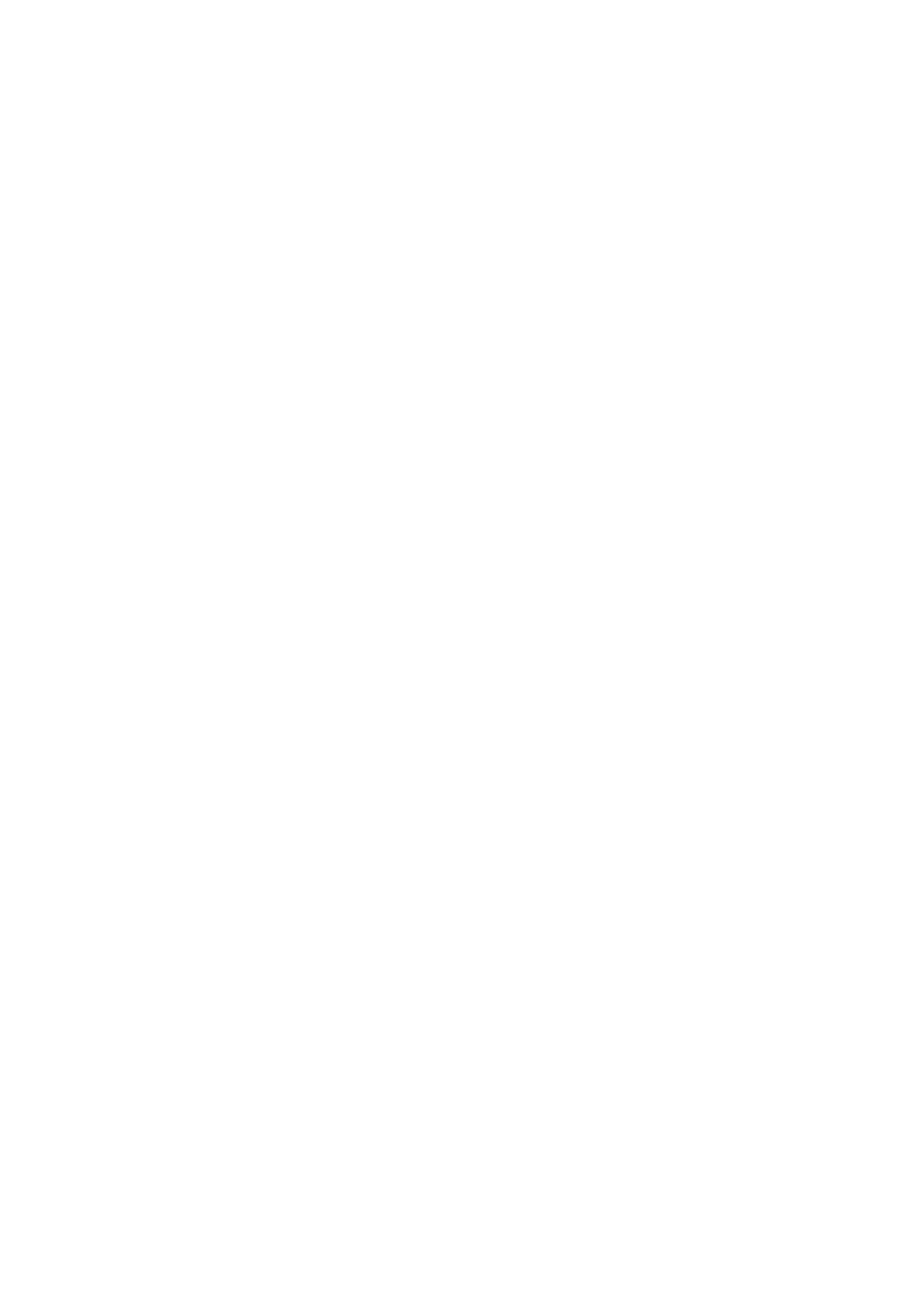# Organisational Principles

## **3.1** Introduction

This chapter provides good practice principles to guide how we do our work. These principles demonstrate, with a greater degree of specificity, our commitment to the guiding principles set out in Chapter 2. They also provide the foundation for effective programming, outlined in Chapter 4. Some of these good practice principles apply specifically to the work of Supporting NGOs, while others are applicable to any NGO that has or may wish to become a signatory to this Code (see section 1.6 Who the Code is for).

# **3.2** Involvement of PLHA and affected communities

We foster active and meaningful involvement of PLHA and affected communities in our work.

PLHA and affected communities need to be involved in a variety of roles at different levels in NGOs, including as decision-makers on governing boards; as managers, programmers, providers and participants in the design, implementation and evaluation of programmes and services; as decision-makers, advocates and campaigners in policy and advocacy; and as planners, speakers and participants in meetings, conferences and other forums.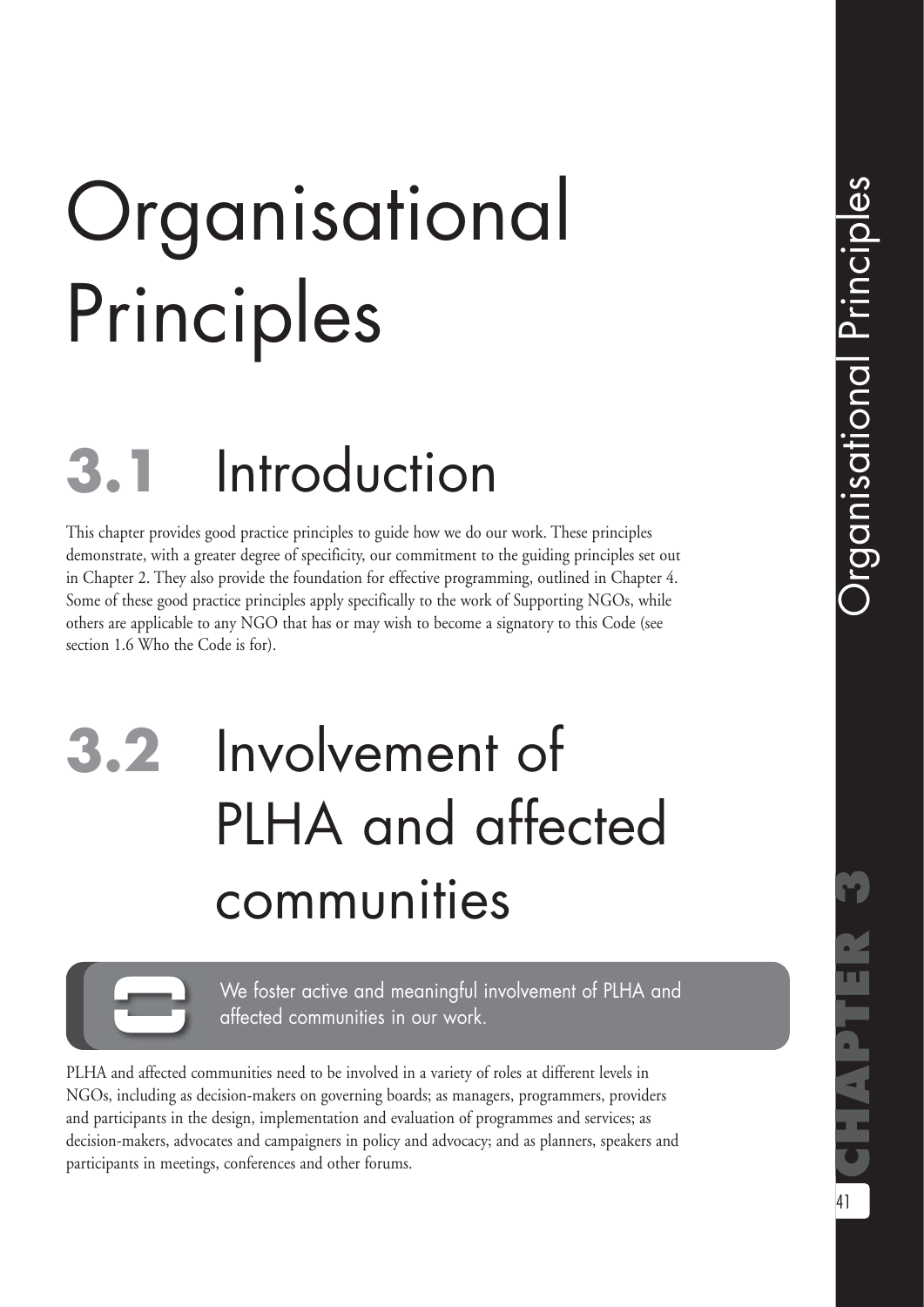In fostering meaningful involvement of PLHA and affected communities within our own organisations and in partnerships with organisations and networks of PLHA and affected communities, we need to:

- create an organisational environment that fosters non-discrimination and values the contribution of PLHA and affected communities
- recognise and foster involvement of the diverse range of PLHA and affected communities (see section 2.5 Cross-cutting issues: addressing population vulnerability)
- ensure involvement in a variety of roles at different levels within our organisations
- define roles and their associated responsibilities; assess what a particular role requires, and the capacity of individuals to fulfil the role; and provide the necessary organisational support, including financial
- ensure organisational policies and practice provide timely access to information to enable participation, preparation and input, before programmatic and policy decisions are made
- ensure workplace policies and practices recognise the health and related needs of PLHA and affected communities and create an enabling environment that supports their involvement (see section 3.5 Organisational mission and management)
- ensure, when seeking PLHA and affected community representatives, that PLHA and affected community organisations and networks have strategies for accountability to their members and processes for ensuring that the views put forward represent their members
- resource and support capacity-building within PLHA and affected community organisations and networks, and
- fund and/or advocate for funding of PLHA and affected community organisations to ensure they have the resources to build capacity and empower others within their own networks.

## **3.3** Multi-sectoral partnerships

We build and sustain partnerships to support coordinated and comprehensive responses to HIV/AIDS.

No single sector can respond effectively to HIV/AIDS. Multi-sectoral partnerships at all levels, from global to local, are essential in bringing together the necessary expertise, skills, leverage and coordination needed to respond effectively to HIV/AIDS.1 Governments, public and private sector agencies (such as health, development and scientific communities), donors and a diverse and vibrant civil society, including NGOs and people living with and affected by HIV/AIDS, are essential to a comprehensive and coordinated approach. As we work to scale up our responses, partnerships improve programming by building on the existing infrastructure and expertise of different sectors, enable the method of the sectors, enable and the sectors, enable to the sectors, enable to the sectors, enable to the sectors, enable to the sectors, enable to the sectors, and the sectors, enable to the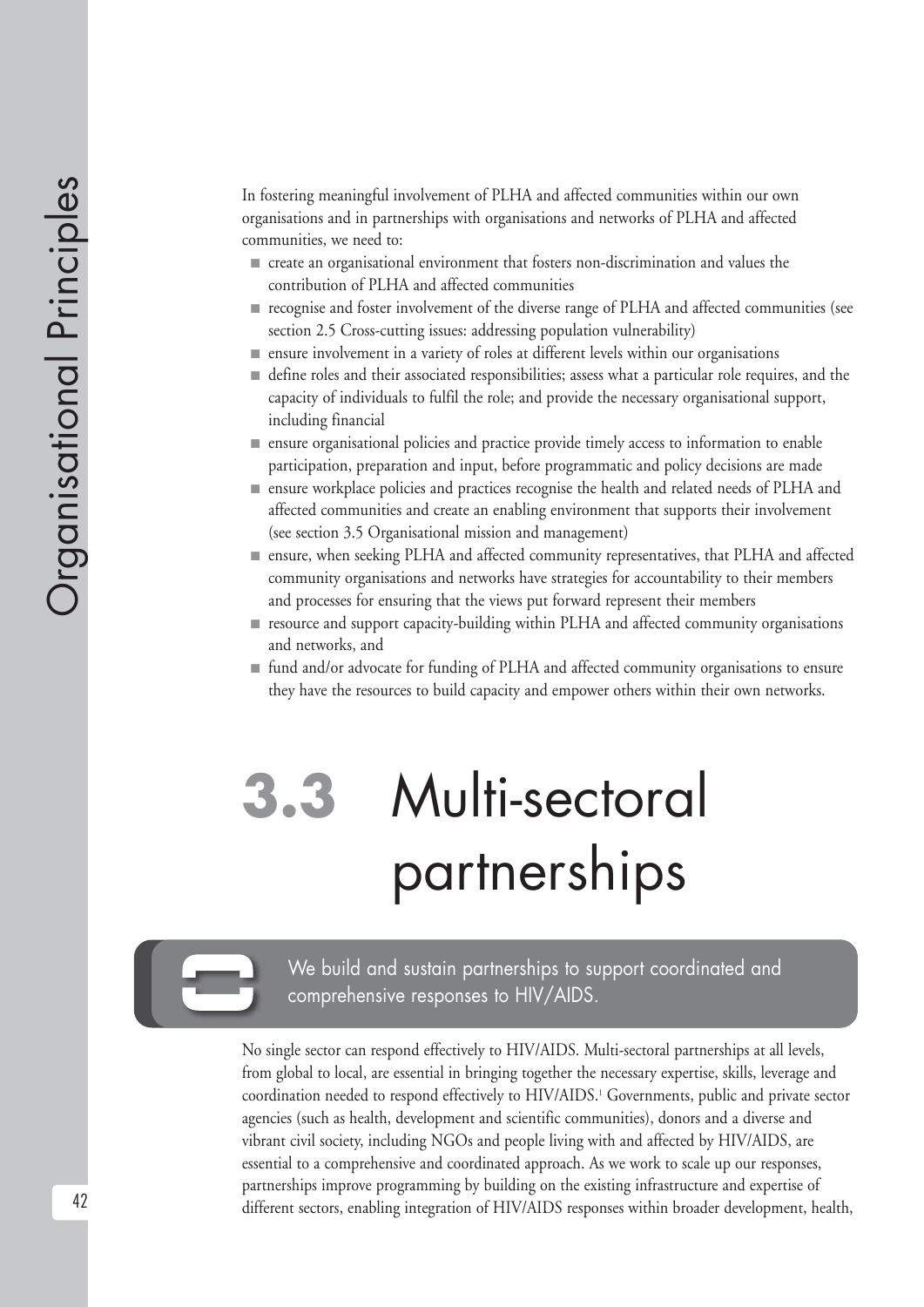humanitarian and human rights work, and supporting a comprehensive response in addressing the causes of vulnerability to HIV/AIDS and its consequences.2 We also need to foster partnerships with governments, policy-makers, the media, and public and private sector agencies, in order to promote an enabling environment for effective responses to HIV/AIDS (see Section 3.8 Advocacy). convention and weakers and a consequence is encomplete the relations of a solicity in the communities of the strength of the strength of the strength of the strength of the strength of the strength of the strength of the s

We need to foster strategic partnerships that support coordinated and comprehensive programming by:

- establishing mechanisms for assessing and reaching consensus about major unmet need in a given context, including mapping of available programmes and identifying gaps in types of programmes and services or gaps in meeting the needs of particular communities vulnerable to HIV/AIDS
- identifying those organisations or agencies best placed to address unmet need within a given context
- identifying and addressing organisational and competitive obstacles to effective cooperation
- undertaking joint programming or scaling up initiatives in partnership, to enable pooling of resources and expertise and build on existing relationships of trust between different organisations and within communities
- identifying opportunities and acting on or advocating for mainstreaming HIV/AIDS programming within appropriate settings, such as within the education system, poverty reduction initiatives and disaster relief programmes
- ensuring integration of HIV/AIDS with other related health initiatives, such as sexual and reproductive health, malaria and tuberculosis programmes, and
- fostering cross-fertilisation of organisational methods and approaches by sharing lessons learned about successful programming and what has proved effective in scaling up those programmes.

## **3.4** Governance



We have transparent governance and are accountable to our communities/constituencies.

Governance bodies need to have clear written policies, which are effectively implemented in practice, and which address the following:

- appointment and termination of members of the governing body
- identification and mitigation of conflicts of interest
- defined roles and responsibilities of the governing body, both individually and jointly, including strategic planning, financial probity and oversight of quality assurance
- guidance on how the strategic responsibilities of the governing body are delegated to operational management
- accountability and reporting arrangements both internally and to donors, NGO partners and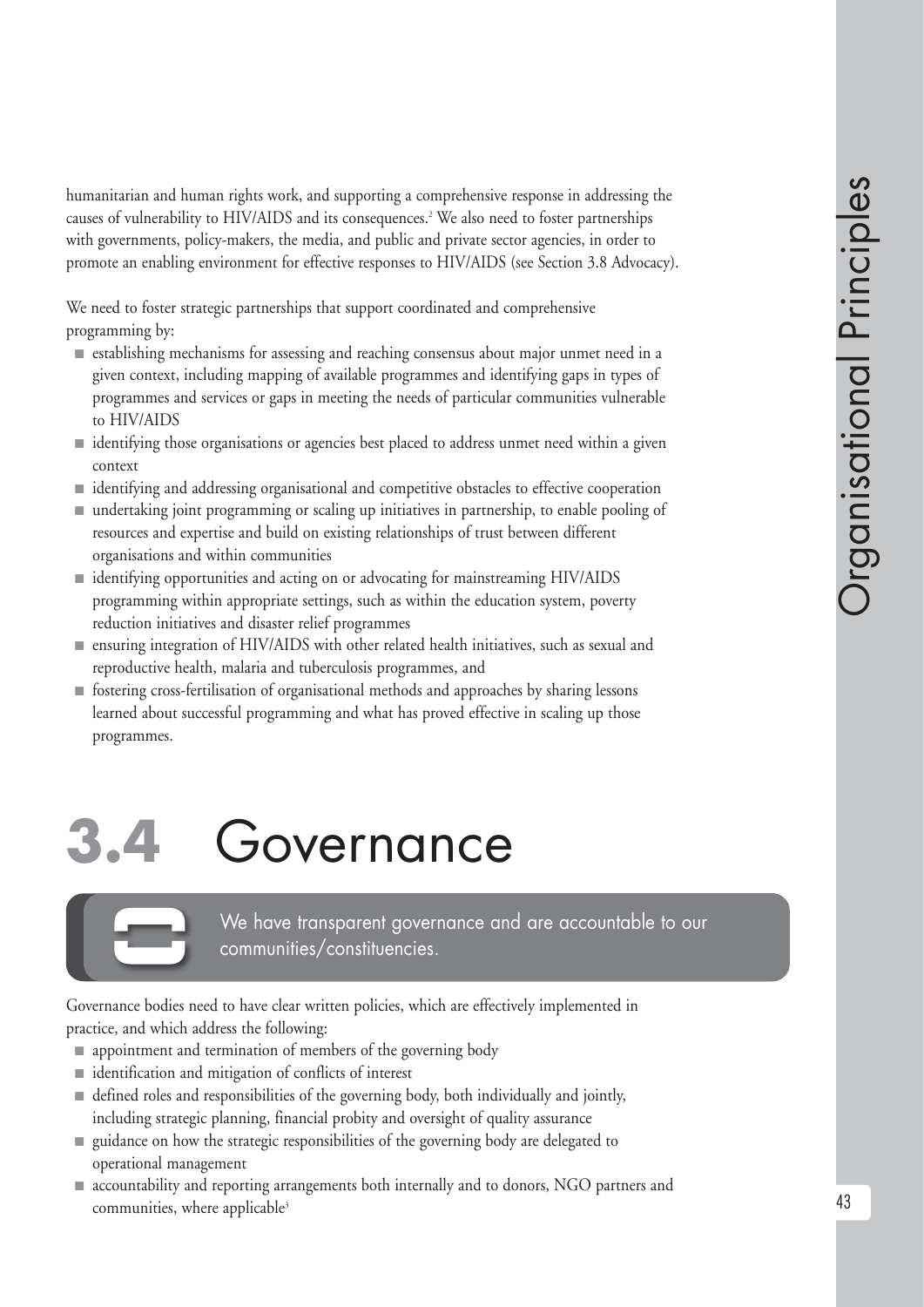■ a mandate from communities, whether geographical or population-based, where a supporting NGO provides services and programmes or undertakes advocacy initiatives to a defined community, such as through general elections or the appointment of designated community representatives to the governance body.

# **3.5** Organisational mission and management

We have a clear mission, supported by strategic objectives that are achieved through good management.

We need to have a clear statement of mission, supported by a statement of values that underpin our work (see section 2.2 Core values). Effective strategic and operational planning, together with effective human resources and financial systems, are essential to support the achievement of our mission. Strategic objectives, over a defined period, need to be informed by an assessment of the HIV/AIDS situation(s) in the country or region concerned, the range of institutional responses that already exist and our own capacity, in order to determine what gaps exist in programming and whether we are best placed to address them (see section 3.3 Multi-sectoral partnerships). Operational planning, which includes clear timeframes and performance indicators, is needed to support the achievement of strategic objectives, as are the allocation of financial and human resources needed to meet these indicators, and a strategic approach to human resources management. Operational plans need to be linked to programme plans and to individual work plans.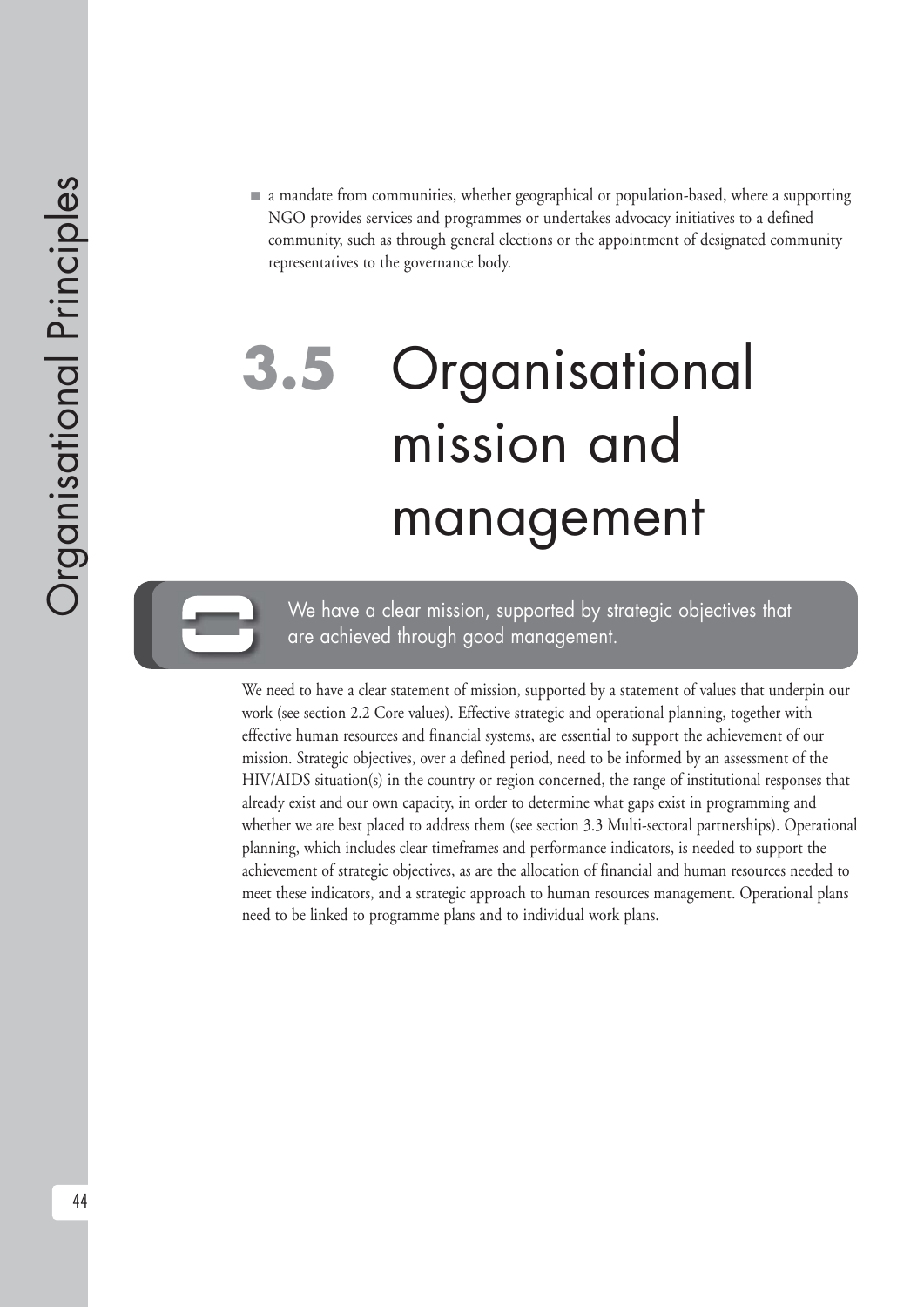## Human resources

We value, support and effectively manage our human resources.

Our strategic and operational plans need to provide a strategic approach to human resources management, including:

- explicitly valuing staff and volunteer contributions
- allocating sufficient human and financial resources to achieve the objectives set, and
- clear management responsibility for staff and volunteer support, development and well-being.

Our human resources policies and procedures need to be effectively implemented to ensure:

- fair, transparent and effective recruitment and selection of staff and volunteers, including equal opportunity of employment
- consistent and clear guidance to staff regarding roles and responsibilities, including job description and development and regular review of staff work plans
- assessment of human resource capacity, linked to strategic planning
- organisational learning by supporting the training and development of staff and volunteers, and
- security, safety and health of staff and volunteers.

Our human resources policies and practices need to create an enabling organisational environment for responding to HIV/AIDS by:

- developing and implementing policies and procedures that promote inclusion of and commitment to the employment of PLHA and affected communities, such as affirmative action strategies that address underlying obstacles to meaningful participation and acknowledge the value of the involvement of PLHA and affected communities in a wide range of roles
- promoting a non-discriminatory workplace through awareness raising and training on stigma and discrimination, together with grievance procedures to respond to discrimination
- providing terms and conditions of employment that cover bereavement leave and leave for carers, long-term illness provision, reasonable accommodation of staff health needs (such as flexible work practices) and confidentiality
- developing and implementing policies and procedures for universal infection control, including provision of equipment and staff training
- advocating for health insurance products covering HIV/AIDS-related conditions,<sup>4</sup>
- providing access to voluntary testing and counselling (VCT) and prevention, treatment, care and support services and programmes,<sup>5</sup> and
- reducing vulnerability of the organisation to the impact of HIV/AIDS, for example through long-term workforce planning.<sup>6</sup>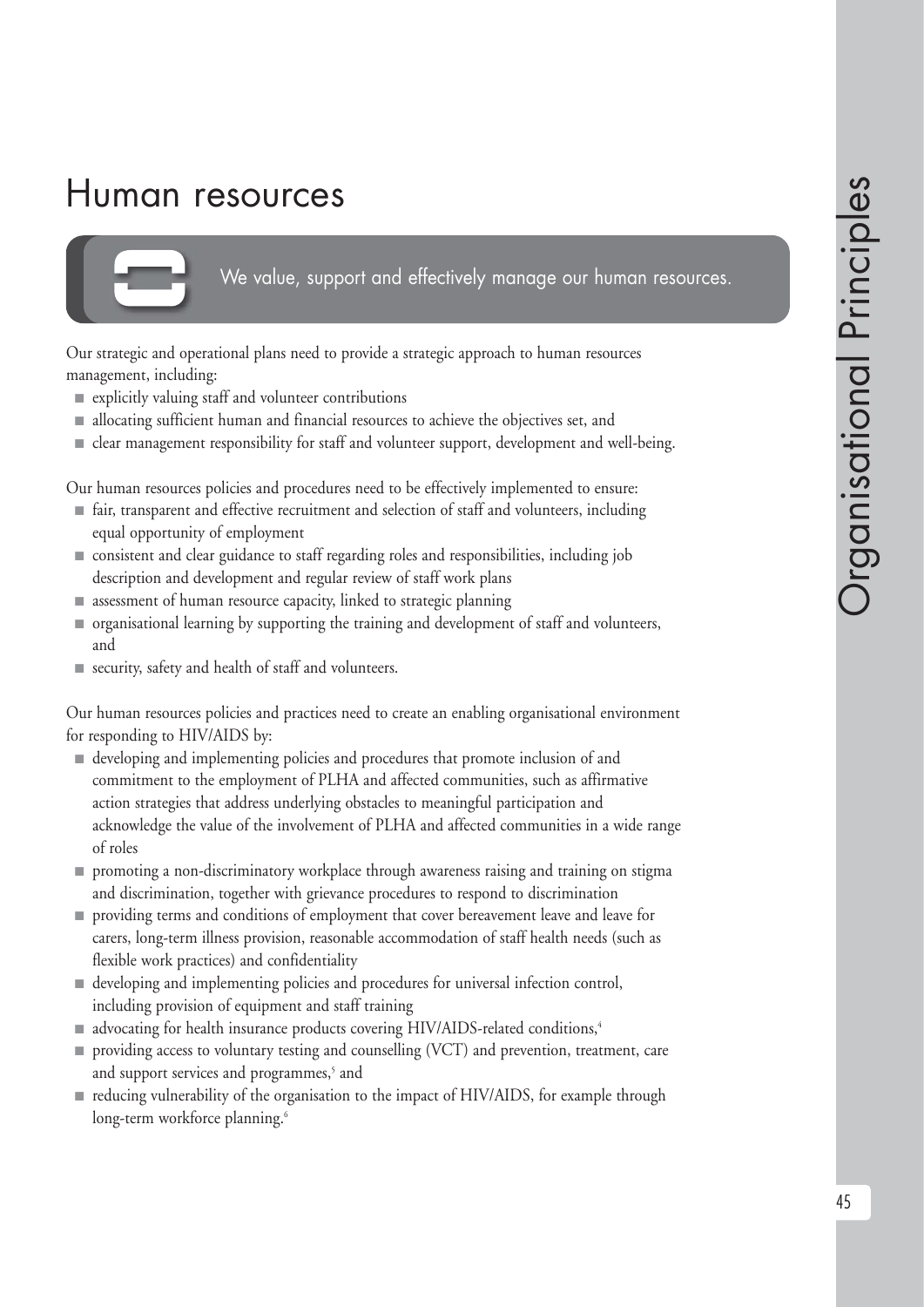## Organisational capacity

We develop and maintain the organisational capacity necessary to support effective responses to HIV/AIDS.

We need to enable our staff and volunteers to develop and maintain the necessary capacity to effectively carry out their work, including:

- understanding the nature of stigma and discrimination, and the rights of PLHA and affected communities
- examining their own attitudes and beliefs and the impact these may have on their ability to provide non-judgemental, inclusive processes and programmes
- understanding and applying the organisational policies that ensure the rights of PLHA and affected communities and promote participation in programmes
- understanding the diversity of needs within the communities they work with and implementing effective programming to prevent HIV transmission; meet the treatment, care and support needs of PLHA and affected communities; and address the causes and consequences of vulnerability to HIV/AIDS **Example 160**<br> **Example 160**<br>
We develop and maintain the organisation of the support effective responses to HIV/AIDS.<br>
We note that we can be a substant that the complete state of signal and discrimination, and the compl
	- empowering individuals and communities to understand their own risks and needs, make informed decisions and develop the necessary skills to protect themselves and others from HIV infection and/or to meet their own treatment, care and support needs
	- empowering individuals and communities to take action in response to stigma and discrimination and/or to make appropriate referrals
	- designing, delivering and evaluating programmes in their particular fields of expertise, and
	- continually improving programming and work practices through effective programme planning, monitoring and evaluation cycles.

## Financial resources

We manage financial resources in an efficient, transparent and accountable manner.

We need to manage financial resources in an efficient, transparent and accountable manner by ensuring:

- that fund-raising strategies and funding sources are consistent with and supportive of our mission
- there is systemic preparation of budgets linked to strategic, operational and programme plans
- that budgeting supports the human resources and organisational capacity necessary to achieve our mission<sup>7</sup>
- there are internal control systems that enable production of regular, consistent and reliable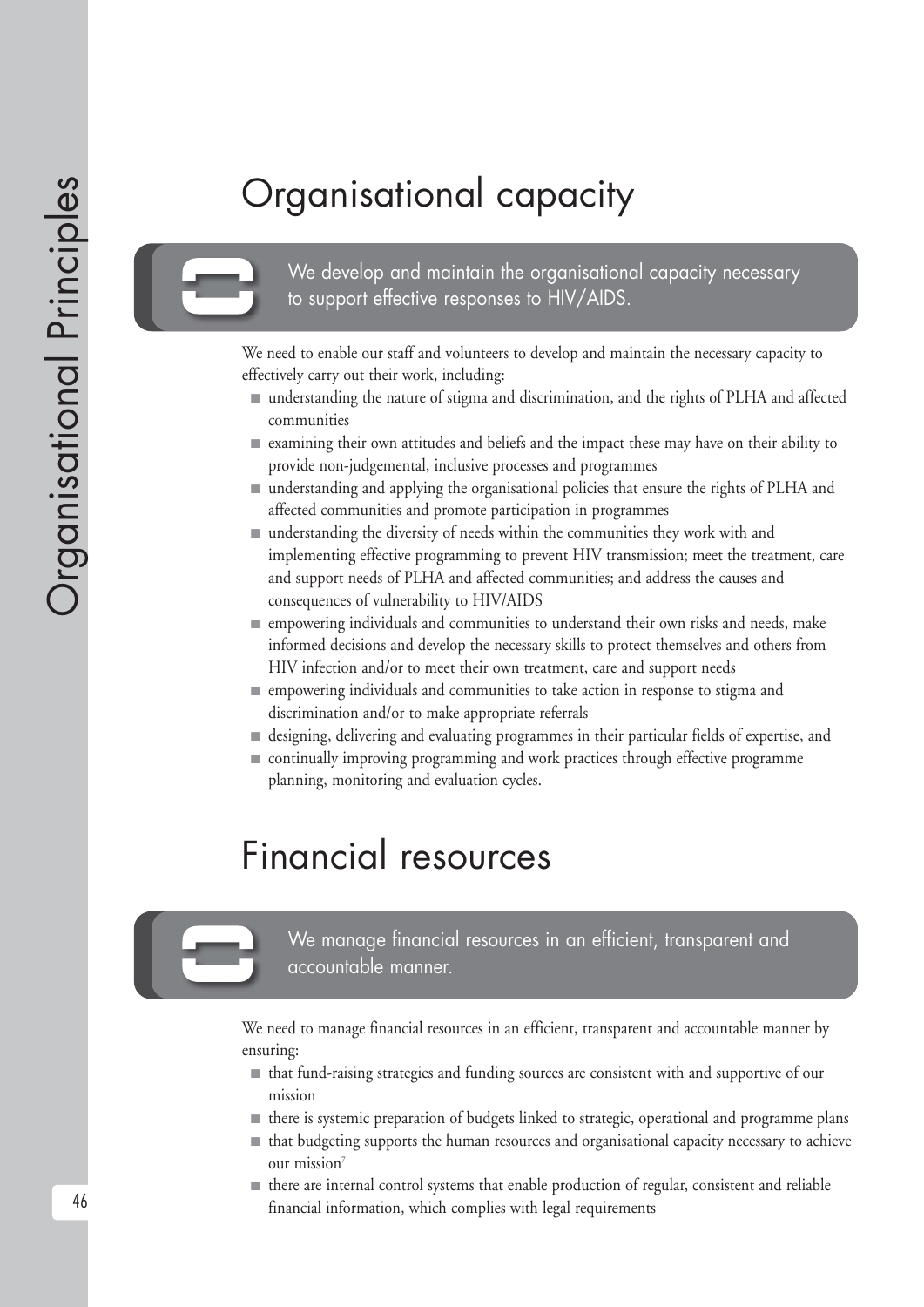- there are internal accounting systems that provide regular financial reports, in a consistent and accessible format
- that financial reports can be utilised to track resources, monitor programme spending against budget allocation and assess the cost-effectiveness of programmes
- there is an efficient grant programming system and provision of finance and administrative technical support, where funding is provided to partner NGOs
- there is regular financial reporting to management, the governing board, donors and communities/constituencies, and annual financial auditing of accounts, and
- there is transparent annual reporting, including statutory reports where required.<sup>8</sup>

# **3.6** Programme planning, monitoring and evaluation



We select appropriate partners in a transparent manner.

Transparent selection systems are needed to ensure identification of partner NGOs that:

- $\blacksquare$  are the most appropriate to achieve the programme objectives
- have the necessary financial and programmatic capacity to manage activities, or can be supported to develop financial and programmatic capacity, and
- are appropriate to work with identified beneficiary communities, including assessment of community credibility.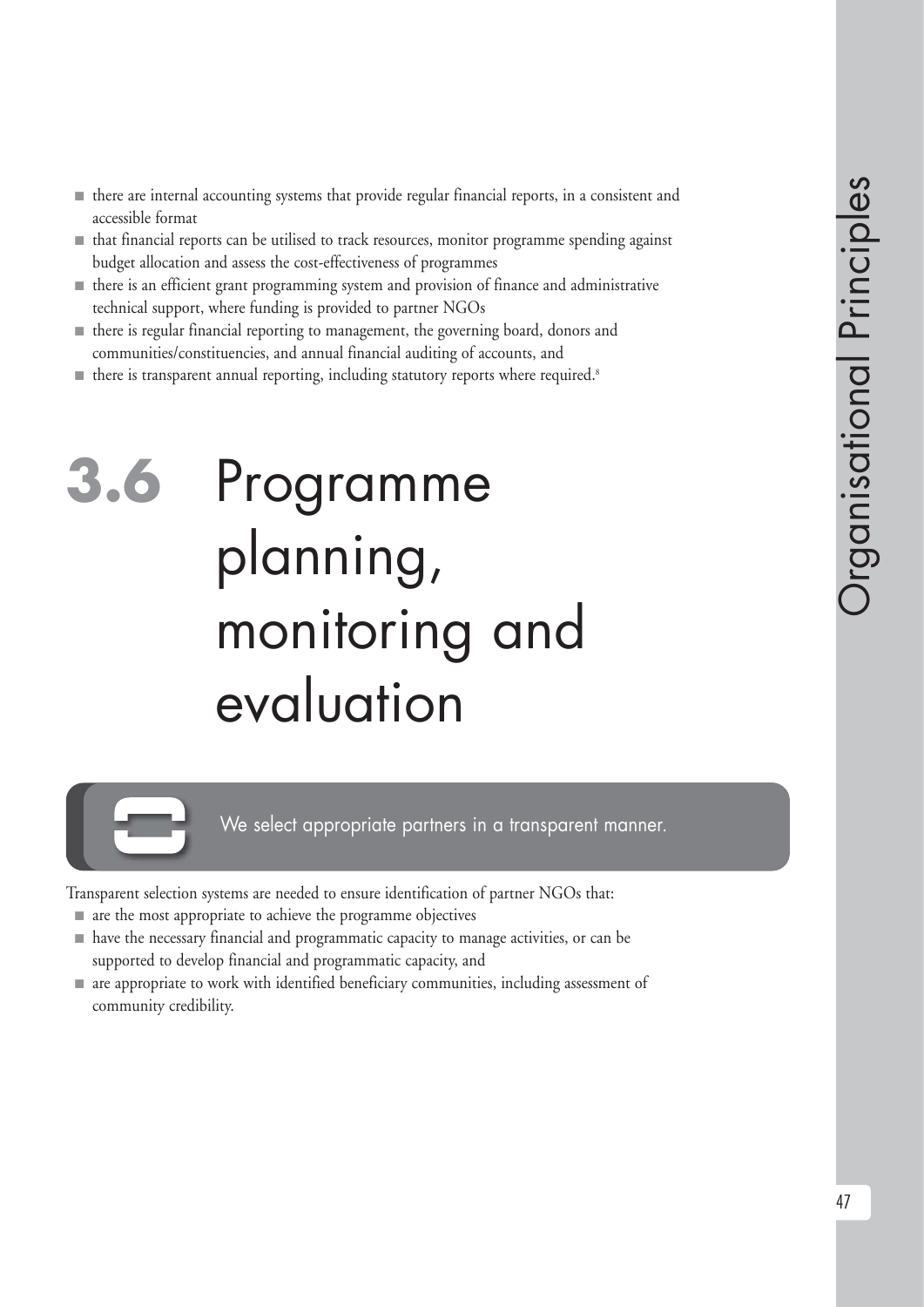

#### We plan, monitor and evaluate programmes for effectiveness and in response to community need.

Efforts to better understand and improve the effectiveness of HIV prevention, treatment, care and support services and programmes have produced an impressive body of knowledge and resources to inform planning, monitoring and evaluation.<sup>9</sup> Programme plans need to set clear objectives, timeframes, performance indicators and reporting requirements, and allocate the financial and human resources needed to meet programme objectives.

Programme objectives and priorities need to be informed by evidence drawing on:

- relevant epidemiological, social and behavioural research data
- relevant programme evaluation findings, and
- assessment of community need, including mapping of available services and programmes to determine gaps in programmes and services or gaps in meeting the needs of particular communities vulnerable to HIV/AIDS.

Programme plans need to incorporate monitoring and evaluation into the programming planning cycle by:

- setting programme objectives at the outset that are appropriate for monitoring and evaluation of the programme
- developing monitoring indicators and using them to guide systematic collection of information, including qualitative data over time, to assess whether the programme is proceeding according to plan, and whether there are obstacles that need to be addressed
- gathering relevant baseline data as a basis for assessing the progress and impact of programming
- evaluating programmes to assess their quality, efficiency and effectiveness
- regularly utilising data gathered and adjusting programmes over time to ensure flexibility and responsiveness of programming, and
- utilising programme evaluation findings to inform future programmes.

The programme plans of Supporting NGOs need to include technical support for partner NGOs on:

- HIV/AIDS-related issues as required by specific programmes
- programming design, implementation, monitoring and evaluation, and
- organisational development, including strategic planning, financial and administrative systems, and human resource strategies to promote effective management of staff and organisational learning.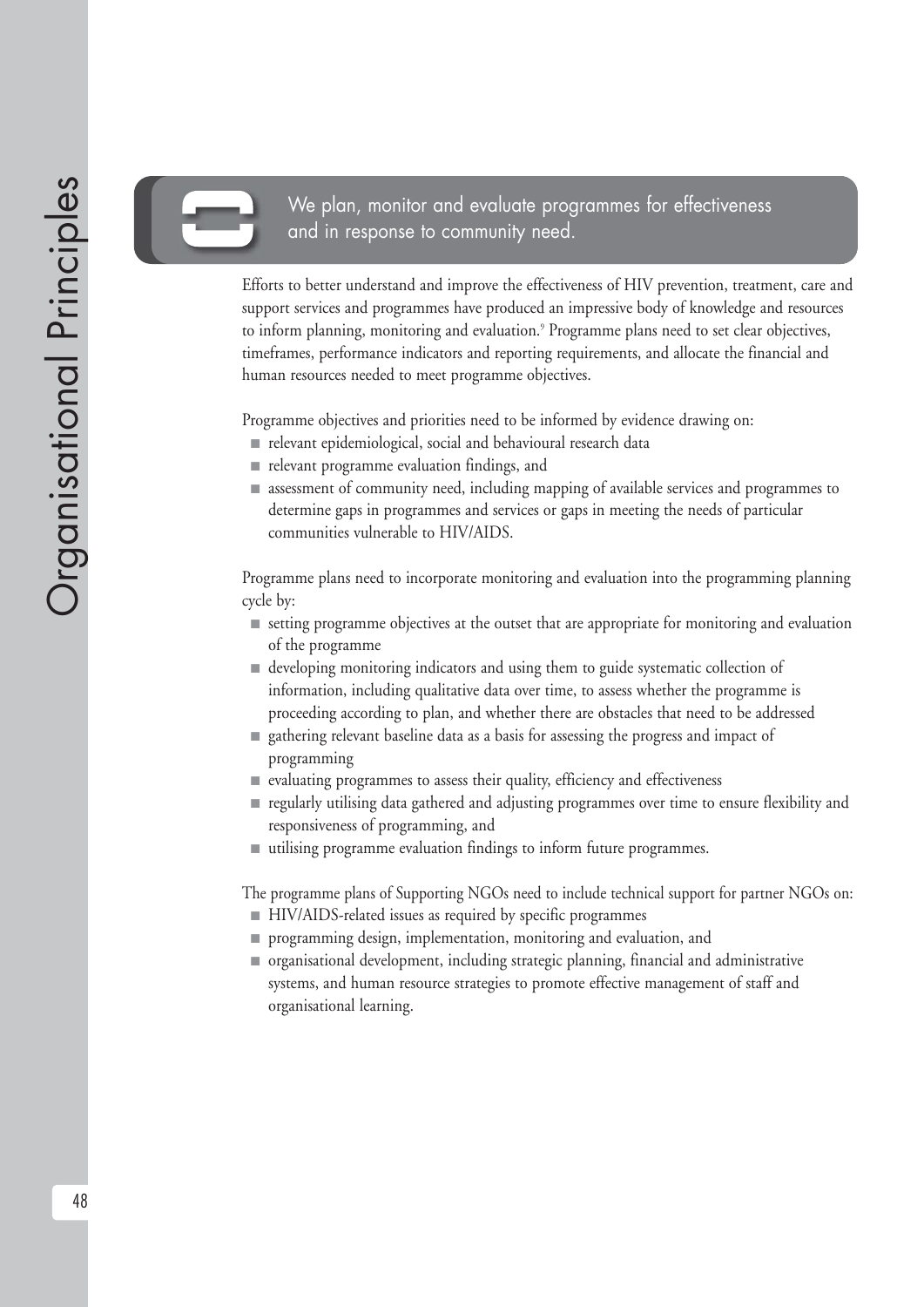# **3.7** Access and equity



Our programmes are non-discriminatory, accessible and equitable.

The term 'discrimination' is used when people are treated adversely, either by treating them the same when their needs are different, or by treating them differently when they should be treated the same.10 Equity in programming requires that resources are allocated and programmes are developed in response to the needs of both individuals and communities.

Accessibility of services alone is insufficient to respond to the diverse needs of PLHA and affected communities. Programmes that are generic in nature, assuming that communities are reached by the same approach or type of service, often reflect and entrench social inequities. To ensure access and equity, programmes need to be tailored to meet the particular needs of PLHA and affected communities, depending on the context (see section 2.5 Cross-cutting issues: addressing population vulnerability). For example, HIV prevention programmes, for men and women, need to address gender stereotypes, norms, attitudes and practices in order to address underlying gender inequities that increase the vulnerability of women and girls to HIV infection. So too, gender inequities that impede access to services and programmes for women, including those living with HIV/AIDS, need to be understood and addressed.

Programmes need to be respectful of the culture of individuals, minorities, peoples and communities, and sensitive to gender and life-cycle requirements. Equity of and access to services and programmes are best achieved by actively involving PLHA and affected communities not only in the design and delivery of programmes, but also in a wide variety of roles within NGOs (see sections 2.3 and 3.2 Involvement of PLHA and affected communities).

Access to programmes and services needs to be supported by workplace polices and practices that ensure that:

- $\blacksquare$  the rights of PLHA and affected communities are respected<sup>11</sup>
- the rights of service users are clearly articulated and promoted to communities, particularly those most marginalised
- people have access to appropriate information to enable them to understand the implications of participation, and freely decide whether or not they wish to participate<sup>12</sup>
- the rights of service users are supported by understandable and accessible complaints mechanisms
- confidentiality is protected, thereby promoting an environment where PLHA and affected communities feel able to access information and programmes and actively participate in the HIV/AIDS response<sup>13</sup> and
- PLHA and affected communities are actively involved in a wide range of roles within the organisation.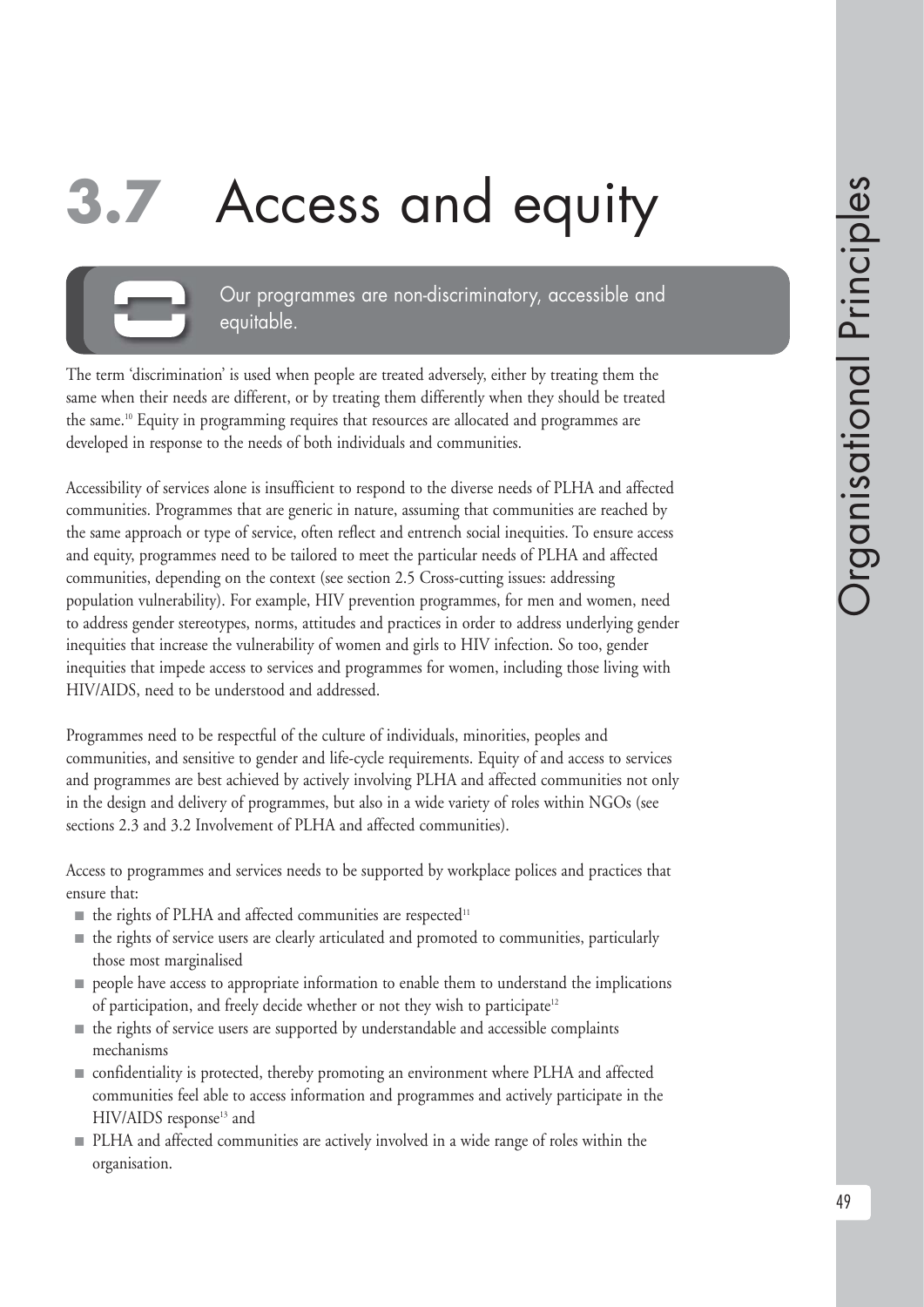# **3.8** Advocacy

**Advocacy** is a method and a process of influencing decision-makers and public perceptions about an issue of concern, and mobilising community action to achieve social change, including legislative and policy reform, to address the concern.

The term **enabling environment** is used to refer to an environment where laws and public policy protect and promote the rights of PLHA and affected communities, support effective programmes, reduce vulnerability to HIV/AIDS and address its consequences.



We advocate for an enabling environment that protects and promotes the rights of PLHA and affected communities and supports effective programming.

Laws, policies, social norms and community attitudes and perceptions shape the environment in which we respond to HIV/AIDS. Our efforts to address both the causes and consequences of the HIV/AIDS pandemic require fundamental social change (see section 2.4 A human rights approach to HIV/AIDS). Advocacy efforts may be focused at local, national and international level, with the aim of creating and sustaining an environment where laws and public policy protect and promote the rights of PLHA and affected communities, support effective programmes and reduce vulnerability to HIV/AIDS and its consequences. The Declaration of Commitment on HIV/AIDS, international human rights instruments and the *HIV/AIDS and Human Rights: International Guidelines* provide a blueprint for reform and invaluable tools for advocating national action.<sup>14</sup>

We plan, monitor and evaluate advocacy efforts for effectiveness and in response to community need.

While there is a wealth of resources devoted to monitoring and evaluating the impact of different types of programme interventions, there is comparatively little in the way of monitoring and evaluating advocacy activities. The causality between advocacy efforts and changes in law and policy and in social norms is often difficult to measure. We have much to contribute to improving knowledge in this area.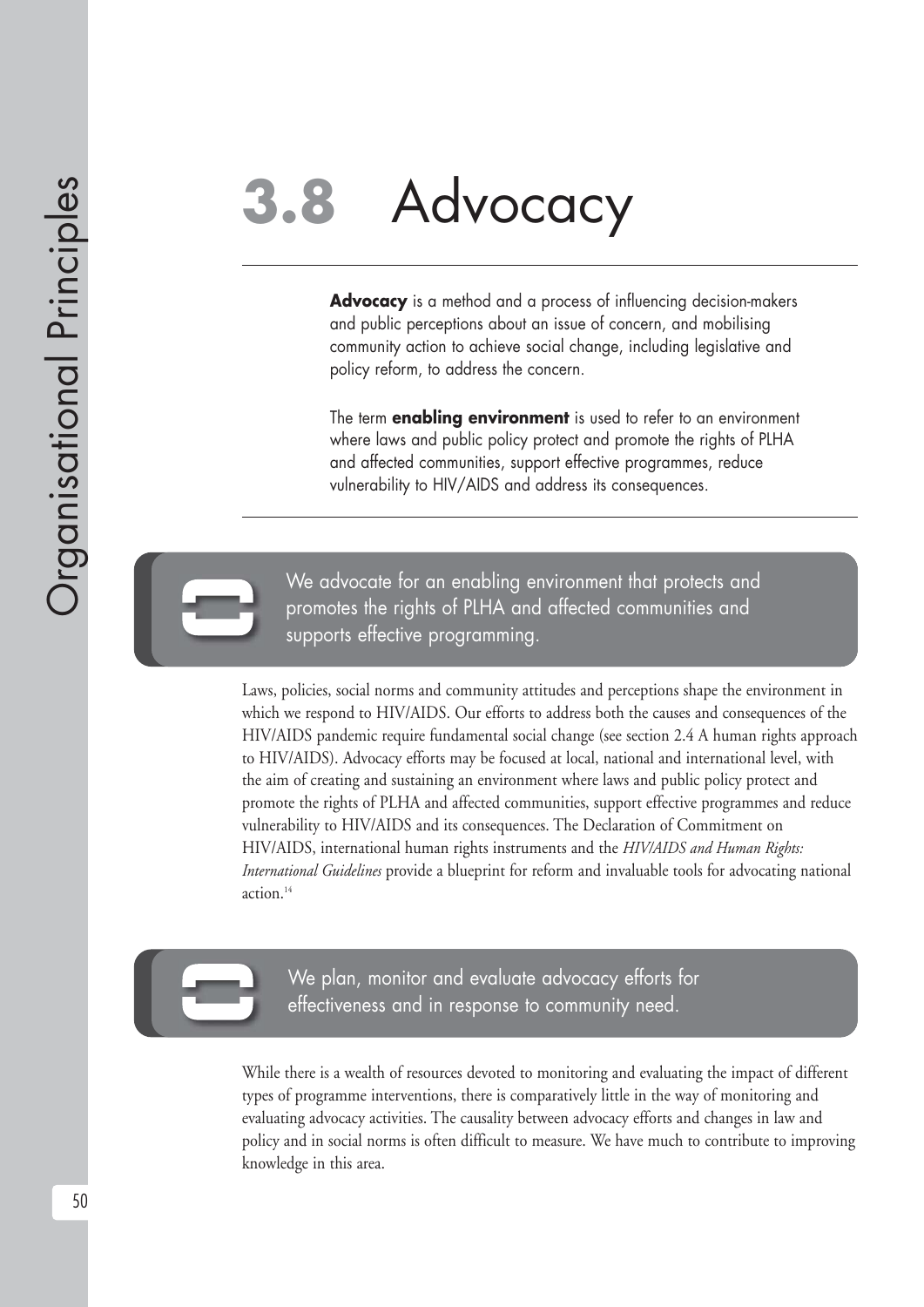In planning, implementing, monitoring and evaluating advocacy activities, we need to:

- actively involve PLHA, affected communities and community and opinion leaders<sup>15</sup>
- map the environment to determine the factors that may affect advocacy processes and outcomes, such as leadership, HIV/AIDS policy environment and legislative impediments to effective advocacy or HIV/AIDS programmes<sup>16</sup>
- draw on experiences in the provision of programmes and services to inform advocacy priorities
- set clear objectives about what legal, policy or social change is being sought
- identify and develop strategic partnerships with organisations, institutions and networks that share common goals and can lend support to achieving objectives by increasing our influence and capacity to achieve change through joint action<sup>17</sup>
- determine the most appropriate advocacy methods for achieving objectives, such as media campaigns and lobbying policy-makers
- identify and build relationships with the target audiences needed to achieve objectives, such as political leaders, religious and community leaders, policy-makers and the media
- use experiences drawn from programmes and services to support the rationale for changes sought<sup>18</sup>
- develop evaluation methods that define information to be collected and a method of analysis to determine whether objectives are achieved
- collect qualitative data to track the external environment to assess the effectiveness of advocacy efforts, including media reports, policy statements of target audience, meetings and discussions
- collect qualitative data on the process of undertaking advocacy efforts, such as effectiveness of partnerships and alliances, 'packaging' messages and the use of evidence
- collect quantitative data from target audiences, programme implementers, strategic partners and beneficiaries of advocacy efforts about both the processes used and the impact of advocacy activities
- use the data gathered to assess the extent to which advocacy efforts have affected awareness about the issues; influenced the organisation's credibility as an advocate; made a contribution to debate; changed laws and policy; influenced the attitudes or beliefs of opinion leaders; and affected the lives of PLHA and affected communities
- use the information gathered to assess the effectiveness of processes used, including effectiveness of partnerships, involvement of PLHA and affected communities and organisational advocacy capacity,<sup>19</sup> and
- use the evaluation of advocacy work to inform future advocacy planning and share lessons learned with partners.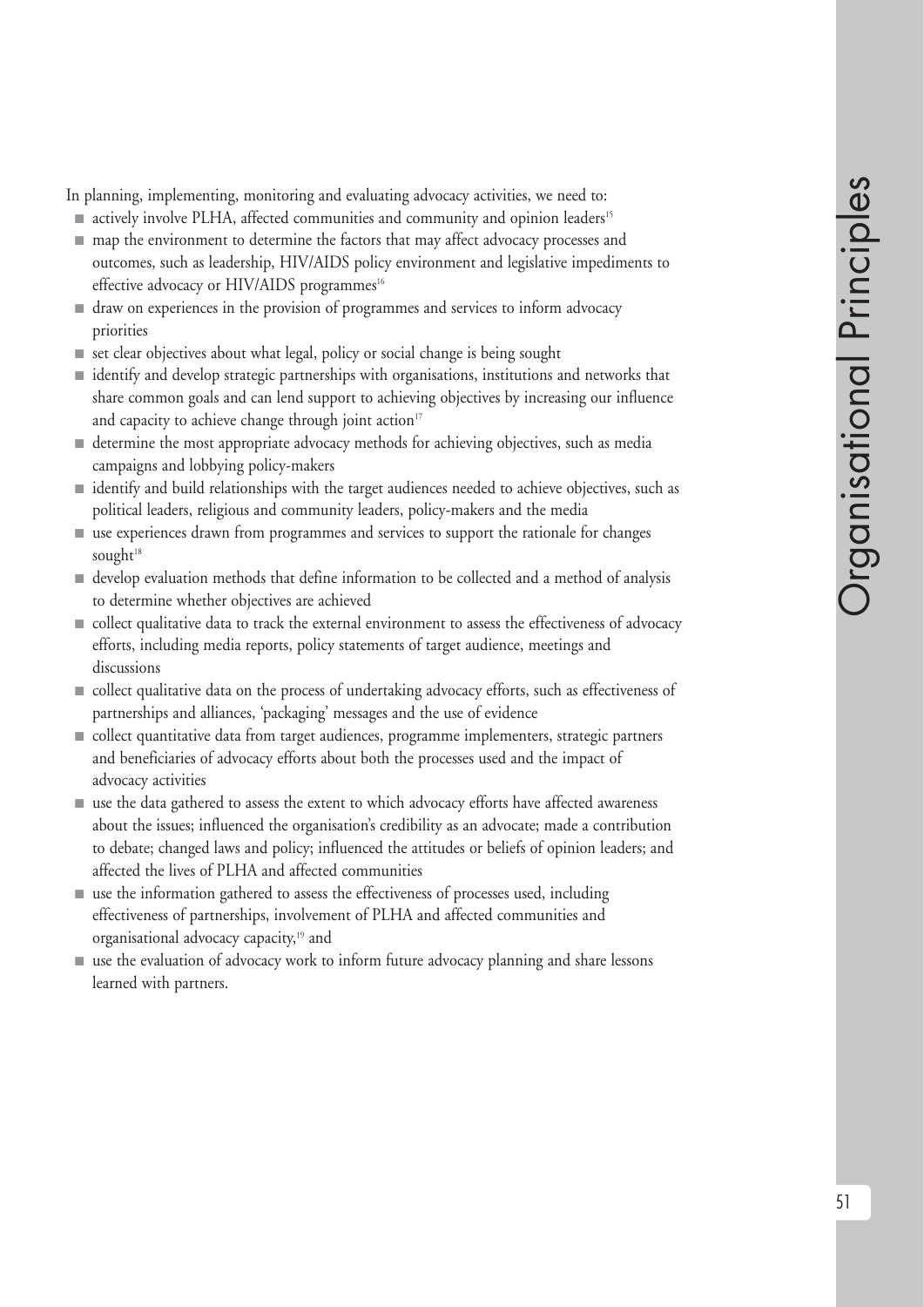## **3.9** Research



We undertake and/or advocate for adequate and appropriate research to ensure responses to HIV/AIDS are informed by evidence.

The results of good-quality, appropriate and up-to-date research data must guide our actions to enable an effective response to HIV/AIDS (see Public health in section 2.4). Research must include:

- epidemiological, social and behavioural research
- operational research (programme evaluation) to inform programming and policy development<sup>20</sup>
- basic and clinical research into new and/or improved therapeutic, diagnostic and preventive products and technologies (e.g. safety and efficacy of HIV/AIDS-related treatments, fixeddose combinations of ARVs, cheap and easy-to-use diagnostic tests, microbicides and preventive vaccines), $21$  and
- research related to the clinical management of HIV/AIDS, including co-infection with other diseases, to advance best practice in health management.

We need to undertake and/or advocate for adequate and appropriate research to ensure that responses to HIV/AIDS are informed by evidence, by:

- advocating for the involvement of PLHA and affected communities in setting research priorities, in designing and conducting research and analysing the results of research
- advocating for ethical research and/or participation in ethical review processes in order to protect and promote the human rights of people participating in research<sup>22</sup>
- identifying situations where available epidemiological data is inadequate
- advocating for improvements in the type of data collected and/or the systems for collection and reporting to provide an accurate picture of risk and impacts in a given population
- identifying where social and behavioural research is needed in order to better understand the risks associated with HIV infection, the needs of PLHA and affected communities, and the social, political, cultural and economic factors that influence HIV transmission, treatment, care and other aspects of HIV/AIDS in a given context<sup>23</sup>
- undertaking and/or advocating for research to improve the appropriateness and effectiveness of programme interventions, such as evaluation of the impact of efforts to scale up programmes (see also sections 3.6 Programme planning, monitoring and evaluation, 3.10 Scaling up and 4.3 Mainstreaming HIV/AIDS) **EVALUATION**<br>
We undertake and/or advocate for adequate ancheored entreated in the search to ensure responses to HIV/AIDS are informational properties and up-to-date research due in relation equivalent in response to HIV/
	- undertaking and/or advocating for research to improve the appropriateness and effectiveness of advocacy efforts to promote an enabling environment that supports effective responses to HIV/AIDS<sup>24</sup> (see also section 3.8 Advocacy), and
	- building partnerships and/or engaging in joint research initiatives with research organisations and academic institutions to ensure that research initiatives contribute to improving the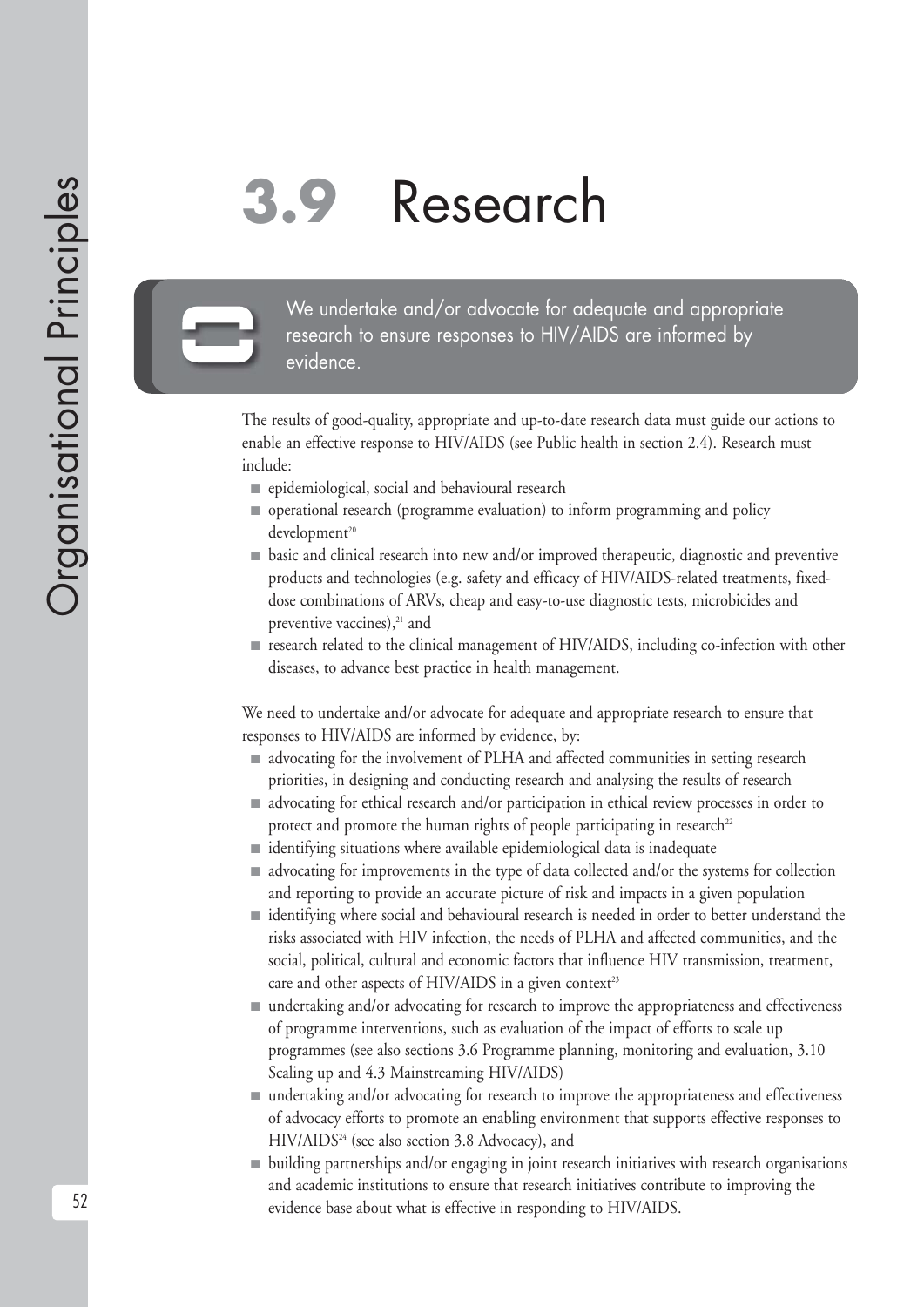## **3.10** Scaling up

#### **What do we mean by 'scaling up'?**

The term 'scaling up' is used to encompass different strategies to expand the scope, reach and impact of our responses to HIV/AIDS. In the Code we use the term to refer to expanding the geographical or population reach of HIV/AIDS-specific programmes and integrating HIV/AIDS-specific interventions within other health programming, such as sexual and reproductive health and child and maternal health programmes, as well as mainstreaming HIV/AIDS within development and humanitarian programming.

Giving the devastating impact of HIV/AIDS in many developing countries, the need for sustained responses of a sufficient scale to affect the dynamics of the epidemic is abundantly clear. The scaling up of responses needs to be as significant a priority for countries where prevalence is low and where it is still possible to prevent epidemics from spiralling out of control as it is in countries where HIV/AIDS is having a more visible impact.

The challenges associated with scaling up are one of the primary motivations for the development of this Code. While considerable expertise and knowledge exist about what works to prevent HIV transmission and meet the range of needs of PLHA and affected communities, many programmes have yet to become comprehensive in their coverage.<sup>25</sup> There is also much more to be done in mainstreaming HIV/AIDS in order to respond more effectively to the causes and consequences of HIV/AIDS. The good practice principles in this section concerning how to scale up can be more readily applied to existing HIV/AIDS programmes and to integrating HIV/AIDS work into other health and related programming, as efforts to mainstream HIV/AIDS are relatively underdeveloped. Section 4.3 considers mainstreaming HIV/AIDS within development and humanitarian programmes and draws on experience to date to guide these emerging approaches to the HIV/AIDS response. **THE CONDUCTS INTERFERS We all the subsequently at the subsequently provide training to**  $\frac{1}{2}$  **Organisation C and the subsequently provide training to**  $\frac{1}{2}$  **Organisation C and the subsequently provide training to** 

There is much that can be learned from smaller-scale initiatives that has wider relevance and application. However, scaling up NGO programmes is complex. It is critical to recognise and address the new challenges involved in the process of scaling up.<sup>26</sup> Resources need to be made available in a manner that supports the complexity of the process. Careful planning is needed to determine what programmes are capable of being scaled up, given the nature of the epidemic in a given context.27 Pressures to meet government and/or donor expectations in order to secure continued resources for scaling up must be balanced with the need to maintain community ownership and a realistic assessment of the capacity of organisations to scale up.

There are numerous different strategies<sup>28</sup> for scaling up, including:

- expanding organisational size and/or scope
- applying cascading and multiplication models, which involve the provision of intensive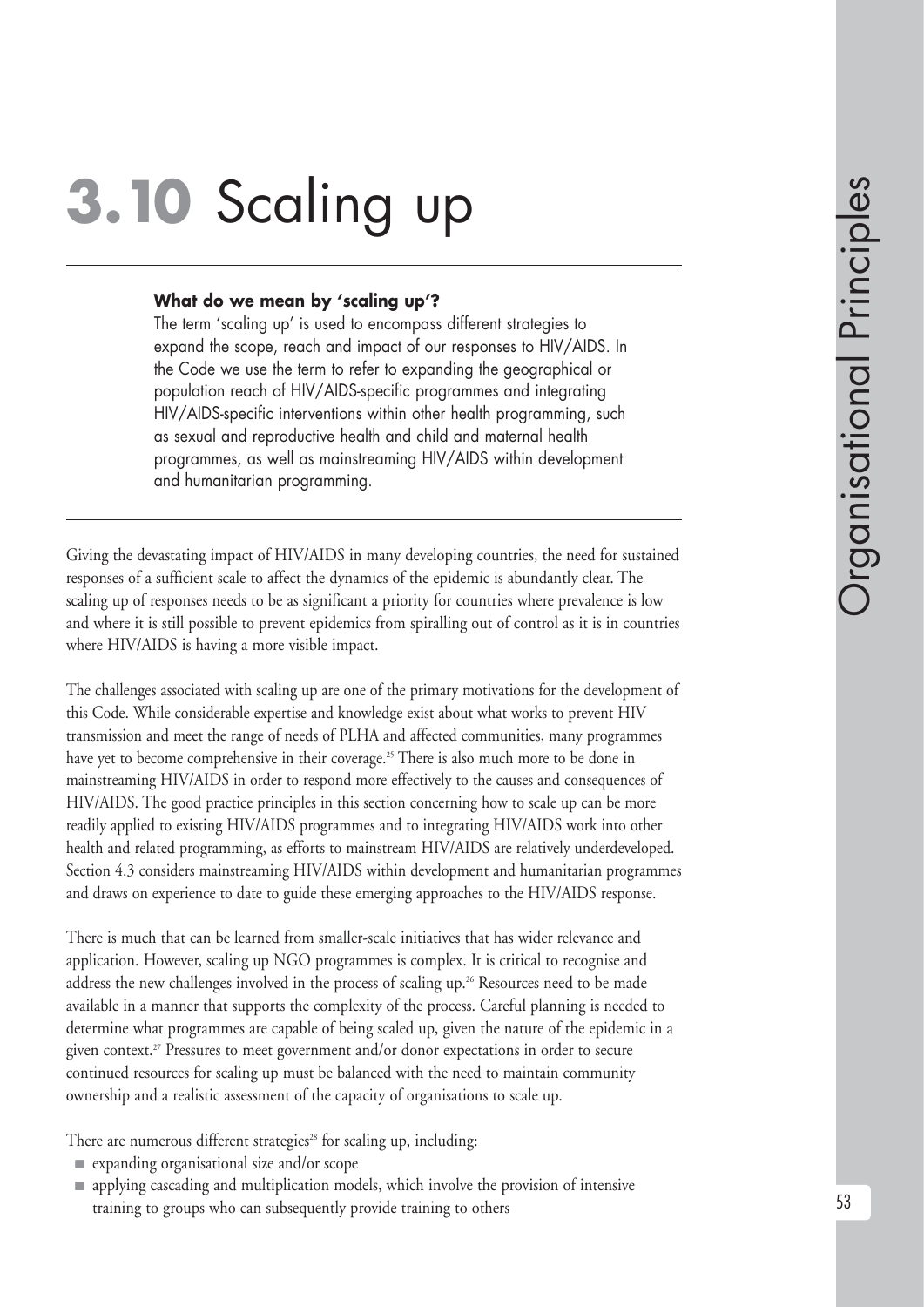- adapting concepts and models so that effective programme approaches can be adapted and replicated
- building practical working partnerships to develop joint initiatives to increase the reach and impact of programming through combined efforts
- catalysing and supporting others by providing technical support
- decentralising services by transferring decision-making and programme coordination from a central location to a more local level, and
- influencing laws and policy that affect the effectiveness of HIV programming.

The strategies employed will vary depending on NGO implementing programmes and whether the organisation concerned is a Supporting NGO (see section 1.6 Who the Code is for). Supporting NGOs are likely to play a role in catalysing and supporting others to scale up programmes. This section provides both good practice principles in scaling up for NGOs generally, as well as outline good practice principles in scaling up that are specific to Supporting  $NGOs.<sup>29</sup>$ **value of the startest and models so that effective proplicated worst proplementary accomparison in the control of populations, as in control of the startest principle window and policy busine and control of the startest** 



We work to scale up appropriate programmes while ensuring their quality and sustainability.

In determining whether to scale up programmes, we need to ensure that decisions to do so:

- are informed by evidence, including epidemiological, social and behavioural research and programme evaluation findings
- involve PLHA and affected communities in participatory assessment to determine unmet need
- are informed by an assessment of the overall response by the range of organisations and institutions within the particular context, including NGOs and public and private sector agencies, to identify unmet need
- determine which of the strategies for scaling up is most appropriate in the given context, such as whether we are best placed ourselves to address the unmet need, or whether efforts should be directed to advocating for or supporting other organisations or institutions to do so (see section 3.3 Multi-sectoral partnerships)
- build on our particular expertise, strengths and experience, and
- are informed by our ability to acquire the necessary financial and human resources and technical support needed to scale up.

When planning scaling-up strategies, we need to ensure their quality and sustainability by:

- assessing and responding to the implications of scaling up for our organisation (see Organisational capacity in section 3.5)
- building organisational capacity, securing the necessary financial resources and a supportive social and political environment to sustain the programme over time (see section 3.5 Organisational mission and management, and the role of Supporting NGOs below)
- building on the strengths of community initiatives and fostering community ownership of programmes as they are brought to scale
- developing approaches that are sufficiently flexible to address the diversity of need among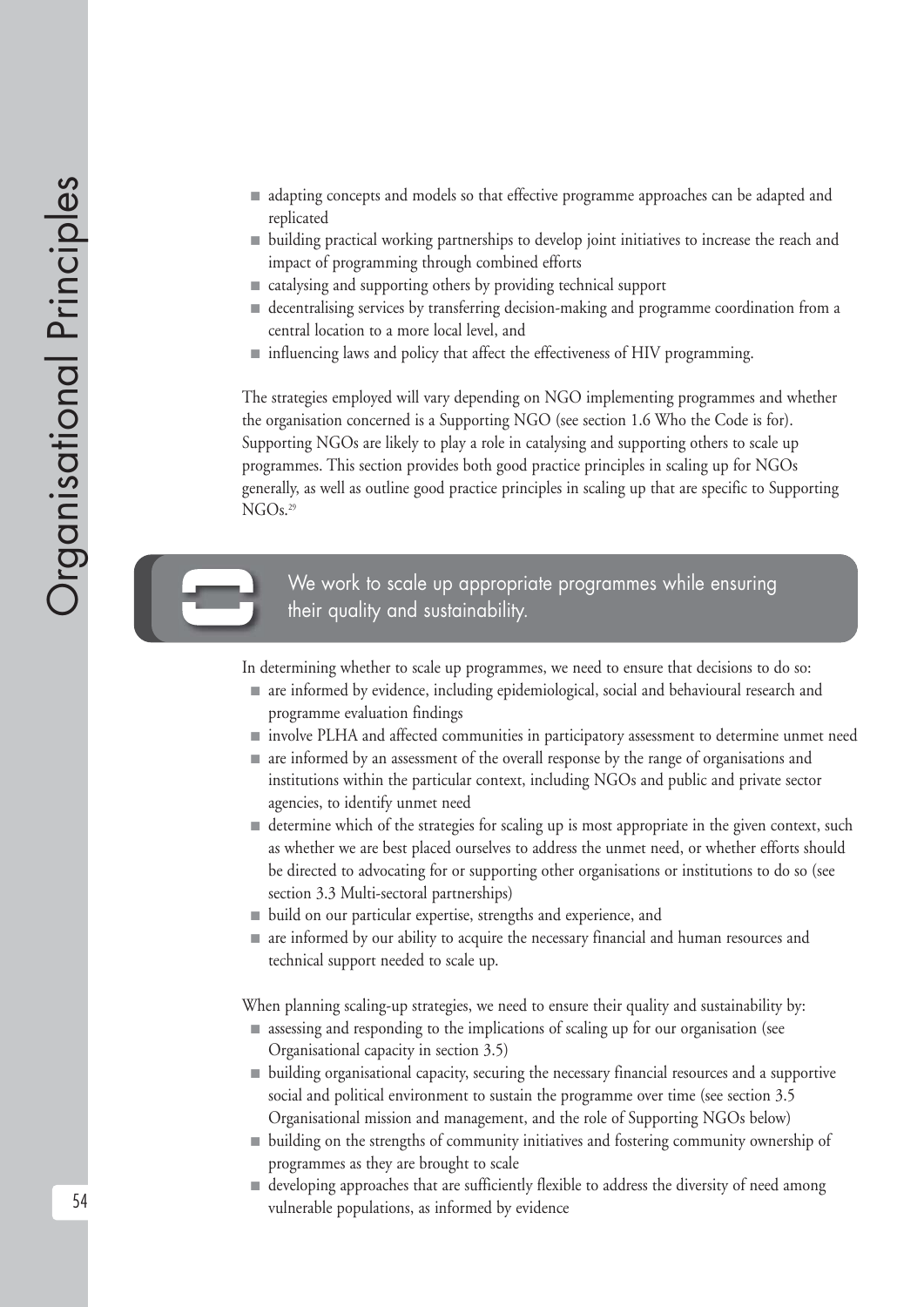- determining an appropriate pace of change, given organisational capacity, level of community mobilisation and time needed to implement scaling up strategies, and
- establishing mechanisms for the collection and analysis of data to enable evaluation of the quality, sustainability and impact of programmes brought to scale (see section 3.6 Programme planning, monitoring and evaluation).

Supporting NGOs need to assist their partner NGOs in scaling up by:

- developing and using transparent criteria for identifying partner NGOs capable of scaling up programmes
- ensuring clarity about, and agreement on, the nature of the scaling up envisaged at the outset
- investing time and money in building capacity to support the scaling up
- allowing and encouraging NGOs to diversify their sources of support
- acknowledging and negotiating tensions among multilateral, government, NGO and donor goals, objectives and strategies for scaling up to ensure that the process of gaining support for scaling up does not undermine the independence of NGOs, and
- actively promoting scaling up as a vital aspect of the global response to HIV/AIDS and facilitating the exchange of information about it among local, national and international stakeholders.



We develop and maintain community ownership and organisational capacity to support scaling up of programmes.

Scaling up activities can have a significant impact on the internal dynamics of an organisation.<sup>30</sup> When planning and implementing scaling up strategies, we need to ensure:

- effective leadership and management of the internal implications of scaling up, including assessment of financial and human resource needs, the appropriateness of our organisational structure, maintenance of organisational cohesiveness and continuity and whether the pace of scaling up is appropriate to our organisational capacity over time
- timely and participatory processes that involve staff and volunteers in designing, implementing, monitoring and evaluating scaling up
- assessment of existing staff and volunteer capacity and provision of appropriate training and development, based on assessed needs
- that staff and volunteers are supported in their work, including in the development of realistic work plans (see section 3.5 Organisational mission and management), and
- that the process of scaling up fosters a learning environment, including building capacity of staff and volunteers to document, reflect upon and analyse their experiences and the experiences of communities about what has and has not worked, to inform organisational development and evaluation of programmes.<sup>31</sup>

The involvement of PLHA and affected communities in the scaling up process and their ownership of programmes are essential to effective scaling up. A particular challenge in scaling up is to balance the need to involve communities and remain responsive to community need while being realistic about the necessary compromises to accountability and quality in order to expand the reach of the **Example the scaling of classroom of the scaling of the scaling strategies for scaling up, we need to ensure the scaling matrix of the scaling matrix of the scaling strategies for scaling up, and the scaling strategies fo**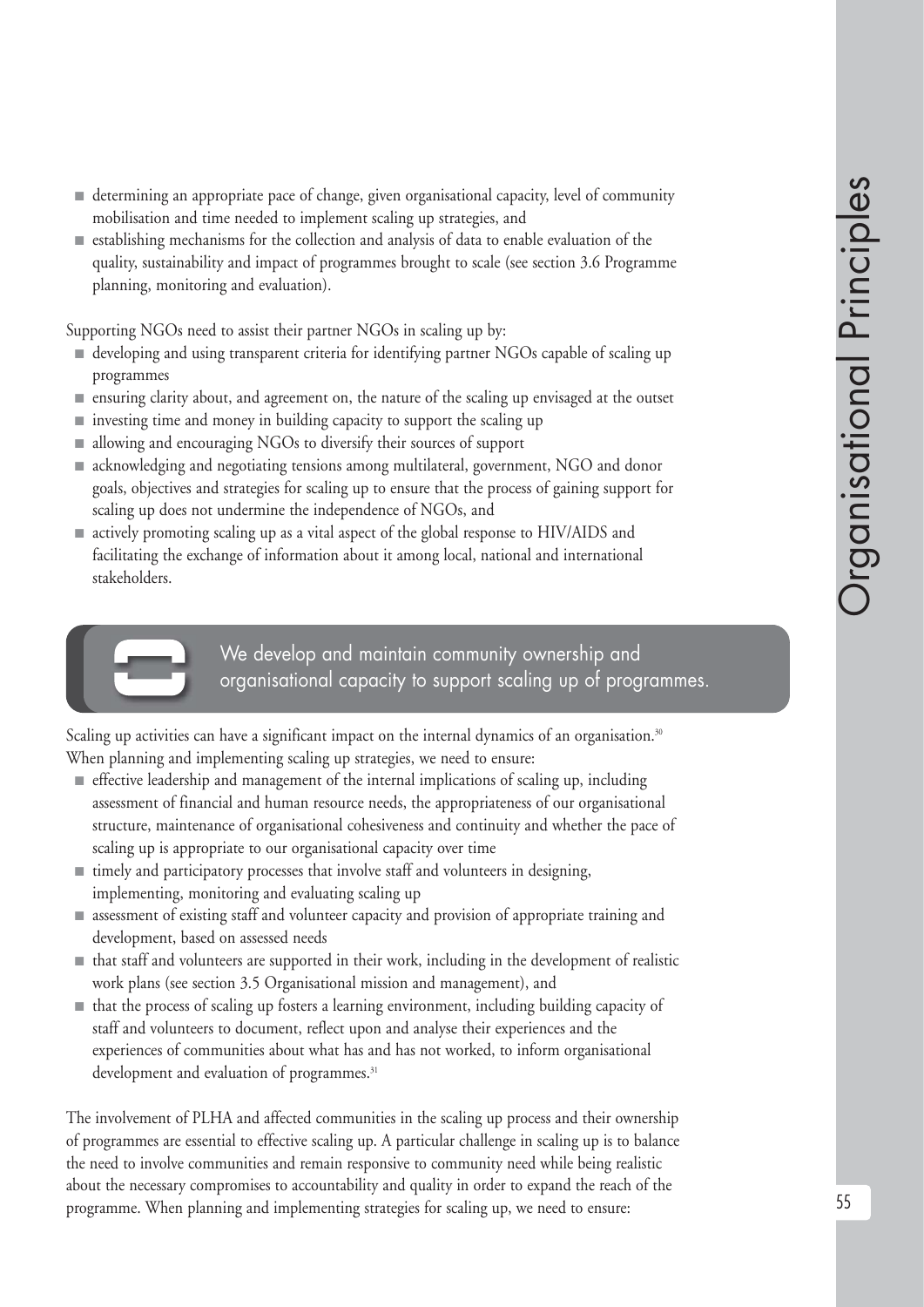- scaling up is built on existing strengths of community initiatives, and community ownership of programmes is sustained as they are bought to scale
- consideration is given to fostering awareness of those in the community whose needs are not being met by existing programmes, particularly those who may be isolated from access to programmes as a result of stigma and discrimination, and
- PLHA and affected communities are involved in the design, implementation and evaluation of scaling up.

#### We monitor and evaluate programmes that are scaled up.

Expanding the scale-up of existing programmes requires that we are able to monitor and evaluate larger and more complex programmes, often in partnership with other organisations. To do so, we need to ensure that:

- data collection and evaluation methods enable an assessment of focus, coverage, quality, sustainability and impact and are in place before scaling up begins
- quantitative and qualitative indicators are developed and data is collected and used for programme evaluation
- PLHA and affected communities are actively involved in monitoring and evaluation
- organisational capacity is developed to support data collection and analysis
- there is agreement with donors about monitoring and evaluation methods and indicators
- when developing partnership initiatives, there is agreement about monitoring and evaluation methods and indicators, including the use of standardised systems for data collection and analysis, and
- the lessons learnt from scaling up are well documented and experiences are shared both within our organisation and with external partners, promoting a continuing process of improving scaling up efforts (see section 3.6 Programme planning, monitoring and evaluation).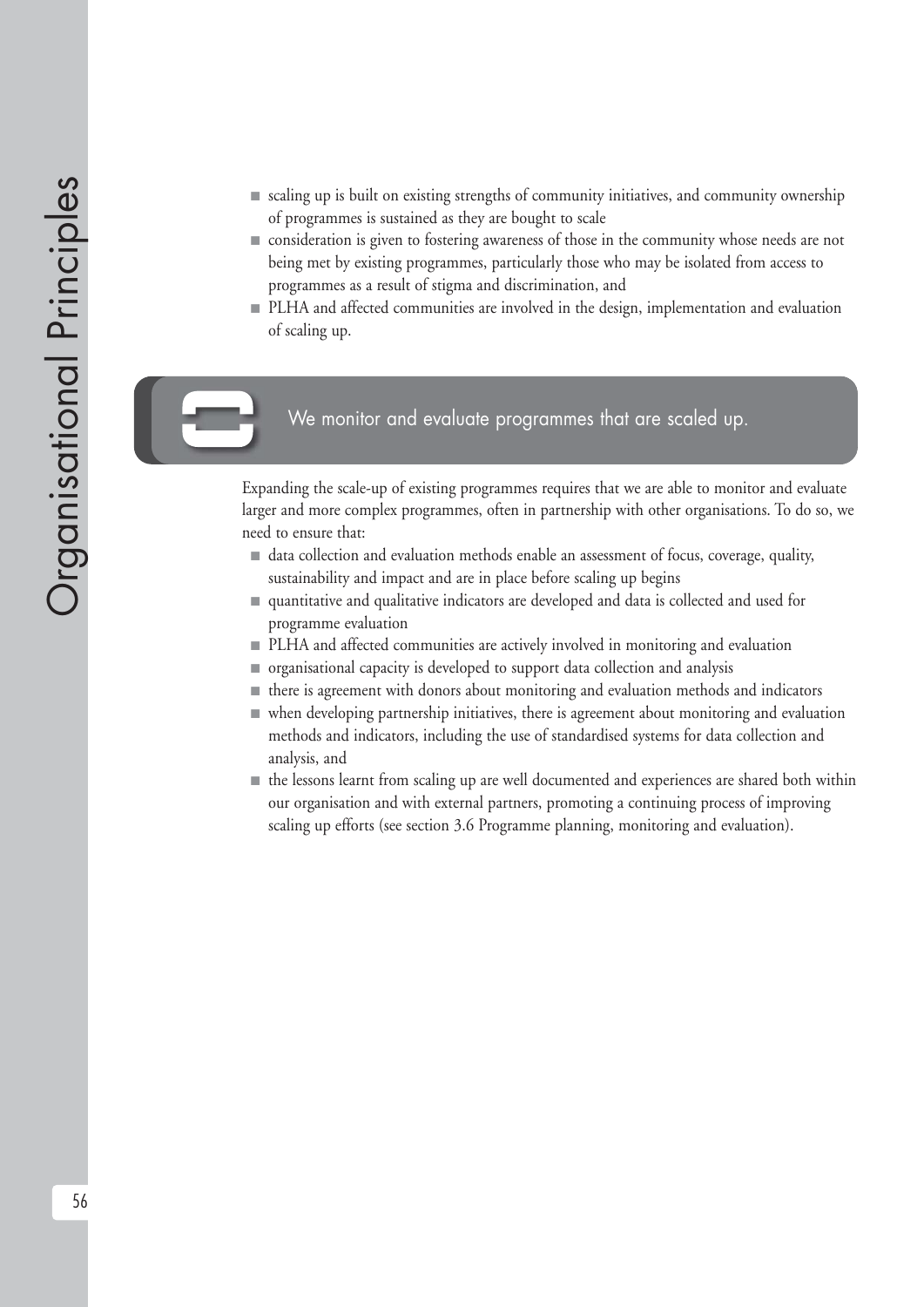## **Notes**

- 1 On improving national multi-sectoral responses, see *2004 Report on the Global AIDS Epidemic*, UNAIDS, Chapter 7 and the framework of the 'Three Ones', <www.unaids.org/en/about+unaids/what+is+unaids/unaids+at+country+level/the+three+ones.asp>
- 2 DeJong, J., *A Question of Scale? The Challenge of Expanding the Impact of Non-Governmental Organizations' HIV/AIDS Efforts in Developing Countries*, Horizons Program and International HIV/AIDS Alliance, August 2001. See discussion on government-NGO relations in the context of ensuring a coordinated approach to scaling up, pp.42-45, and mainstreaming of HIV/AIDS within the development sector, pp.37-38.
- 3 In the context of this Code, the constituencies of Supporting NGOs include their NGO partners, such as CBOs, FBOs and organisations of affected communities, including PLHA, sex workers, women's groups and many others.
- 4 See, for example, the advocacy efforts of the International Federation of Red Cross and Red Crescent Societies: [www.ifrc.org/docs/news/pr03/7203.asp;](www.ifrc.org/docs/news/pr03/7203.asp) and the Masambo fund workplace treatment programme: [www.ifrc.org/what/health/hivaids/treatment\\_masambo.asp](www.ifrc.org/what/health/hivaids/treatment_masambo.asp)
- 5 See *Working Positively: A Guide for NGOs Managing HIV/AIDS in the Workplace*, UK Consortium on AIDS and International Development, and Holden, S., *Mainstreaming HIV/AIDS in Development and Humanitarian Programmes*, Oxfam, ActionAid and Save the Children, 2004, pp.60-75 [\(www.oxfam.org.uk](www.oxfam.org.uk)) for a discussion of and strategies for 'internal mainstreaming' – i.e. changing organisational policy and practice to reduce susceptibility to HIV infection and the impact of HIV/AIDS on the organisation.
- 6 Holden, S., ibid., pp.60-75.
- 7 Ibid. Funding is needed to support human resources and the organisational capacity necessary to reduce an organisation's vulnerability to HIV infection and the impacts of HIV/AIDS. See also Mullin, D. and James, R., *Supporting NGO Partners Affected by HIV/AIDS*, Development in Practice, Vol 14, No. 4, June 2004, 574 585.
- 8 See *HIV/AIDS NGO/CBO Support Toolkit* [\(www.aidsalliance.org/ngosupport\)](www.aidsalliance.org/ngosupport) and *Raising Funds and Mobilizing Resources for HIV/AIDS Work: A Toolkit to Support NGOs and CBOs*, International HIV/AIDS Alliance 2002. [www.aidsalliance.org/\\_res/civil\\_society/technical\\_support/Resource/Resource%20\(Eng\).pdf](www.aidsalliance.org/_res/civil_society/technical_support/Resource/Resource%20(Eng).pdf)
- 9 A wide range of resources is available on the UNAIDS website: [www.unaids.org/en/in+focus/monitoringevaluation.asp.](www.unaids.org/en/in+focus/monitoringevaluation.asp) See also section 5.3 Key resources.
- 10 See the right to equality and non-discrimination in section 2.4.
- 11 See Section 2.4 A human rights approach to HIV/AIDS, and Section 3.5 Organisational mission and management.
- 12 See the right to information in Section 2.4.
- 13 See the right to privacy in Section 2.4.
- 14 See section 5.3 Key resources for advocacy tools.
- 15 See, for example, the Bond Guidance Notes series, including guidance notes on participatory advocacy: <www.bond.org.uk/pubs/index.html#uk>
- 16 See, for example, Watchirs, H., *A Rights Analysis Instrument to Measure Compliance with the International Guidelines on HIV/AIDS and Human Rights*, Australian National Council on AIDS and Related Diseases, 1999.<www.ancahrd.org/pubs/pdfs/raifinal.pdf>. Legislative audits applying this approach have been undertaken in Nepal and Cambodia. For details see section 5.3 Key resources.
- 17 For example, partnerships between HIV/AIDS NGOs and organisations working to promote and protect human rights.
- 18 For example, documenting discrimination and using this information to set advocacy priorities: see section 4.2 HIV/AIDS programming, on stigma and discrimination.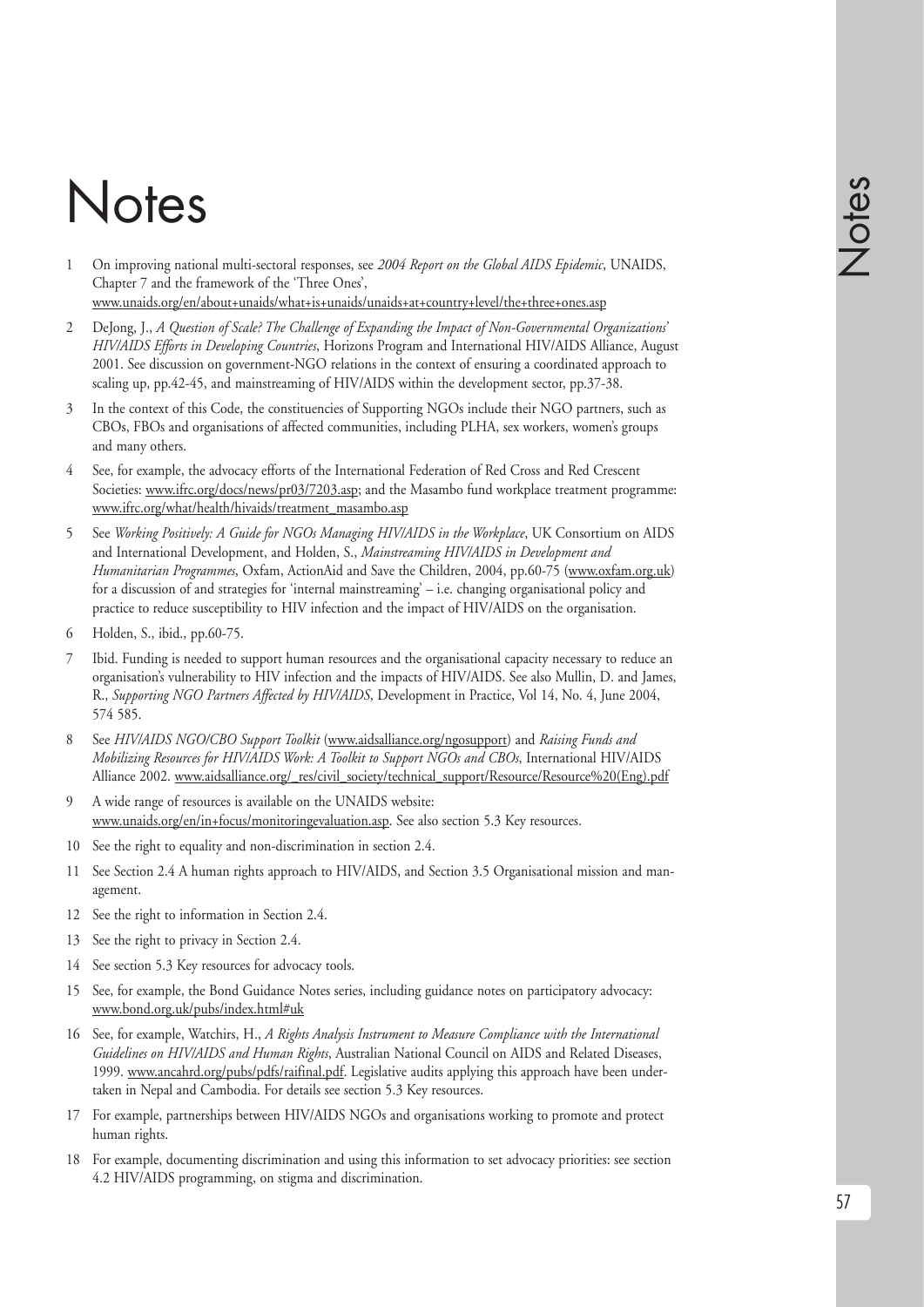- 19 Useful resources include: *Advocacy Tools and Guidelines: Promoting Policy Change Manual*, Care International, 2001, <www.careusa.org/getinvolved/advocacy/tools.asp#english>; and the Bond Guidance Notes series on monitoring and evaluating advocacy, <www.bond.org.uk/advocacy/guideval.html>
- 20 Operational research refers to research that is undertaken by NGOs and others in monitoring and evaluating our own programmes. This 'learning by doing' has generated a significant body of knowledge about what works in different contexts, and this must be shared and used to inform our work. See section 3.6 Programme planning, monitoring and evaluation.
- 21 See, for example, *Joint Advocacy on HIV/AIDS, Treatments, Microbicides and Vaccines*, Canadian HIV/AIDS Legal Network, <www.aidslaw.ca/Maincontent/issues/vaccines.htm>
- 22 See section 2.4 A human rights approach to HIV/AIDS. The right to freedom from torture states that noone shall be subjected to medical or scientific experimentation without free consent.
- 23 For example, research such as the Population Council's study on socio-cultural and structural issues likely to affect the introduction of microbicides [\(www.popcouncil.org/hivaids/index.html](www.popcouncil.org/hivaids/index.html)) and the need for studies of the long-term consequences of large numbers of orphans in societies and the effectiveness of OVC programmes (*The Framework for the Protection, Care and Support of Orphans and Vulnerable Children Living in a World with HIV and AIDS*, UNICEF, 2004).
- 24 See, for example, the work of the UNAIDS Global Reference Group on Human Rights and HIV/AIDS, which is working on documenting the evidence for the value of a human rights-based approach in responding to HIV/AIDS. *Public Report: Global Reference Group on Human Rights and HIV/AIDS*, 2003, UNAIDS. <www.unaids.org>
- 25 See, for example, *A Question of Scale?, The Challenge of Expanding the Impact of Non-Governmental Organisations' HIV/AIDS Efforts in Developing Countries*, International HIV/AIDS Alliance, 2001, and *Mobilization for HIV Prevention: A Blueprint for Action*, Global HIV Prevention Working Group, 2002. <www.kff.org/hivaids/200207-index.cfm>
- 26 See the discussion of challenges associated with scaling up NGO efforts in *A Question of Scale?*, International HIV/AIDS Alliance, pp.54-60.
- 27 For example, in low-prevalence countries, with an epidemic that is restricted to specific populations such as injecting drug users, there is likely to be greater cost-effectiveness and impact by scaling up targeted programmes for IDUs, compared with high-prevalence countries where the epidemic is more generalised.
- 28 Each of these strategies is considered in *Expanding Community Action on HIV/AIDS: NGO/CBO Strategies for Scaling Up*, International HIV/AIDS Alliance, 2000 and *A Question of Scale?*, International HIV/AIDS Alliance, 2001, pp.29-48.
- 29 The good practice principles in this section draw on the experiences of NGOs in scaling up, examined in detail in the two International HIV/AIDS Alliance publications above. *Expanding Community Action on HIV/AIDS: NGO/CBO Strategies for Scaling Up* provides a practical guide to the process of scaling up.
- 30 *Expanding Community Action on HIV/AIDS: NGO/CBO Strategies for Scaling Up*, International HIV/AIDS Alliance, p.30.
- 31 Holden, S., *AIDS on the Agenda: Adapting Development and Humanitarian Programmes to Meet the Challenges of HIV/AIDS*, Oxfam GB, 2003. Chapters 7, 11 and 12 explore experiences in mainstreaming HIV/AIDS internally within the organisation.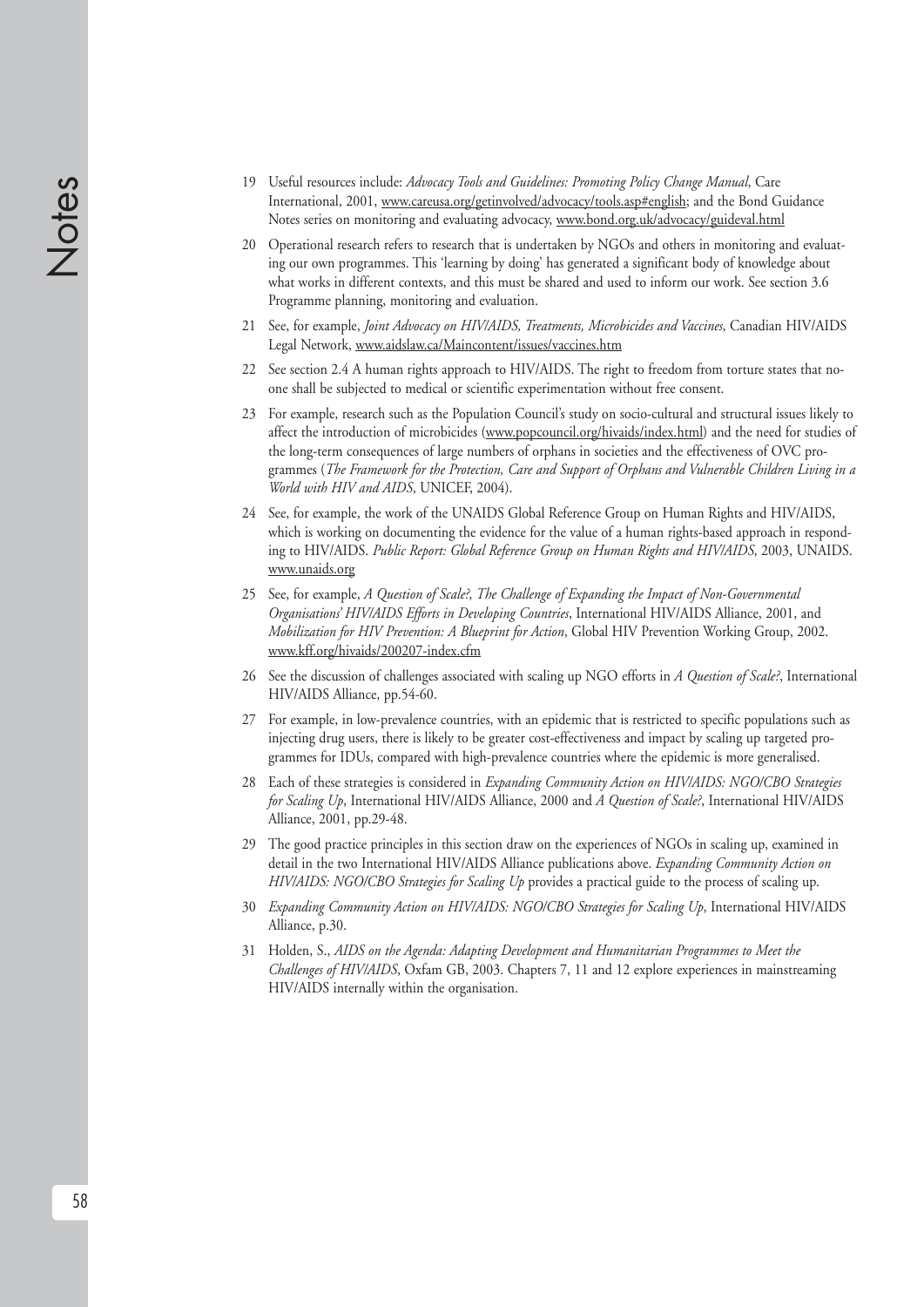# Programming Principles

## **4.1** Introduction

As the devastating impact on individuals, communities and the social and economic development of nations most affected by HIV/AIDS has become increasingly apparent, there is an urgent need to scale up proven strategies, such as targeted HIV prevention programmes and access to antiretroviral therapies (ARVs). However, HIV/AIDS-focused responses alone will not address the inequities that drive HIV infection and worsen the consequences of the pandemic. We must also respond to HIV/AIDS indirectly by addressing developmental factors through a process of mainstreaming HIV/AIDS (see Development in section 2.4).

> The term **HIV/AIDS programmes** refers to work such as HIV prevention and treatment, care and support programmes for PLHA, or HIV/AIDS-focused interventions that are integrated within broader health and related programming. The goal of HIV/AIDS programming relates specifically to HIV/AIDS (for example, preventing HIV transmission or reducing HIV-related stigma and discrimination).<sup>1</sup>

The term **mainstreaming HIV/AIDS** refers to adapting development and humanitarian programmes to ensure they address the underlying causes of vulnerability to HIV infection and the consequences of HIV/AIDS. The focus of such programmes, however, remains the original goal (for example, improving household incomes or food security, or raising literacy rates).<sup>2</sup>

This chapter considers both direct and indirect approaches to responding to HIV/AIDS. Section 4.2 provides good practice principles for HIV/AIDS programming, including integrating HIV/AIDS-specific interventions within broader health programming, drawing upon the impressive body of knowledge that exists about how to respond effectively to HIV/AIDS. Section 4.3 considers mainstreaming HIV/AIDS within development and humanitarian programmes. The idea of mainstreaming HIV/AIDS is relatively new, but there is an emerging practice that seeks to strengthen responses to HIV/AIDS by paying particular attention to HIV/AIDS and its consequences in the context of long-term development and humanitarian work.<sup>3</sup> Section 4.3 humanitarian programmes to ensure they address the underlying causes of<br>vulnerability to HIV infection and the consequences of HIV/AIDS. The focus<br>of such programmes, however, remains the original goal (for example,<br>improv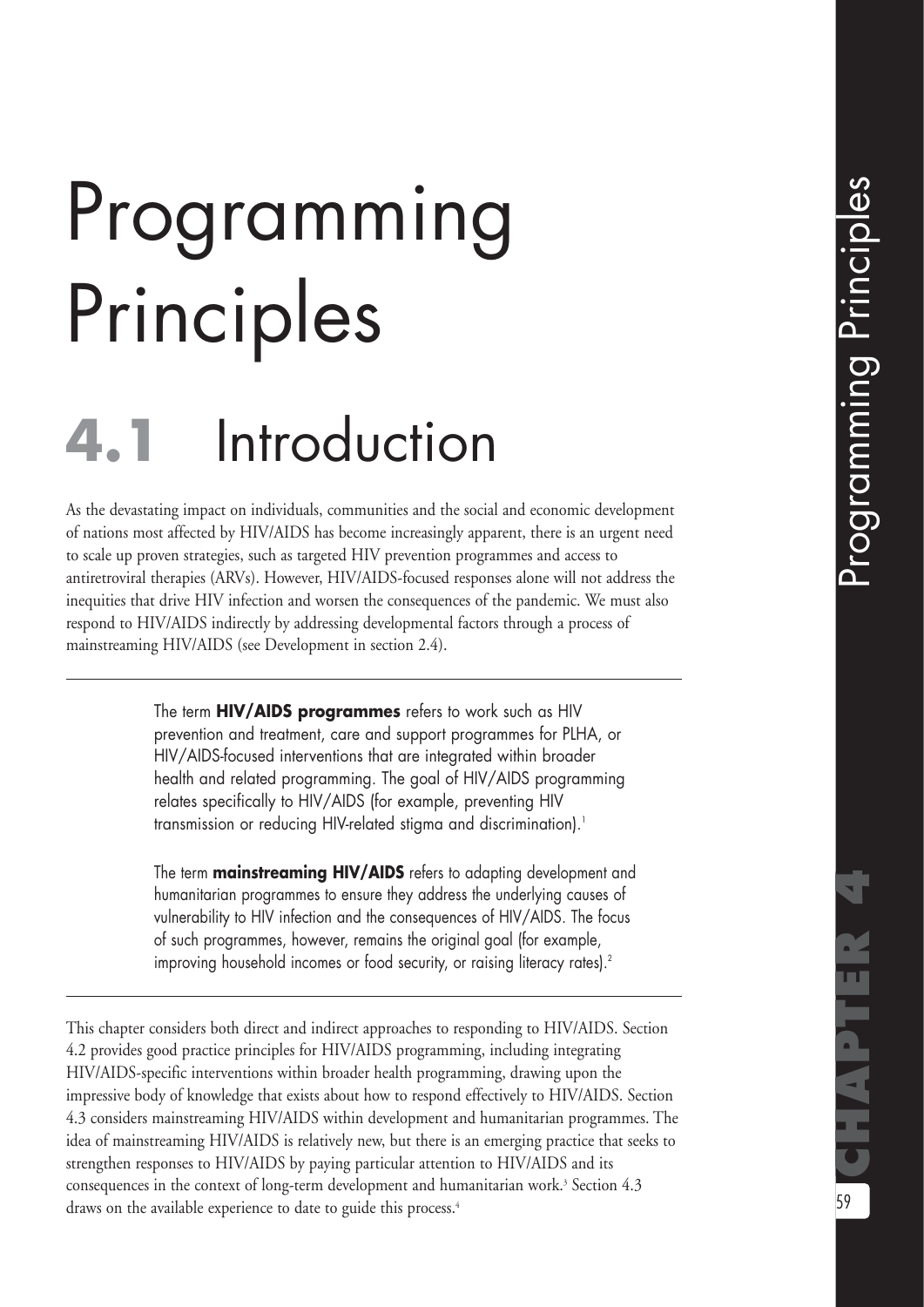HIV/AIDS programming and mainstreaming HIV/AIDS in broader programmes are mutually reinforcing approaches. For example, micro-financing programmes can assist households to increase their income and build assets, both of which can reduce vulnerability to HIV infection and improve capacity to respond to the consequences of HIV/AIDS.<sup>5</sup> Similarly, successful HIV/AIDS programming can reduce vulnerability to HIV infection and stigma and discrimination and maximise access to treatment, care and support, thus facilitating an environment that supports development efforts. Responding to the complexities of HIV/AIDS is best achieved through the combined efforts of NGOs with different areas of expertise doing what each does best, with a heightened understanding of how their work contributes to addressing HIV/AIDS. Different sections of this chapter will be relevant to different kinds of NGOs responding to HIV/AIDS, depending on the nature of their work.

We recognise that the distinction between HIV/AIDS programming and mainstreaming HIV/AIDS is somewhat artificial. For example, humanitarian programming principles for orphans and children made vulnerable by HIV/AIDS (OVC), considered in section 4.3, are often a hybrid of HIV/AIDS and mainstreaming approaches, combining HIV/AIDS-specific interventions, such as HIV/AIDS and sexual health initiatives, with addressing the causes and consequences of HIV/AIDS – for instance, by working to improve access to education. Furthermore, OVC programmes may be stand-alone, or they may be integrated within development programming, or be the product of joint initiatives between HIV/AIDS and development NGOs.<sup>6</sup> Nevertheless, the distinction between the two types of programming is used here to draw out ways in which different NGOs can contribute, and are contributing, to an HIV/AIDS response, both directly and indirectly.

The programming principles set out in this chapter apply to specific kinds of work undertaken by different types of NGO. Therefore the relevance of these good practice principles will depend on the nature of each NGO's work.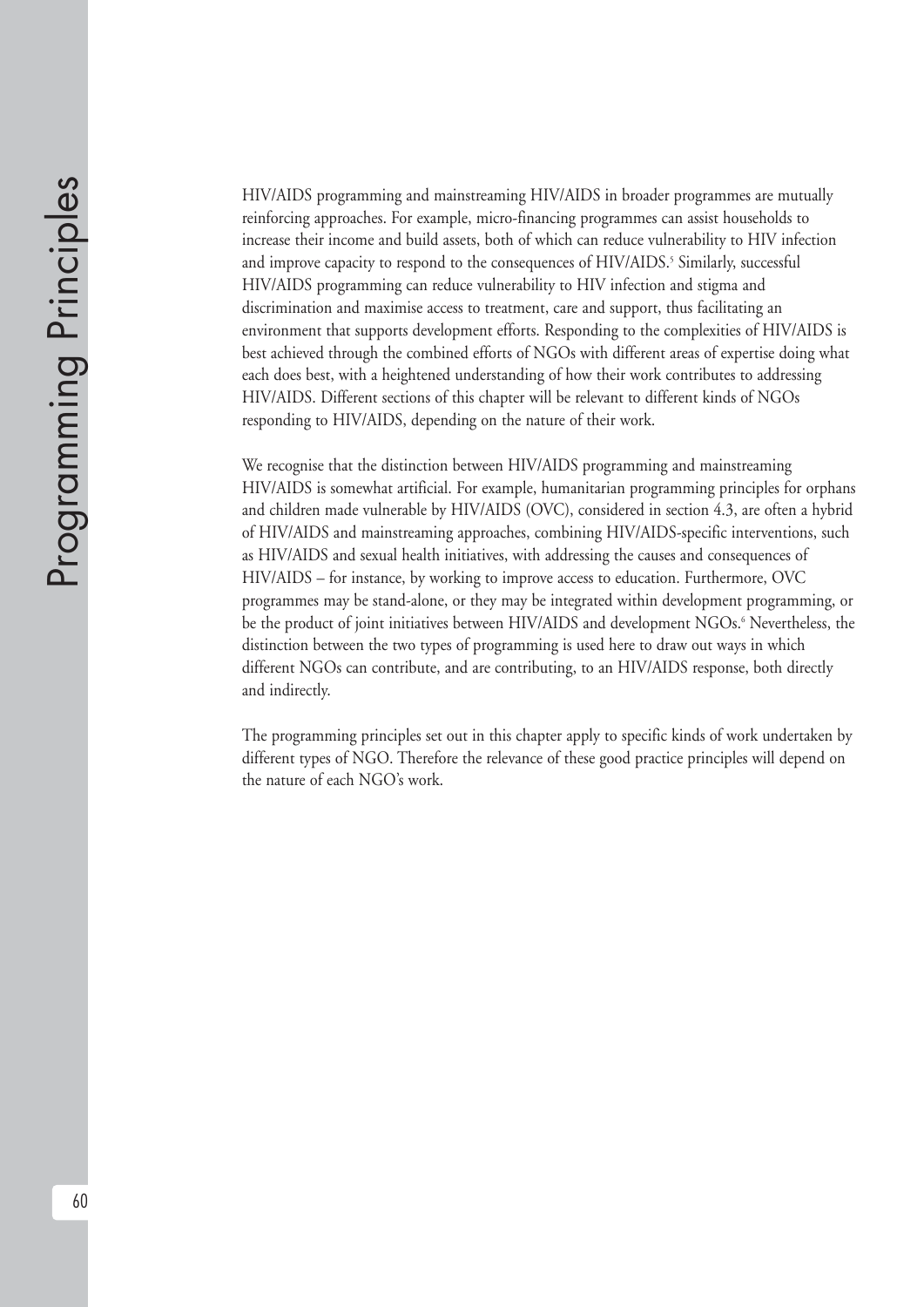# Programming Principles 61 Programming Principles

#### **The positive interaction between AIDS work and development work**

#### **HIV Prevention**

- Education about: modes of HIV transmission; means of preventing, or reducing the likelihood of, HIV infection; how HIV differs from AIDS
- Condom promotion and distribution
- STI treatment

Reduces numbers of people infected with HIV, and therefore numbers needing care

**Education** counteracts stigma by challenging misinformation about how HIV is transmitted

Promotes counselling, HIV testing, positive living and seeking treatment. Involvement of HIV+ people may provide role models for this

Care and support to HIV+ people makes AIDS more visible, which counters denial in the general population

**Voluntary** counselling and testing enables people to discover their HIV status and encourages safer sex practices

Care and support helps HIV+ people to accept their condition and to live positively, including practising safer sex

#### **AIDS Care**

- Voluntary counselling and HIV testing
- Support for positive living, including material and spiritual support
- Treatment of opportunistic infections
- Antiretroviral treatments
- Care when AIDS develops, at home or in a medical setting



- Better nutrition and health status **b** lower biological susceptibility
- Less poverty and livelihoods insecurity  $\Rightarrow$  less need to sell sex for survival
- Better health services areater access to STI treatment and condoms and less iatrogenic infection
- Greater gender equality women and men more able to act on prevention messages

Reduces numbers of people infected, therefore reduces all impacts of AIDS on development Delayed sexual initiation and use of condoms also affect non-AIDS problems, such as unwanted pregnancies and associated school drop-outs, and STIs

#### **Development**

- Poverty alleviation
- Food and livelihoods security
- Health, water and sanitation
- **Education**
- Humanitarian work following environmental crisis and conflict

Better health services **strengthened** systems for provision of counselling, testing, treatment and care for people with AIDS

Less poverty and improved nutrition, water supply and sanitation promote health of HIV+ people

Care and support reduce the impact of illness and death:

- Treatments enable HIV+ people to live and work longer
- Positive living reduces unproductive spending on 'cures', and encourages planning for death, e.g. making a will and arrangements for dependants

From *Mainstreaming HIV/AIDS in Development and Humanitarian Programmes,* Sue Holden, Oxfam Publishing, 2004.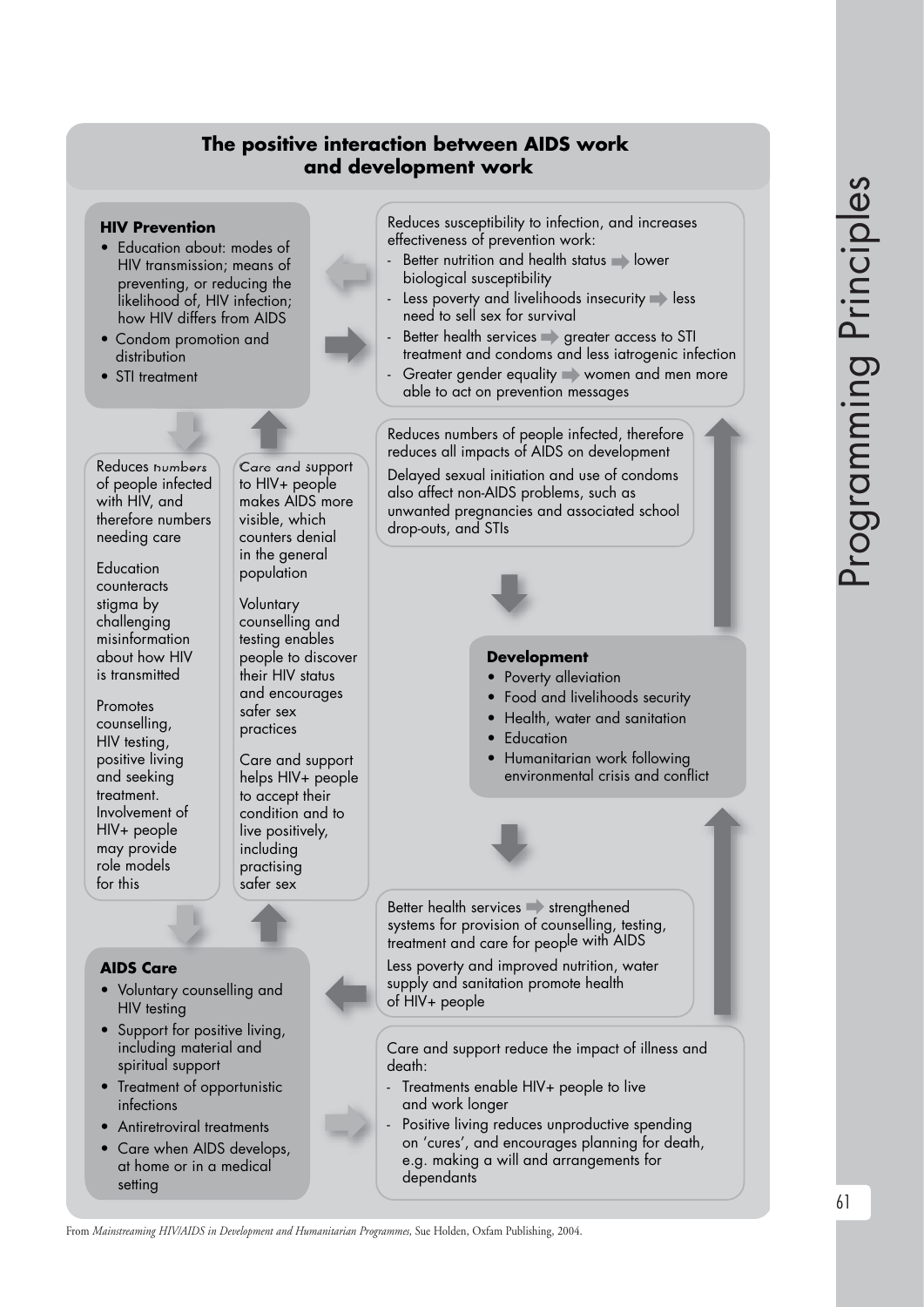# **4.2** HIV/AIDS programming

### Cross-cutting issues

Our HIV/AIDS programmes are integrated to reach and meet the diverse needs of PLHA and affected communities.

The global commitment to providing access to ARVs to the millions of people in the developing world provides new opportunities to improve the effectiveness of the HIV/AIDS response. Maximising access to life-saving drugs will improve the health status of many people living with HIV/AIDS, enhancing their well-being and their capacity to participate in society, and contribute to reducing the stigma associated with HIV/AIDS. It will also provide new incentives for people to find out their HIV status. A massive increase in the provision of voluntary counselling and testing (VCT) and investment in health infrastructure is needed to enable delivery of ARVs.7 This will provide new opportunities to improve the reach of HIV prevention and improve access to treatment, care and support.

In order to prevent the spread of HIV and respond to the complex effects of HIV/AIDS upon individuals, families and communities, we need to:

- ensure integration between HIV prevention, testing, treatment, care and support programmes within our own organisations, including effective referral pathways
- ensure integration between our programmes and other relevant health and related services and programmes (see also section 4.3 Mainstreaming HIV/AIDS), and
- foster strategic partnerships to facilitate effective referral to other programmes and joint initiatives to meet the diversity of needs of PLHA and affected communities (see section 3.3 Multi-sectoral partnerships).

Given that many people remain unaware of their HIV status, non-HIV/AIDS-specific health services are a vital entry point for the provision of, or referral to, VCT, HIV prevention and HIV/AIDS treatment, care and support programmes (see Voluntary testing and counselling on page 64). Sexual and reproductive health programmes are essential in reducing the risks of HIV transmission and meeting the health needs of both women and men. Preventing and treating sexually transmitted infections (STIs) reduces the risk of people transmitting and acquiring HIV.<sup>8</sup> Integration of programmes and services for family planning, maternal and child health, antenatal care, and prevention and management of STIs and HIV provides a holistic approach to sexual and reproductive health.9 This is particularly so for women, who are likely to access such services for a range of heath needs but who may not perceive themselves to be at risk of HIV infection, despite **EXPRESS CONTITURE IS A CONTINUE CONTINUE CONTINUES (CONTINUES)**<br>
CONTINUES programmes are integreted the diverse needs of PIHA and offected<br>
The diverse needs of PIHA and offected<br>
The plotal commitment to providing acce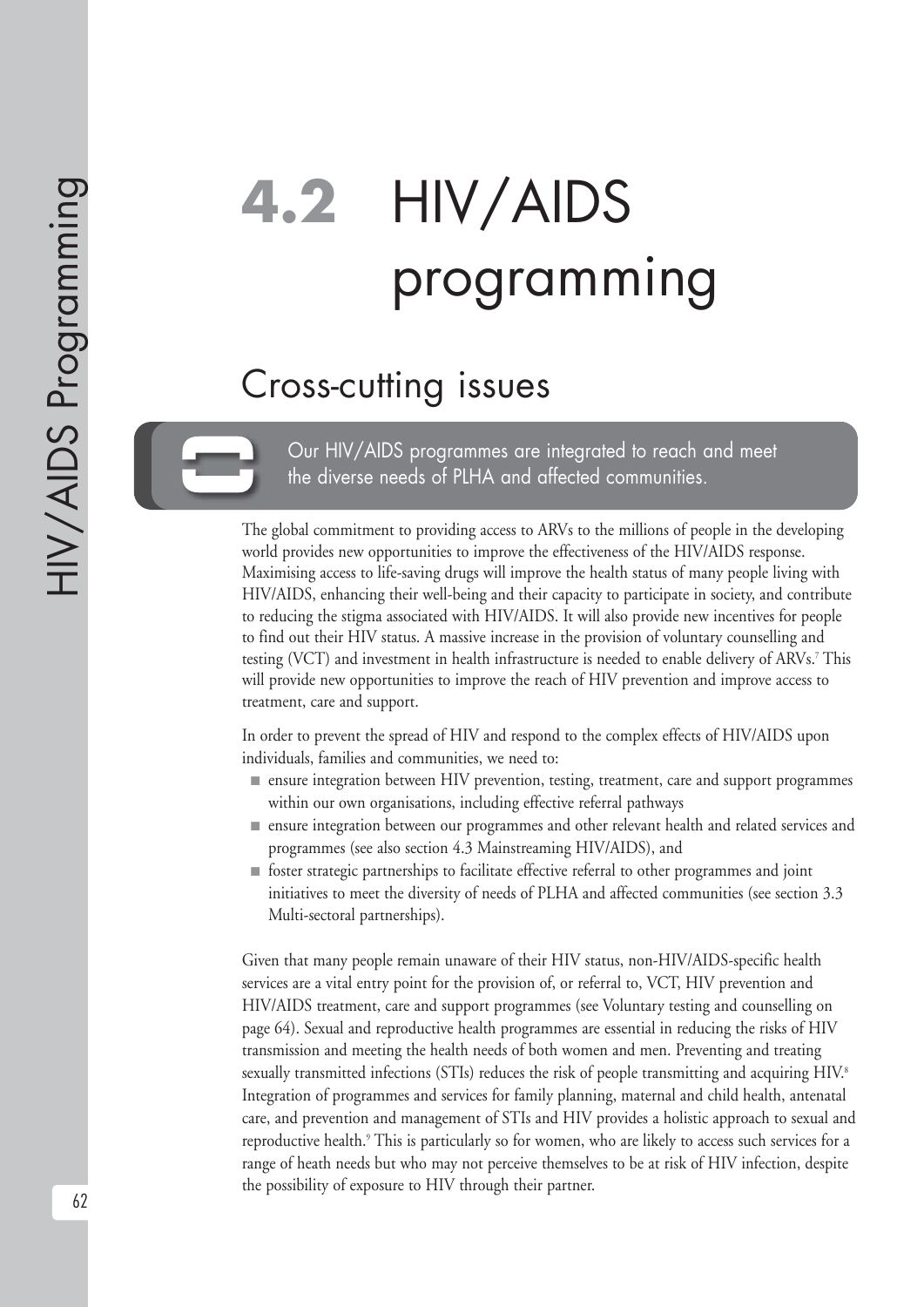People living with HIV are particularly susceptible to tuberculosis, and TB accounts for up to a third of AIDS deaths worldwide.10 Interventions for TB and HIV prevention and care need to be mutually reinforcing, with joint TB/HIV interventions required to prevent HIV infection, prevent TB, and integrate TB and HIV care for PLHA.

Prevention of Mother to Child Transmission (MTCT) needs to go beyond specific interventions, such as ARVs, counselling on infant feeding<sup>11</sup> and caesarean deliveries, to include HIV and STI prevention among young women and men, quality pre-natal care, access to contraception and counselling about reproductive health options. Effective referral within networks of services enables pregnant women living with HIV/AIDS to have access to VCT services and to HIV treatment, care and support to address their own health needs. A holistic approach to sexual and reproductive health is also likely to meet the range of health needs of sex workers. It is crucial that sexual and reproductive health services are accessible and appropriate for sex workers. de loing with HIV are particularly succeptible to talcocation. and To accounts for equilibrial with the state of the state of the state of the state of the state of the state of the state of the state of the state of the



Our HIV/AIDS programmes raise awareness and build the capacity of communities to respond to HIV/AIDS.

Our community education and social marketing<sup>12</sup> programmes need to:

- maximise communities' understanding of the consequences of HIV infection
- inform communities about how HIV is and is not transmitted
- increase capacity for risk reduction and risk elimination techniques, including how to access and use prevention commodities
- improve knowledge about and access to VCT, treatment, care and support services
- improve community knowledge about the forms, causes and effects of HIV-related stigma and discrimination
- encourage and support community leadership and community-led initiatives, and
- provide communities with opportunities to participate in addressing HIV/AIDS<sup>13</sup> (see also Addressing stigma and discrimination on page 70).



We advocate for an enabling environment that protects and promotes the rights of PLHA and affected communities and supports effective HIV/AIDS programmes.

We advocate for:

- review and reform of legislation, such as public health and criminal laws, to ensure that they are appropriately applied to HIV/AIDS and that they are consistent with international human rights obligations<sup>14</sup>
- enacting or improving anti-discrimination and other protective laws and policies, including ethics in research, privacy and informed consent to testing and treatment<sup>15</sup>
- monitoring and enforcement mechanisms, including complaint systems that are appropriate for and accessible to PLHA and affected communities, to guarantee the protection of HIV-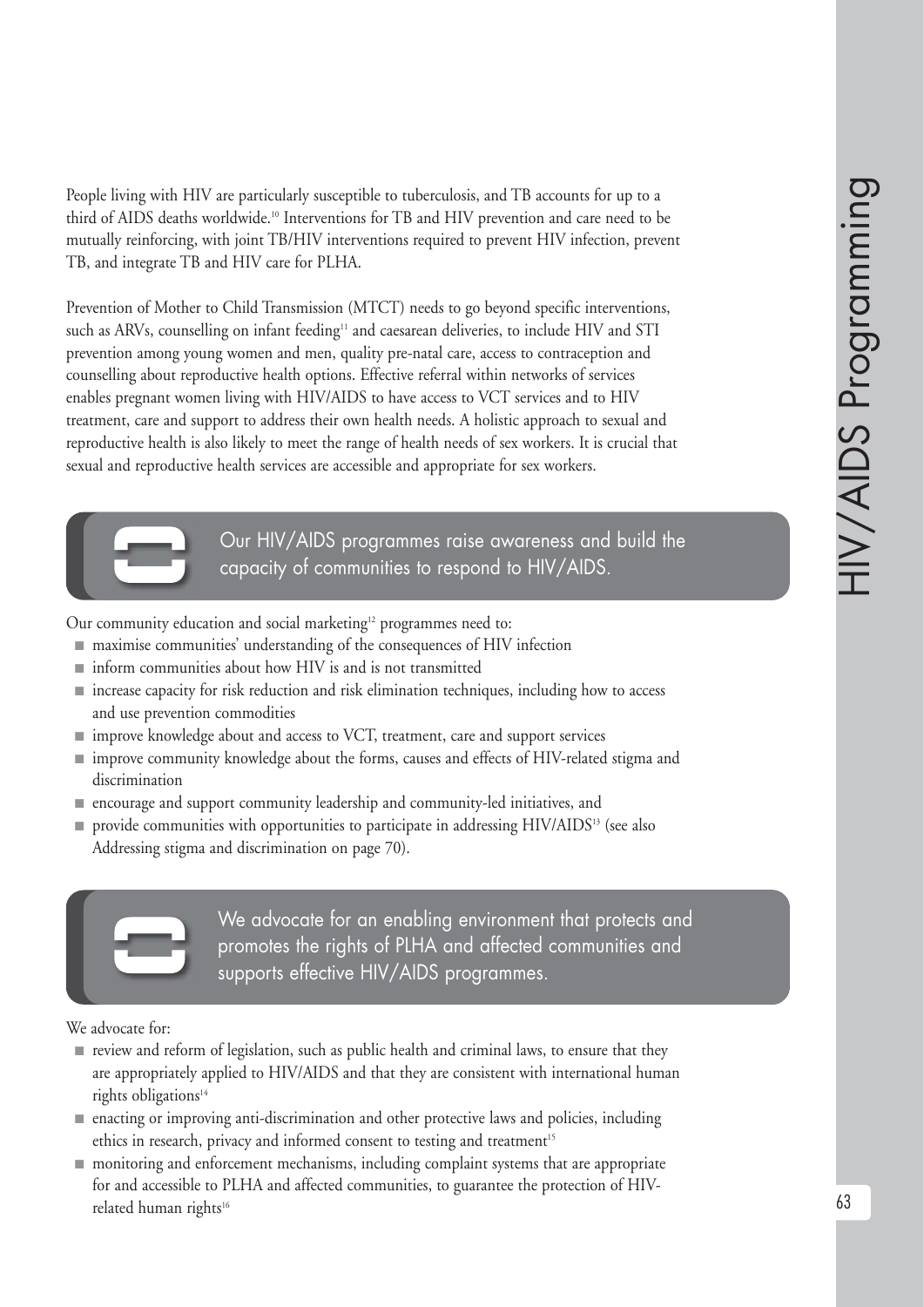- exabishing or improvided and a memorialist and removements and removements and removements and removements are according to the set of the set of the set of the set of the set of the set of the set of the set of the set
	- establishing or improving legal and related services to enable PLHA and affected communities to know about and enforce their rights<sup>17</sup>
	- reform of laws and policy that stigmatise or discriminate against PLHA and affected communities and/or undermine access to information, education and the means of prevention<sup>18</sup>
	- review and reform of laws regulating HIV-related goods to ensure widespread availability of prevention commodities<sup>19</sup>
	- active political and community leadership on the value and effectiveness of comprehensive harm reduction programmes for people who inject drugs
	- reform of health systems to promote application of universal infection control, including safe injection practices and the securing of a safe blood supply
	- the development of health service infrastructure to support comprehensive and integrated prevention, testing, treatment, care and support programmes
	- $\blacksquare$  wider availability of affordable male and female condoms<sup>20</sup>
	- HIV vaccines and microbicide development, including access to community preparedness measures,<sup>21</sup> and
	- $\blacksquare$  access to safe, effective and affordable medications,<sup>22</sup> including improved supply of affordable drugs by governments. This also includes international issues regarding compulsory licensing, parallel importing and low international prices for HIV/AIDS-related drugs<sup>23</sup> and national laws relating to regulation of HIV-related goods, to ensure widespread availability of safe and effective medication at affordable prices.<sup>24</sup>

(See also sections 2.4 A human rights approach to HIV/AIDS and 3.8 Advocacy.)

## Voluntary counselling and testing (VCT)



We provide and/or advocate for voluntary counselling and testing services that are accessible and confidential.

In many parts of the world severely affected by HIV/AIDS, as few as one in ten people with HIV know that they are infected.<sup>25</sup> VCT is not only a gateway to treatment, care and support for people living with HIV/AIDS, but also a critical component of HIV prevention.26

Increased access to antiretroviral (ARV) therapy is likely to provide new incentives for people to know about their HIV status. It is estimated that by 2005 there will be up to 180 million people in need of VCT annually.<sup>27</sup> There is an urgent need for VCT services on a much larger scale than has occurred to date, including implementing VCT within different types of health settings in order to maximise entry points to HIV prevention and treatment, care and support.<sup>28</sup>

In establishing or scaling up VCT services, we need to provide and/or advocate for VCT services that:

- are voluntary, enabling people to give their informed consent to be tested, based on pre-test information about the purpose of testing and the treatment, care and support available once the result is known
-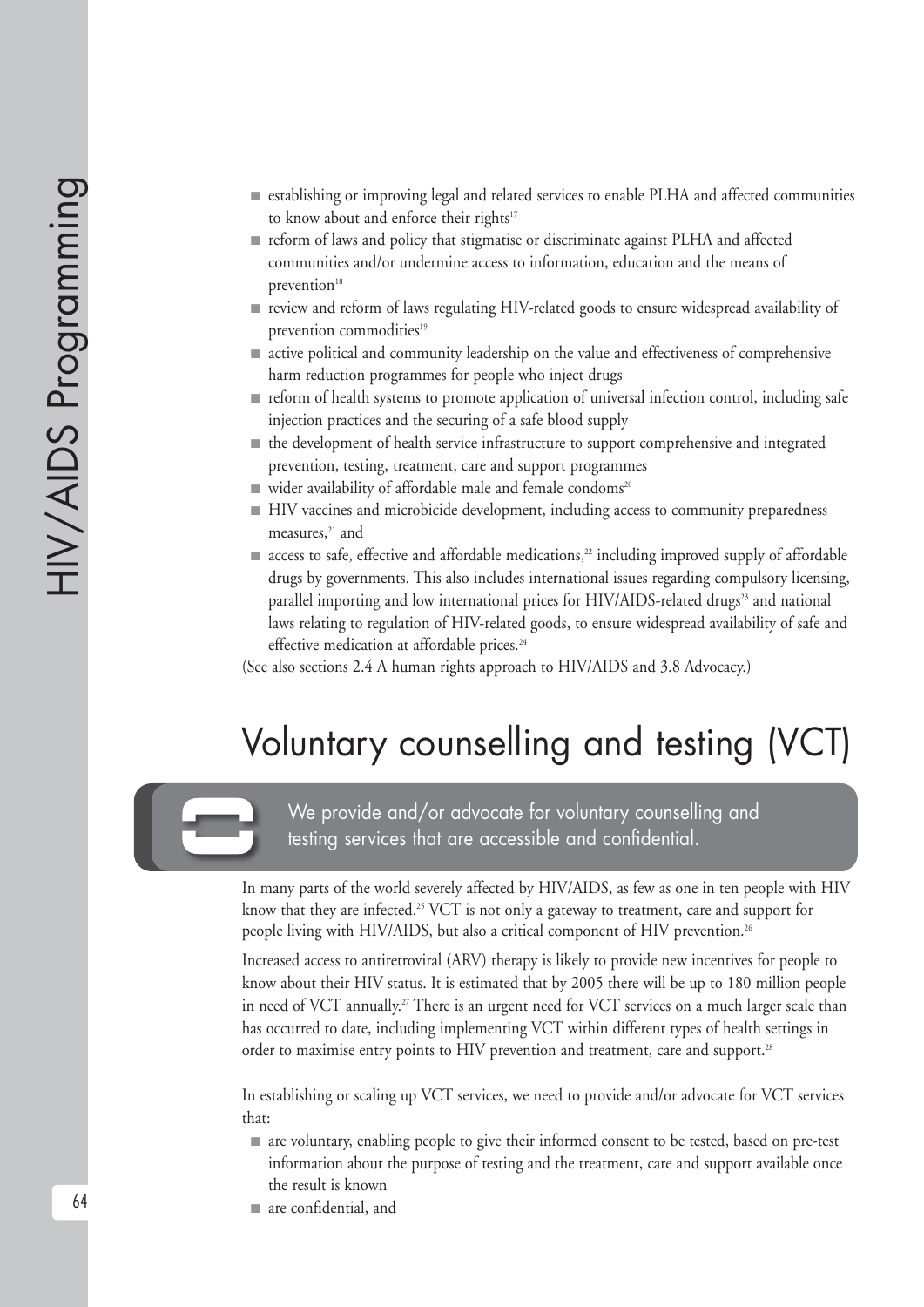■ incorporate post-test support and services that advise those who test HIV-positive on the meaning of their diagnosis, and on referral to the treatment, care and support and prevention programmes and services available to assist them. For those who test negative, post-test counselling or discussions offer an important opportunity to reflect on personal risk reduction strategies or to refer people to prevention programmes.

VCT is an important example of the ways in which public health strategies and human rights protection are mutually reinforcing. VCT protects people's rights by ensuring confidentiality, providing information about HIV transmission and personalising discussions of an individual's risk, thus enabling people to make informed decisions about testing and their own risk. In turn, this builds trust between those at risk and the health system, maximising the effectiveness of prevention programmes and ensuring access to treatment, care and support services where necessary. Mandatory testing, on the other hand, engenders fear and erodes trust and co-operation between the individual being tested and the health system, thus undermining prevention efforts.<sup>29</sup> incorporate post-test stappers, and survivas that above done who such approach and presenters or any computer properties of the disponential survivale properties of the disponential of the sustainable to such that the mat

## HIV prevention

There is an impressive body of evidence and experience to guide effective HIV/AIDS prevention. Given that prevention efforts reach fewer than one in five of those at risk, one of the most significant challenges we now face is ensuring that this knowledge is consistently applied in scaling up prevention efforts to reach the millions of people at risk of HIV infection worldwide<sup>30</sup> (see section 3.10 Scaling up).



We provide and/or advocate for comprehensive HIV prevention programmes to meet the variety of needs of individuals and communities.

Multiple prevention approaches must be employed in combination in order to support individual behaviour change, influence the social norms regarding risk behaviours and address social, economic, legal and policy barriers to effective prevention. Prevention programmes that ensure that the whole spectrum of prevention options is available to those most at risk, including access to and use of condoms and sterile injecting equipment, have been shown to substantially reduce new HIV infection throughout the world.<sup>31</sup>

We need to provide and/or advocate for a comprehensive range of HIV prevention strategies that include:

- accessible and appropriate information about the risks of HIV infection and means of prevention in relation to these risks
- tailored information, education and communication programmes, including sexual health promotion, counselling, discussion groups and peer support
- access to and information about the use of commodities for prevention, including male and female condoms and/or sterile injecting equipment
- social marketing and community education programmes that mobilise communities and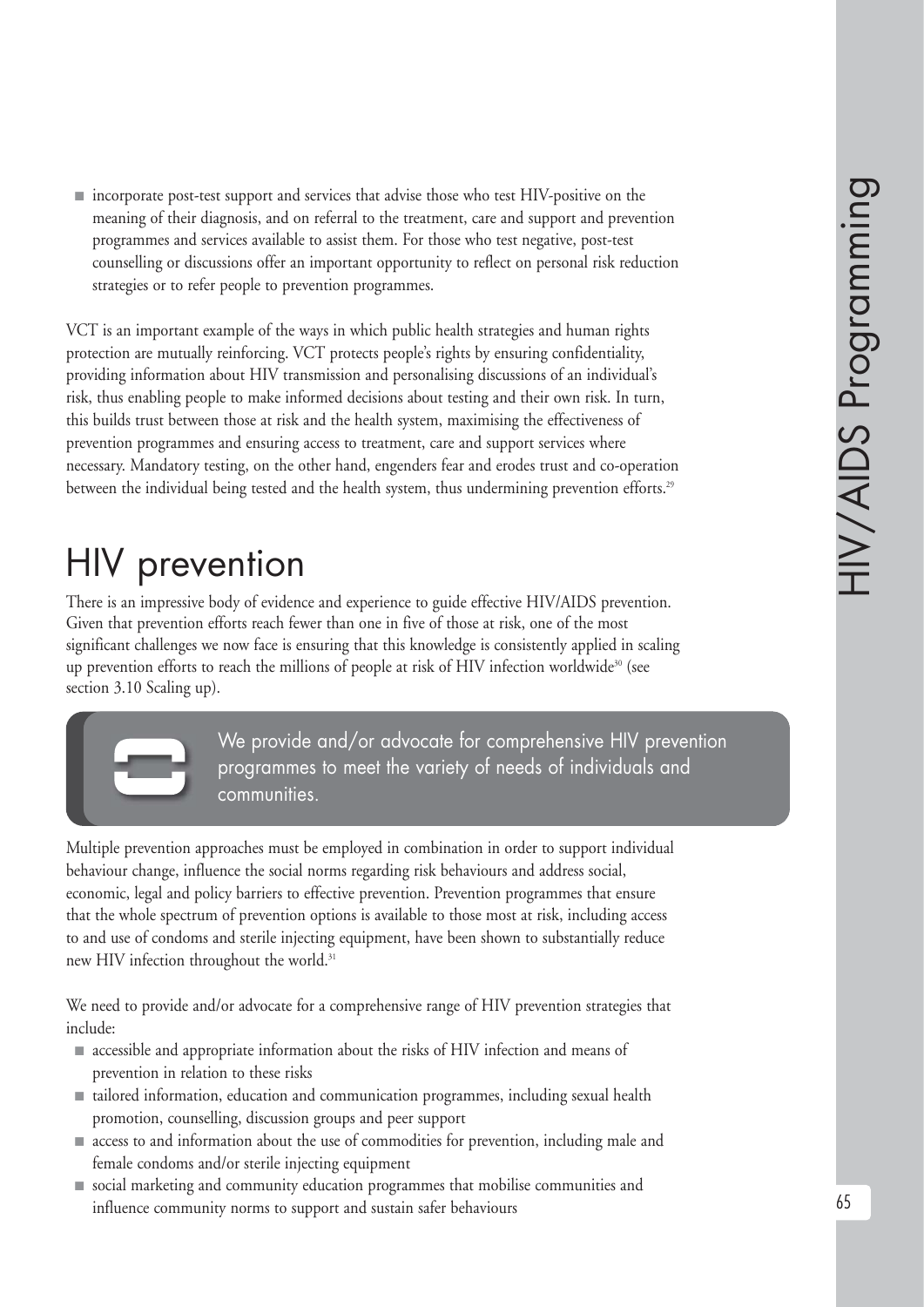- access to voluntary counselling and testing and treatment, care and support programmes, including prevention of MTCT, and
- advocacy efforts to address social, economic, legal and cultural barriers to effective HIV prevention.

There is no evidence that single-focus HIV prevention strategies, such as the provision of condoms alone or abstinence-only approaches, are effective in preventing HIV transmission.<sup>32,33</sup> Single-focus abstinence programmes, particularly for young people, are a response to concerns that comprehensive sexual health and HIV programmes for young people will hasten sexual debut or lead to promiscuity. However, an analysis of research regarding the impact of sexual health and HIV programming on the age of sexual debut of young people and levels of sexual activity does not bear out these concerns.34 An analysis of national-level survey data from Uganda concluded that among the range of interventions employed in that country – including abstinence, delays in sexual debut, reducing the number of sexual partners and increased condom use – increased abstinence by itself may have made the smallest contribution to lowering the risk of HIV transmission. Interventions had a far greater effect in reducing the number of sexual partners and increasing condom use than they did on the proportion of young people abstaining from sex.<sup>35</sup>

In the context of individual behaviour change, abstinence, fidelity and use of condoms (ABC: *A*bstinence *B*e Faithful *C*ondoms) all have a role to play in reducing HIV transmission. However, it is critical that abstinence and fidelity are not promoted as the preferred approach, with condoms as a last resort, thereby stigmatising condom use. People vulnerable to HIV infection must have access to the full range of prevention options, provided in a manner that is free of judgement, in order for people to be empowered to assess their own risk and make informed decisions about adopting practices appropriate for them. In relation to sexual behaviour, this may include abstaining from sexual activity, reducing the number of sexual partners, delaying commencement of sexual activity, deciding to be faithful to one partner, accessing treatment for STIs and using condoms to prevent HIV and other STIs. In relation to injecting drug use, this may include abstaining from, stopping or reducing drug use, accessing drug treatment, utilising non-injecting methods of drug use and effective use of sterile injecting equipment.

Furthermore the ABC approach, while promoted as a comprehensive approach to HIV prevention, is focused on individual behaviour alone and does not address the societal factors that shape vulnerability. Fidelity requires the agreement of both people in a relationship and does not take into account previous experience or HIV/AIDS status of the individuals involved. Where there is unequal power in sexual relationships, women and girls often do not have the power to negotiate condom use. Sexual violence and coercion, both inside and outside marriage, in peacetime and in conflict, increase the threat of HIV infection for women and girls.<sup>36</sup> This underscores the need for a comprehensive approach to HIV prevention that addresses the underlying causes of vulnerability to HIV and its consequences.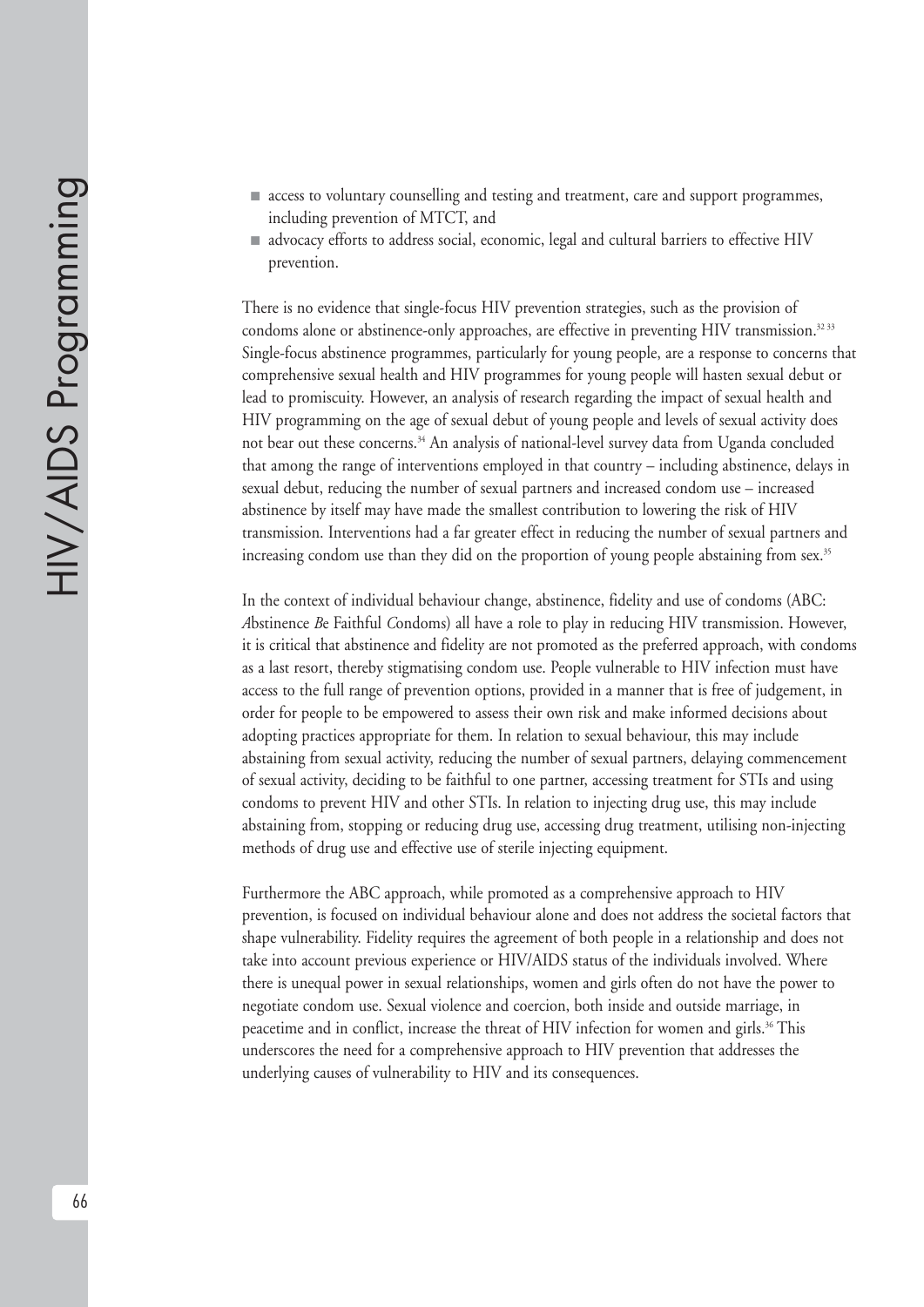

#### Our HIV prevention programmes enable individuals to develop the skills to protect themselves and/or others from HIV infection.

Information, education and communication (IEC) programmes can comprise a range of approaches, including:

- mass media to inform and establish positive community norms for sustaining safer behaviours for prevention of HIV transmission
- intensive, interactive and personalised counselling, and
- discussion groups and peer support.

We need to address the needs of PLHA and people vulnerable to HIV infection by providing IEC programmes that:

- establish positive community norms for sustaining safer behaviours
- equip people with the necessary understanding and skills to reduce their risk of infection and reduce the risk of transmitting HIV by adopting and sustaining safer sex, safer injecting practices and/or making informed decisions about treatment, birthing and feeding practices to reduce mother-to-child transmission
- provide information, support and strategies to cope with sustaining safer behaviours
- enable discussion of problems and issues people may encounter in sexual and emotional relationships, including the real-life difficulties of sero-discordant relationships, disclosure to sexual partners and the risks of re-infection with different strains of virus where relevant because of the availability of ARV therapies, and Curr HIV prevention programmes encolle individuals to develop the skills to protect themselves and/or others from HIV infection.<br>
The skills to protect themselves to CO programmes can comprise a range of<br>
which methods we
- cover household hygiene and infection precautions.



Our HIV prevention programmes ensure that individuals have access to and information about the use of commodities to prevent HIV infection.

Tailored resources and commodities need to be provided for those who cannot afford or access them. These include:

- condoms and lubricant, including choices that exist locally and information on how to use them effectively, and alternatives such as the female condom<sup>37</sup>
- sterile injecting equipment, or in its absence commodities for effective sterilisation, such as bleach, and information on how to use them
- commodities provided through outreach programmes to sites and settings where sexual and drug-taking activity occurs, such as commercial sex premises, non-commercial outdoor sites where people meet to make sexual encounters and places where drug injecting commonly occurs
- commodities provided through a variety of healthcare settings, such as sexual and reproductive health programmes, and
- targeted resources to accompany the distribution of commodities, to ensure their effective use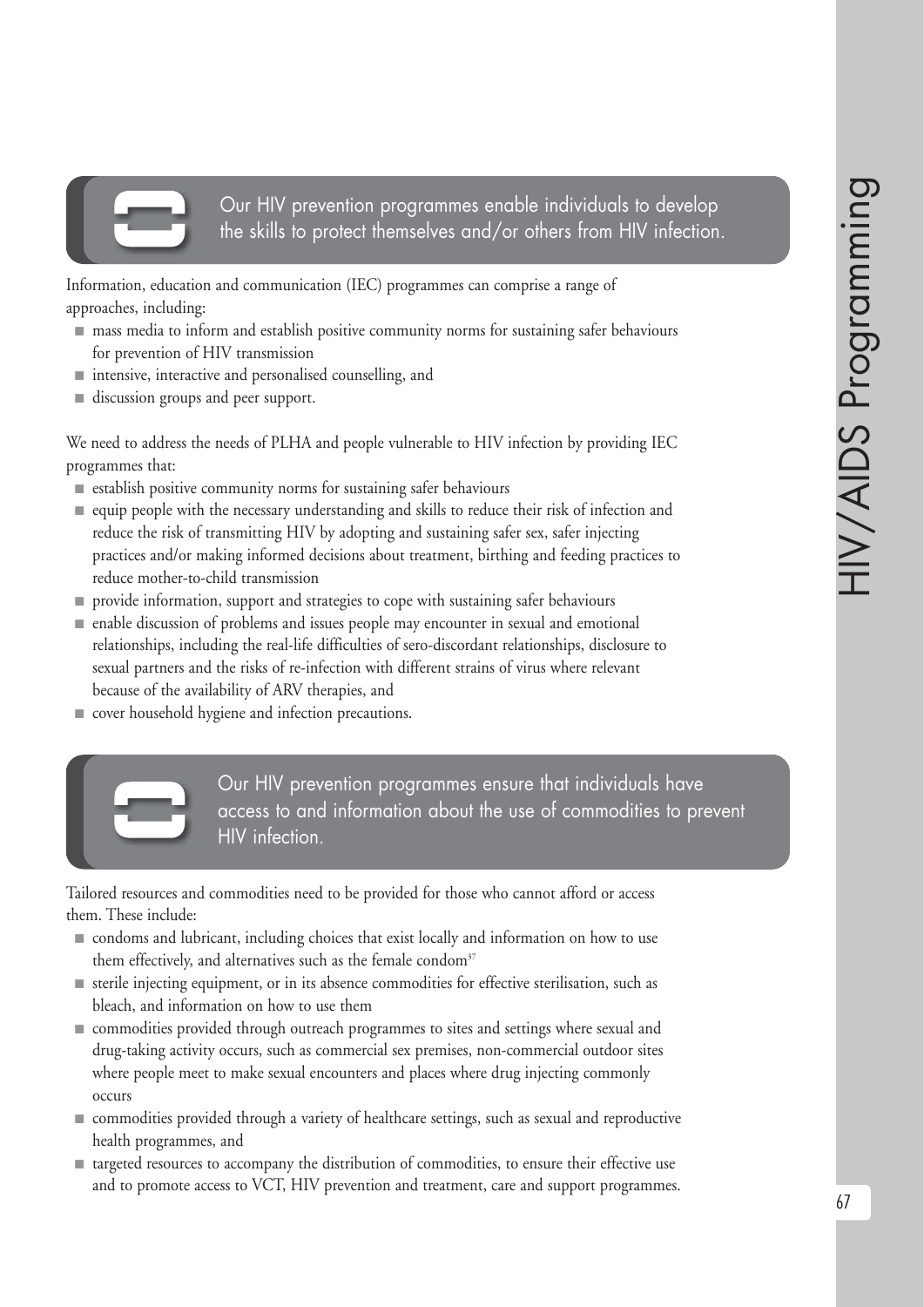

We provide and/or advocate for comprehensive harm reduction programmes for people who inject drugs.

The term **harm reduction** refers to polices and programmes that aim to prevent or reduce the harms associated with injecting drug use.<sup>38</sup>

Injecting drug use is a major factor in epidemics in Asia, North America, Western Europe, parts of Latin America, the Middle East and Northern Africa. In some Eastern European countries, especially the countries of the former Soviet Union, injecting drug use is driving an epidemic among young people.39 A comprehensive range of harm reduction interventions is essential to effectively address the risks of HIV transmission among people who inject drugs.

We need to provide and/or advocate for comprehensive harm reduction programmes that:

- provide appropriately targeted information preventing HIV transmission, including access to sterile injecting equipment $40$
- provide HIV information, education and communication programmes for people who inject drugs<sup>41</sup>
- provide access to treatment for drug dependence, including substitution treatments such as methadone<sup>42</sup>
- use community outreach strategies to enable people who inject drugs to access HIV prevention information, the means of prevention, drug treatment, VCT and treatment, care and support programmes,<sup>43</sup> and
- address the HIV prevention and treatment, care and support needs of prisoners.<sup>44</sup>

## Treatment, care and support

Health systems in the worst-affected countries are often ill-equipped to meet the basic health needs of communities, let alone to provide a comprehensive range of treatment,<sup>45</sup> care and support services for PLHA, their partners, family members and carers. Nonetheless, the global commitment to expand access to ARVs provides new opportunities to advocate for an approach to scaling up that strengthens health systems and builds community capacity. In contexts where health infrastructure is weak and resources are limited, the good practice principles can guide NGOs in advocating for comprehensive and integrated treatment, care and support programmes.

The impact of HIV/AIDS on PLHA, their families, partners, dependants and carers are complex and far-reaching, and include:

- despair about the consequences of progression of the disease, the effects of illness, the possibility of death and the effects of bereavement
- fear of becoming infected or infecting others
- social isolation, including deterioration of family relationships and reduction or loss of social status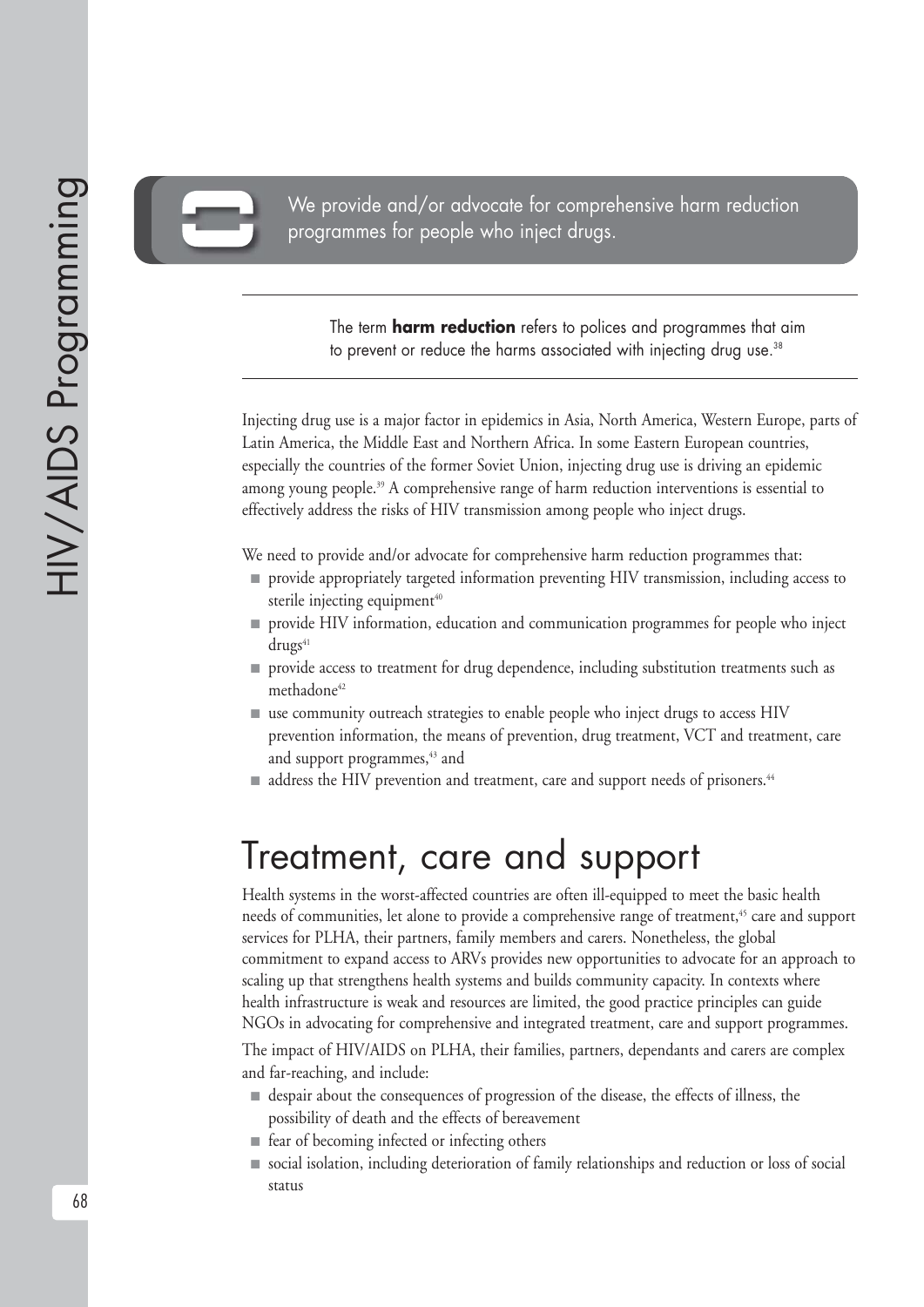- economic implications, including reduction or loss of livelihood or employment, inability to support dependants, pressures on children and young people to provide for or contribute to meeting families' economic and care needs, and
- the many manifestations of stigma and discrimination.

While this section provides good practice principles in HIV/AIDS-related treatment, care and support, the complex consequences of HIV/AIDS on individuals, families and communities underscore the need to foster strategic partnerships to facilitate effective referral to other programmes and joint initiatives to meet the diversity of needs of PLHA and affected communities (see sections 3.3 Multi-sectoral partnerships and 4.3 Mainstreaming HIV/AIDS).



We provide and/or advocate for comprehensive treatment, care and support programmes.

Generally, individual NGOs provide only some components of comprehensive treatment, care and support services and programmes, most often home-based care and support programmes, although there are NGOs that provide a wider range of services, including clinical services.

We need to provide and/or advocate for a comprehensive and integrated range of treatment, care and support services and programmes,<sup>46</sup> including:

- accessible and high-quality VCT services (see Voluntary testing and counselling on page 64)
- tailored health information on ARV treatment, including side-effects and adherence issues; treatment for opportunistic infections; and available HIV prevention, care and support services and related health issues, including TB, STI and HIV prevention programmes
- tailored support programmes, including counselling, discussion groups, peer support and spiritual support
- care services, including home-based care, nursing care and palliative care
- HIV treatment programmes, including clinical management of opportunistic infection and HIV-related illness, monitoring and management of disease progression and access to ARV therapy (see also good practice principle in advocating for an enabling environment, including access to treatment, in section 3.8 Advocacy on page 50)
- $\blacksquare$  treatment and prevention of TB and STIs<sup>47</sup>
- support and assistance in relation to non-clinical aspects of treatment, including peer support, adherence and nutritional needs
- information about household hygiene and sterilisation precautions
- a range of support programmes including food, clothing and legal assistance and socioeconomic support, and
- support, respite and training for family members and carers of PLHA.

(See also section 4.3 Mainstreaming HIV/AIDS.)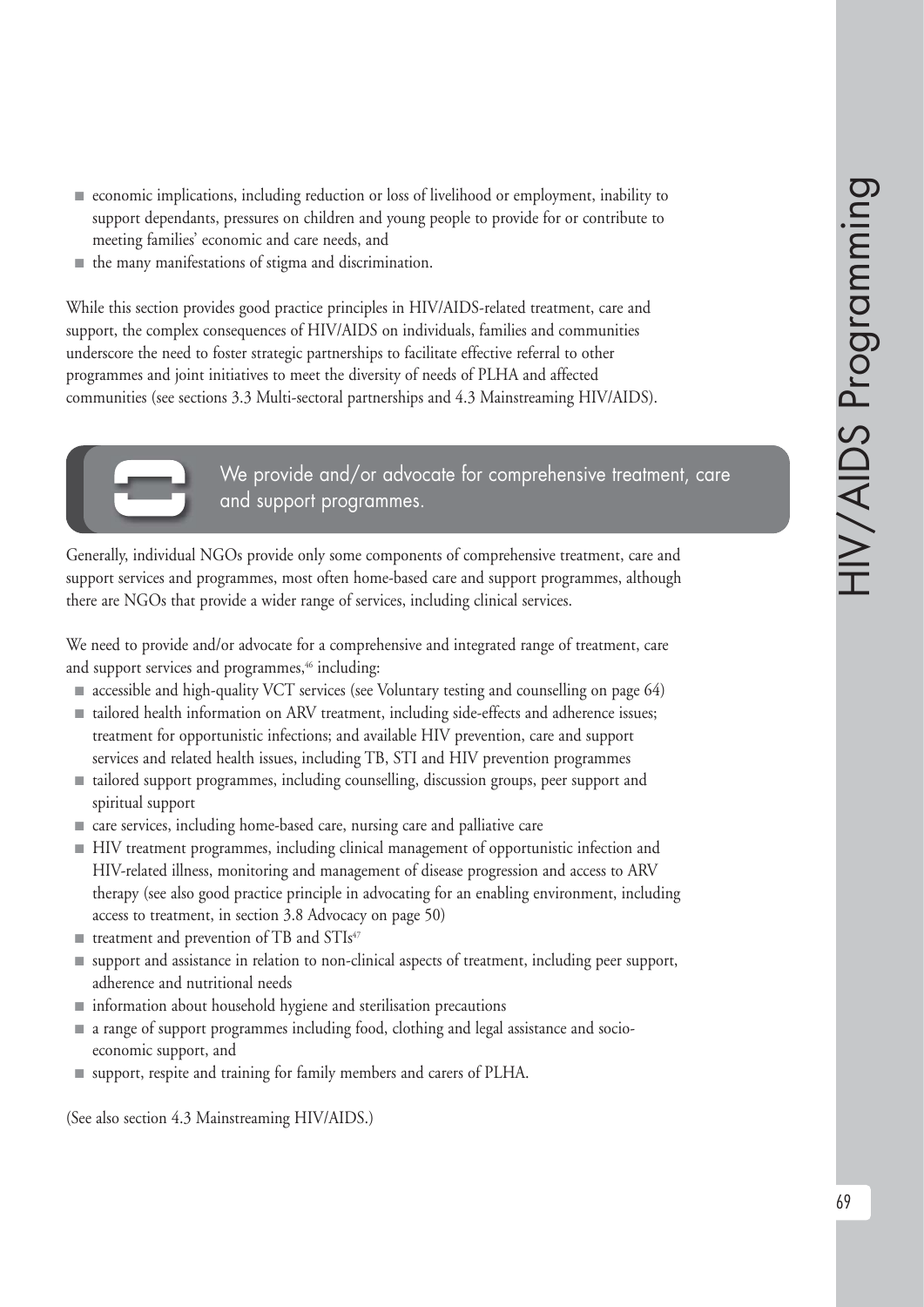

We enable PLHA and affected communities to meet their treatment, care and support needs.

When providing treatment, care and support services for PLHA, we need to:

- involve PLHA, their families, partners, dependants and carers in programme design, implementation and evaluation.<sup>48</sup> This includes the process of building literacy on ARV treatment and HIV health in preparing communities for access to ARV treatment, to ensure that treatment service providers understand community beliefs, knowledge and needs<sup>49</sup>
- provide individual assessment of the treatment, care and support needs of PLHA, taking into consideration the needs of their partners, children, other family members and carers
- provide tailored support programmes that enable people to deal with the consequences of HIV and make informed decisions about their treatment, care and support needs, and
- ensure that the social, economic and psychosocial affects of HIV/AIDS on PLHA, their family and carers are addressed (see Development and humanitarian programmes in section 4.3 on page 76).

An essential part of the response to HIV/AIDS has been, and will continue to be, home- and community-based care. Our care and support programmes need to support partners, other family members, and friends and volunteers providing care and support for PLHA by:

- providing training and resources to ensure carers have appropriate information about HIV/AIDS prevention and care and knowledge of available health services
- supporting carers to develop and maintain the necessary skills to provide quality care, and
- ensuring carers are supported to avoid burn-out, through counselling, peer and social support and respite.

## Addressing stigma and discrimination

**Stigma** is a process of producing and reproducing inequitable power relations, where negative attitudes towards a group of people, on the basis of particular attributes such as their HIV status, gender, sexuality or behaviour, are created and sustained to legitimatise dominant groups in society. **Discrimination** is a manifestation of stigma. Discrimination is any form of arbitrary distinction, exclusion or restriction, whether by action or omission, based on a stigmatised attribute.

HIV-related stigma and discrimination emerge from and reinforce pre-existing gender, race and socio-economic inequities and prejudices about injecting drug use, sex work and men who have sex with men. Pre-existing prejudices and inequities, combined with fears about HIV infection, provide a fertile environment for HIV-related stigma and discrimination to flourish.50 A significant body of research demonstrates that HIV-related stigma and discrimination is widespread: for The model of the second of sex workers and second and sex with mension of sex with the sex with the sex with the sex with the sex with the sex with the sex with the sex with the sex with the sex with the sex with the sex w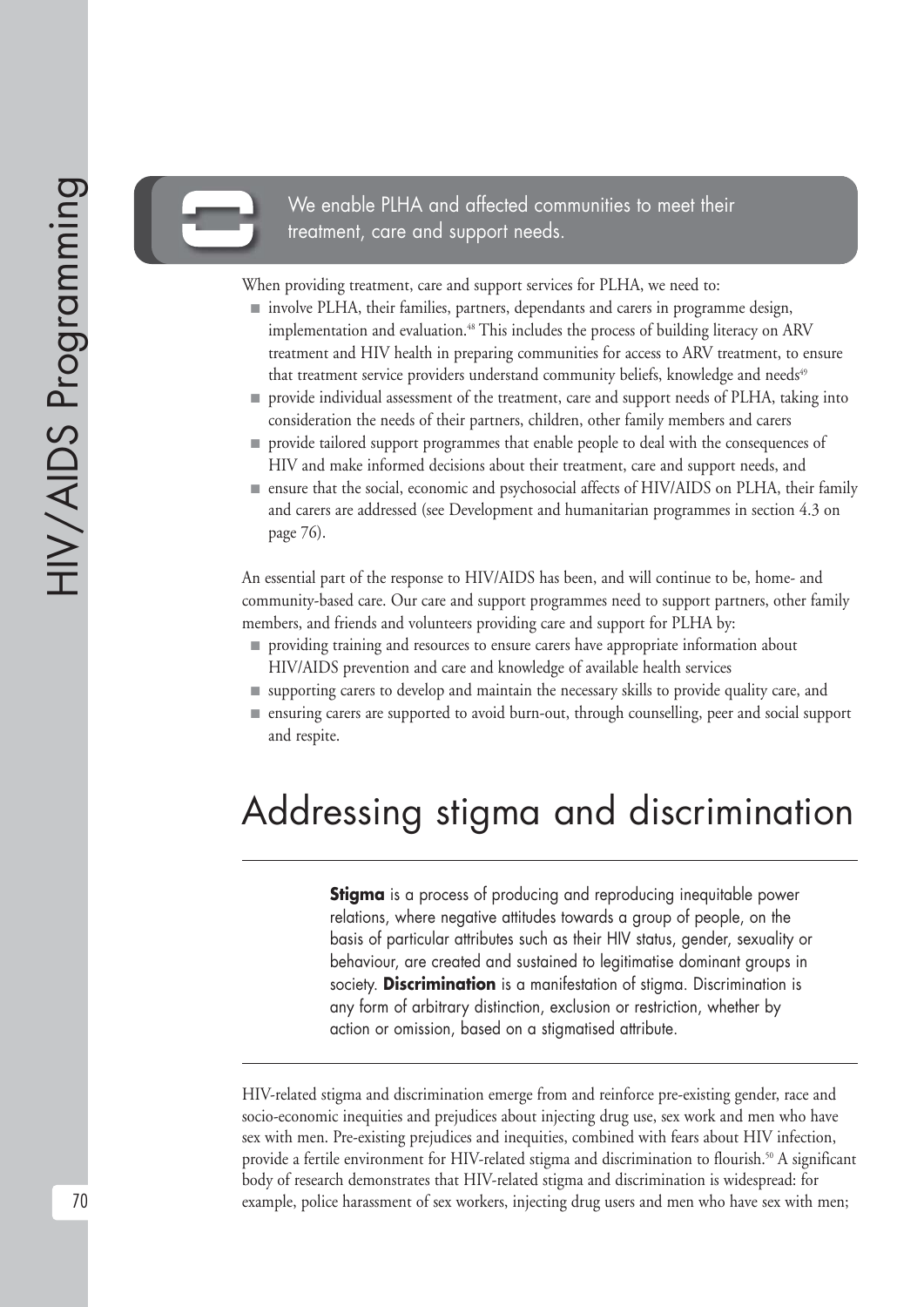PLHA being refused access to health care; breaches of confidentiality; discrimination in employment; and sexual abuse and violence against women and girls.<sup>51</sup> Families, partners and children of PLHA also frequently bear the burden of stigma and discrimination.<sup>52</sup>

Stigma and discrimination compound vulnerability, and have damaging health, financial, social and emotional consequences for PLHA and affected communities. The effect of stigmatisation and discrimination is to alienate those most affected by HIV/AIDS, making people fearful of knowing their status, adopting preventive measures and accessing counselling, testing, treatment, care and support services.<sup>53</sup> Experience of stigma and discrimination, as well as fear of them, can be internalised, resulting in self-isolation, undermining people's self-esteem, their capacity to sustain safer behaviours and their motivation to exercise control over their own health.<sup>54</sup>

In order to address stigma and discrimination, multiple approaches are needed to ensure that:

- individuals know about their rights, and are supported to respond to stigma, discrimination and their consequences
- communities are supported to examine the nature and impact of stigma and discrimination and play an active role in preventing and eliminating stigma and discrimination
- institutions, such as workplaces and healthcare settings, are supported to promote nondiscrimination through effective workplace polices and programmes, and
- laws and policy do not stigmatise PLHA and affected communities.

(See also section 2.4 A human rights approach to HIV/AIDS; section 3.8 Advocacy; and advocating for an enabling environment in Cross-cutting issues for HIV/AIDS programming on page 62).



We enable PLHA and affected communities to understand their rights and respond to discrimination and its consequences.

Individuals and communities must be able to name their experience as one of discrimination, understand their rights and have sufficient information and resources in order to take action in response to any discrimination they experience.

We need to provide PLHA and affected communities with:

- easily accessible information about their rights
- advice and support to take action in response to discrimination, through individual advocacy services or effective referral to agencies that can provide them, such as human rights organisations, legal services and unions, and
- support in responding to and addressing the consequences of discrimination, including peer support, counselling, discussion groups and effective referral to housing, employment and related services.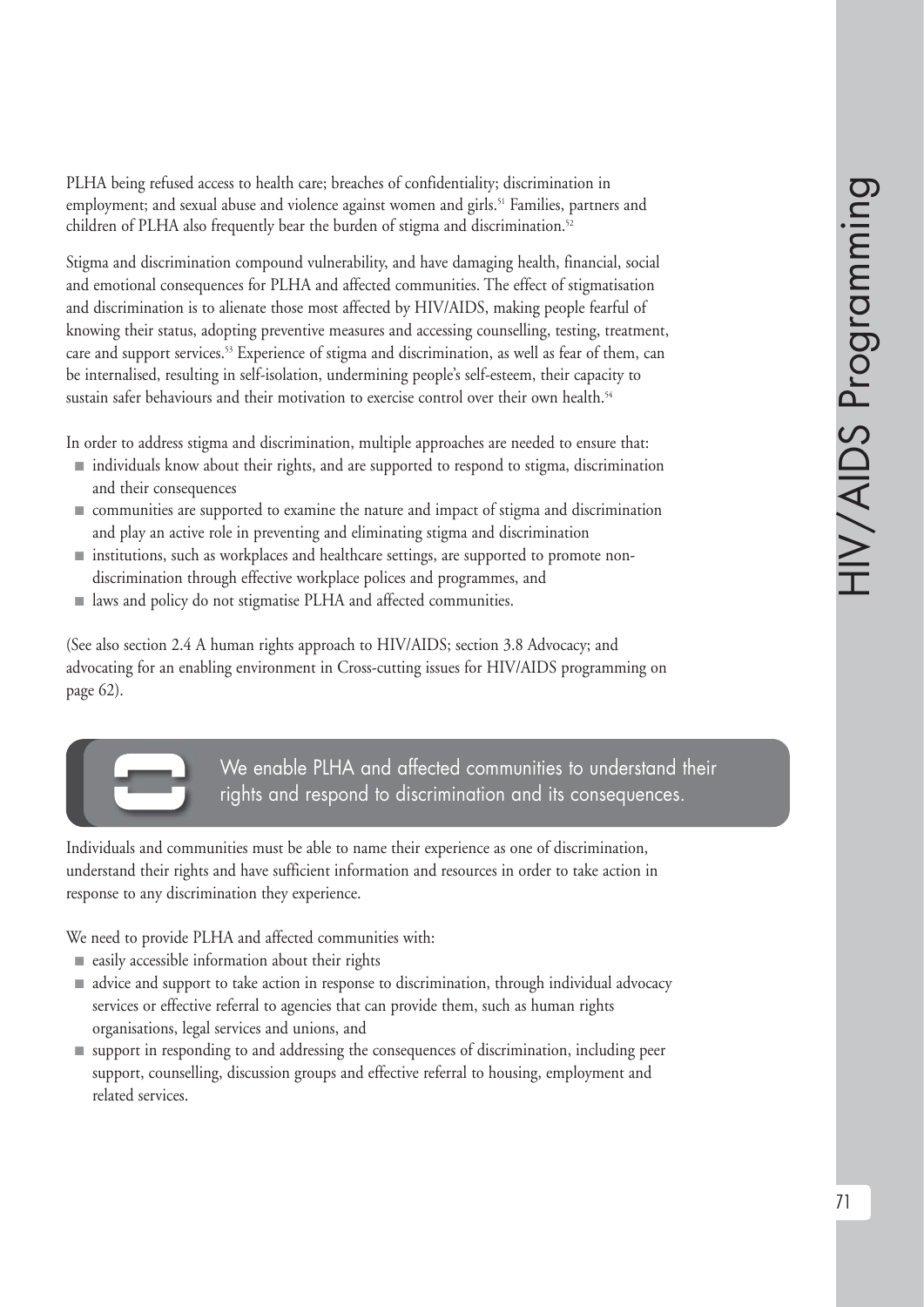#### We monitor and respond to systemic discrimination.

Monitoring HIV-related stigma and discrimination, raising awareness about their impact and utilising this knowledge to inform education and advocacy efforts is essential in combating the epidemic. It is important that programmes incorporate a systematic approach to documenting and analysing people's experiences of stigma and discrimination and their efforts to respond to discrimination, in order to understand:

- the nature of stigma and discrimination within a given context, and
- the experiences of individuals and communities of using anti-discrimination complaint mechanisms, other legislatively-based complaint mechanisms and informal strategies for addressing discrimination.

Relevant research, including data derived from monitoring the experiences of stigma and discrimination of PLHA and affected communities, can be used to:

- identify systemic discrimination in particular settings, such as health care, employment, education and prisons
- identify specific institutions that promote stigmatisation of PLHA and affected communities, such as police services, immigration authorities,<sup>55</sup> military services, and the media
- prioritise and inform targeted advocacy and education initiatives in settings where discrimination is common, and
- inform advocacy efforts to reform laws and policies that stigmatise PLHA and affected communities (see advocating for an enabling environment in Cross-cutting issues in HIV/AIDS programming on page 62).

For example, where widespread discrimination in healthcare settings occurs, priority could be given to advocating for the development and implementation of HIV policies and practices that prevent discrimination, including effective procedures to ensure that:

- confidentiality is protected
- testing is voluntary and supported by pre- and post-test counselling
- informed consent is given to testing and treatment
- universal infection control is applied
- staff are trained to support implementation of anti-discrimination policies in practice, and
- complaint mechanisms are available and accessible to address discrimination when it occurs.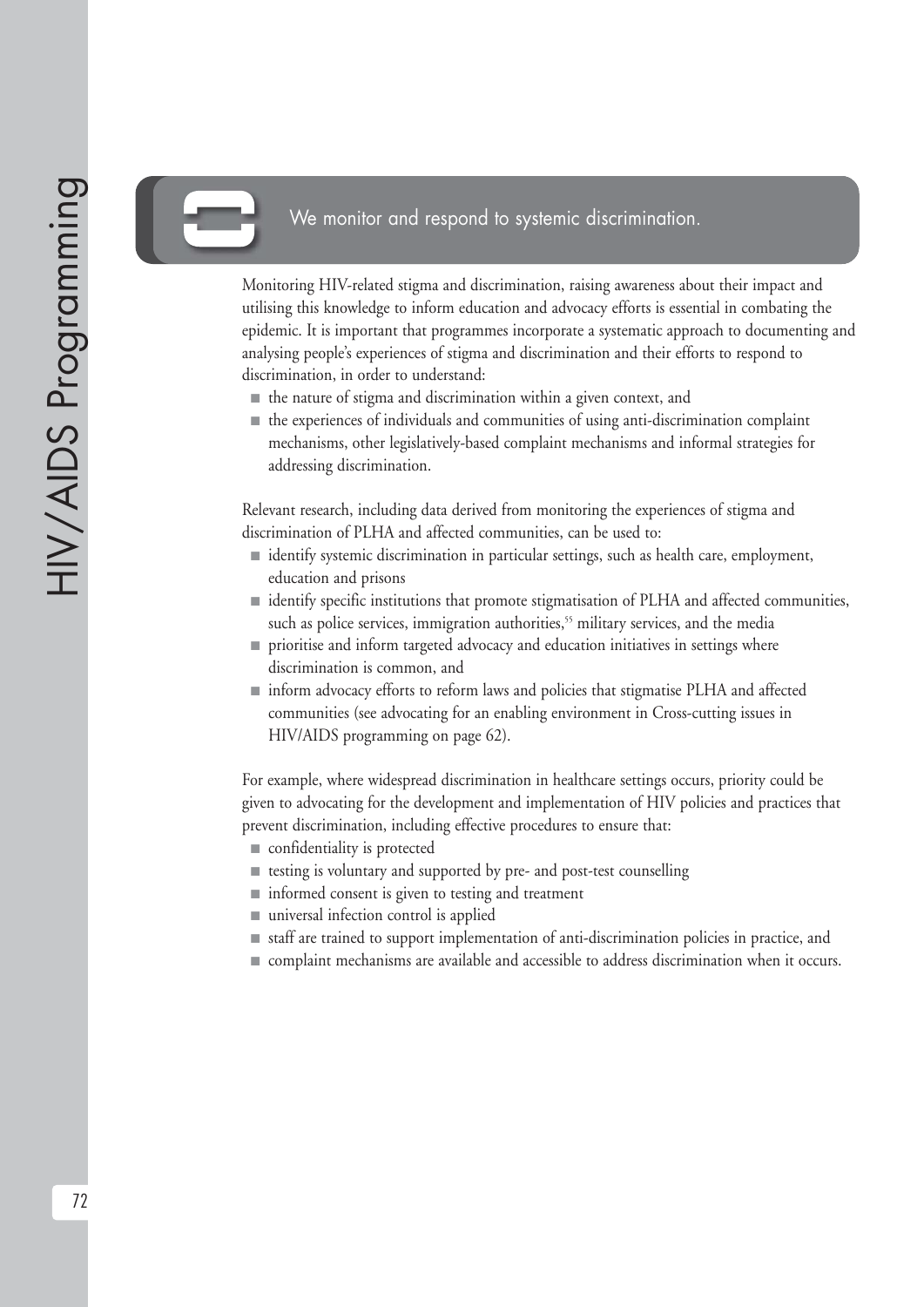

#### We enable communities to understand and address HIV/AIDS-related stigma.

We need to address stigmatisation of PLHA and affected communities by:<sup>56</sup>

- involving them in the design, delivery and evaluation of programmes designed to address stigma and discrimination
- enhancing community knowledge about the forms, causes and effects of HIV-related stigma and discrimination
- creating opportunities for communities to examine their prejudices and address fears and misconceptions about transmission of HIV
- utilising a range of strategies, including public awareness campaigns, participatory workshop activities and active involvement by communities, in delivery of prevention and care programmes, and
- involving political, religious and community leaders in challenging HIV-related stigma and discrimination.<sup>57</sup>



We foster partnerships with human rights institutions, legal services and unions to promote and protect the human rights of PLHA and affected communities.

We need to foster partnerships with human rights organisations and institutions, legal services, lawyers, unions and related advocacy agencies in order to:

- develop awareness of HIV-related stigma and discrimination and encourage the development of HIV-related legal and advocacy expertise
- ensure access to legal advice and advocacy for individuals seeking to enforce their rights
- ensure access to organisations and individuals who can assist in training staff and volunteers on HIV-related legal issues and referral networks, and
- develop joint advocacy strategies and programmes, including among NGOs with human rights expertise and other NGOs responding to HIV/AIDS, to prevent and respond to HIVrelated discrimination and stigma and promote the protection of human rights more broadly, including promoting the rights of women and children and addressing the underlying causes of vulnerability, such as poverty and inequities in access to education.

(See also section 3.3 Multi-sectoral partnerships and the good practice principle on advocating for law and policy reform to address the underlying causes of vulnerability to HIV/AIDS on page 83).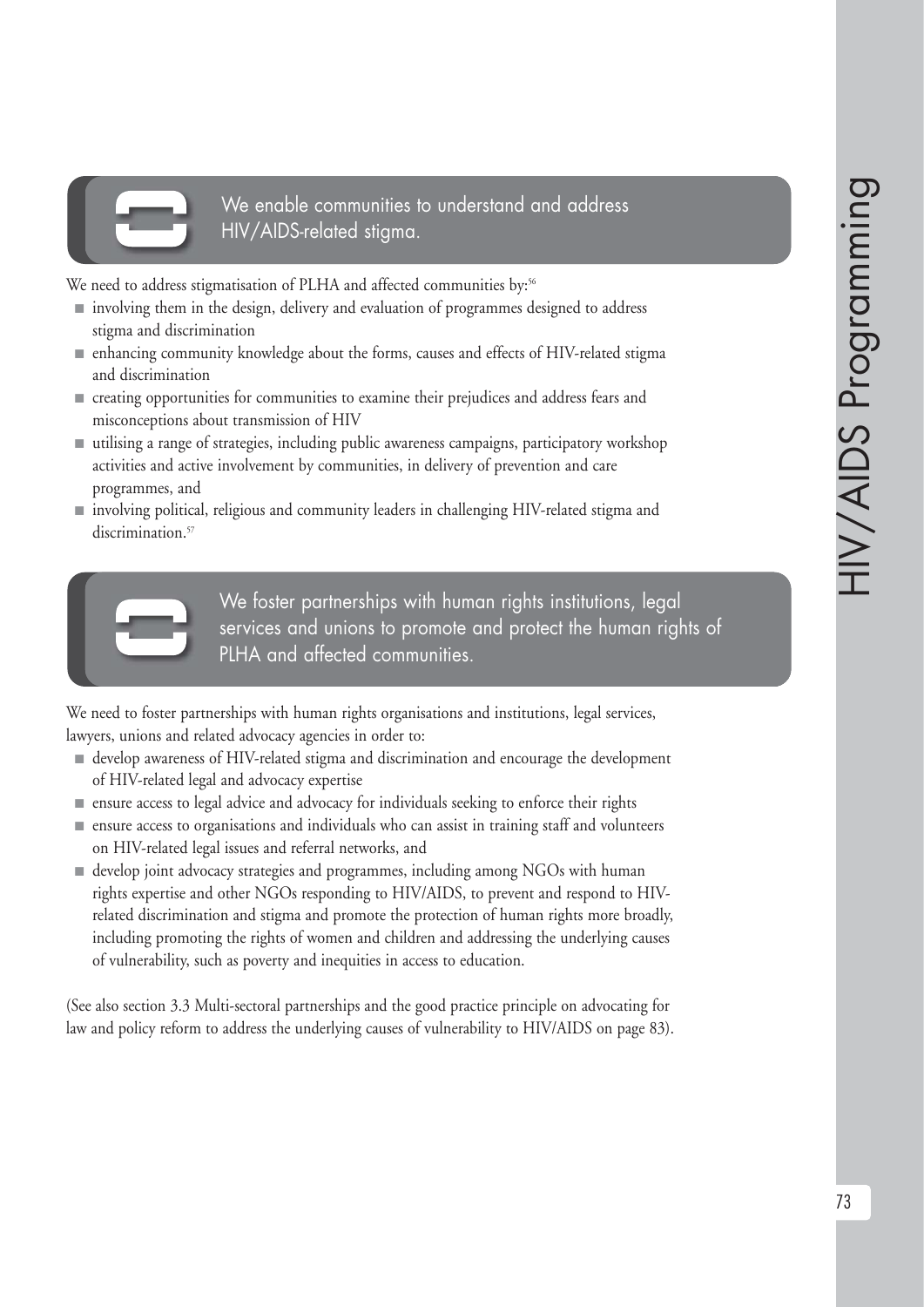# **4.3** Mainstreaming HIV/AIDS

Section 4.1 defines 'mainstreaming HIV/AIDS' and considers its inter-relationship with HIV/AIDS programming. Mainstreaming HIV/AIDS is a learning process that requires changing attitudes, developing skills and understanding the effects of HIV/AIDS in communities in order to adapt development and humanitarian programming to respond effectively. Mainstreaming requires organisational changes as well as changes to programming. In relation to the organisational changes necessary to support effective mainstreaming, see Chapter 3 – Organisational Principles, particularly Section 3.5 Organisational mission and management; section 3.6 Programme planning, monitoring and evaluation; and Section 3.10 Scaling up. This section focuses on mainstreaming HIV/AIDS in development and humanitarian programmes.

# The process of mainstreaming HIV/AIDS

We review our development and humanitarian programmes to assess their relevance to reducing vulnerability to HIV infection and addressing the consequences of HIV/AIDS.

The nature of development and humanitarian work means that all the people with whom we work are likely to be vulnerable to HIV/AIDS and its consequences to some extent. However, a sharper focus on how HIV and AIDS have changed the context for development and humanitarian work is needed, to enable the expertise of development and humanitarian NGOs to be bought to bear in responding to the causes and consequences of HIV/AIDS.

Development and humanitarian NGOs need to explore and understand the way HIV and AIDS affect people's daily lives: in income-generating activities such as agriculture, trading or holding a job; in household activities such as raising children, attending school, caring for family members who are ill, and managing one's own illness; and in how people engage in their communities.<sup>58</sup> The increased burden of illness and caring for those who are sick most often falls on women and girls and older family members, such as grandparents. In turn, this affects people's capacity to participate in the community, rendering them invisible and reducing their access to development and humanitarian programmes. Poverty escalates as the result of illness or death of an incomegenerating family member. Changes in household composition, such as child-headed, femaleheaded or grandparent-headed households, may mean that programmes need to be targeted differently or ways of working need to be adjusted in order to reach those who need them and Example 11<br>
a Section 4.1 defines 'mainstream'<br>
arrivales, developing skills and<br>
no adapt development and hum<br>
requires organisational changes necessa<br>
Organisational changes necessa<br>
con 3.6 Programme planni<br>
section foc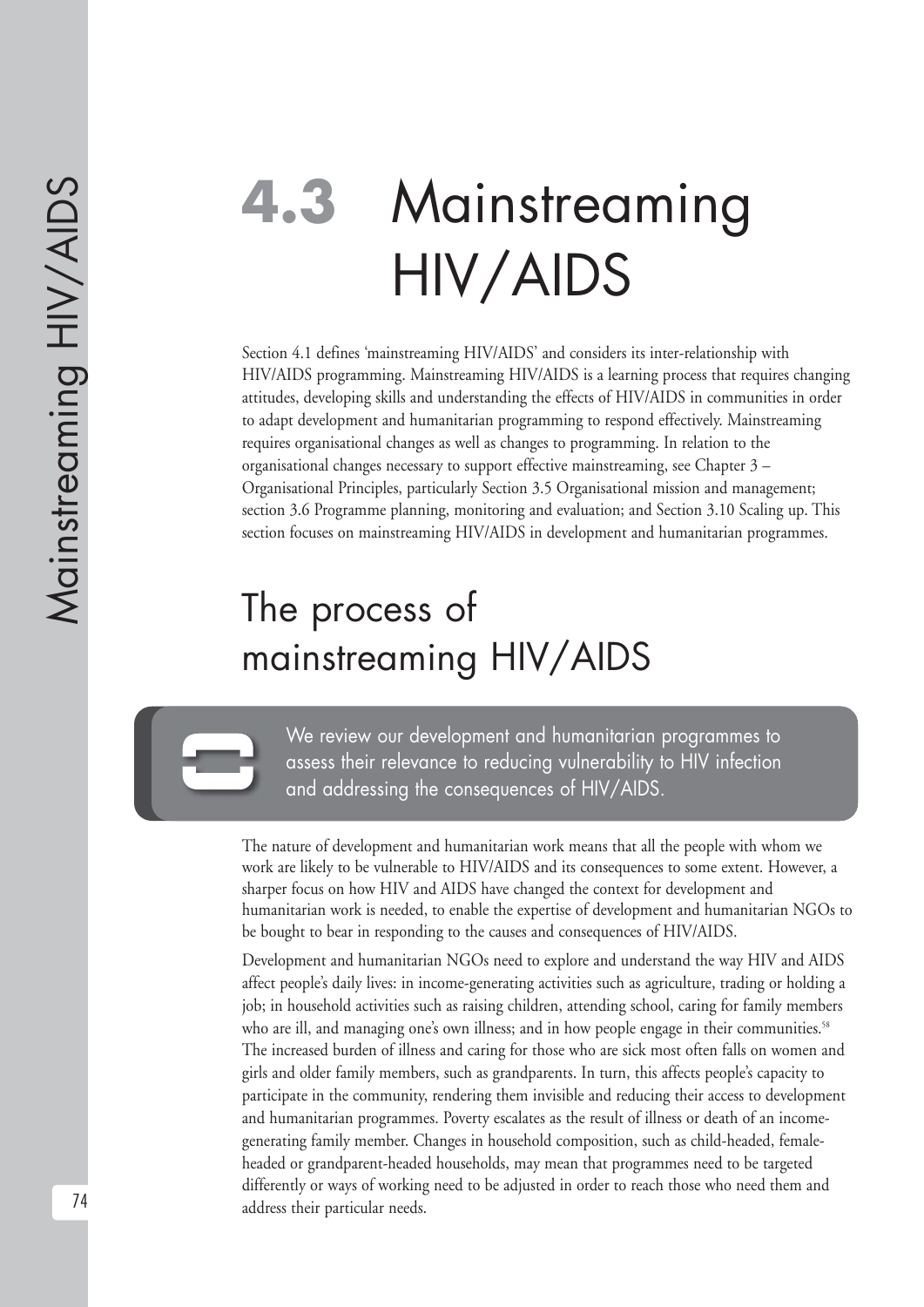Humanitarian NGOs need to understand the nature of vulnerability to HIV infection and the implications of HIV/AIDS in emergency settings. Emergencies involve an array of factors that affect vulnerability to HIV infection and compound the affects of HIV/AIDS:

- poverty and social instability affect the cohesion of families and communities, often weakening social norms that regulate behaviour
- women and children are at increased risk of violence, and can be forced into having sex to gain access to basic needs such as food, water and sanitation
- displacement can bring populations, each with different HIV prevalence levels, into contact with one another
- health infrastructure may be stressed, affecting access to basic care for PLHA and affected communities, and
- poor infection control, lack of availability of condoms and the presence of military forces, peacekeepers or other armed groups can contribute to increased transmission rates.<sup>59</sup>

Mainstreaming HIV/AIDS is a learning process that requires development and humanitarian NGOs to understand:

- how HIV and AIDS change the context for their programming and affect the nature of their work
- $\blacksquare$  whether and how programmes may reduce or inadvertently increase vulnerability, $60$  and
- how specific programmes can respond to vulnerability to HIV/AIDS and its impacts, given the particular expertise of NGOs.

Community research is vital to understanding the way in which HIV and AIDS affect people in a given context.61 We need to involve PLHA and affected communities, including families, partners, dependants and carers of PLHA, in participatory assessment to understand and respond to unmet needs, and in the design, implementation and evaluation of programmes that are adapted to meet identified needs  $\frac{62}{2}$  (see sections 3.2 Involvement of PLHA and affected communities and 3.10 Scaling up).



We work in partnerships to maximise the access of PLHA and affected communities to an integrated range of programmes to meet their needs.

We need to focus on our own unique expertise, while working in partnerships with organisations that can address the needs of PLHA and affected communities. Effective referral systems and partnership initiatives between HIV/AIDS programmes and development and humanitarian programmes ensure that PLHA and affected communities have easy access to the range of services and programmes that are appropriate to meet their needs. Measures to address the material and psychosocial needs of PLHA and their families, partners, dependants and carers are also considered in the section on Treatment, care and support in section 4.2 HIV/AIDS programming on page 68 (see also section 3.3 Multi-sectoral partnerships and Cross-cutting issues in section 4.2 on page 62).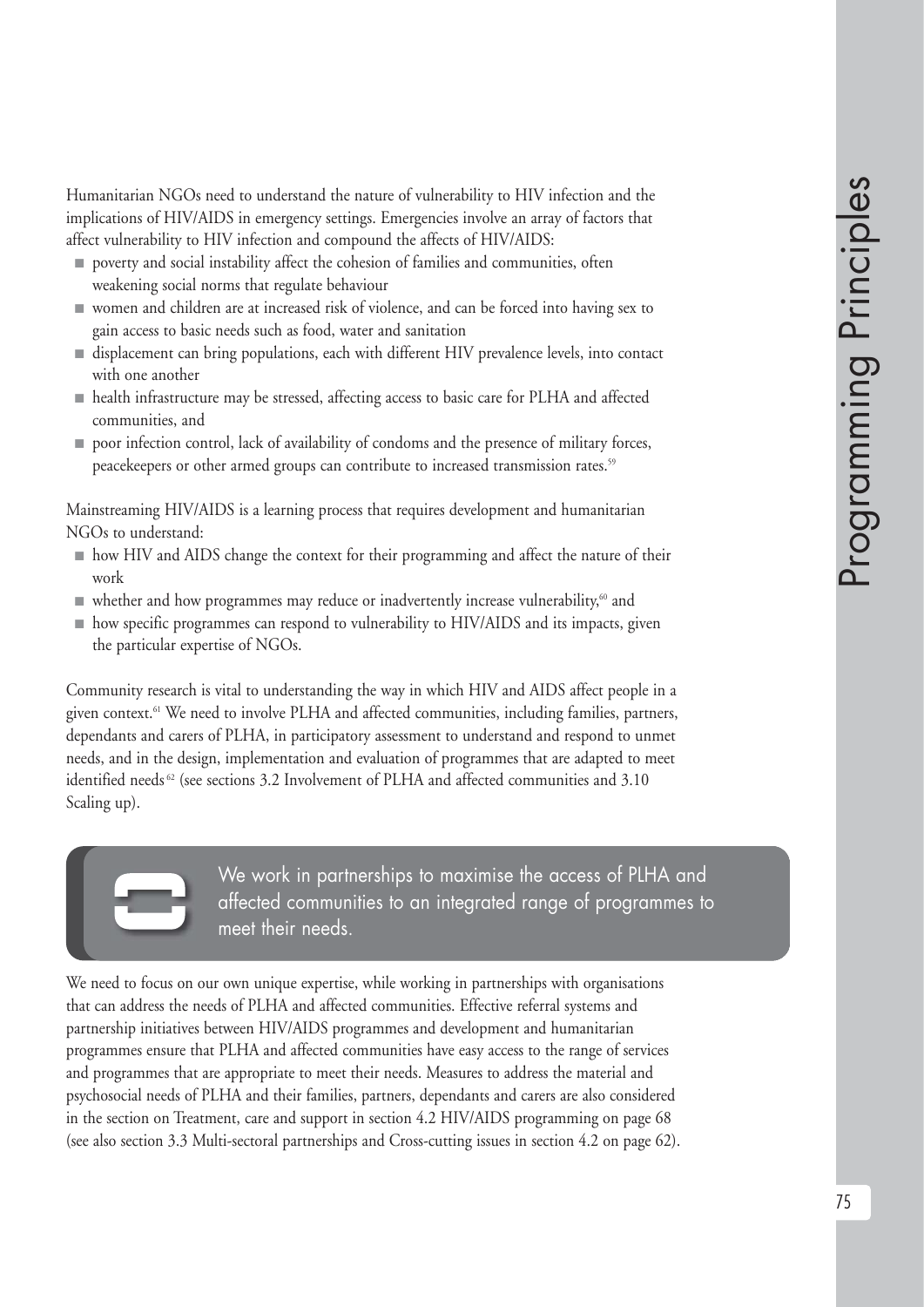# Development and humanitarian programmes

Compared with the wealth of knowledge and experience accumulated in HIV/AIDS programming, experience in mainstreaming HIV/AIDS is still relatively limited. Given this, rather than outlining good practice principles informed by evidence, this section draws on experiences to date by providing some examples of how specific kinds of initiative may be adapted to pay particular attention to HIV/AIDS, in the context of long-term development and humanitarian work.<sup>63</sup> These experiences highlight the need to learn by doing, to share experiences and to improve our capacity to monitor and evaluate the effectiveness of our efforts.64 In turn, this will support advocacy for other sectors to mainstream HIV/AIDS within their core business and the mobilisation of more resources for mainstreaming HIV/AIDS (see sections 3.6 Programme planning, monitoring and evaluation and 3.9 Research). **IDENTIFY CONTROLL COMMUNITY CONTROLL CONTROLL CONTROLL CONTROLL CONTROLL CONTROLL CONTROLL CONTROLL CONTROLL CONTROLL CONTROLL CONTROLL CONTROLL CONTROLL CONTROLL CONTROLL CONTROLL CONTROLL CONTROLL CONTROLL CONTROLL CONT** 



We design or adapt development programmes to reduce vulnerability to HIV infection and meet the needs of PLHA and affected communities.

HIV/AIDS is having a major impact on household **food security, nutrition, and livelihoods**, most visibly in high-prevalence countries. Household food security declines as HIV/AIDS-related illness and death affects agricultural production, transmission of knowledge about farming practices, availability of labour and seasonal employment opportunities for labourers. Food availability decreases through falling production; food access declines due to loss of income; and food utilisation is compromised because of changes in the type and quantity of food consumed. As food consumption declines, malnutrition increases. Malnutrition inhibits immunity to disease and increases the likelihood of opportunistic infections among PLHA.

The need for food can lead to the sale of productive assets, undermining long-term food security; encourage families to withdraw children, especially girls, from school; and result in coping strategies that increase the risk of HIV transmission, notably migration for work and selling sex. The common impact is a decline in income, savings and livelihood opportunities that can increase household and community vulnerability. The impact on individual households depends on a variety of factors, such as economic status, size of the household, which family/members are ill, and the strength of social networks and support.

We need to ensure that development programmes:

- reach households where there are limited employment options, where food supplies are insecure and/or income-generating capacity is affected by HIV/AIDS-related illness or death, and where there is reduced productivity due to increased burden of care, and/or changes in family composition, including grandparent-, women- and child-headed households<sup>65</sup>
- support the capacity of individuals, households and communities to be resilient in the event of ill health, including strategies such as building up protective assets and preserving and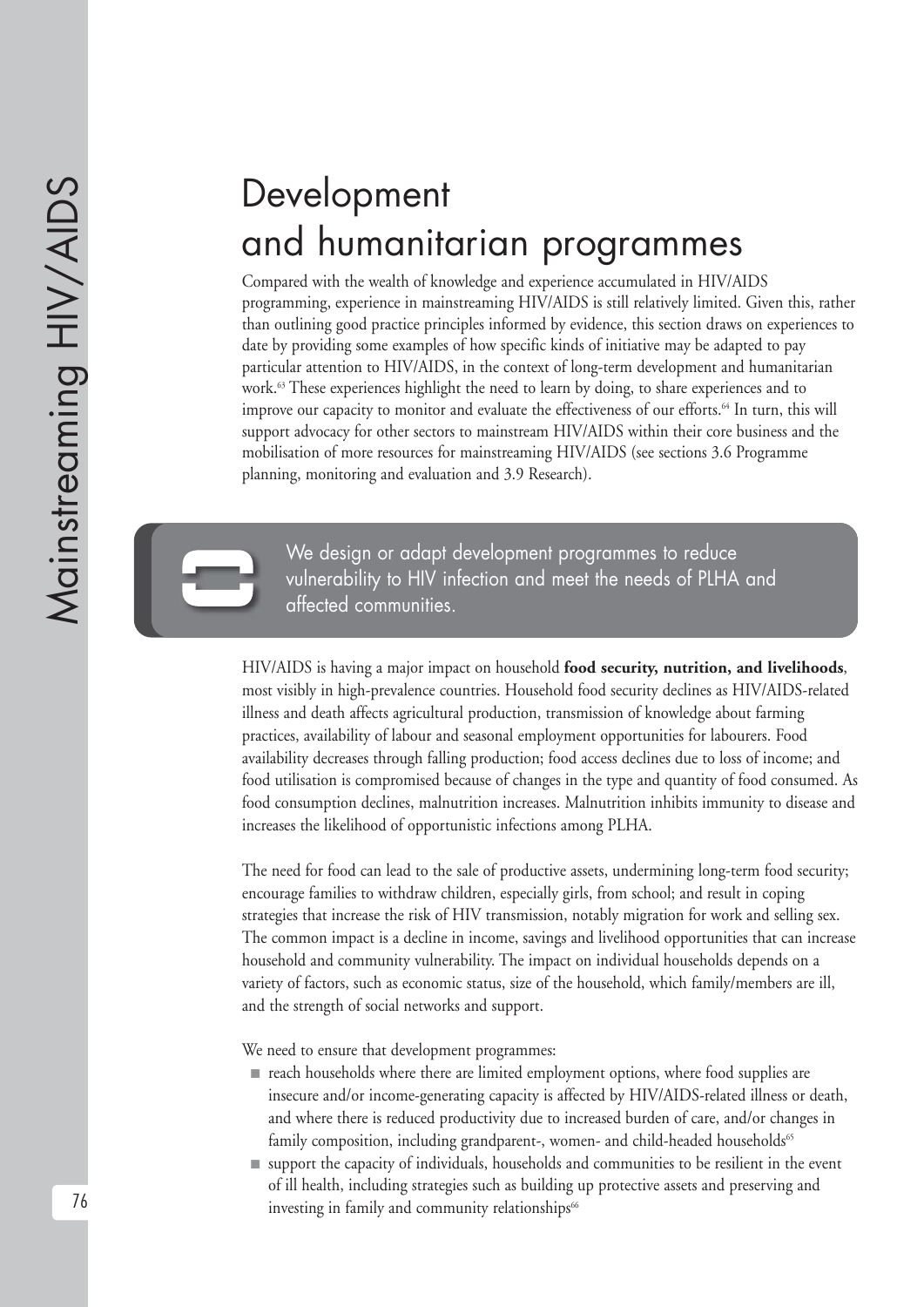- develop and promote technologies and approaches that address changes in labour and other resources
- facilitate the transfer of traditional and institutional knowledge about life skills and livelihoods across generations
- assess the wider effects of HIV/AIDS, beyond the household, to address the impacts on social systems, human capital, infrastructure, environment and other community assets, and
- track changes in vulnerability over time as households and communities respond and adapt to the impact of HIV/AIDS, and respond accordingly.

Different kinds of development programme can be adapted to respond to the ways that HIV/AIDS has affected the lives of individuals, families and communities. The following are some examples.

**Agricultural programmes** have a vital role to play in reducing vulnerability to HIV/AIDS and its impacts among rural communities. Several studies have found that agricultural outputs fall by up to 50 per cent in AIDS-affected households, not only decimating earnings, but also leading to a reduction in land under cultivation, the forced sale of productive assets and loss of knowledge as families revert to subsistence crops.<sup>67</sup> denotes and parents and reduced<br>the action of the stational stational stational stational stational stational stational stational stational stational stational stational stational stational stational stational stational s

NGOs providing agricultural programmes need to:

- develop and promote labour-saving agricultural technologies
- promote appropriate diversification of crop production, including introduction of new, appropriate technologies that match the labour and nutrition needs of affected households, and
- ensure that PLHA and affected communities have access to appropriate credit, tools and knowledge, such as transfer of customary and institutional knowledge about agricultural practices and skills across generations.

Adjustments to agricultural programmes may include:

- use of threshing machines, mills, wheelbarrows and carts to reduce demands on labourconstrained households
- tools and techniques that are better suited to young, elderly or weak people
- livestock that is better suited to vulnerable households in producing quick returns and aiding accumulation of assets, such as rabbits and chickens, which are easier to look after and reproduce more rapidly
- composting, mulching and applying manure and ashes from the burning of crop residue to increase production, without the use of expensive chemicals<sup>68</sup>
- locating production outside the home, including in kitchen gardens, and intercropping to reduce weeding work.<sup>69</sup>

Micro-finance projects or savings and credit schemes can help households to increase their income and build up assets, so as to reduce their vulnerability to HIV/AIDS and to address its consequences. NGOs providing **micro-finance** and **micro-credit schemes** need to consider how these schemes can be adapted to meet the needs of PLHA and affected communities, without compromising the sustainability of such initiatives. Approaches to doing so may include:

■ flexibility in rules governing schemes and allowing for breaks within the savings and credit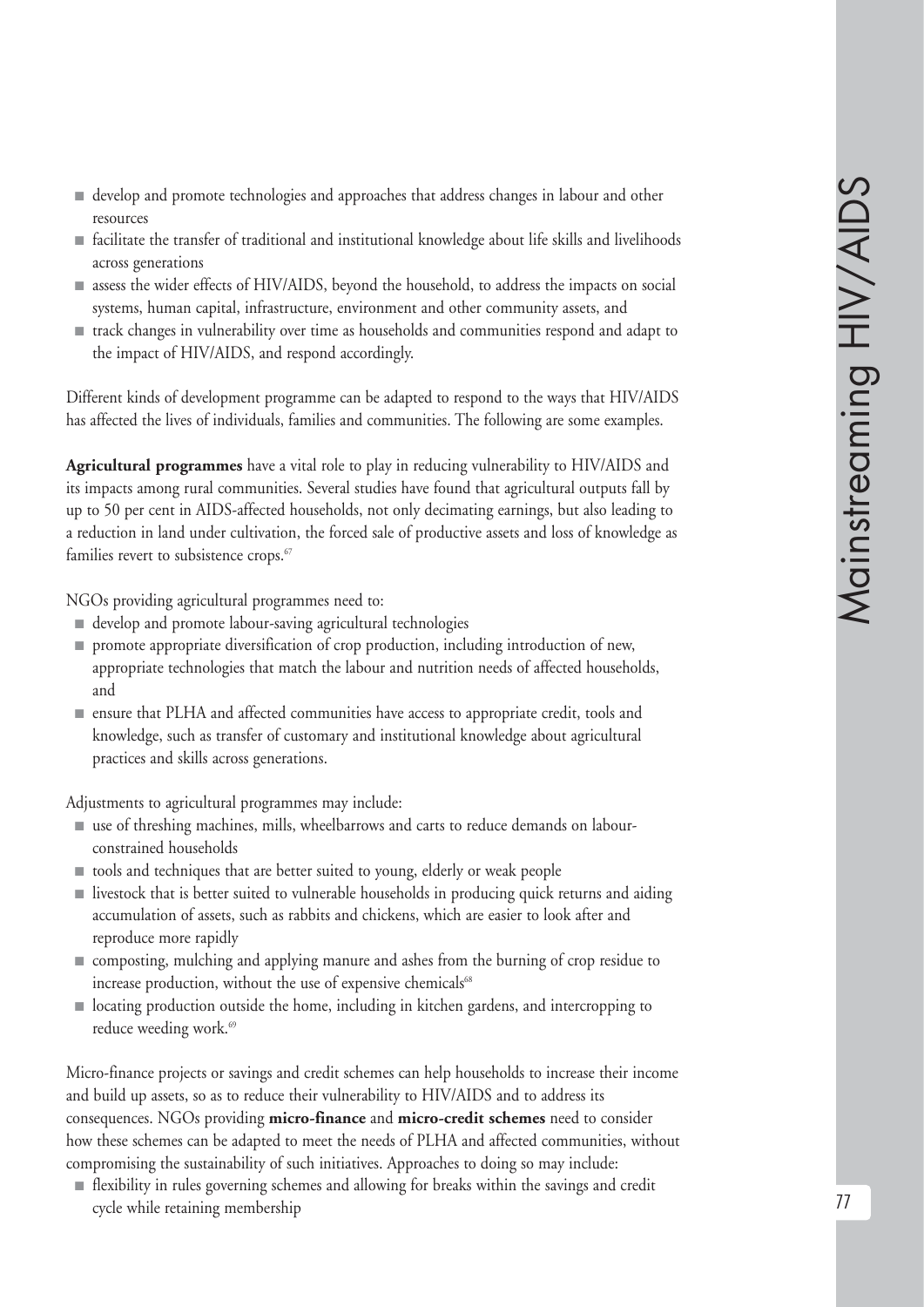- introducing rules to protect the savings of married women, which may otherwise be acquired by their husbands' relatives if they are widowed
- enabling household members to take on responsibility for, or take over, loans if the original member becomes ill or dies, and
- setting up a simple community bank so that people excluded from credit schemes because they are too economically vulnerable can save money and, in time, gain access to the credit facilities of the micro-financing scheme.<sup>70</sup>

The dual challenges of HIV/AIDS and unsafe **water and sanitation** predominantly affect poor and marginalised populations, particularly women and girls and PLHA. Collecting water can make woman and girls vulnerable to sexual violence. Lack of water can force women and girls to exchange sex for access to resources.71Water and sanitation issues also affect PLHA, as unsafe water and food often cause diarrhoea, which hastens the progression of HIV-related disease. Access to safe and adequate water is also essential for people taking medicines.

Adjustments to water and sanitation programmes to address access to, and safety of, water for PLHA and affected communities may include:<sup>72</sup>

- establishing a management role in water and sanitation projects for women's groups, particularly widows and other marginalised women, and making them the caretakers of water points, with appropriate incentives for their time
- establishing a safety net to ensure access for the poorest households, who cannot afford to pay for access
- establishing community mobilisation strategies around access to safe water, including addressing misconceptions about contamination of water with HIV and raising awareness among all community members about the rights of PLHA and affected communities, particularly women and girls, and their access to facilities
- establishing mechanisms for reporting and handling complaints regarding access
- placing latrines and water points appropriately to reduce risk of sexual violence
- involving PLHA and women's groups in the promotion of point-of-use safe water treatments
- ensuring safe water strategies and education in all clinic- and community-based HIV/AIDS programmes, including home-based care of PLHA, and
- ensuring safe water and hygiene education in all antenatal care, and that HIV-positive mothers who choose formula feeding have access to safe water.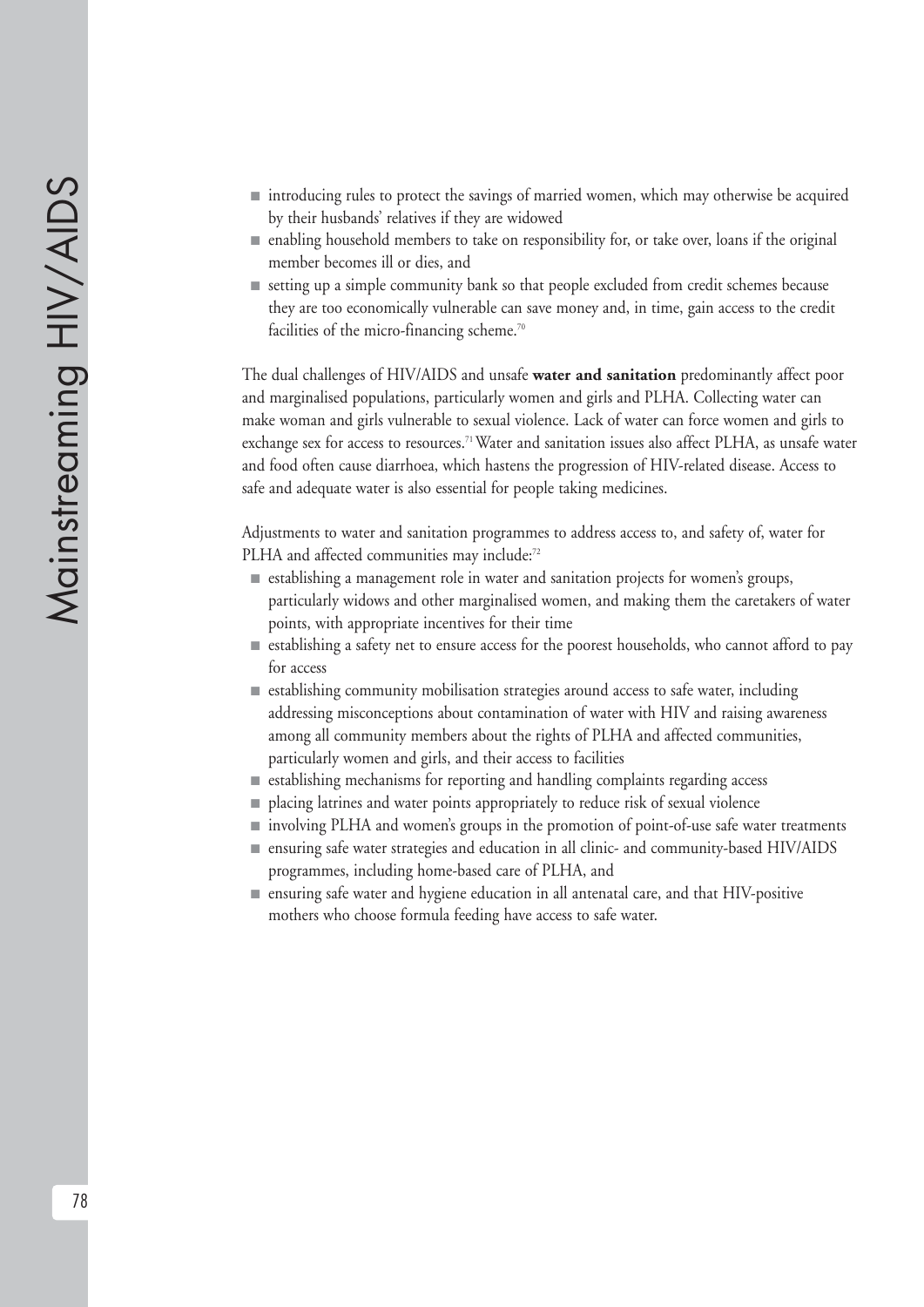

We ensure that our humanitarian programmes reduce vulnerability to HIV infection and address the needs of PLHA and affected communities.

Increasingly, attention is being directed to addressing vulnerability to HIV infection and the effects of HIV/AIDS in emergency settings, including natural crises such as droughts and earthquakes, as well as situations of armed conflict.<sup>73</sup> Humanitarian work in emergency settings has much in common with development work, where programmes address the water and sanitation, food security, housing and healthcare needs of people who are not displaced from their homes. We entsure that our humanitarian programmes reduce submerbility<br>to Film V indection and declease the meets of PHFA and different<br>decreases the meets of the state of the state of the state of the state of the state of the<br>

The Inter-Agency Standing Committee's *Guidelines for HIV/AIDS Interventions in Emergency Settings* (the *Guidelines*) utilise a range of strategies to address vulnerability and the effects of HIV/AIDS, including HIV/AIDS-specific responses such as making condoms available, integrating HIV/AIDS within sexual health and wider primary healthcare programmes, and mainstreaming HIV/AIDS (for example, taking HIV/AIDS into consideration when planning water and sanitation facilities).

The *Guidelines* provide detailed guidance on considering the HIV/AIDS dimensions of emergencies in the preparedness phase, minimum responses in the midst of emergencies, and comprehensive responses in the stabilised phase, in each of the following **sectoral responses**:

- coordination
- assessment and monitoring
- protection
- water and sanitation
- food security and nutrition
- shelter and site planning
- health
- education
- behaviour change communication and information, education and communication (IEC), and
- $\blacksquare$  HIV/AIDS in the workplace.<sup>74</sup>

The extent to which it is possible to mainstream HIV/AIDS in an emergency setting depends upon the stage of the emergency. In the emergency preparedness phase, depending on the different role of NGOs, preparation for an effective response to HIV/AIDS in emergencies should include:

- developing indicators and tools for assessing HIV/AIDS risk and vulnerability in a given context
- including HIV/AIDS in humanitarian action plans and training relief staff on HIV/AIDS, gender and non-discrimination
- protecting and promoting the human rights of PLHA and affected communities, including minimising the risk of sexual violence, exploitation and HIV-related discrimination, and
- planning interventions, developing resources and training staff on the special needs of PLHA and affected communities in each of the areas of sectoral response outlined above.<sup>75</sup>

The *Guidelines* provide **minimum standards** for responses in the midst of emergency and **comprehensive responses** for the stabilised phase of emergencies, in relation to each of the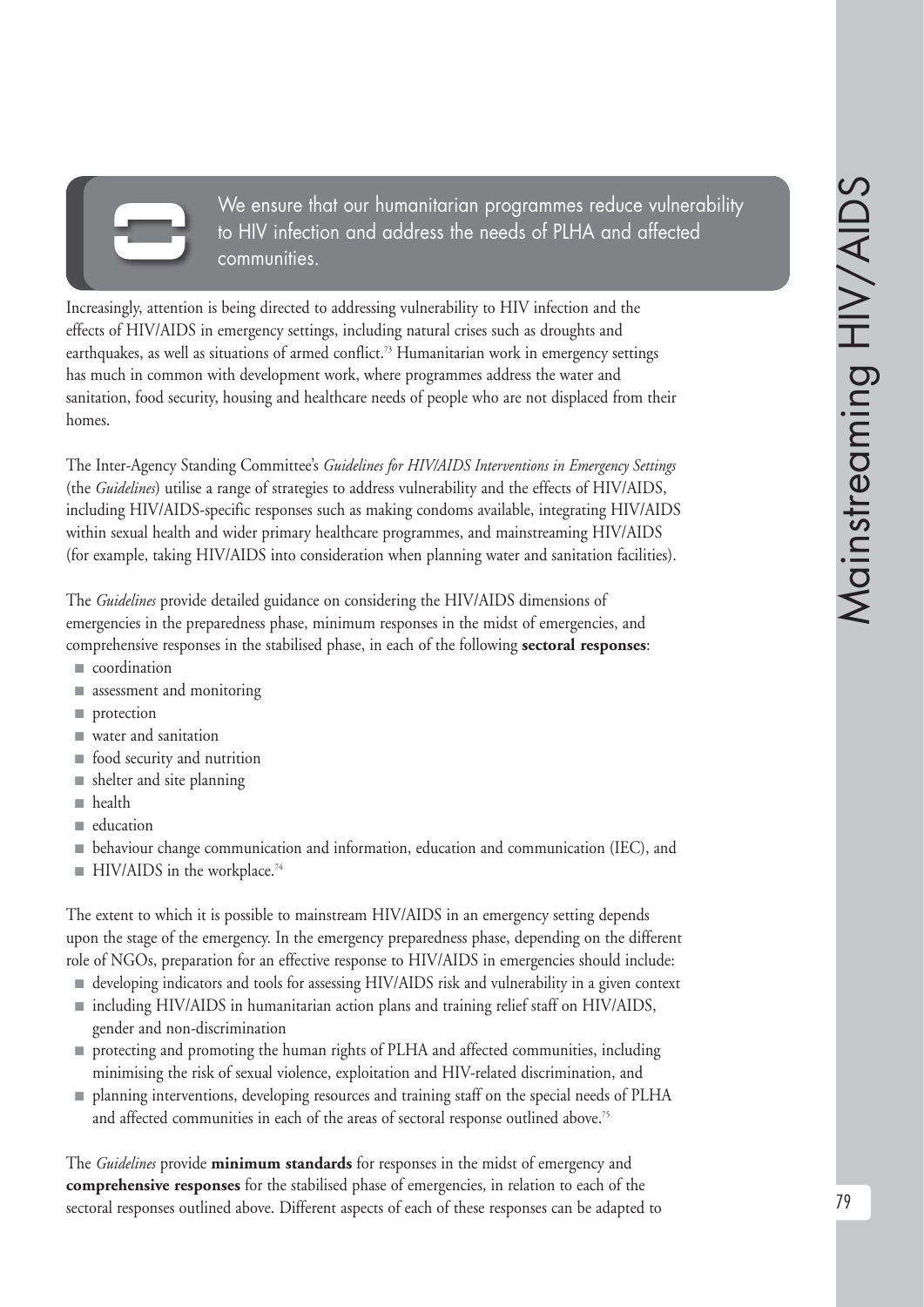respond to the ways that HIV/AIDS has affected the lives of individuals, families and communities in emergencies. The following are some examples.

Targeting food aid to HIV/AIDS-affected households is complex, given that the vast majority of people in developing countries are not aware of their HIV status, both because of a lack of availability of testing and fear of testing due to the stigma associated with HIV/AIDS. When providing **food security and nutrition programmes**, food aid needs to reach PLHA and affected communities and the nutritional needs of PLHA need to be addressed. In order to do this, we need to:

- target food-insecure individuals, regardless of their HIV/AIDS status, paying attention to female-, child- and elderly-headed households, families supporting OVC and families caring for chronically ill people
- ensure food aid does not increase stigmatisation when provided to PLHA and affected communities
- plan food baskets that accurately reflect the dietary and nutritional needs of PLHA, including adequate intakes of energy, protein and micronutrients essential to coping with HIV and fighting opportunistic infections, and
- strengthen community capacity to respond to the needs of PLHA and affected communities, including ensuring access to programmes designed to address long-term food insecurity.<sup>76</sup>

Sites in emergencies may take the form of dispersed settlements, mass accommodation in existing shelters or organised camps. When **planning sites and providing shelter**, we need to consider safety and access issues for PLHA and affected communities, including:

- layout of shelters and location of, and access to, facilities that reduce the physical risks for women and girls, such as separate toilet blocks for men and women, and
- layout of shelters and location of, and access to, facilities that address the vulnerability of separated children, especially girls and female-headed households, PLHA and/or those with chronic health conditions.<sup>77</sup>

When providing **health programmes**, NGOs need to integrate HIV prevention and ensure access to basic health care for PLHA and those vulnerable to HIV and its consequences, including:

- ensuring access to basic health care for PLHA and those vulnerable to HIV/AIDS and its consequences
- ensuring a safe blood supply and implementation of universal infection control
- securing condom supplies, together with effective condom distribution and appropriate information for their effective use
- ensuring comprehensive management of STIs, reducing their incidence by preventing transmission through safer sex promotion and treating curable STIs to reduce their prevalence
- ensuring appropriate care for people who inject drugs, including risk reduction information and access to needles and syringes
- ensuring safe and clean delivery of babies, and
- $\blacksquare$  managing the consequences of sexual violence.<sup>78</sup>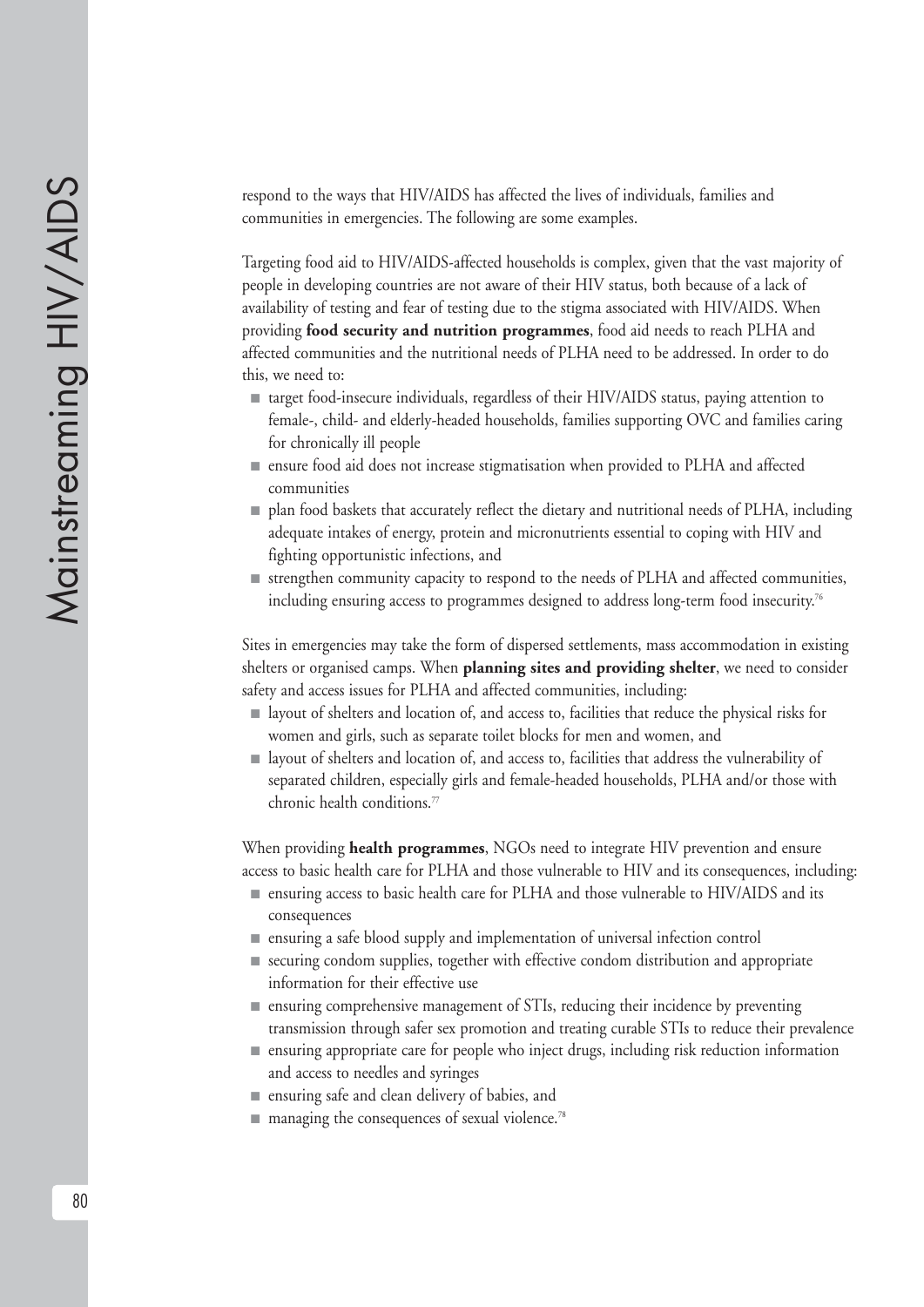

Our programmes for orphans and vulnerable children affected by HIV/AIDS (OVC) are child-centred, family- and community-focused and rights-based.

#### **Why do we use the term 'orphans and children made vulnerable by HIV/AIDS (OVC)'?**

Children are affected by HIV/AIDS in a multitude of ways, and not only when a parent dies of AIDS. There are increasing numbers of children living with sick or dying parents. Children are often required to drop out of school to provide care or generate an income for the family. Many children affected by HIV/AIDS are excluded, abused and subjected to stigma and discrimination.

Programmes for orphans and children made vulnerable by HIV/AIDS (OVC) are often a hybrid of both HIV/AIDS and mainstreaming approaches. This section illustrates the use of a human rights approach to programming and the need for partnership approaches that involve different types of expertise in addressing the vulnerability of a particular population group to HIV/AIDS and its consequences (see also sections 2.5 Cross-cutting issues: addressing population vulnerability and 3.3 Multi-sectoral partnerships).

Rights-based approaches to programming for OVC are guided by the principles set out in the Convention on the Rights of the Child (CRC – see Chapter 2). The principles in the CRC include:

- the right to survival, well-being and development
- non-discrimination (see Chapter 2 and section 3.7 Access and equity)
- giving primacy to the best interests of the child in all actions regarding him or her
- fostering participation of children, including the right to express their views freely in all matters affecting them, the right to freedom of expression, and freedom to seek, receive and impart information and ideas of all kinds
- protecting children from all forms of physical or mental violence, injury or abuse, neglect or negligent treatment, maltreatment or exploitation, including sexual abuse, and
- protecting children from economic exploitation and from performing any work that is likely to be hazardous or to interfere with the child's education, or to be harmful to the child's health or physical, mental, spiritual, moral or social development.<sup>79</sup>

OVC programmes need to:

- involve children and young people as active participants
- increase the capacity of children and young people to meet their own needs, through access to quality education, protection from exploitation and developing the skills to care for themselves
- recognise that families and communities are the primary social safety net for OVC and strengthen community-based responses, including engaging leaders in responding to the needs of OVC
- support parents living with HIV/AIDS to fulfil their parenting role, including succession planning for children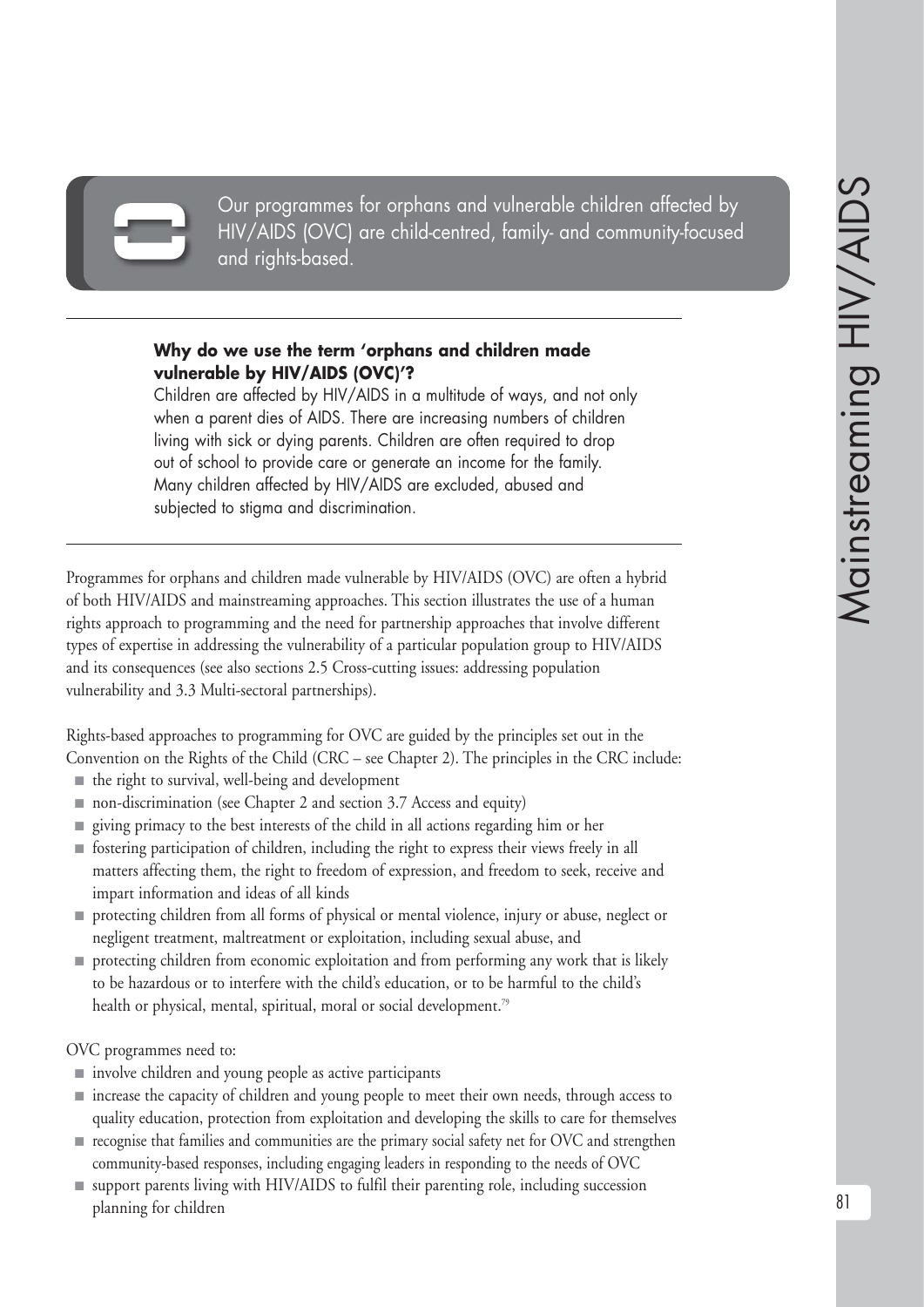- strengthen the caring capacity of families and communities to protect and care for OVC by provision of economic, material and psychosocial support and development of life skills of children, parents and carers (see Treatment, care and support in section 4.2)
- ensure that OVC have access to essential services, including birth registration, schooling, health and nutrition services, safe water and sanitation, and appropriate placement services for those without family or community care<sup>80</sup>
- support children facing stigma and discrimination to cope with and respond to their situation (see Addressing stigma and discrimination in section 4.2)
- pay particular attention to the roles of girls and boys and women and men, including addressing gender roles and norms that affect the vulnerability of women and girls to HIV/AIDS and its consequences
- build and strengthen partnerships with governments, donors, the public sector and the full range of NGOs to coordinate responses, and
- develop responses that are sustainable and capable of replication to meet the long-term needs of OVC.81



We advocate for an environment that supports effective mainstreaming of HIV/AIDS.

It is critical that global resource mobilisation for the HIV/AIDS response provides additional resources, and that resources are not merely shifted from development work to HIV/AIDS programming or vice versa. Resources for sustainable development initiatives need to be expanded in order to support mainstreaming of HIV/AIDS, just as additional resources are required for HIV/AIDS programming. To bring this about, we need to contribute to creating an environment where there is a common understanding about what mainstreaming HIV/AIDS means and how it can best be achieved.

Given that mainstreaming HIV/AIDS is evolving and evidence of its effectiveness is still limited, it is often difficult to mobilise different sectors to mainstream HIV/AIDS within their core business or raise additional resources to support mainstreaming.82 However, there are also factors that give impetus to advocating for the need for mainstreaming HIV/AIDS, including:

- a growing recognition that HIV/AIDS work alone does not address the underlying causes of vulnerability to HIV/AIDS and its effects
- the fact that in countries worst affected the impacts of HIV/AIDS are impossible to ignore, and
- recognition that mainstreaming HIV/AIDS draws on the existing expertise and capacity of different sectors that can and should be applied to addressing HIV/AIDS and its impacts through their core business.

We can contribute to creating and sustaining an environment that supports mainstreaming HIV/AIDS by:

- learning by doing, sharing experiences and improving capacity to monitor and evaluate mainstreaming initiatives
- conducting, participating in and/or advocating for research to improve understanding about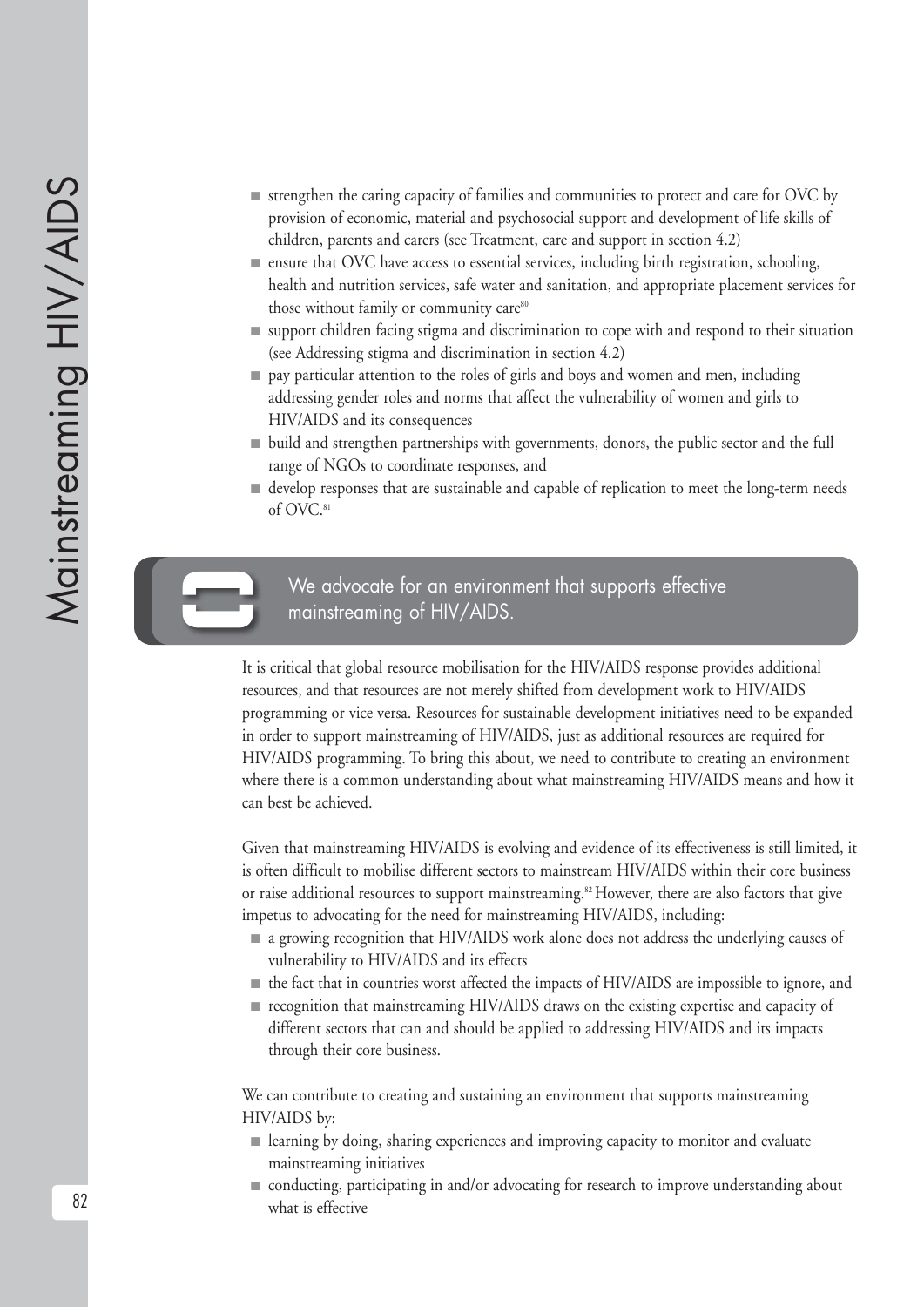- advocating for governments and private and public sector agencies to mainstream HIV/AIDS within their core business
- advocating for mainstreaming within the HIV/AIDS, humanitarian and development sectors
- advocating for transparency in resource allocation to ensure additional resources are provided for mainstreaming of HIV/AIDS and for specific HIV/AIDS programming, and
- advocating for inclusion of mainstreaming HIV/AIDS within strategic national AIDS frameworks.



We advocate for an enabling environment that addresses the underlying causes of vulnerability to HIV/AIDS.

- We need to advocate for review and reform of laws and policy to ensure:
- gender equity for women in accessing credit and income-generating activities and property ownership
- universal birth registration
- protection of the inheritance rights of widows and orphans
- protection of access to land, natural resources, services and credit for PLHA and affected communities
- protection of children against neglect and abuse (physical, sexual and emotional)
- prohibition of exploitative and harmful child labour
- availability and accessibility of social welfare support
- regulation of institutional facilities caring for children, including locating family and community-based care as soon as practicable
- access to education for both girls and boys, especially for girls<sup>83</sup> (see discussion on education below), and
- appropriate placement and guardianship of children who lack adequate adult care.

(See also sections 2.4 A human rights approach to HIV/AIDS and 3.8 Advocacy.)

HIV/AIDS is spreading most rapidly among young women aged 15-24. Improving access to education for girls and boys can make a powerful contribution to reducing vulnerability to HIV infection and the impacts of HIV/AIDS, both directly and indirectly. The UN Millennium Declaration recognises that universal access to primary education and equal access for girls and boys to all levels of education are vital in making the right to development a reality.<sup>84</sup> Literate women are four times more likely than illiterate women to know the main ways to avoid HIV/AIDS.<sup>85</sup> Education also accelerates behaviour change among young men, making them more receptive to prevention messages and more likely to adopt condom use.<sup>86</sup> a absorber for generation and private and public socion agents to ensure the Northern and developments are non-<br>anti-action and the strategies to ensure the NIVAIDS, however that also<br>ensure the strategies of the NIVAIDS

NGOs working to improve access to, and quality of, education need to advocate for:

- a diverse range of educational opportunities, including vocational training to enhance incomegenerating opportunities
- education that enables individuals to develop life skills that will enhance their capacity to reflect on problems, find solutions, make decisions and acquire skills to earn a living
-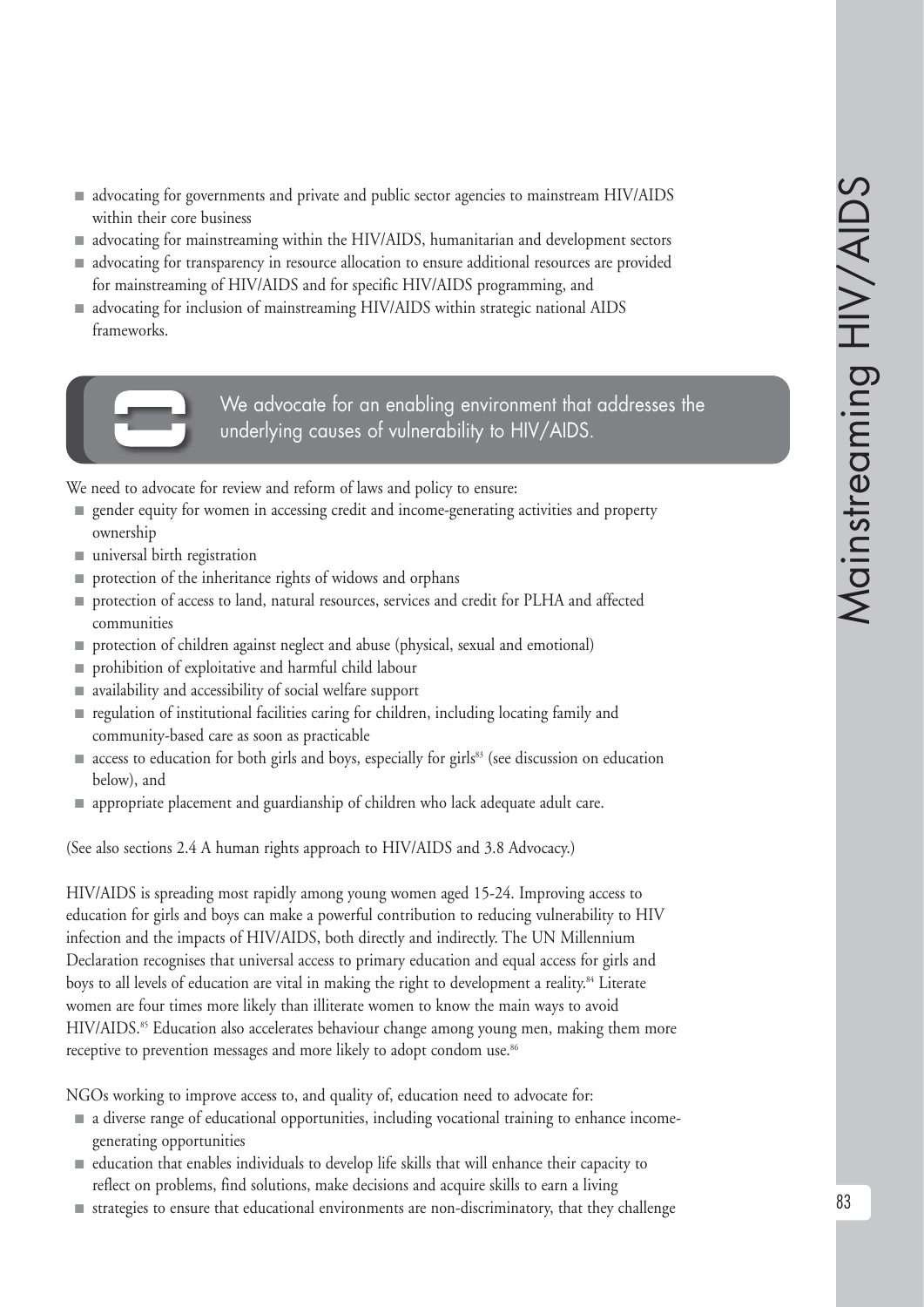gender roles and norms and that they encourage changes in attitudes and behaviour that affect the vulnerability of women and girls

- strategies to ensure that educational environments do not expose students to vulnerability to HIV infection, including implementation of policies and procedures for universal infection control and the prevention of sexual exploitation
- strategies to address exclusion from learning of children vulnerable to HIV/AIDS and its impacts, including reducing fees and the cash costs of school attendance, and flexible programming to enable children with competing responsibilities to attend
- creating incentives for school attendance, such as provision of meals
- integration of HIV prevention within the curriculum, including information on sexual health and HIV transmission, and
- effective referral to HIV/AIDS programmes to address the needs of children and young people living with and affected by HIV/AIDS (see section 4.2 HIV/AIDS programming).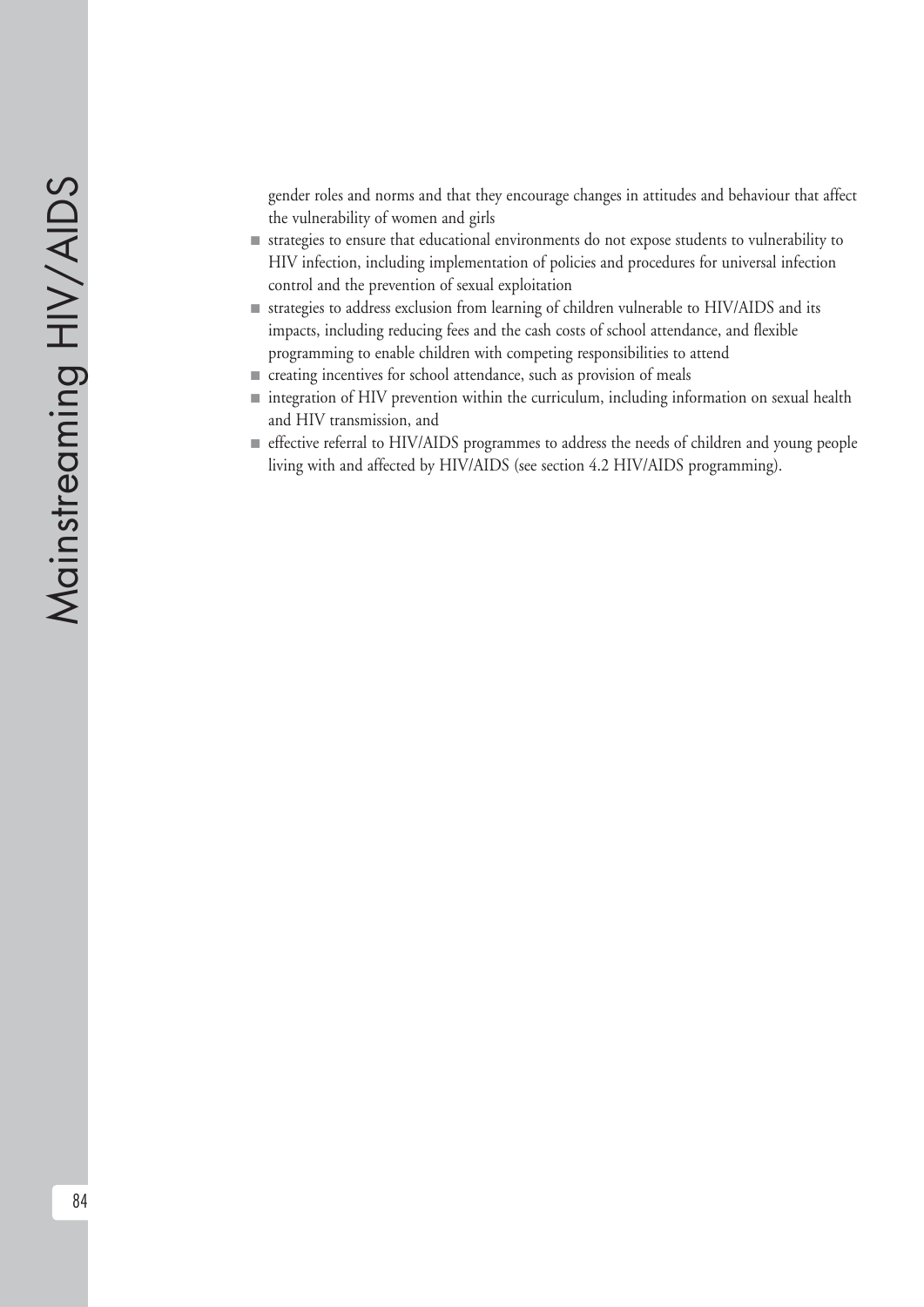# **Notes**

- 1 In *Mainstreaming HIV/AIDS in Development and Humanitarian Programmes*, (Holden, S., Oxfam, ActionAid and Save the Children, 2004) the author refers to this as 'AIDS work' and 'integrated AIDS work', p.15. See pp.16-17 for a discussion of similarities and differences between AIDS work and mainstreaming HIV/AIDS externally.
- 2 In the same publication, the author distinguishes between mainstreaming HIV/AIDS internally, which refers to addressing HIV/AIDS within the organisational environment, and mainstreaming HIV/AIDS externally, which refers to adapting programmes. The extent to which mainstreaming HIV/AIDS is applicable where HIV rates are low is considered on pp.40-41. In the Code, the term 'mainstreaming HIV/AIDS' refers to adapting programming (see section 3.5 Organisational mission and management for good practice principles relating to the organisational environment). 1 In Adventure of the Collection of Hamalandra Poperano, Deblat, 2, Odin, 2006.<br>
And Adventure of the Collection 2 and the Collection and NAS variety is a matter of the Collection and IN<br>
And is a finite proposition of th
- 3 Ibid., pp.47-49.
- 4 In particular, section 4.3 draws on a small number of key texts, particularly Holden, S., *Mainstreaming HIV/AIDS in Development and Humanitarian Programmes*.
- 5 Ibid., pp.81-88.
- 6 See, for example, Hope for African Children Initiative (HACI), <www.hopeforafricanchildren.org>
- 7 *Treating 3 million by 2005: Making it Happen*, WHO, December 2003. <www.who.int/3by5/publications/documents/en/3by5StrategyMakingItHappen.pdf>
- 8 WHO estimates that over 300 million people are infected each year with curable STIs, a significant proportion of which occur among young people. The presence of such infections during unprotected sex magnifies the risk of HIV transmission by as much as ten-fold. *Report on the Global HIV/AIDS Epidemic 2002*, UNAIDS, p.90.
- 9 Askew, I. and Berer, M., *The Contribution of Sexual and Reproductive Health Services to the Fights against HIV/AIDS: A Review*, Reproductive Health Matters 2003; 11 (22): pp.51-73. See also the *International Conference on Population and Development (ICPD) Programme of Action*, UN General Assembly, 1994 and *ICPD+5: Key Actions for the Further Implementation of the ICPD Programme of Action*, UN General Assembly, 1999. <www.unfpa.org/icpd/docs/index.htm>
- 10 About a third of the 40 million PLHA worldwide at the end of 2001 were co-infected with *Mycobacterium* tuberculosis. For examples of joint TB and HIV interventions, see WHO: <www.who.int/hiv/topics/tb/tuberculosis/en>
- 11 See *Guidelines on HIV and Infant Feeding*, [www.who.int/child-adolescent-health/New\\_Publications/NUTRITION/HIV\\_IF\\_DM.pdf](www.who.int/child-adolescent-health/New_Publications/NUTRITION/HIV_IF_DM.pdf)
- 12 Social marketing is the marketing of public health goods or ideas through traditional marketing channels. See discussion of social marketing of condoms in *Cost Guidelines for HIV/AIDS Prevention Strategies*, UNAIDS, 2000. www[.unaids.org/en/in+focus/topic+areas/cost-effectiveness+analysis.asp](www.unaids.org/en/in+focus/topic+areas/cost-effectiveness+analysis.asp)
- 13 *Community Mobilisation and Participatory Approaches: Reviewing Impact and Good Practice for HIV/AIDS Programming*, International HIV/AIDS Alliance, 2004, and *How to Mobilize Communities for Health and Social Change*, Health Communications Partnership.
- 14 *HIV/AIDS and Human Right: International Guidelines Revised Guideline 6*, OHCHR and UNAIDS 2002. See Guidelines 3 and 4 <www.ohchr.org/english/issues/hiv/guidelines.htm> and *Criminal Law, Public Health and HIV Transmission: A Policy Options Paper*, UNAIDS, June 2002. Search by title, <www.unaids.org/en/default.asp>
- 15 *HIV/AIDS and Human Right: International Guidelines Revised Guideline 6*, 2002. See Guidelines 5 and 11.
- 16 Ibid., Guidelines 5 and 11.
- 17 Ibid., Guidelines 7 and 8.
-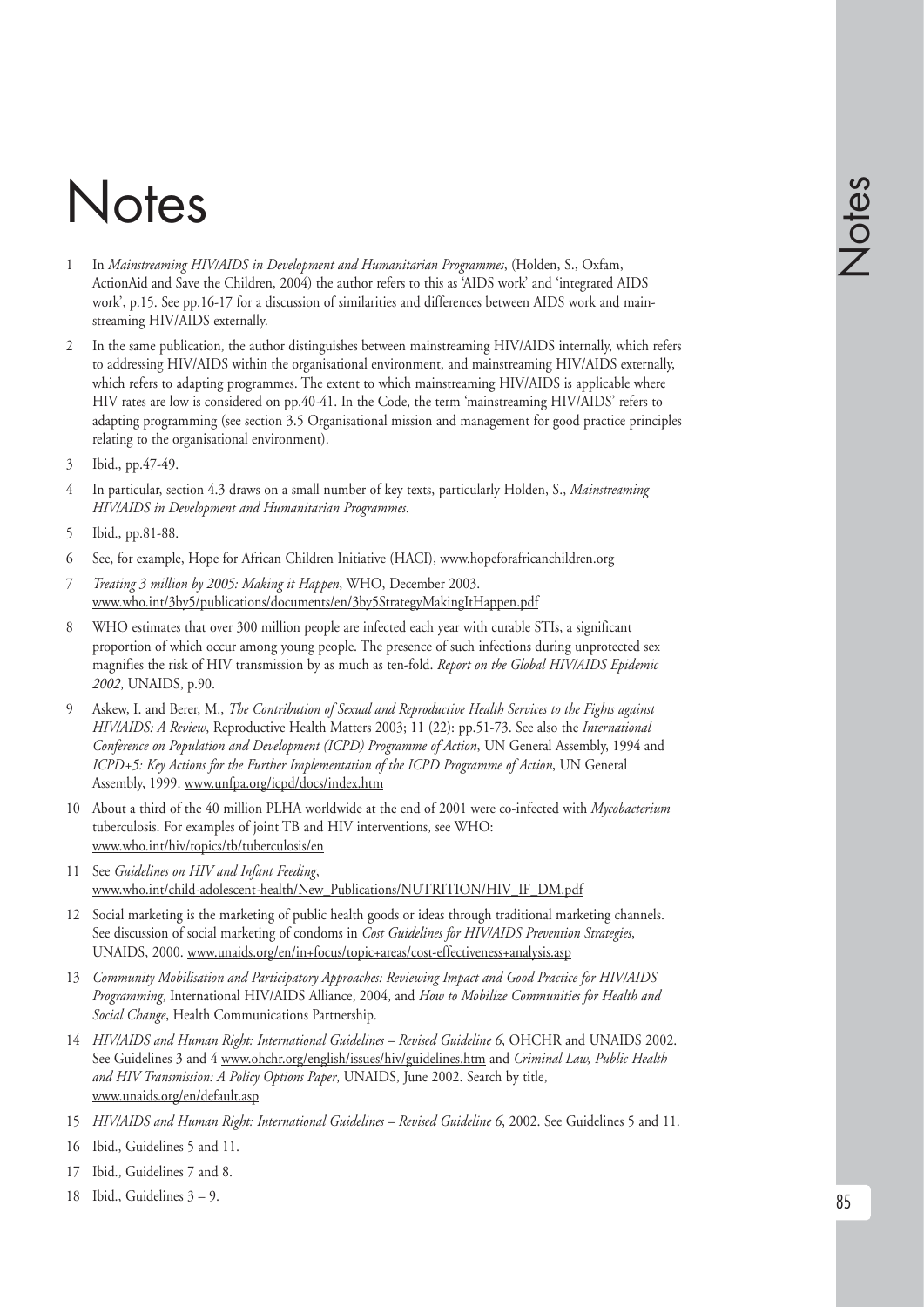- 19 Ibid., Guideline 6.
- 20 The female condom has been proven effective in reducing the risks of transmission, and surveys indicate that the product would be used more widely by many sexually active women were it more widely available. *Global Mobilization of HIV Prevention: A Blueprint for Action*, Global HIV Prevention Working Group, July 2002, p.14, <www.kff.org/hivaids/200207-index.cfm>; WHO, *Evidence for Action on HIV/AIDS and Injecting Drug Use* series).
- 21 See *Joint Advocacy on HIV/AIDS, Treatments, Microbicides and Vaccines*, <www.aidslaw.ca/Maincontent/issues/vaccines.htm#mtv>
- 22 The term 'effective medications' includes ARVs and treatment for opportunistic infections and fixed-dose combinations to support cost-effective delivery and promote adherence, in turn limiting drug resistance. See *Scaling Up Antiretroviral Therapy in Resource-Limited Settings: Treatment Guidelines for a Public Health Approach*, WHO, 2003 revision, p.12 and p.15. [www.who.int/hiv/pub/prev\\_care/en/arvrevision2003en.pdf](www.who.int/hiv/pub/prev_care/en/arvrevision2003en.pdf). Also see Chapter 2, endnotes 17 and 18 for international resolutions useful in advocating access to treatments.
- 23 See range of resources produced by Médecins Sans Frontières, Access to Essential Medicines Campaign: <www.accessmed-msf.org>
- 24 *HIV/AIDS and Human Rights International Guidelines*, Revised Guideline 6.
- 25 *The Right to Know New Approaches to HIV Testing and Counselling*, WHO, 2003. <www.emro.who.int/asd/backgrounddocuments/egy0703/RighttoKnow.pdf>
- 26 *Global Mobilization of HIV Prevention: A Blueprint for Action*, p.11. Global HIV Prevention Working Group, 2002.
- 27 *The Right to Know New Approaches to HIV Testing and Counselling*, WHO, 2003.
- 28 See, for example, *Integrating HIV Voluntary Counselling and Testing into Reproductive Health Settings: Stepwise Guidelines for Programme Planners*, Managers and Service Providers, IPPF and UNFPA, 2004. [www.ippf.org/resource/IPPF\\_UNFPA\\_HIV/IPPF\\_UNFPA\\_HIV.pdf](www.ippf.org/resource/IPPF_UNFPA_HIV/IPPF_UNFPA_HIV.pdf)
- 29 *The Right to Know New Approaches to HIV Testing and Counselling*, WHO. For an analysis of the case against mandatory testing, see *Info Sheet 12: Mandatory Testing*, Canadian HIV/AIDS Legal Network, 2000. <www.aidslaw.ca/Maincontent/issues/testing/e-info-ta12.htm>
- 30 *Access to HIV Prevention*, Global HIV Prevention Working Group, May 2003.
- 31 *Global Mobilization of HIV Prevention: A Blueprint for Action*, pp.8-18, discusses evidence of the effectiveness of combined approaches, including behaviour change, VCT, ARVs, harm reduction programmes and prevention of MTCT. The need for comprehensive prevention programmes is reflected in paragraphs 47-54 of the Declaration of Commitment on HIV/AIDS.
- 32 *Global Mobilization of HIV Prevention: A Blueprint for Action*, Global HIV Prevention Working Group, p.10.
- 33 Research indicates that comprehensive programmes are more effective in reducing HIV risk than programmes that promote abstinence alone: Jemmott, J. et al, *Abstinence and Safer Sex: HIV Risk Interventions for African-American Adolescents: A Randomized Controlled Trial,* JAMA 1998, 1529-1536, cited in *Global Mobilization of HIV Prevention: A Blueprint for Action* pp.8-18. See also the Eldis guide, which provides a review of the evidence base in relation to abstinence-only programmes, broad-based sexual health programmes, peer education, mass media HIV awareness and behaviour change, providing summaries of research on the key issues, with links to further sources;<www.eldis.org/hivaids/abstinence.htm>. The Institute of Medicine, the federal body of experts responsible for advising the United States federal government on issues of medical care, research and education, found that scientific literature, as well as experts who had studied the issue, showed that comprehensive sex and HIV/AIDS education programmes and condom availability programmes could be effective in reducing high-risk sexual behaviours, while no such evidence supported abstinence-only programs (cited in *Ignorance Only: HIV/AIDS, Human Rights And Federally Funded Abstinence-Only Programs In The United States*, Human Rights Watch, September 2002. [hrw.org/reports/2002/usa0902/\)](www.hrw.org/reports/2002/usa0902/).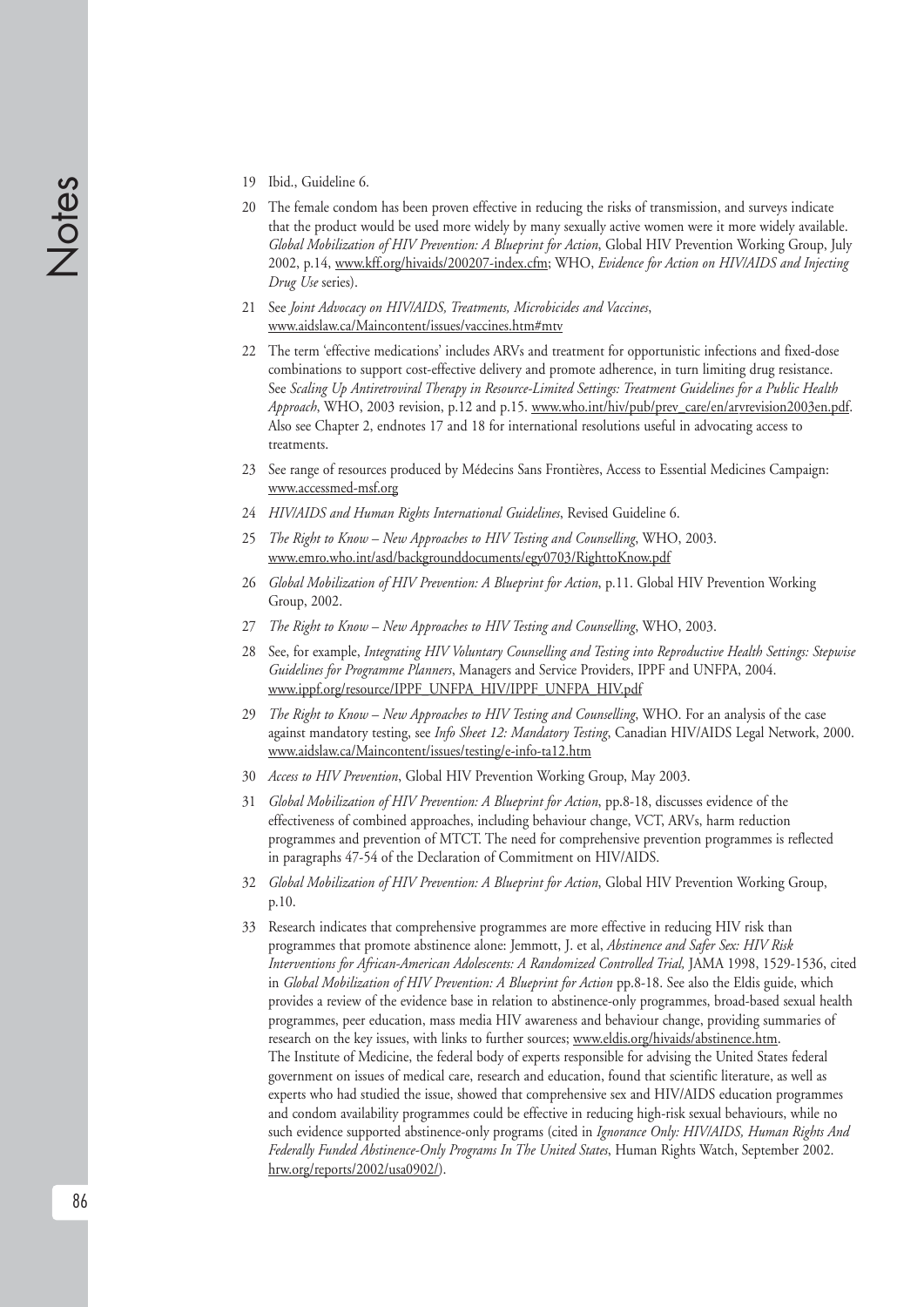- 34 *Dying to Learn: Young People, HIV and the Churches*, Christian Aid, October 2003. <www.christian-aid.org.uk/indepth/310learn/index.htm>
- 35 Cohen, S., *Beyond Slogans: Lessons From Uganda's Experience With ABC and HIV/AIDS*, December 2003, The Alan Guttmacher Institute, [www.guttmacher.org/pubs/journals/gr060501.html;](www.guttmacher.org/pubs/journals/gr060501.html) Singh, S. et al, *A, B and C in Uganda: The Roles of Abstinence, Monogamy and Condom Use in HIV Decline*, December 2003, [www.guttmacher.org/pubs/or\\_abc03.pdf](www.guttmacher.org/pubs/or_abc03.pdf)
- 36 *2002 Report on the Global HIV/AIDS Epidemic*, UNAIDS, p.65.
- 37 Research demonstrates that condoms, when used consistently and correctly, are highly effective in preventing transmission of HIV. CDC, National Center for HIV, STD and TB prevention, <www.cdc.gov/nchstp/od/latex.htm>
- 38 Harm reduction is one of the three complementary approaches to addressing illicit drug use, the others being supply reduction and demand reduction. Supply reduction includes seizing drugs through customs operations, assisting drug producers to grow legal crops and prosecution of drug traffickers. Demand reduction encompasses a range of measures designed to promote a healthy lifestyle free from drugs and to prevent drug use. See *Harm Reduction Principles*, Central and Eastern Europe Harm Reduction Network, <www.ceehrn.lt/index.php?ItemId=4805>
- 39 *Report on the Global HIV/AIDS Epidemic 2002*, UNAIDS, p.94.
- 40 There is compelling evidence that increasing the availability and use of sterile injecting equipment among people who inject drugs contributes substantially to reducing HIV transmission, without contributing to an increase in drug use. *Policy Brief: Provision of Sterile Injecting Equipment to Reduce HIV Transmission*, WHO, 2004, p.2. Early implementation of needle and syringe programmes (NSPs) has been a critical factor in avoiding serious outbreaks of HIV among IDUs. *Global Mobilization of HIV Prevention: A Blueprint for Action*, p.15, Global HIV Prevention Working Group, July 2002.
- 41 *Effectiveness of HIV Information, Education and Communication Interventions for Injecting Drug Users*, WHO (forthcoming, 2005).
- 42 Numerous studies demonstrate that substitution treatments reduce drug use, the frequency of injecting and levels of associated risk-taking behaviour. *Policy Brief: Reduction of HIV Transmission Through Drug-Dependence Treatment*, WHO, 2004, p.2. See *Evidence for Action on HIV/AIDS and Injecting Drug Use* series, WHO.
- 43 *Evidence for Action: Effectiveness of Community-Based Outreach in Preventing HIV/AIDS Among Injecting Drug Users*, WHO, 2004.
- 44 *Policy Brief: Reduction of HIV Transmission in Prisons*, WHO, 2004. See *Evidence for Action on HIV/AIDS and Injecting Drug Use* series, WHO.
- 45 'Treatment' includes treatment of opportunistic infections, as well as ARVs.
- 46 *HIV Care and Support: A Strategic Framework*, Family Health International, June 2001 [\(www.fhi.org\)](www.fhi.org) provides a useful analysis of the components of a comprehensive approach to treatment, care and support.
- 47 Approximately one-third of PLHA worldwide are co-infected with *M. tuberculosis*, and 70 per cent of them live in sub-Saharan Africa. Tuberculosis is the leading cause of death among HIV-infected people, and HIV has been responsible for a global surge in the number of cases of active tuberculosis. *Report on the Global HIV/AIDS Epidemic 2002*, UNAIDS, p.151.
- 48 *Policy Briefing No.2: Participation and Empowerment in HIV/AIDS Programming*, International HIV/AIDS Alliance, 2000. [www.aidsalliance.org/ngosupport/resources/429a\\_participation\\_polbrief\\_eng.pdf](www.aidsalliance.org/ngosupport/resources/429a_participation_polbrief_eng.pdf)
- 49 *Improving Access to HIV-Related Treatment*, International HIV/AIDS Alliance; *Antiretroviral Therapy in Primary Health Care: Experience of the Khayelitsha Programme in South Africa*, WHO, 2003, [www.who.int/hiv/pub/prev\\_care/en/South\\_Africa\\_E.pdf](www.who.int/hiv/pub/prev_care/en/South_Africa_E.pdf)
- 50 *HIV and AIDS-Related Stigmatization, Discrimination and Denial: Forms, Contexts and Determinants*, UNAIDS, 2000, [www.unaids.org;](www.unaids.org) and *HIV-Related Stigma and Discrimination: A Conceptual Framework and an Agenda for Action*, Horizons Program, 2002.<www.popcouncil.org/pdfs/horizons/sdcncptlfrmwrk.pdf>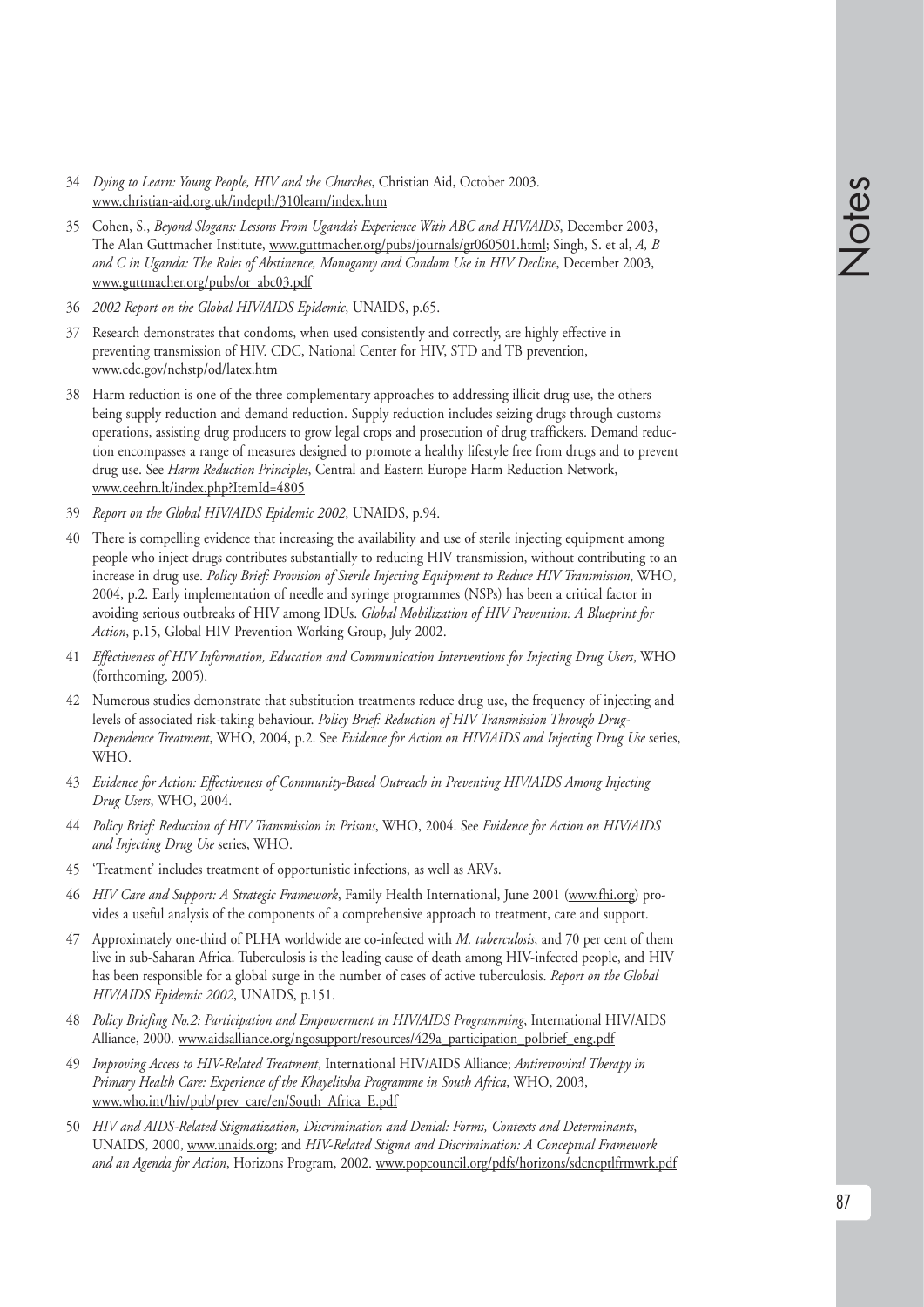- 51 *AIDS Discrimination in Asia*. Asia Pacific Network of People Living with HIV/AIDS (APN+): [www.gnpplus.net/regions/files/AIDS-asia.pdf;](www.gnpplus.net/regions/files/AIDS-asia.pdf) and Human Rights Watch reports, for example: *Policy Paralysis: A Call for Action on HIV/AIDS-Related Human Rights Abuses Against Women and Girls in Africa*, December 2003; *Locked Doors: The Human Rights of People Living with HIV/AIDS in China*, August 2003; *Ravaging the Vulnerable: Abuses Against Persons at High Risk of HIV Infection in Bangladesh*, August 2003; *Just Die Quietly: Domestic Violence and Women's Vulnerability to HIV in Uganda*, August 2003; *Abusing The User: Police Misconduct, Harm Reduction And HIV/AIDS in Vancouver*, May 2003. [hrw.org/doc/?t=hivaids\\_news](www.hrw.org/doc/?t=hivaids_news) **19.2** www.ifrc.org/meetings/regional/african/africa/6thpac/notes and the state of the state of the state of the state of the state of the state of the state of the state of the state of the state of the state of the sta
	- 52 See, for example, the role of stigma and discrimination in increasing vulnerability of children and youth infected with and affected by HIV/AIDS, Save the Children (UK), 2001: [www.savethechildren.org.uk/temp/scuk/cache/cmsattach/1104\\_stigma.pdf](www.savethechildren.org.uk/temp/scuk/cache/cmsattach/1104_stigma.pdf)
	- 53 The effects of discrimination upon vulnerable groups and the consequences for effective responses to HIV/AIDS are examined in the Human Rights Watch reports above and research outlined in *HIV-Related Stigma and Discrimination: A Conceptual Framework and an Agenda for Action*, UNAIDS, 2000, <www.unaids.org>
	- 54 *Disentangling HIV and AIDS Stigma in Ethiopia, Tanzania and Zambia*, International Centre for Research on Women (ICRW), 2003. <www.icrw.org/docs/stigmareport093003.pdf>
	- 55 For recommended approaches to travel restrictions, see *Statement on HIV/AIDS-Related Travel Restrictions*, UNAIDS and International Organisation for Migration, June 2004. <www.iom.int/en/pdf%5Ffiles/hivaids/unaids%5Fiom%5Fstatement%5Ftravel%5Frestrictions.pdf>
	- 56 *Understanding and Challenging HIV Stigma: Toolkit For Action*, Change and ICRW, September 2003. <www.changeproject.org/technical/hivaids/stigma.html>
	- 57 For example, *What Religious Leaders Can Do about HIV/AIDS: Action for Young Children and Young People*, UNICEF, UNAIDS and World Council for Religions for Peace, 2003. [www.unicef.org/publications/index\\_19024.html](www.unicef.org/publications/index_19024.html)
	- 58 *Lessons Learned in Mainstreaming HIV/AIDS, Flyer 5: Researching HIV/AIDS at Local Level* and *Flyer 6: Findings of Local Research on HIV/AIDS*, Oxfam.
	- 59 *Guidelines for HIV/AIDS in Emergency Settings*, Inter-Agency Standing Committee (IASC), 2003, p.6. <www.humanitarianinfo.org/iasc/IASC%20products/FinalGuidelines17Nov2003.pdf>
	- 60 See discussion of the ways in which development and humanitarian work may actually increase vulnerability to HIV/AIDS and its impacts, Holden, S., *Mainstreaming HIV/AIDS in Development and Humanitarian Programmes*, pp.26-30.
	- 61 Holden, S., *AIDS on the Agenda: Adapting Development and Humanitarian Programmes to Meet the Challenge of HIV/AIDS*, Oxfam GB, December 2003. See practical suggestions for undertaking community research for mainstreaming HIV/AIDS in development work (Unit 7) and humanitarian work (Unit 10).
	- 62 Given that many people are not aware of their HIV status, this is not about seeking to identify people who are living with HIV and AIDS, but rather about using the knowledge within our organisations and communities and our outreach capacity to identify those who are vulnerable to HIV/AIDS and its impacts, e.g. where children are not attending school or where women are no longer involved in community activities or programmes.
	- 63 The examples here are drawn from Holden, S., *Mainstreaming HIV/AIDS in Development and Humanitarian Programmes*, and *Humanitarian Programmes and Guidelines for HIV/AIDS in Emergency Settings*, IASC.
	- 64 *Mainstreaming HIV/AIDS in Development and Humanitarian Programmes*, see discussion on monitoring and evaluation, pp.110-113.
	- 65 See, for example, *Southern Africa… Not Business as Usual*, International Federation of Red Cross and Red Crescent Societies, 2003. This report examines the interface between HIV/AIDS, food insecurity, vulnerability and poverty in Southern Africa and proposes an integrated system of support to households and communities made vulnerable by HIV/AIDS, including home-based care, water and sanitation, food security and income generation, among other features.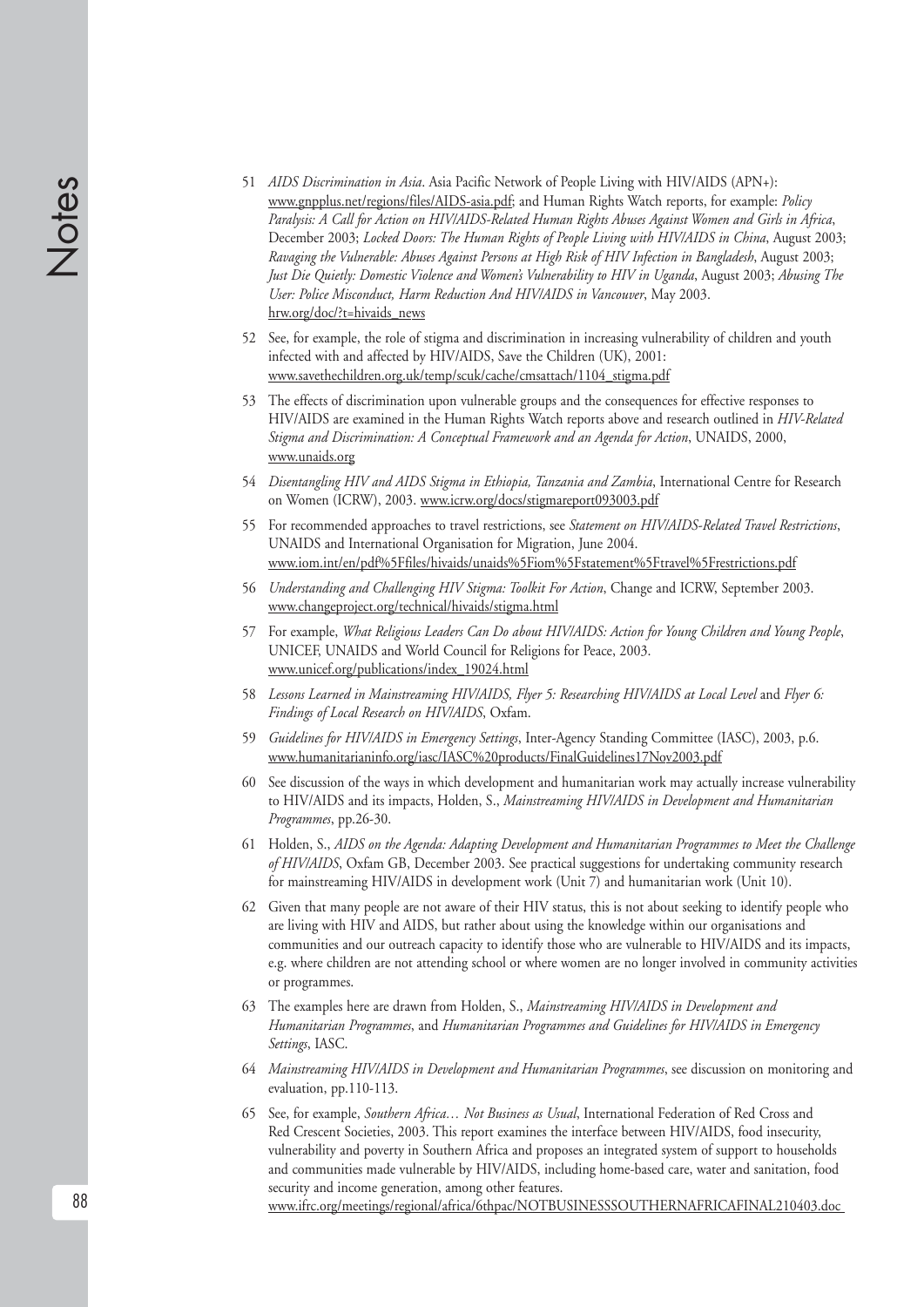- 66 Ibid., see discussion of how households cope with shock and the implications of this for development work, pp.82-84.
- 67 *Learning to Survive: How Education for All Saves Millions of Young People from HIV/AIDS*, Oxfam, 2004, p.5. [www.oxfam.org.uk/what\\_we\\_do/issues/education/gce\\_hivaids.htm](www.oxfam.org.uk/what_we_do/issues/education/gce_hivaids.htm)
- 68 See, for example, case study on the Natural Farming Network in Zimbabwe, p.42, in Wilkins, M., and Vasani, D., *Mainstreaming HIV/AIDS: Looking Beyond Awareness*, Voluntary Services Overseas (VSO), 2002. [www.vso.org.uk/resources/position\\_papers.asp](www.vso.org.uk/resources/position_papers.asp)
- 69 *Mainstreaming HIV/AIDS in Development and Humanitarian Programmes*, pp.84-85.
- 70 Ibid., pp.85-87.
- 71 Kim, J., *Conceptual Framework: Understanding the Linkages Between Gender Inequity, Lack of Access to Water, and HIV/AIDS*, Rural AIDS and Development Action Research (RADAR) , 2004.
- 72 Ibid., p.21, pp.87-88 and pp.97-99; and *Guidelines for HIV/AIDS Interventions in Emergency Settings*, IASC, including HIV/AIDS consideration in water and sanitation planning, pp.42-43.
- 73 See *Guidelines for HIV/AIDS Interventions in Emergency Settings*, IASC and The Sphere Project: *Humanitarian Charter and Minimum Standards in Disaster Response*, 2nd Edition, 2004. <www.sphereproject.org>
- 74 *Guidelines for HIV/AIDS Interventions in Emergency Settings*, IASC, see matrix on pp.15-19.
- 75 Ibid.
- 76 *Guidelines for HIV/AIDS Interventions in Emergency Settings*, IASC, food security and nutrition pp.44-57. See also UN World Food Programme, HIV/AIDS Policy Papers. www.wfp.org/index.asp?section=1
- 77 *Guidelines for HIV/AIDS Interventions in Emergency Settings*, establishing safely designated sites, pp.58-59.
- 78 Ibid. Each of these elements is considered in detail, see pp.60–89.
- 79 As of November 2003, 192 countries had ratified the CRC.
- 80 *The Framework for the Protection, Care and Support of Orphans and Vulnerable Children Living in a World* with HIV and AIDS, UNICEF, July 2004, [www.unicef.org/aids/index\\_documents.html](www.unicef.org/aids/index_documents.html). See discussion of the inadequacies of institutional care in addressing the needs of orphans, p.37.
- 81 These programming principles and strategies are considered in detail in *The Framework for the Protection, Care and Support of Orphans and Vulnerable Children Living in a World with HIV and AIDS*, UNICEF, and *Building Blocks: Africa-Wide Briefing Notes*, International HIV/AIDS Alliance, January 2003 (www.aidsal[liance.org/\\_res/training/Toolkits/Building%20Blocks/English/Overview.pdf\). This series of booklets covers](www.aidsalliance. org/_res/training/Toolkits/Building%20Blocks/English/Overview.pdf) the topics of psychological support, health and nutrition, economic strengthening, education, and social inclusion for communities working with orphans.
- 82 Holden, S., *Mainstreaming HIV/AIDS in Development and Humanitarian Programmes*, see challenges to mainstreaming, pp.106-113.
- 83 *Learning to Survive: How Education for All Would Save Millions of Young People from HIV/AIDS*, Oxfam, 2004.
- 84 Declaration of the UN Millennium Summit, Part III, Development and Poverty Eradication, UN General Assembly 2000 <www.un.org/millennium/declaration/ares552e.pdf>
- 85 Vandemoortele, J. and Delamonica, E., *Education 'Vaccine' against HIV/AIDS,* cited in *Learning to Survive: How Education for All Saves Millions of Young People from HIV/AIDS*, p.2.
- 86 Ibid.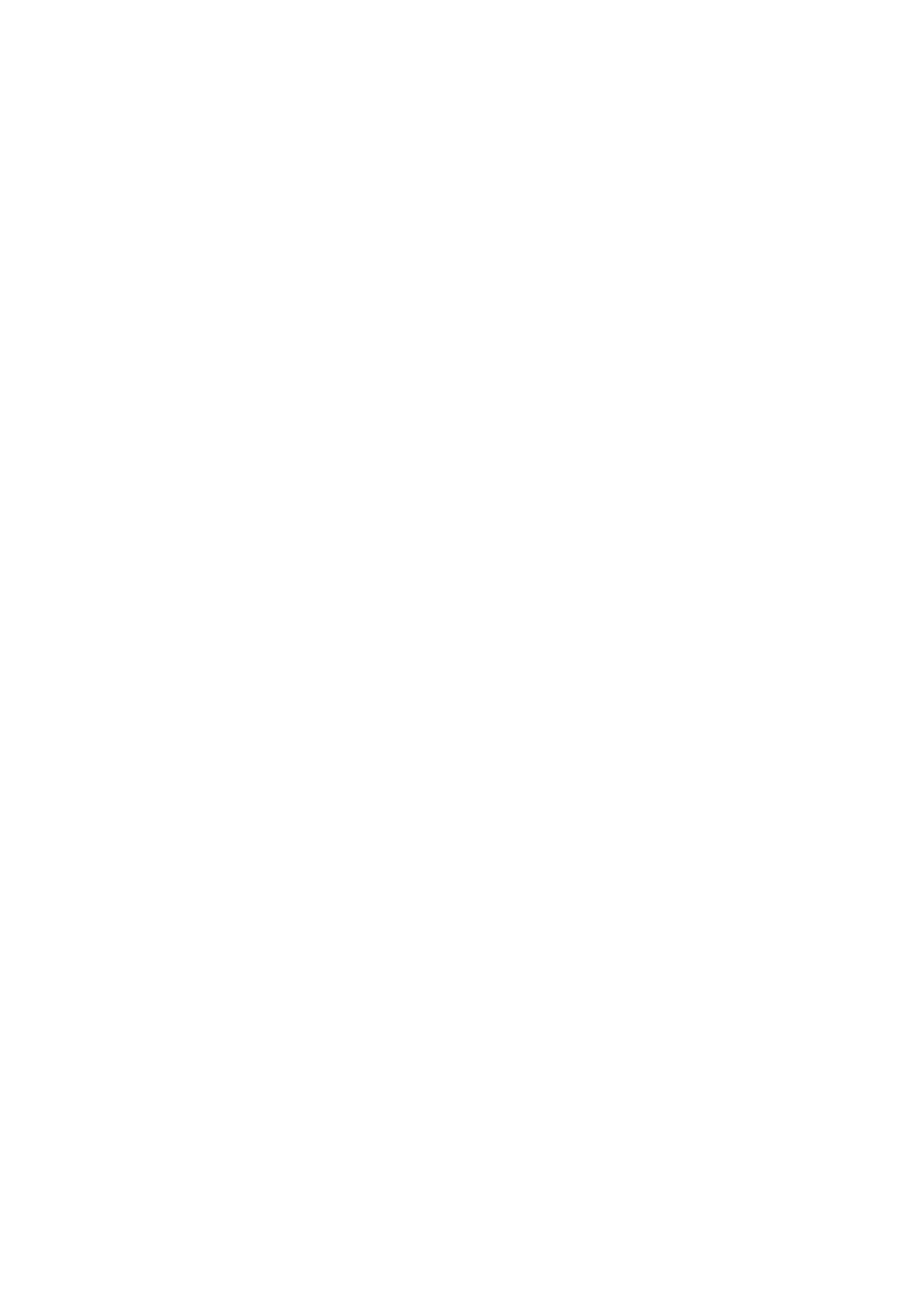# Appendices

# **5.1** 'Signing on' to the Code

The NGOs that are signatories to this Code have publicly signalled their endorsement of and commitment to the principles it contains, which outline a sectoral vision of good practice in the role of NGOs in responding to HIV/AIDS. Signatory NGOs are provided with a Code logo and may use the strapline '*We endorse the Code of Good Practice for NGOs Responding to HIV/AIDS'* in printed materials and on their websites.

It is not possible to sign on to only parts of the Code. Partial endorsement could undermine the work of other NGO signatories and weaken the collective voice that the Code aims to promote (see section 1.6 About the Code, Scope of implementation).

When the second phase of this project – implementation of the Code – is established, NGOs wishing to sign on to the Code will still be able to do so. An update about this process will be provided on the website of the International Federation of Red Cross and Red Crescent Societies, at www.ifrc.org.

# **5.2** Implementation of the Code

#### Scope of implementation

The Code is a comprehensive document that reflects the diverse work of NGOs responding to HIV/AIDS. It is not intended that NGOs commit to implementation of the entire Code. Rather, signatory NGOs will be assisted to implement the guiding and operational principles and those programming principles that are relevant to their work, in a timeframe appropriate to their needs, with an emphasis on continuous improvement over time.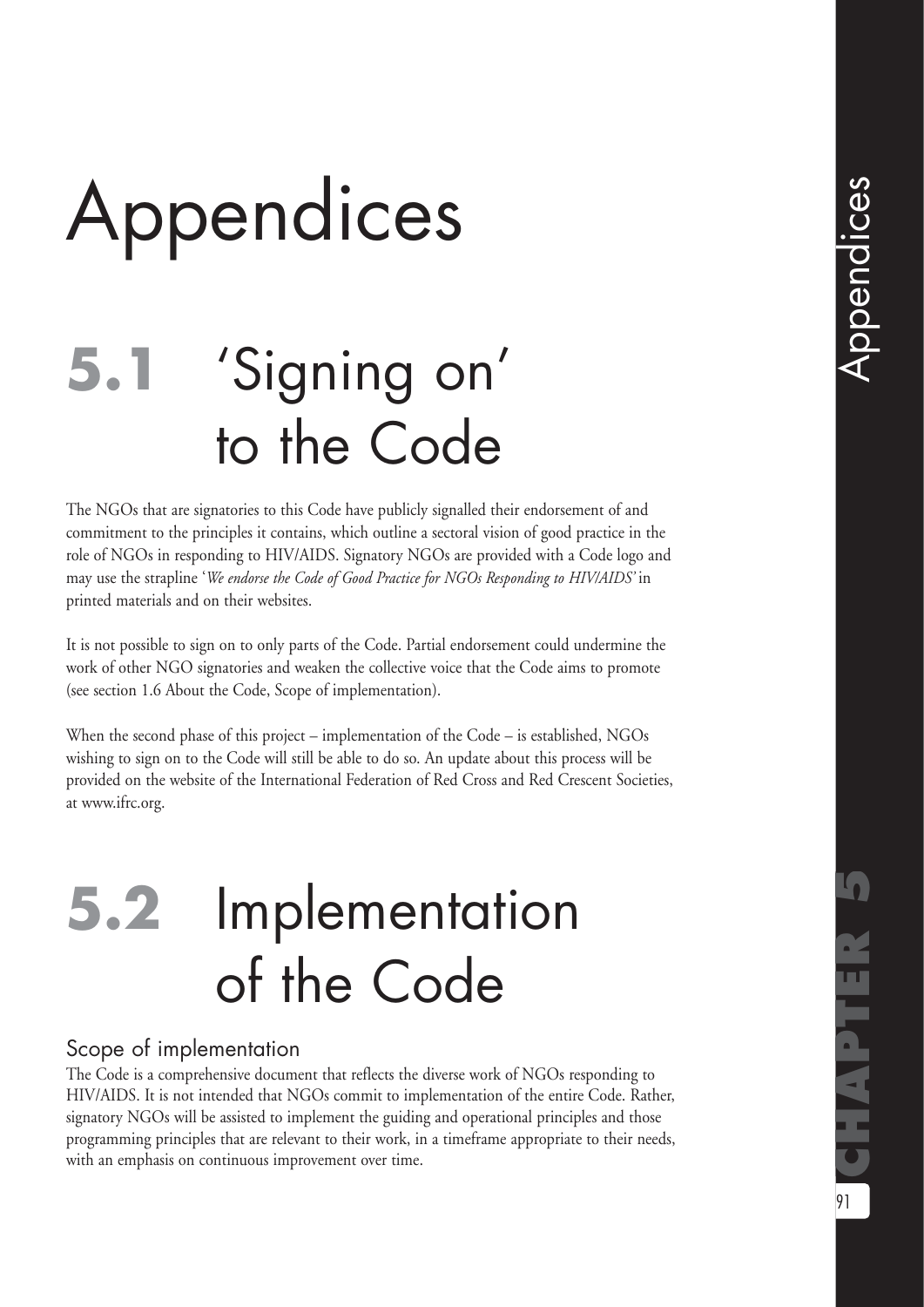#### Model for implementing the Code: a work in progress

During consultations with NGOs on the draft Code, a clear theme emerged on the need to provide support to signatory NGOs if they were to implement the Code effectively. In determining a model for implementation, the Steering Committee also drew on the experiences of implementation of other inter-agency codes, namely:

- *The Code of Conduct for the International Red Cross and Red Crescent Movement and NGOs in Disaster Relief*
- The Sphere Project: *Humanitarian Charter and Minimum Standards in Disaster Relief*, and
- People In Aid: *Code of Good Practice in the Management and Support of Aid Personnel*.

Given the diversity of signatory NGOs, the Steering Committee recognised that approaches to using the Code, applying the principles in different contexts and reporting on progress will vary, depending on the type of signatory NGO, such as international NGOs with in-country offices, members of network or federated structures, and national NGOs. Accordingly, the proposed approach to implementation is a flexible one, designed to be refined in collaboration with signatory NGOs.

It is envisaged that signatory NGOs will be assisted to use the Code in their work and to design a process for reporting on strategies for implementing the Code using a process based on *social audit*, including building on monitoring, evaluation and accreditation systems already in place in their organisation.

Social audit is used by not-for-profit organisations and ethical companies to measure and improve performance against social and ethical objectives. There is no 'pass' or 'fail' in a social audit: each organisation can move at its own speed to implement a continuous cycle of improvement. Social audit emphasises institutional learning, as well as training for individuals. It encourages organisations to start from 'where we are', reviewing and building on existing monitoring, evaluation and quality systems when they measure performance. These should be investigated, used and adapted before new ones are introduced. Model for implementing the Codes care with partner or member or the effective principles with the properties of the effective principles in the properties of the effective principles in the effective principles in the eff

Once the second phase of the project is established, signatory NGOs will be asked to make a written commitment to implement the Code and to nominate a Code 'champion'. Signatory NGOs will then be entitled to use the strapline *'We are implementing the Code of Good Practice for NGOs Responding to HIV/AIDS'* in printed materials and on their websites.

#### Supporting implementation

It is envisaged that the Code project will establish a secretariat to support implementation of the Code. The secretariat will provide a focal point for 'marketing' the Code, providing information about it and the process for sign-on and implementation, and helping to network and support signatory NGOs as they use the Code in their work.

The secretariat will map existing mechanisms and support those already available to signatory NGOs, and will identify unmet needs for assistance. Based on this mapping exercise, the secretariat will provide support to signatory NGOs to use the Code in their work, including supporting initiatives for joint activities by signatory NGOs in the same country or region.

It is envisaged that signatory NGOs will apply the Code in different ways – for example, developing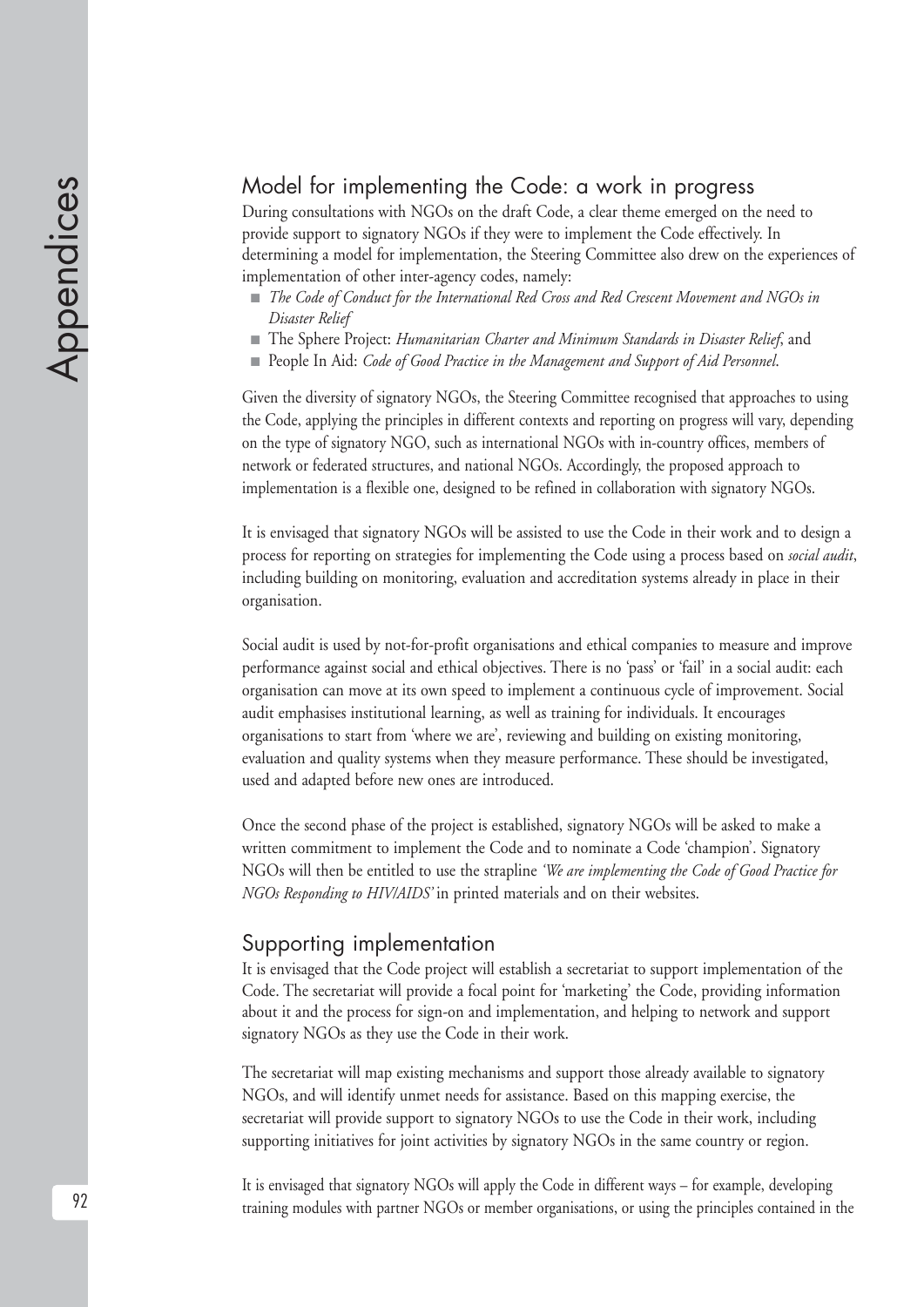Code to develop indicators appropriate for the epidemic context within which they work, which can then be used when developing, implementing and evaluating specific programmes. People In Aid and The Sphere Project offer useful examples of possible activities, including workshops, baseline studies, resource centres, pilot programmes and expert advice, that could be provided to signatory NGOs. Many NGOs will already have in place systems of monitoring, evaluation, quality assurance or accreditation. The secretariat will offer signatory NGOs assistance to use existing systems wherever possible to measure their own performance in implementing the Code, including improving accountability.

The Steering Committee has commenced planning for this second phase of the project, including securing the necessary funds. Further information on phase two will be available on the website of the International Federation of Red Cross and Red Crescent Societies.

### Electronic version and future revision of the Code

The website of the International Federation of Red Cross and Red Crescent Societies carries an electronic version of the Code, which includes hyperlinks to secondary sources of information, at <www.ifrc.org/what/health/hivaids/code/>. It is envisaged that the Code will be translated into French, Spanish and Russian as part of the second phase of the project.

The Code is a 'living' document that will need to be revised in order to continue to reflect the principles and practices, and evidence base, that underscore successful NGO responses to HIV/AIDS and provide up-to-date resources to support its implementation. Comments are welcome and a feedback form is provided on page 108.

# **5.3** Key resources

### HIV/AIDS and human rights advocacy

Declaration of Commitment on HIV/AIDS, United Nations General Assembly Special Session on HIV/AIDS (UNGASS), 25-27 June 2001. <www.un.org/ga/aids/coverage/FinalDeclarationHIVAIDS.html>

*Advocacy Guide to the Declaration of Commitment on HIV/AIDS*, International Council of AIDS Service Organisations (ICASO), October 2001. <www.icaso.org/ungass/advocacyeng.pdf>

*HIV/AIDS and Human Rights: International Guidelines*, Office of the United Nations High Commissioner for Human Rights (OHCHR) and the Joint United Nations Programme on HIV/AIDS (UNAIDS), United Nations, New York and Geneva, 1998. The *Guidelines* have been revised to reflect new standards in HIV/AIDS treatment and evolving international law on the right to health. *HIV/AIDS and Human Rights: International Guidelines, Revised Guideline 6, Access to Prevention, Treatment, Care and Support*, OHCHR and UNAIDS, March 2002. Both are available at <www.ohchr.org/english/issues/hiv/guidelines.htm>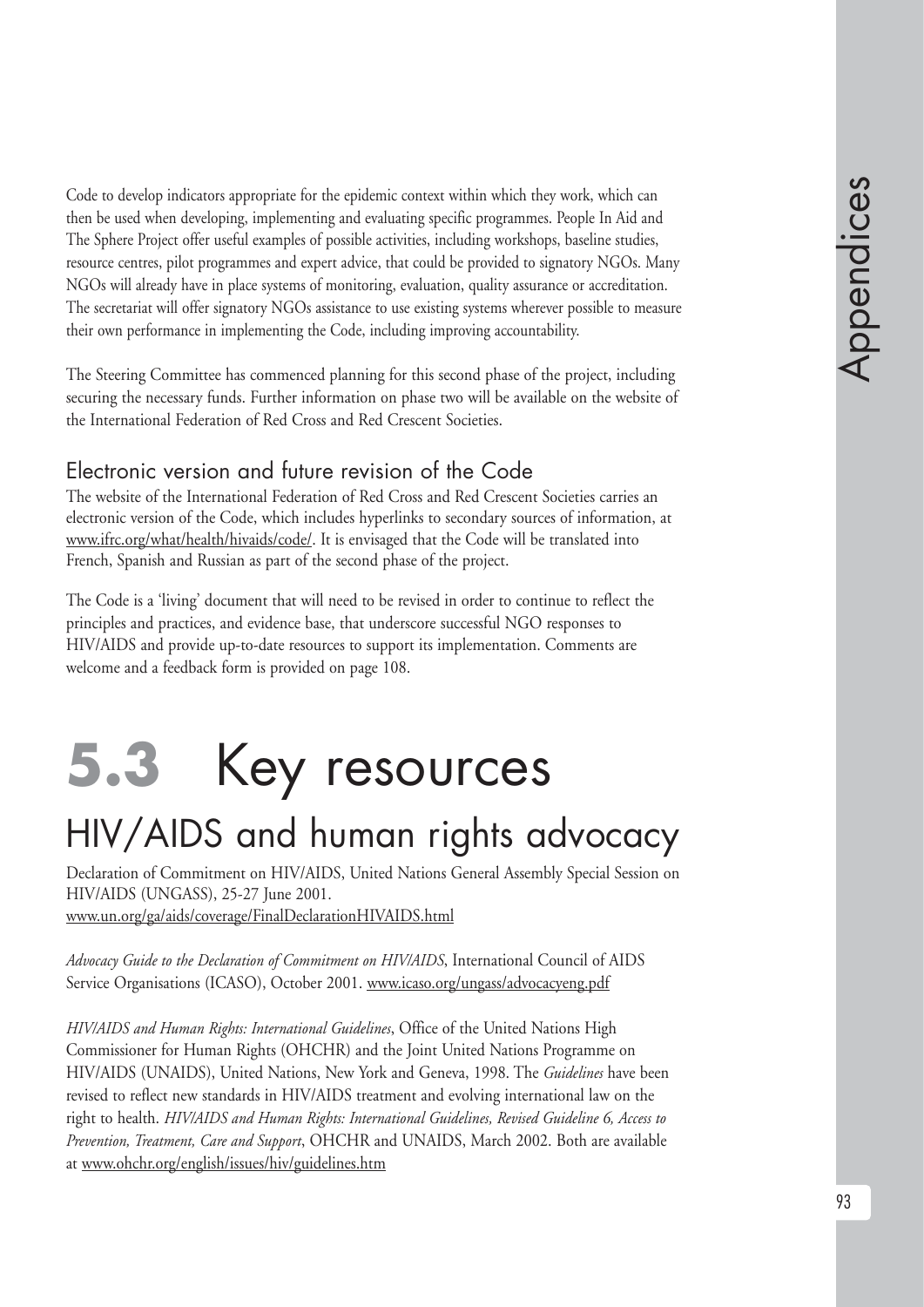*NGO Summary of the International Guidelines on HIV/AIDS and Human Rights and An Advocate's Guide to International Guidelines on HIV/AIDS and Human Rights*, ICASO, 1999. <www.icaso.org/docs/hivaidsguidelnsumm.htm>

Watchirs, H., *A Rights Analysis Instrument to Measure Compliance with the International Guidelines on HIV/AIDS and Human Rights*, Australian National Council on AIDS and Related Diseases, 1999. <www.ancahrd.org/pubs/pdfs/raifinal.pdf>

Legislative audits applying this approach have been undertaken in Nepal and Cambodia:

- *HIV/AIDS and Human Rights: A Legislative Audit*, National Centre for AIDS and STD Control, POLICY Project Nepal and Forum for Women, Law and Development, 2004.
- Ward, C. and Watchirs, H., *Cambodian HIV/AIDS and Human Rights Legislative Audit*, USAID and POLICY Project Cambodia, 2003. <www.policyproject.com/byTopic.cfm/HIV>

*Programming HIV/AIDS: A Human Rights Approach – A Tool for Development and Community-Based Organizations Responding to HIV/AIDS*, Canadian HIV/AIDS Legal Network, 2004. [www.aidslaw.ca/Maincontent/issues/discrimination/rights\\_approach/DPatterson\\_ProgTool.pdf](www.aidslaw.ca/Maincontent/issues/discrimination/rights_approach/DPatterson_ProgTool.pdf)

*HIV/AIDS and Human Rights in a Nutshell*, ICASO and the International Health and Human Rights Programme of the Francois-Xavier Bagnoud Centre for Health and Human Rights, Harvard School of Public Health, 2004. <www.icaso.org/HIV%20Human%20Rights%20Nutshell-Aug04.pdf>

Vision Paper: *HIV-Positive Women and Human Rights*, International Community of Women Living with HIV/AIDS (ICW), 2004. <www.icw.org/tiki-index.php?page=Publications>

*Advocacy Guide for HIV/AIDS, June 2001, and Advocacy Guide to Sexual and Reproductive Health Rights*, International Planned Parenthood Federation, July 2001. <www.ippf.org/resource/index.htm#Documents>

*Advocacy in Action – A Toolkit to Support NGOs and CBOs Responding to HIV/AIDS*, International HIV/AIDS Alliance, June 2002. [www.aidsalliance.org/\\_res/civil\\_society/technical\\_support/Advocacy%20\(Eng\).pdf](www.aidsalliance.org/_res/civil_society/technical_support/Advocacy%20(Eng).pdf)

*Advocacy Tools and Guidelines: Promoting Policy Change Manual*, Care International, 2001. <www.careusa.org/getinvolved/advocacy/tools.asp#english>

*Bringing Rights to Bear: An Advocate's Guide to Work of UN Treaty Monitoring Bodies on Reproductive and Sexual Rights*, Center for Reproductive Rights, 2002. [www.crlp.org/pub\\_bp\\_tmb.html](www.crlp.org/pub_bp_tmb.html)

*Fulfilling Reproductive Rights for Women Affected by HIV: A Tool for Monitoring Achievement of Millennium Development Goals*, Center for Health and Gender Equity (CHANGE), Ipas, ICW and the Pacific Institute for Women's Health, 2004. [www.icw.org/tiki-read\\_article.php?articleId=110](www.icw.org/tiki-read_article.php?articleId=110)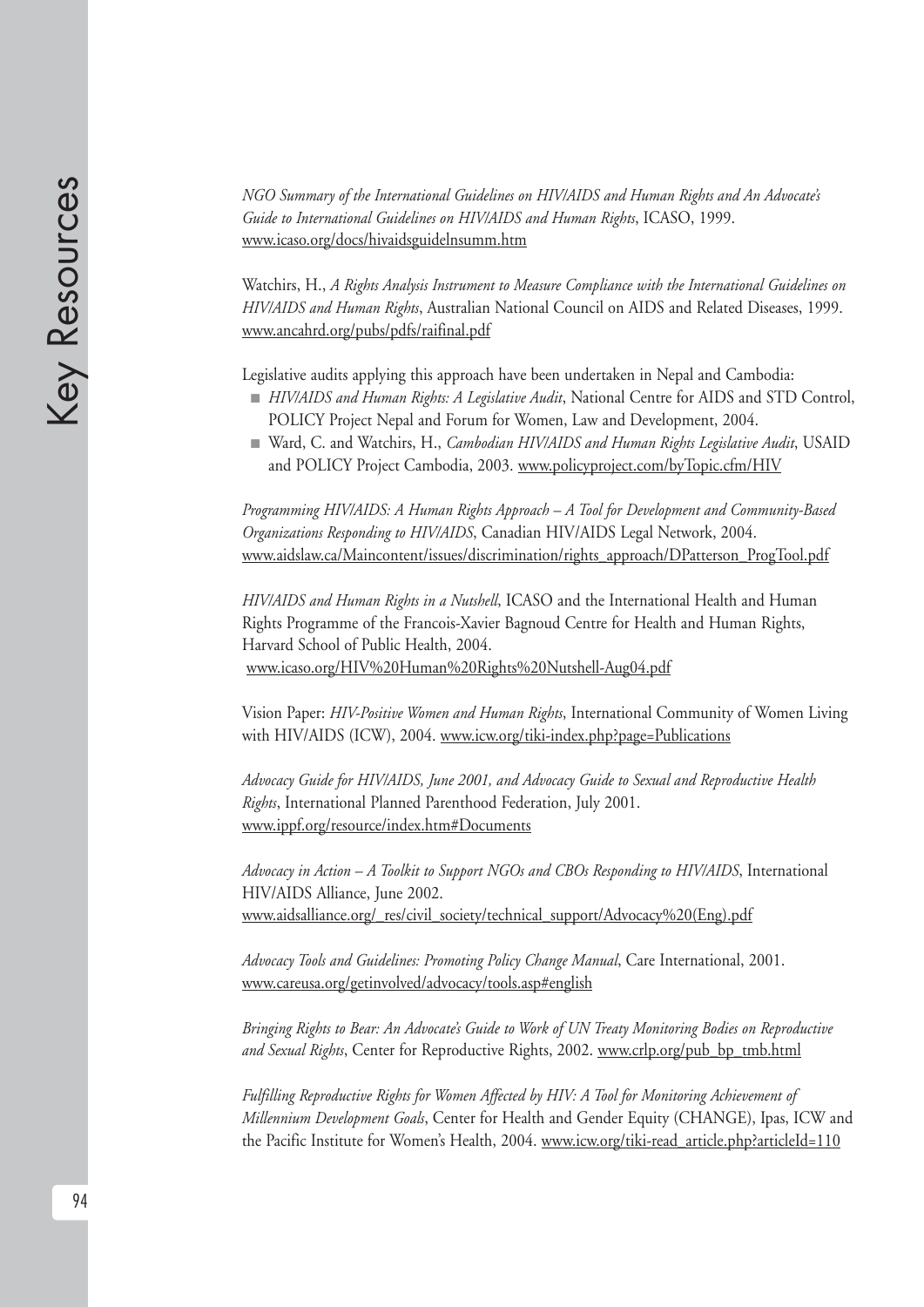*Advocacy Guide: HIV/AIDS Prevention for Injecting Drug Users*, International Harm Reduction Association, published by WHO, UNAIDS and UN Office on Drugs and Crime, 2004. <www.who.int/hiv/pub/advocacy/en/advocacyguideen.pdf>

Cornwall, A., and Welbourne, A. (Eds), *Realizing Rights: Transforming Approaches to Sexual and Reproductive Well-Being*, Zed Books, London, 2002.

# Involvement of PLHA and affected communities

*From Principle to Practice: Greater Involvement of People Living with or Affected by HIV/AIDS (GIPA)*, UNAIDS Best Practice Collection, September 1999. <www.unaids.org>

*Moving Forward: Operationalising GIPA in Vietnam*, Care and The POLICY Project, 2003. www.policyproject.com/pubs/countryreports/VIE\_FinalGIPA.pdf

Vision Paper: *Participation and Policy Making: Our Rights*, International Community of Women Living with HIV/AIDS (ICW), 2004. <www.icw.org/tiki-index.php?page=Publications>

*Positive Development: Setting Up Self-Help Groups and Advocating for Change. A Manual for People Living with HIV/AIDS*, Global Network of People Living with HIV/AIDS (GNP+), 1998. <www.gnpplus.net/programs.html>

*A Positive Woman's Survival Kit*, ICW, <www.icw.org/tiki-index.php?page=Publications>

*Greater Involvement of PLHA in NGO Service Delivery: Findings from a Four-Country Study*, International HIV/AIDS Alliance, summary of the report published by Horizons, July 2002. [www.aidsalliance.org/\\_res/civil\\_society/research/PLHA\\_Study\\_Summary.pdf](www.aidsalliance.org/_res/civil_society/research/PLHA_Study_Summary.pdf)

*Children's Participation in HIV/AIDS Programming*, International HIV/AIDS Alliance, December 2002. [www.aidsalliance.org/\\_res/ovc/Reports/OVC%20Newsletter%202002.pdf](www.aidsalliance.org/_res/ovc/Reports/OVC%20Newsletter%202002.pdf)

*A Vital Partnership: The Work of GNP+ and the International Federation of Red Cross and Red Crescent Societies*, UNAIDS Best Practice Collection, 2003. <www.unaid.org>

*How to Mobilize Communities for Health and Social Change: A Field Guide*, Health Communications Partnership, online tool at [www.hcpartnership.org/Publications/Field\\_Guides/Mobilize/htmlDocs/cac.htm](www.hcpartnership.org/Publications/Field_Guides/Mobilize/htmlDocs/cac.htm)

*Pathways to Partnerships Toolkit*, International HIV/AIDS Alliance, March 1999. [www.aidsalliance.org/\\_res/training/Toolkits/Pathways/Pathways%20\(Eng\).pdf](www.aidsalliance.org/_res/training/Toolkits/Pathways/Pathways%20(Eng).pdf)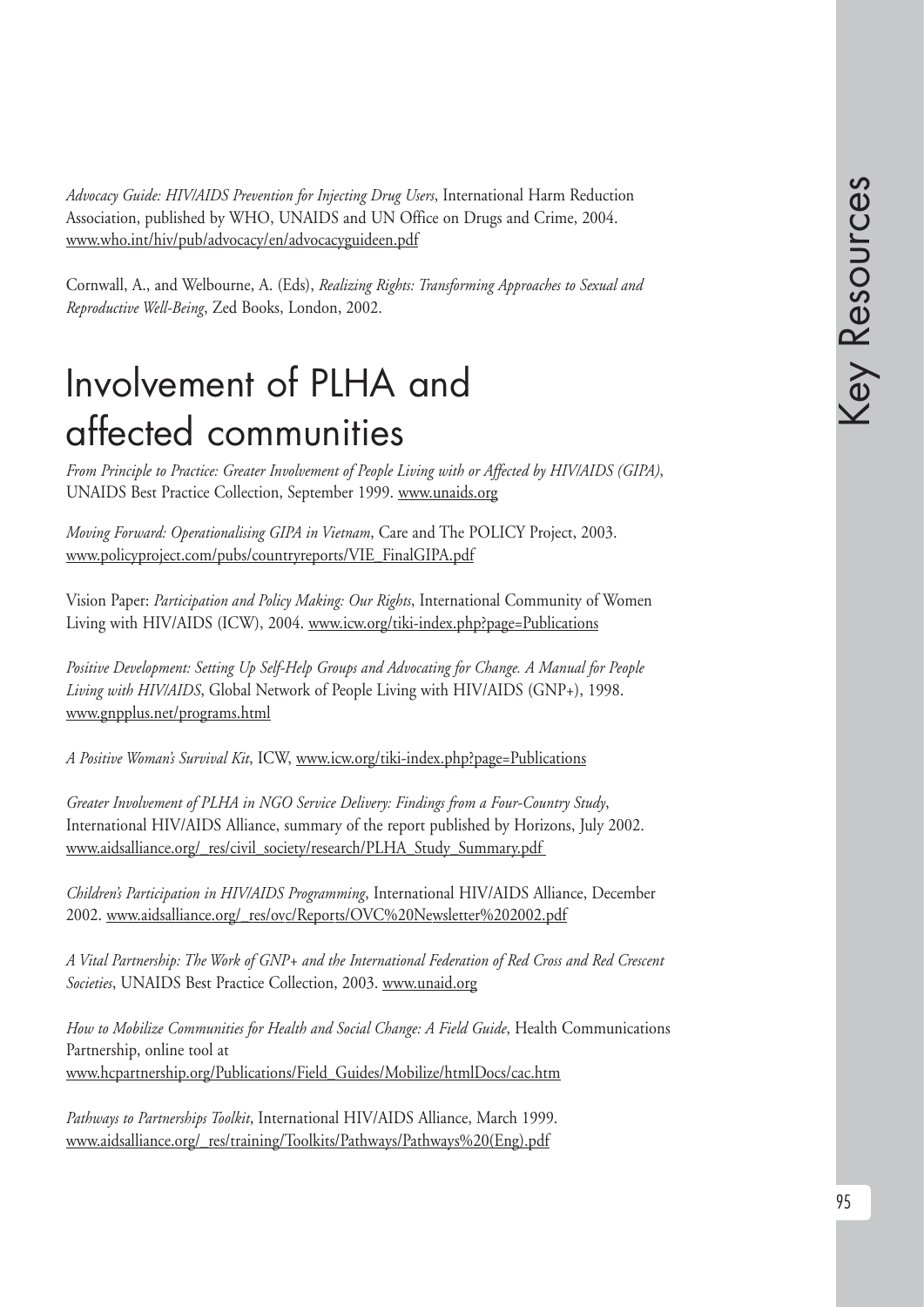*Building Partnerships: Sustaining and Expanding Community Action on HIV/AIDS*, International HIV/AIDS Alliance, March 2000.

[www.aidsalliance.org/\\_res/civil\\_society/reports/Building%20Partnerships%20\(Eng\).pdf](www.aidsalliance.org/_res/civil_society/reports/Building%20Partnerships%20(Eng).pdf)

*Community Mobilisation and Participatory Approaches: Reviewing Impact and Good Practice for HIV/AIDS Programming*, International HIV/AIDS Alliance, forthcoming 2004.

# Cross-cutting issues: addressing population vulnerability

As population vulnerability is a cross-cutting issue, resources relevant to working with specific populations can also be found throughout the programming areas outlined in the Key resources section.

The Global Coalition on Women and AIDS, <http://womenandaids.unaids.org>

Welbourne, A., *Stepping Stones: A Training Package on HIV/AIDS, Gender Issues, Communications and Relationship Skills*, 1995, Strategies for Hope, <www.steppingstonesfeedback.org>

*Gender and HIV/AIDS: Overview Report*, <www.ids.ac.uk/bridge/reports/CEP-HIV-reportw2.doc> and *Gender and HIV/AIDS: Supporting Resources Collection*, www.ids.ac.uk/bridge/reports/CEP-HIV-[SRw2.doc. Bridge Development and Gender, September 2002.](www.ids.ac.uk/bridge/reports/CEP-HIVSRw2. doc)

*Integrating Gender into HIV/AIDS Programmes*, WHO, 2003. [www.who.int/gender/hiv\\_aids/hivaids1103.pdf](www.who.int/gender/hiv_aids/hivaids1103.pdf)

*Gendering AIDS: Women, Men, Empowerment, Mobilisation*, Voluntary Services Overseas (VSO), October 2003. [www.vso.org.uk/Images/gendering\\_aids\\_tcm8-809.pdf](www.vso.org.uk/Images/gendering_aids_tcm8-809.pdf)

Vision Papers: *HIV-Positive Young Women and HIV-Positive Women, Poverty and Gender Inequality*, International Community of Women Living with HIV/AIDS (ICW), 2004. <www.icw.org/tiki-index.php?page=Publications>

*Men in HIV/AIDS Partnership*, POLICY Project, 2003. [www.policyproject.com/pubs/countryreports/SA\\_mensprovince.pdf](www.policyproject.com/pubs/countryreports/SA_mensprovince.pdf)

*Working with Men, Responding to AIDS: Gender, Sexuality, and HIV – A Case Study Collection*, The International HIV/AIDS Alliance, 2003. [www.aidsalliance.org/\\_res/prevention/Technical\\_support/Working\\_with\\_men.pdf](www.aidsalliance.org/_res/prevention/Technical_support/Working_with_men.pdf)

*Rights of Children and Youth Infected and Affected by HIV/AIDS: Trainers' Handbook*, Save the Children (UK), 2001. [www.savethechildren.org.uk/temp/scuk/cache/cmsattach/1108\\_trainershandbook.pdf](www.savethechildren.org.uk/temp/scuk/cache/cmsattach/1108_trainershandbook.pdf)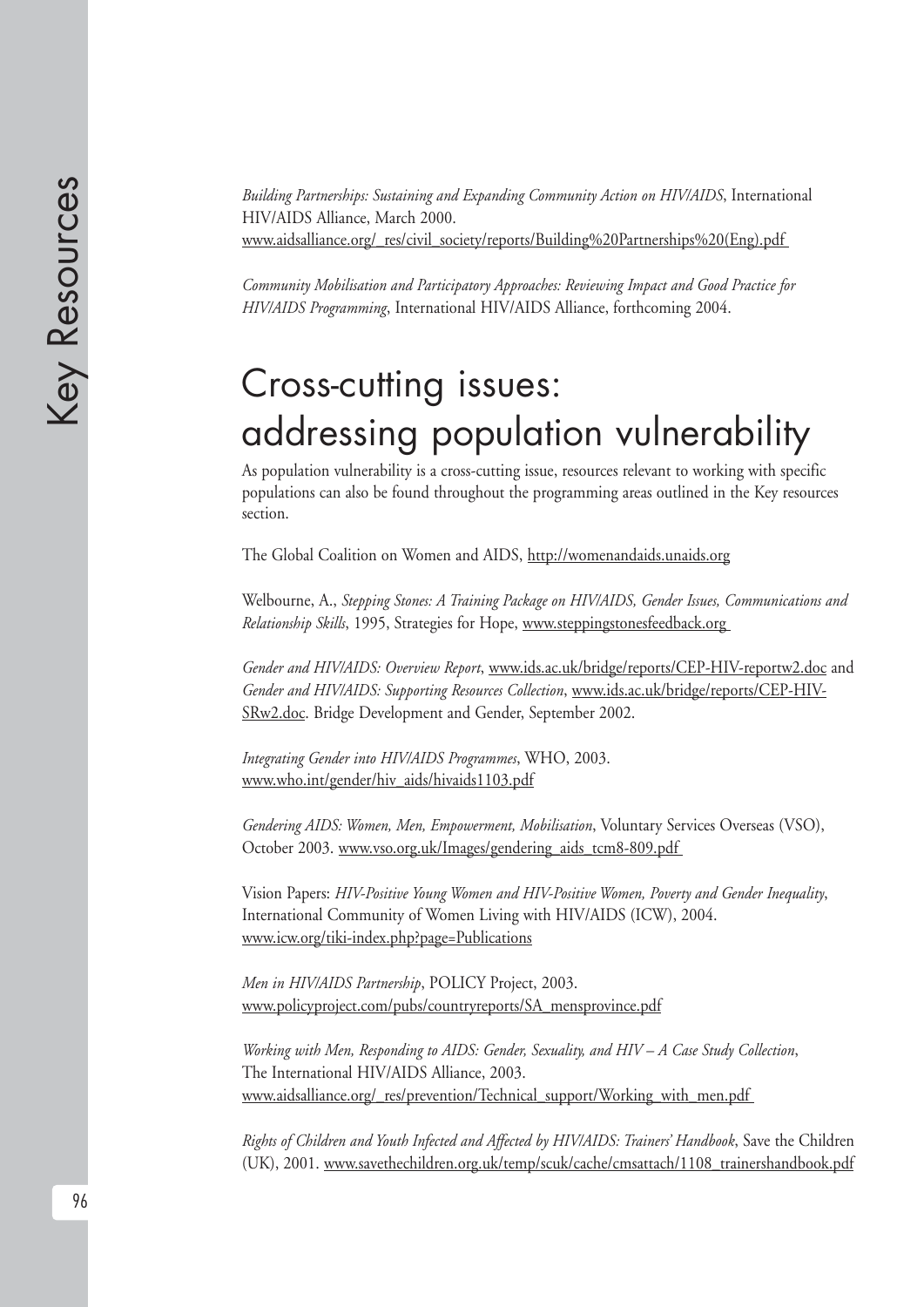*Children on the Brink: A Joint Report on Orphan Estimates and Program Strategies*, UNAIDS, UNICEF and USAID, July 2002. [www.unicef.org/publications/index\\_4378.html](www.unicef.org/publications/index_4378.html)

*Orphans and Other Children Made Vulnerable by HIV/AIDS: Principles and Operational Guidelines for Programming*, International Federation of Red Cross and Red Crescent Societies, 2002. <www.ifrc.org/what/health/tools/orphans.asp>

*Young People and HIV/AIDS: Opportunity in Crisis*, UNICEF, UNAIDS and WHO, 2002. [www.who.int/hiv/pub/prev\\_care/youngpeople/en](www.who.int/hiv/pub/prev_care/youngpeople/en)

*Forgotten Families: Older People as Carers of Orphans and Vulnerable Children*, International HIV/AIDS Alliance and HelpAge International, 2003. [www.aidsalliance.org/\\_res/ovc/Policy/Forgotten%20Families.pdf](www.aidsalliance.org/_res/ovc/Policy/Forgotten%20Families.pdf)

*What Religious Leaders Can Do about HIV/AIDS: Action for Young Children and Young People*, UNICEF, UNAIDS and World Council for Religions for Peace, November 2003. [www.unicef.org/publications/index\\_19024.html](www.unicef.org/publications/index_19024.html)

*HIV/AIDS and Ageing: A Briefing Paper,* HelpAge International, May 2003. <www.helpage.org/images/pdfs/briefing%20papers/HIV%20AIDS%20position%20paper.pdf>

*AIDS and Men Who Have Sex with Men*, Technical Update, UNAIDS, 2000. <www.unaids.org>

*HIV/AIDS Prevention and Care: A Handbook for the Design and Management of Programs, Chapter 8: Reducing HIV Risk in Sex Workers, Their Clients and Partners*, Family Health International (FHI), 2004. <www.fhi.org/en/HIVAIDS/pub/guide/HIVAIDSPreventionCare.htm>

*Sex Workers: Part of the Solution: An Analysis of HIV Prevention Programming to Prevent HIV Transmission During Commercial Sex in Developing Countries*, Network of Sex Worker Projects, 2002. <www.nswp.org/safety/SOLUTION.DOC>

*The Provision of HIV-Related Services to People Who Inject Drugs: A Discussion of Ethical Issues*, Canada HIV/AIDS Legal Network, 2002. [www.aidslaw.ca/Maincontent/issues/druglaws/provision\\_services/toc.htm](www.aidslaw.ca/Maincontent/issues/druglaws/provision_services/toc.htm)

*Transgender and HIV: Risks, Prevention, and Care*, The International Journal of Trangenderism, 1997. [www.symposion.com/ijt/hiv\\_risk](www.symposion.com/ijt/hiv_risk)

*Pros and Cons: A Guide to Creating Successful Community-Based HIV/AIDS Programs for Prisoners*, Prisoners' HIV/AIDS Support Action Network, 2002. [www.pasan.org/Publications/Pros\\_&\\_Cons\\_Guide\\_02.pdf](www.pasan.org/Publications/Pros_&_Cons_Guide_02.pdf)

Kantor, E., *HIV Transmission and Prevention in Prisons*, HIV InSite Knowledge Base Chapter <http://hivinsite.ucsf.edu/InSite?page=kb-07&doc=kb-07-04-13>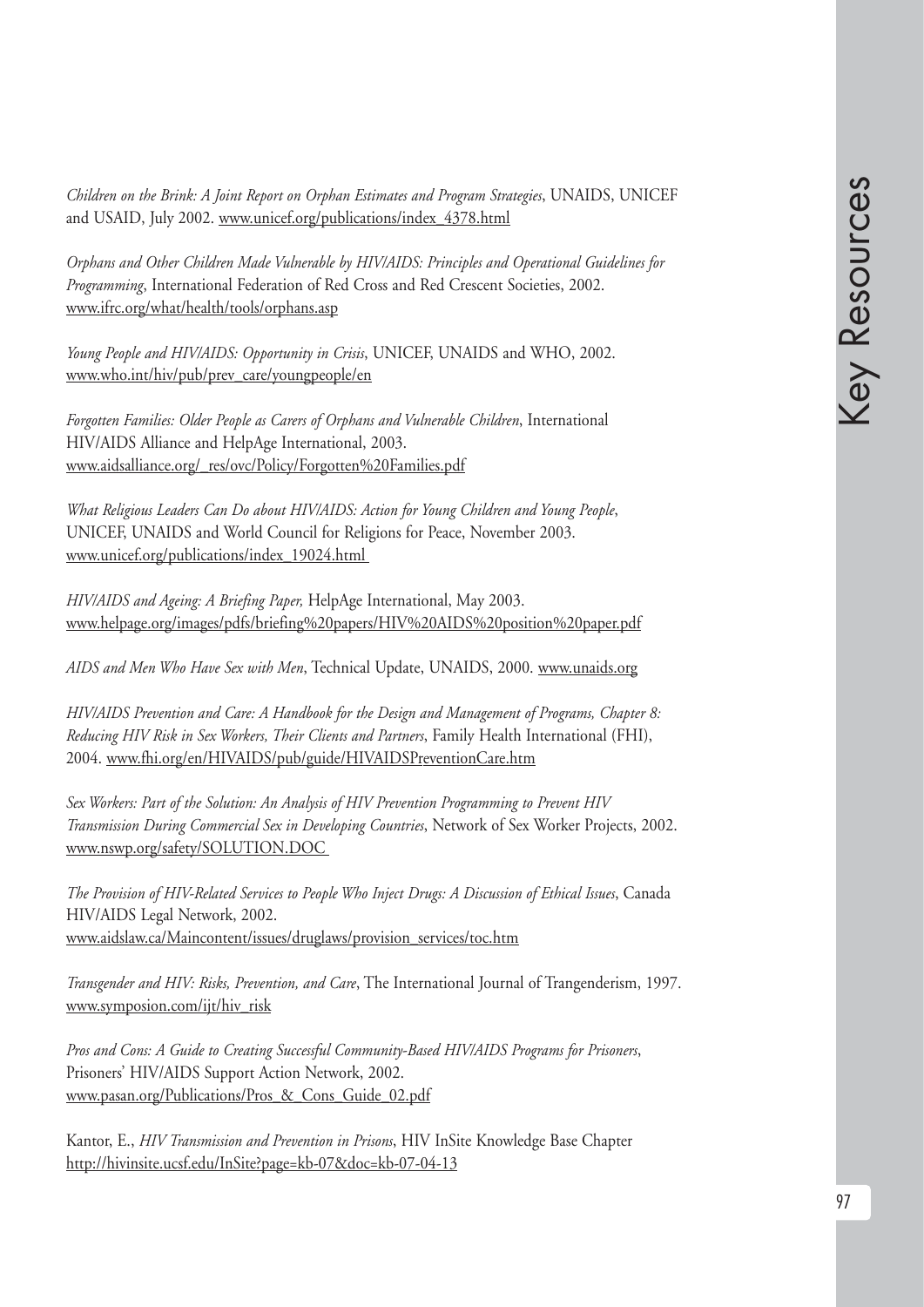Series of 13 Fact Sheets on HIV/AIDS in Prisons, Canada HIV/AIDS Legal Network: <www.aidslaw.ca/Maincontent/infosheets.htm#isohaap>

*Population Mobility and AIDS, UNAIDS Technical Update*, UNAIDS, 2001. <www.unaids.org>

*Population Mobility and HIV/AIDS*, International Organisation for Migration, July 2004. <www.iom.int/en/pdf%5Ffiles/hivaids/iom%5Fhiv%5Fbrochure%5Fjuly%5F2004.pdf>

*Keeping Up With the Movement: Preventing HIV Transmission in Migrant Work Settings*, The Synergy Project and the University of Washington Centre for Health Education and Research, 2002. <www.synergyaids.com/documents/submodulemigrants.pdf>

### Organisational resources

*HIV/AIDS NGO/CBO Support Toolkit*, CD-ROM and website, International HIV/AIDS Alliance, 2nd Edition, December 2002.<www.aidsalliance.org/ngosupport>

*Code of Good Practice in Management and Support of Aid Personnel*, People in Aid, 2nd Edition, 2003. <www.peopleinaid.org>

*Working Positively: A Guide for NGOs Managing HIV/AIDS in the Workplace*, UK Consortium on AIDS and International Development, December 2003. Also provides a good list of resources available online.<www.aidsconsortium.org.uk/Workplace%20Policy/workplaceguide.htm>

*Developing HIV/Workplace and Medical Benefits Policies – Draft Summary*, International HIV/AIDS Alliance, December 2003. [www.aidsalliance.org/\\_res/training/care/Medical\\_benefits.pdf](www.aidsalliance.org/_res/training/care/Medical_benefits.pdf)

*NGO Capacity Analysis – A Toolkit for Assessing and Building Capacities for High Quality Responses to HIV/AIDS*, International HIV/AIDS Alliance, 2004. [www.aidsalliance.org/\\_res/civil\\_society/technical\\_support/Capacity\\_Analysis\\_Toolkit.pdf](www.aidsalliance.org/_res/civil_society/technical_support/Capacity_Analysis_Toolkit.pdf) Series of 13 Fort Newton mathematicallistics. The branchesis of the Branchesis Carpeter (FINALDS) Legendation and the minimizal particles and EIDS (DEC). The matter of the state of the state of the state of the state of t

*Evaluating Programs for HIV/AIDS Prevention and Care in Developing Countries: A Handbook for Programme Managers and Decision Makers*, Family Health International, 2004. Search by title <www.fhi.org/en/HIVAIDS/Publications/index.htm>

UNAIDS resources on programming, monitoring and evaluation: [www.unaids.org/en/in+focus/monitoringevaluation.asp.](www.unaids.org/en/in+focus/monitoringevaluation.asp)

Overseas Development Institute, Research and Policy in Development (RAPID) Framework for Bridging Research and Policy on HIV/AIDS. [www.odi.org.uk/RAPID/Projects/R0166/Docs/RAPID\\_framework\\_HIV.pdf](www.odi.org.uk/RAPID/Projects/R0166/Docs/RAPID_framework_HIV.pdf)

*Expanding Community Action on HIV/AIDS – NGO/CBO Strategies for Scaling Up*, International HIV/AIDS Alliance, June 2001. See Reports and Studies, Scaling up.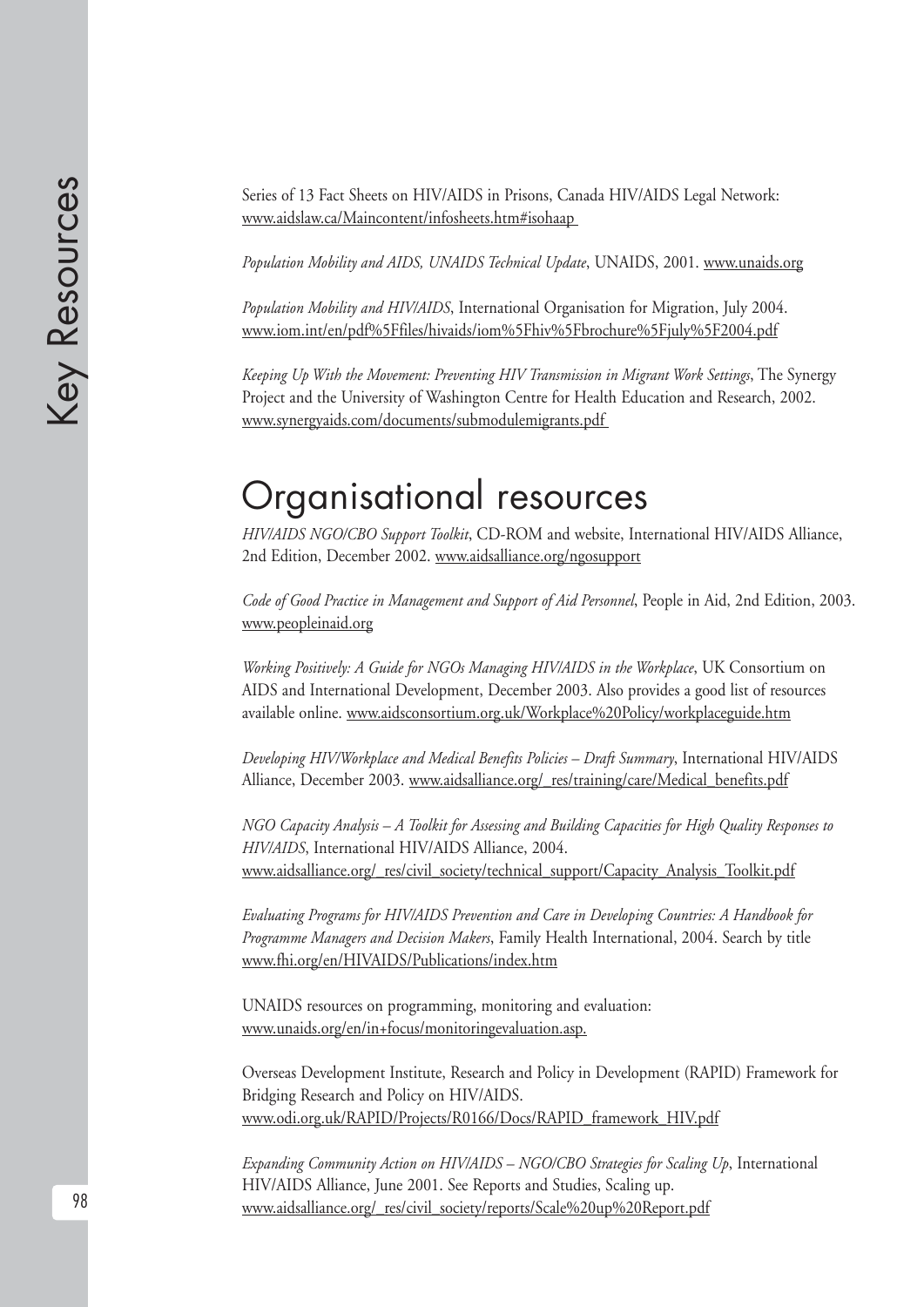DeJong, J., *A Question of Scale? The Challenge of Expanding the Impact of Non-Governmental Organisations' HIV/AIDS Efforts in Developing Countries*, Horizons Program and International HIV/AIDS Alliance, August 2001.

### HIV prevention

*Global Mobilization of HIV Prevention: A Blueprint for Action*, Global HIV Prevention Working Group, July 2002. <www.kff.org/hivaids/200207-index.cfm>

*Access to HIV Prevention: Closing the Gap*, Global HIV Prevention Working Group, May 2003. <www.kff.org/hivaids/200305-index.cfm>

*Dying to Learn: Young People, HIV and the Churches*, Christian Aid, October 2003. <www.christian-aid.org.uk/indepth/310learn/index.htm>

*Best Practices in HIV/AIDS Prevention Collection*, Family Health International (FHI) and UNAIDS, 2004. Covers a broad range of topics including mobile populations, emergency relief, prevention and care, and VCT. <www.fhi.org/en/HIVAIDS/pub/guide/bestpractices.htm>

Evidence for Action on HIV/AIDS and Injecting Drug Use Series, WHO, 2004:

- *Policy Brief: Provision of Sterile Injecting Equipment to Reduce HIV Transmission*
- *Policy Brief: Reduction of HIV Transmission Through Drug-Dependence Treatment*
- *Policy Brief: Reduction of HIV Transmission in Prisons*

<www.who.int/hiv/pub/advocacy/idupolicybriefs/en>

*Evidence for Action: Effectiveness of Community-Based Outreach in Preventing HIV/AIDS among Injecting Drug Users*, WHO, 2004. [www.who.int/hiv/pub/prev\\_care/en/evidenceforactionalcommunityfinal.pdf](www.who.int/hiv/pub/prev_care/en/evidenceforactionalcommunityfinal.pdf)

*Spreading the Light of Science: Guidelines on Harm Reduction Related to Injecting Drug Use*, International Federation of Red Cross and Red Crescent Societies, 2003. [www.ifrc.org/what/health/tools/harm\\_reduction.asp](www.ifrc.org/what/health/tools/harm_reduction.asp)

*Skills Training and Capacity Building in Harm Reduction Work*, Open Society Institute (OSI), May 2004. [www.soros.org/initiatives/ihrd/articles\\_publications/publications/capbldg\\_20040513](www.soros.org/initiatives/ihrd/articles_publications/publications/capbldg_20040513)

*Unintended Consequences: Drug Polices Fuel HIV Epidemic in Russia and Ukraine*, OSI, International Harm Reduction Development, 2003. [www.soros.org/initiatives/ihrd/articles\\_publications/publications/unintendedconsequences\\_20030414](www.soros.org/initiatives/ihrd/articles_publications/publications/unintendedconsequences_20030414) below) L. (Chorento Work The College of Equation Best Press of Numericity International<br>
Separation (Figure 2002)<br>
The College of Translation College of Translation College of Translation College of the Solen College of Tr

UNAIDS resources: search by title at<www.unaids.org/en/default.asp>

- *Partners in Prevention: International Case Studies of Effective Health Promotion Practices in HIV/AIDS,* 1998
- *Sex Work and HIV/AIDS*, June 2002
-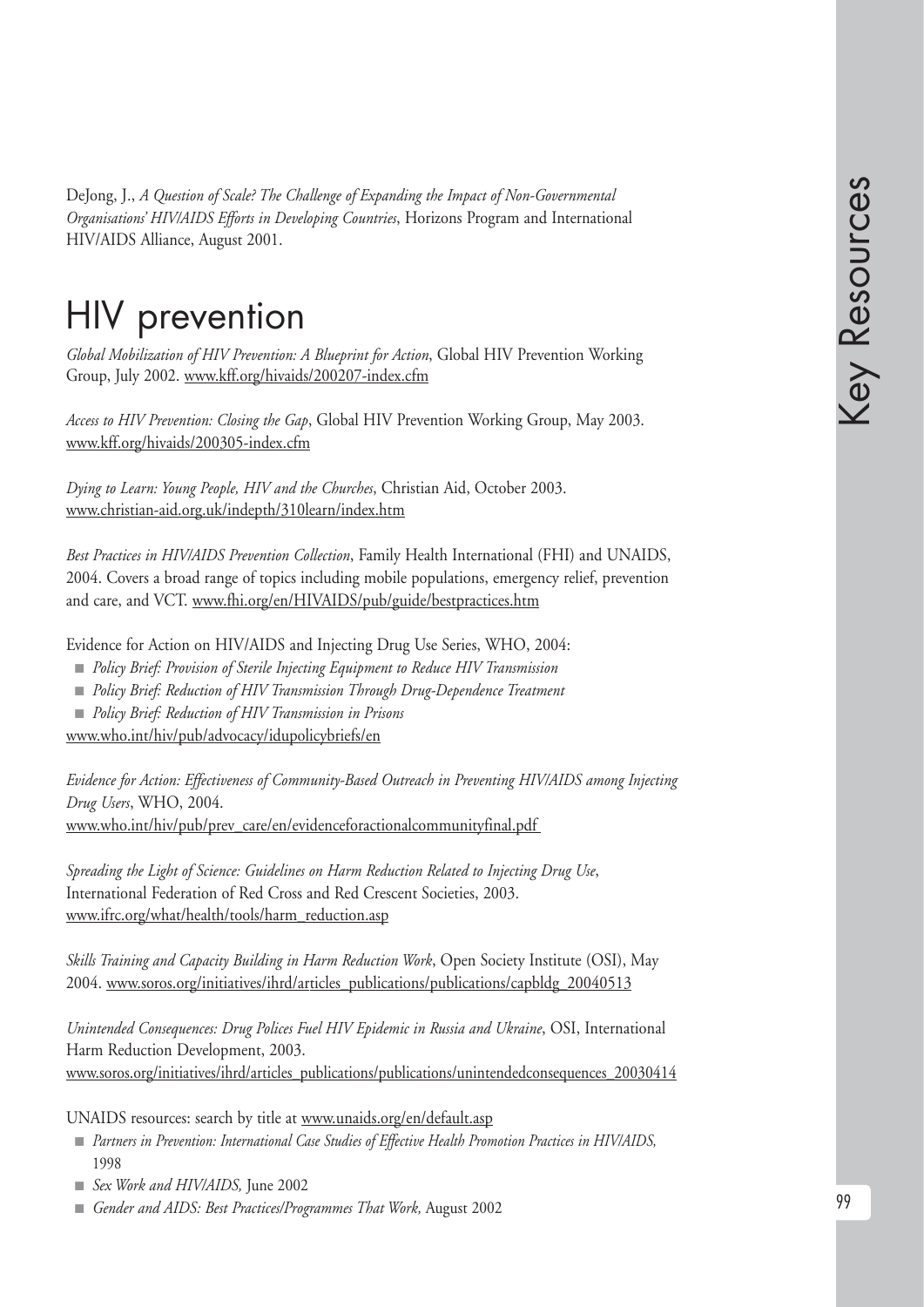■ *Prevention of HIV from Mother to Child: Strategic Options, 1999.* 

International HIV/AIDS Alliance resources at <www.aidsalliance.org/eng>

- *An Introduction to Promoting Sexual Health for Men Who Have Sex with Men and Gay Men A Training Manual*, November 2001
- *Developing HIV/AIDS Work with Drug Users A Guide to Participatory Assessment and Response*, August 2003
- *Positive Prevention: Prevention Strategies for People with HIV/AIDS*, July 2003
- *Beyond Awareness Raising: Community Lessons about Improving Responses to HIV/AIDS*, July 1998.

Family Health International (FHI) has produced a series of strategic frameworks, including: *Behaviour Change Communication Sexually Transmitted Infection*  <www.fhi.org/en/HIVAIDS/Publications/Strategies/index.htm> FHI fact sheets offer information on many aspects of HIV prevention, including mobile populations, MSM, MTCT and IDUs:<www.fhi.org/en/HIVAIDS/FactSheets/index.htm>

*Meeting the Behavioural Data Collection Needs of National HIV/AIDS and STD Programmes*, IMPACT, FHI and UNAIDS, May 1998. <www.fhi.org/en/HIVAIDS/Publications/manualsguidebooks/datacollection/index.htm>

### Voluntary counselling and testing

*The Right to Know – New Approaches to HIV Testing and Counselling*, WHO, 2003. <www.emro.who.int/asd/backgrounddocuments/egy0703/RighttoKnow.pdf>

*Scaling Up HIV Testing and Counselling Services – A Toolkit for Programme Managers*, International HIV/AIDS Alliance and WHO, 2004. <http://who.arvkit.net/tc/en/index.jsp>

*Integrating HIV Voluntary Counselling and Testing into Reproductive Health Settings: Stepwise Guidelines for Programme Planners, Managers and Service Providers*, International Planned Parenthood Federation (IPPF) and United Nations Population Fund (UNFPA), 2004. [www.ippf.org/resource/IPPF\\_UNFPA\\_HIV/IPPF\\_UNFPA\\_HIV.pdf](www.ippf.org/resource/IPPF_UNFPA_HIV/IPPF_UNFPA_HIV.pdf)

### Treatment, care and support

*The Involvement of People Living with HIV/AIDS in Community-Based Prevention, Care and Support Programmes in Developing Countries*, Horizons and the International HIV/AIDS Alliance, July 2003. [www.aidsalliance.org/\\_res/civil\\_society/research/PLHA\\_International\\_Report.pdf](www.aidsalliance.org/_res/civil_society/research/PLHA_International_Report.pdf)

*Scaling up Antiretroviral Therapy: Experience in Uganda*, WHO, 2003. [www.who.int/hiv/pub/prev\\_care/en/Uganda\\_E.pdf](www.who.int/hiv/pub/prev_care/en/Uganda_E.pdf)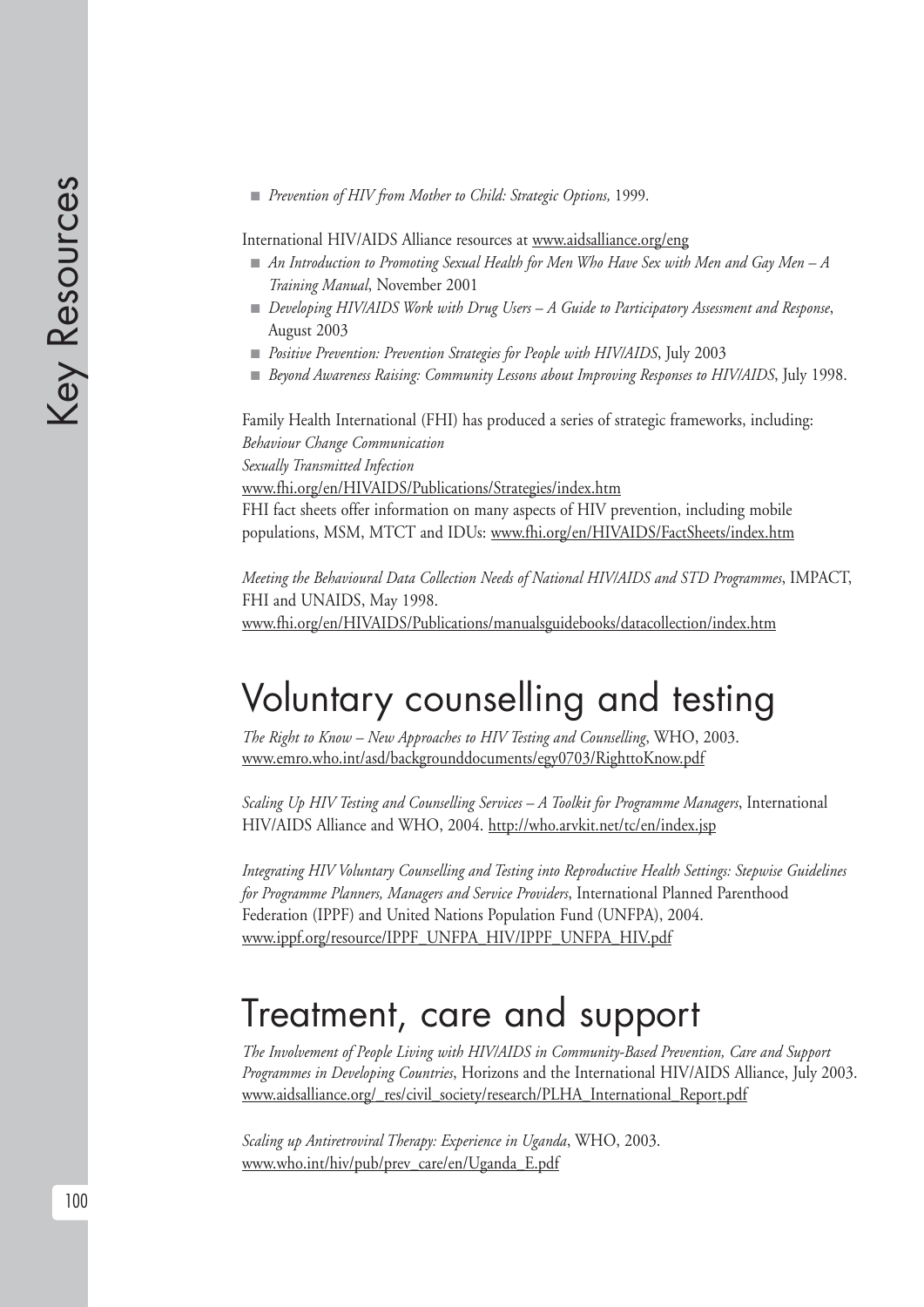*HIV Care and Support: A Strategic Framework*, Family Health International (FHI), June 2001. Search by title, <www.fhi.org>

*Care, Involvement and Action: Mobilising and Supporting Community Responses to HIV/AIDS Care and Support in Developing Countries*, International HIV/AIDS Alliance, July 2000. [www.aidsalliance.org/\\_res/reports/Care%20Report.pdf](www.aidsalliance.org/_res/reports/Care%20Report.pdf)

*Handbook on Access to HIV/AIDS Treatment – A Collection of Information, Tools and Resources for NGOs, CBOs and PLWHA Groups*, International HIV/AIDS Alliance, WHO and UNAIDS, 2003. [www.aidsalliance.org/\\_res/care/technical\\_support/Access\\_to\\_treatment\\_Eng.pdf](www.aidsalliance.org/_res/care/technical_support/Access_to_treatment_Eng.pdf)

Vision Paper: *Access to Care, Treatment and Support*, International Community of Women Living with HIV/AIDS (ICW), 2004.<www.icw.org/tiki-index.php?page=Publications>

*Community Home-Based Care for People Living with HIV/AIDS*, International Federation of Red Cross and Red Crescent Societies, 2003. [www.ifrc.org/cgi/pdf\\_pubs.pl?health/hivaids/hbc.pdf](www.ifrc.org/cgi/pdf_pubs.pl?health/hivaids/hbc.pdf)

*HIV/AIDS Care and Treatment: A Clinical Course for People Caring for Persons Living with HIV/AIDS*, FHI, 2004. Search by title, <www.fhi.org>

*Improving Access to HIV/AIDS-Related Treatment – A Report Sharing Experiences and Lessons Learned* International HIV/AIDS Alliance, 2002. [www.aidsalliance.org/\\_res/reports/Access\\_To\\_Treatment\\_Report.pdf](www.aidsalliance.org/_res/reports/Access_To_Treatment_Report.pdf)

*Improving Access to Care in Developing Countries,* UNAIDS, CD-ROM, and *Handbook on Access to HIV/AIDS-Related Treatments: A Collection of Information, Tools and Resources for NGOs, CBOs and PLWHA Groups*, UNAIDS, WHO and International HIV/AIDS Alliance, May 2003. Search by title, www.unaids.org/en/default.asp HW Core and Support A Senator of the material specific distance of HW10, June 2001.<br>
Senator by the same filtering the material content of the properties Core and HW10125 Core and<br>
Core, European in Deckey Resources Journa

*A Public Health Approach to Antiretroviral Treatment: Overcoming Constraints*, WHO, 2003. [www.who.int/hiv/pub/prev\\_care/en/PublicHealthApproach\\_E.pdf](www.who.int/hiv/pub/prev_care/en/PublicHealthApproach_E.pdf)

*Breaking Down the Barriers: Lessons on Providing HIV Treatment to Injection Drug Users*, Open Society Institute, July 2004. [www.soros.org/initiatives/ihrd/articles\\_publications/publications/arv\\_idus\\_20040715](www.soros.org/initiatives/ihrd/articles_publications/publications/arv_idus_20040715)

*Saving Mothers, Saving Families: The MTCT-Plus Initiative*, WHO 2003. www.who.int/hiv/pub/prev\_care/pub40/en

*Antiretroviral Therapy in Primary Health Care: Experience of the Khayelitsha Programme in South Africa*, WHO, 2003. [www.who.int/hiv/pub/prev\\_care/en/South\\_Africa\\_E.pdf](www.who.int/hiv/pub/prev_care/en/South_Africa_E.pdf)

*Gender, AIDS and ARV Therapy: Ensuring that Women Gain Equitable Access to Drugs Within US-Funded Treatment Initiatives*, Centre for Health and Gender Equity, February 2004.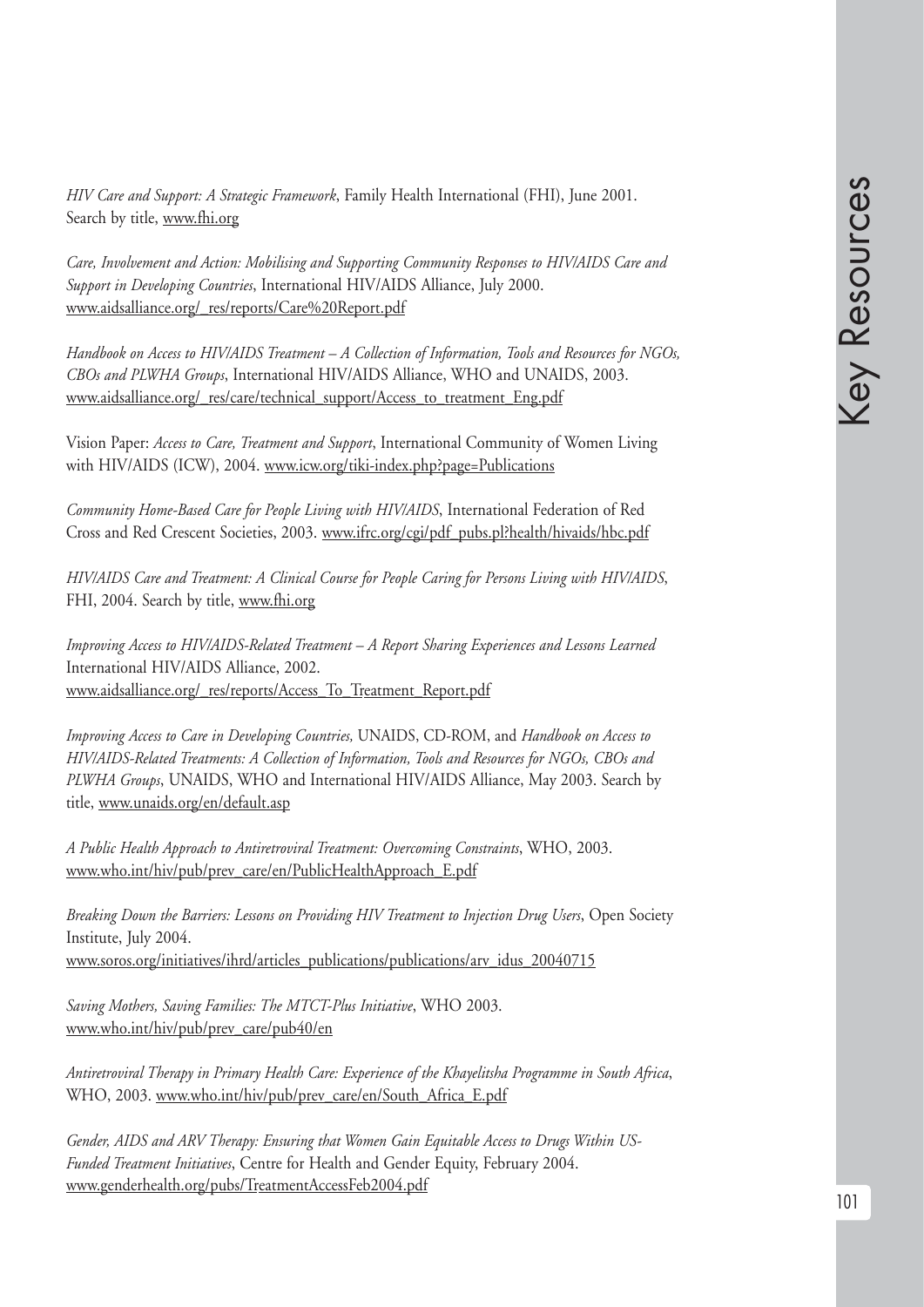*Approaches to Caring for OVC: Essential Elements for Quality Service*, Institute of Primary Health for UNICEF, February 2001. [www.unicef.org/evaldatabase/SAF\\_01-800.pdf](www.unicef.org/evaldatabase/SAF_01-800.pdf)

### Stigma and discrimination

*HIV and AIDS-Related Stigmatization, Discrimination and Denial: Forms, Contexts and Determinants*, UNAIDS, June 2000. Search by title, <www.unaids.org>

*HIV-Related Stigma and Discrimination: A Conceptual Framework and an Agenda for Action*, Horizons, May 2002. <www.popcouncil.org/pdfs/horizons/sdcncptlfrmwrk.pdf>

*Disentangling HIV and AIDS Stigma in Ethiopia, Tanzania and Zambia*, International Centre for Research on Women (ICRW), 2003. <www.icrw.org/docs/stigmareport093003.pdf>

*Understanding and Challenging HIV Stigma: Toolkit For Action*, Center for Health and Gender Equity (CHANGE) and ICRW, September 2003. <www.changeproject.org/technical/hivaids/stigma.html>

*Protocol for Identification of Discrimination against People Living with HIV/AIDS*, UNAIDS, 2000, and *Handbook for Legislators on HIV/AIDS, Human Rights and the Law – Executive Summary*, UNAIDS 1999. Search by title, <www.unaids.org/EN>

*AIDS Discrimination in Asia*, Asia Pacific Network of People Living with HIV/AIDS (APN+), 2003. <www.gnpplus.net/regions/files/AIDS-asia.pdf>

*The ILO Code of Practice on HIV/AIDS and the World of Work,* 2001, and *Implementing the ILO Code of Practice on HIV/AIDS and the World of Work: An Education and Training Manual*, 2002, International Labour Organisation. <www.ilo.org/public/english/protection/trav/aids/code/codemain.htm>

*The Role of Stigma and Discrimination in Increasing Vulnerability of Children and Youth Infected With and Affected by HIV/AIDS*, Save the Children (UK), November 2001. [www.savethechildren.org.uk/temp/scuk/cache/cmsattach/1104\\_stigma.pdf](www.savethechildren.org.uk/temp/scuk/cache/cmsattach/1104_stigma.pdf)

*Men Who Have Sex with Men in Cambodia: HIV/AIDS Vulnerability, Stigma and Discrimination*, POLICY Project, 2004. [www.policyproject.com/pubs/countryreports/CAM\\_MSM.pdf](www.policyproject.com/pubs/countryreports/CAM_MSM.pdf)

*Signs of Hope, Steps for Change*, Ecumenical Advocacy Alliance, 2003. CD-ROM multilingual resources, with a particular focus on mobilising and enhancing the role of faith communities and religious leaders in addressing HIV/AIDS-related stigma and discrimination. <www.e-alliance.ch/hivaids.jsp>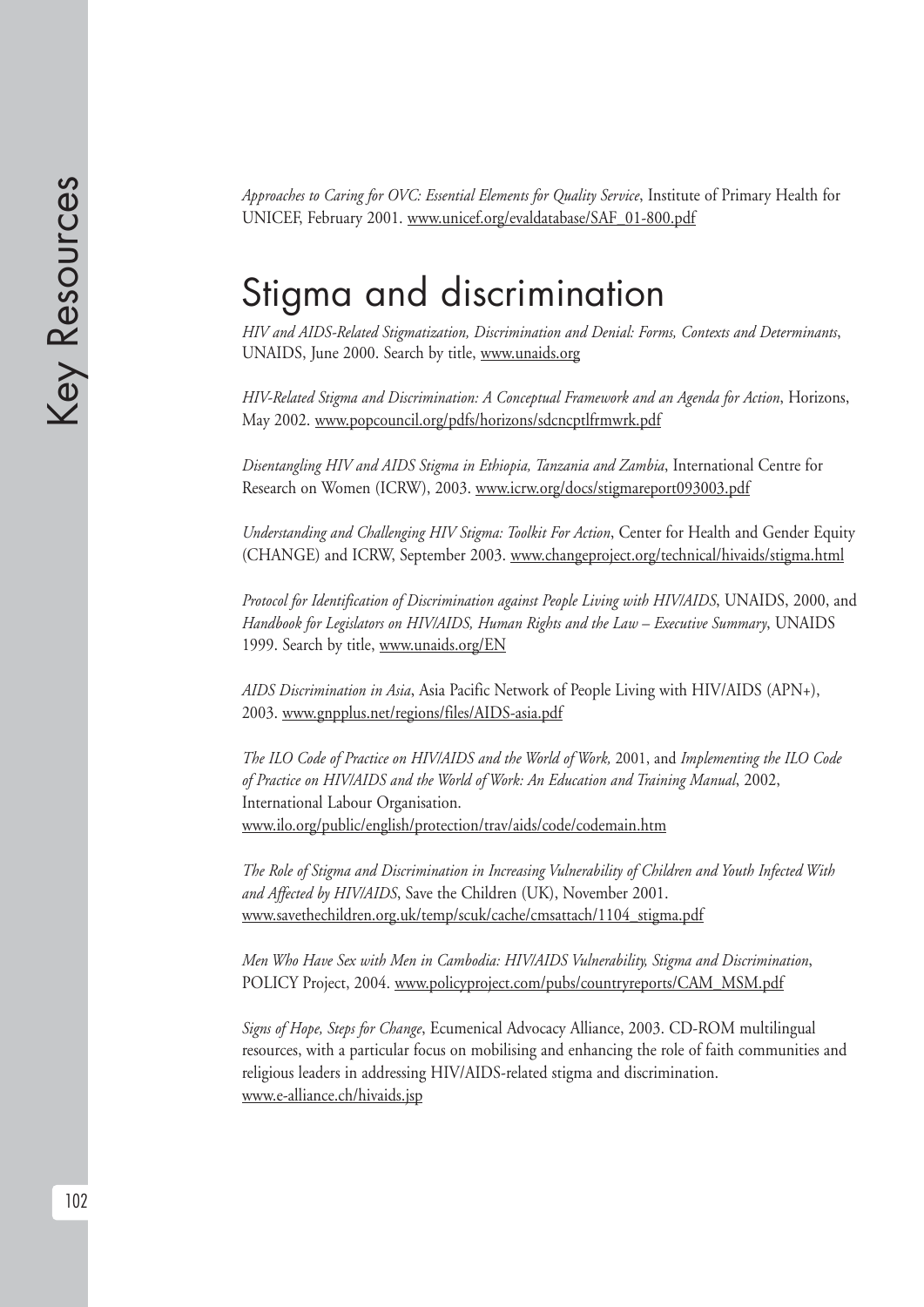# Mainstreaming HIV/AIDS

Holden, S., *Mainstreaming HIV/AIDS in Development and Humanitarian Programmes*, Oxfam, ActionAid and Save the Children, 2004. <www.oxfam.org.uk>

Holden, S., *AIDS on the Agenda: Adapting Development and Humanitarian Programmes to Meet the Challenge of HIV/AIDS*, Oxfam GB, December 2003. [www.oxfam.org.uk/what\\_we\\_do/issues/hivaids/aidsagenda.htm#pdfs](www.oxfam.org.uk/what_we_do/issues/hivaids/aidsagenda.htm#pdfs)

Wilkins, M. and Vasani, D., *Mainstreaming HIV/AIDS: Looking Beyond Awareness*, Voluntary Services Overseas (VSO), 2002. [www.vso.org.uk/resources/position\\_papers.asp](www.vso.org.uk/resources/position_papers.asp)

The Sphere Project: *Humanitarian Charter and Minimum Standards in Disaster Response*, 2nd Edition, 2004.<www.sphereproject.org>

*Guidelines for Interventions in Emergency Settings,* Inter-Agency Standing Committee, 2003. <www.humanitarianinfo.org/iasc/IASC%20products/FinalGuidelines17Nov2003.pdf>

Oxfam resources to support mainstreaming HIV within the work of development and humanitarian organisations: [www.oxfam.org.uk/what\\_we\\_do/issues/hivaids/mainstreaming.htm](www.oxfam.org.uk/what_we_do/issues/hivaids/mainstreaming.htm)

*Learning Through Practice: Integrating HIV/AIDS into NGO Programmes: A Guide*, POLICY Project and Futures Group, 2002. [www.policyproject.com/pubs/NGOBooklet/SA\\_NGO\\_Booklet.pdf](www.policyproject.com/pubs/NGOBooklet/SA_NGO_Booklet.pdf)

*Mainstreaming Checklist and Tools: Mainstreaming HIV/AIDS into Our Sexual and Reproductive Health and Rights Policies, Plans, Practices and Programmes*, International Planned Parenthood Federation (IPPF), 2004. <http://content.ippf.org/output/ORG/files/3407.pdf>

*Multisectoral Responses to HIV/AIDS: A Compendium of Promising Practices from Africa*, USAID and Support for Analysis and Research in Africa (SARA), 2003. Resource includes chapters on micro finance, agriculture, capacity development, and working with vulnerable populations such as children, women and refugees. [http://sara.aed.org/publications/hiv\\_aids/aids\\_in\\_africa/Multisectoral\\_Responses.pdf](http://sara.aed.org/publications/hiv_aids/aids_in_africa/Multisectoral_Responses.pdf) **McCinnstree Commission** FIN/2005<br>
Hollaho, 8. Admonstration Find Developer *Developer Schwamelines Programme* Collain, 1998<br>
Hollaho, 5. Advise to Collabora, 2004. <u>Superant and the measurements</u><br>
Hollaho, 5. Advise to Ag

*Building Blocks: Africa-Wide Briefing Notes*, International HIV/AIDS Alliance, January 2003. A series of booklets on psychological support, health and nutrition, economic strengthening, education and social inclusion, communities working with orphans, and support to older carers. [www.aidsalliance.org/\\_res/training/Toolkits/Building%20Blocks/English/Overview.pdf](www.aidsalliance.org/_res/training/Toolkits/Building%20Blocks/English/Overview.pdf)

*The Framework for the Protection, Care and Support of Orphans and Vulnerable Children Living in a World with HIV and AIDS*, UNICEF, July 2004. [www.unicef.org/aids/index\\_documents.html](www.unicef.org/aids/index_documents.html)

*Learning to Survive: How Education for All Saves Millions of Young People from HIV/AIDS*, Oxfam, 2004. [www.oxfam.org.uk/what\\_we\\_do/issues/education/gce\\_hivaids.htm](www.oxfam.org.uk/what_we_do/issues/education/gce_hivaids.htm)

UN World Food Programme, HIV/AIDS Policy Papers, including *Food Security and HIV/AIDS;*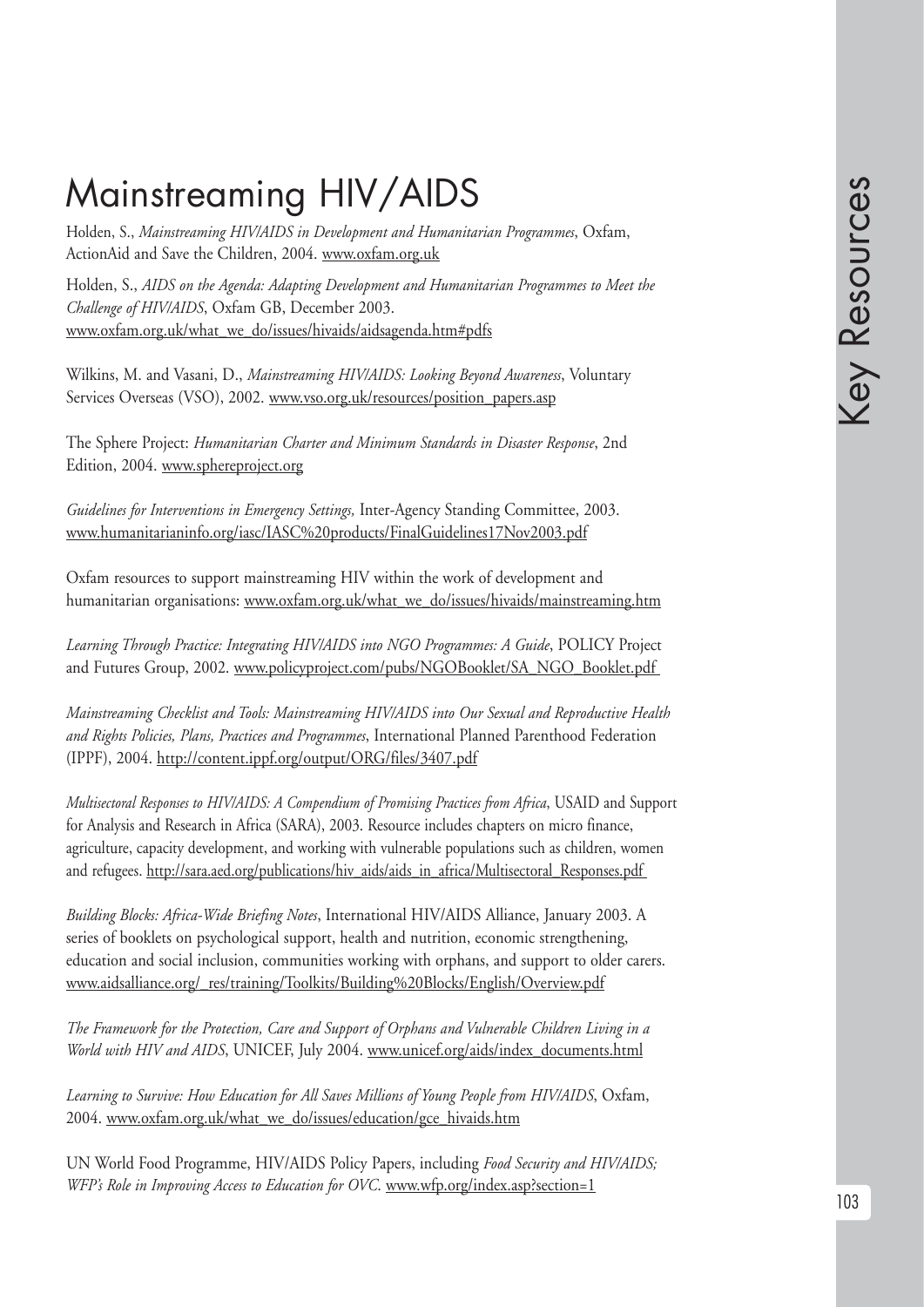# **5.4** Glossary

### Acronyms

| Glossary | Acronyms      | Glossary                                                                                                                                                                                   |
|----------|---------------|--------------------------------------------------------------------------------------------------------------------------------------------------------------------------------------------|
|          | <b>ABC</b>    | Abstinence, Be Faithful, Condoms                                                                                                                                                           |
|          | <b>ARVs</b>   | antiretrovirals                                                                                                                                                                            |
|          | CBOs          | community-based organisations                                                                                                                                                              |
|          | <b>CRC</b>    | Convention on the Rights of the Child                                                                                                                                                      |
|          | <b>FHI</b>    | Family Health International                                                                                                                                                                |
|          | <b>GIPA</b>   | the principle of greater involvement of people living with or affected by HIV/AIDS                                                                                                         |
|          | GNP+          | Global Network of People Living with HIV/AIDS                                                                                                                                              |
|          | <b>ICASO</b>  | International Council of AIDS Service Organisations                                                                                                                                        |
|          | <b>ICCPR</b>  | International Covenant on Civil and Political Rights                                                                                                                                       |
|          | <b>ICESCR</b> | International Covenant on Economic, Social and Cultural Rights                                                                                                                             |
|          | <b>ICRW</b>   | International Centre for Research on Women                                                                                                                                                 |
|          | <b>ICW</b>    | International Community of Women Living with HIV/AIDS                                                                                                                                      |
|          | <b>IASC</b>   | Inter-Agency Standing Committee                                                                                                                                                            |
|          | IDU           | injecting drug use or people who inject drugs                                                                                                                                              |
|          | <b>MTCT</b>   | mother-to-child transmission                                                                                                                                                               |
|          | <b>NGOs</b>   | non-government organisations                                                                                                                                                               |
|          | <b>NSPs</b>   | needle and syringe programmes                                                                                                                                                              |
|          | <b>OHCHR</b>  | Office of the United Nations High Commissioner for Human Rights                                                                                                                            |
|          | <b>OSI</b>    | Open Society Institute                                                                                                                                                                     |
|          | <b>OVC</b>    | orphans and children made vulnerable by HIV/AIDS                                                                                                                                           |
|          | <b>PLHA</b>   | people living with HIV/AIDS                                                                                                                                                                |
|          | <b>STIs</b>   | sexually transmitted infections                                                                                                                                                            |
|          | <b>UDHR</b>   | Declaration of Human Rights (1948)                                                                                                                                                         |
|          | <b>UNAIDS</b> | Joint United Nations Programme on HIV/AIDS                                                                                                                                                 |
|          | <b>UNFPA</b>  | United Nations Population Fund                                                                                                                                                             |
|          | <b>UNICEF</b> | United Nations Children Fund                                                                                                                                                               |
|          | <b>UNRISD</b> | United Nations Research Institute for Social Development                                                                                                                                   |
|          | <b>USAID</b>  | United States Agency for International Development                                                                                                                                         |
|          | <b>VSO</b>    | <b>Voluntary Services Overseas</b>                                                                                                                                                         |
|          | <b>WFP</b>    | United Nations World Food Programme                                                                                                                                                        |
|          | <b>WHO</b>    | World Health Organisation                                                                                                                                                                  |
|          |               | Terminology                                                                                                                                                                                |
| 104      |               | Advocacy is a method and a process of influencing decision-makers and public perceptions<br>about an issue of concern, and mobilising community action to achieve social change, including |

# **Terminology**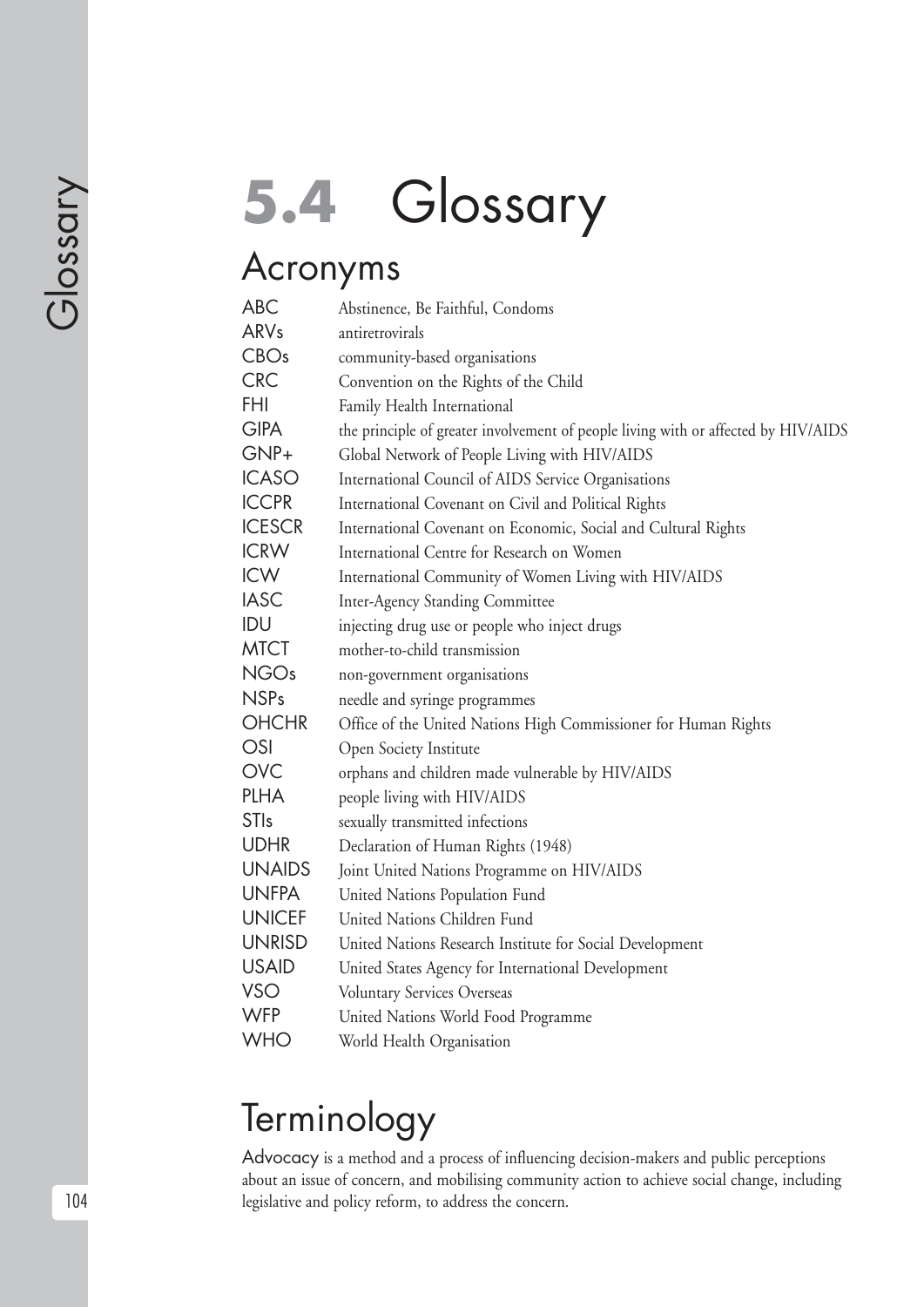Affected communities is a term used to encompass the range of people affected by HIV/AIDS, including people at particular risk of HIV infection and those who bear a disproportionate burden of the impact of HIV/AIDS. This will vary from country to country, depending on the nature of the particular epidemic.

Discrimination is a manifestation of stigma (see below). Discrimination is any form of arbitrary distinction, exclusion or restriction, whether by action or omission, based on a stigmatised attribute.

Enabling environment refers to an environment where laws and public policy protect and promote the rights of PLHA and affected communities and support effective programmes.

Harm reduction is used to refer to polices and programmes that aim to prevent or reduce the harms associated with injecting drug use.

HIV/AIDS programmes refers to work that is focused on HIV/AIDS, such as HIV prevention, treatment, care and support programmes for PLHA, or HIV/AIDS-focused interventions that are integrated within broader health and related programming. The goal of HIV/AIDS programming relates specifically to HIV/AIDS (for example, preventing HIV transmission or reducing HIV-related stigma and discrimination).

Mainstreaming HIV/AIDS refers to adapting development and humanitarian programmes to ensure they address the underlying causes of vulnerability to HIV infection and the consequences of HIV/AIDS. The focus of such programmes remains the original goal (for example, improving household incomes or food security, or raising literacy rates).

NGO is used to encompass the wide range of organisations that can be broadly characterised as 'non-government', including Community-Based Organisations (CBOs), Faith-Based Organisations (FBOs) and organisations of affected communities, including people living with HIV/AIDS, sex workers, women's groups and many others, who are active in the HIV/AIDS response.

Scaling up is used to encompass different strategies to expand the scope, reach and impact of our responses to HIV/AIDS. We use the term to refer to expanding the geographical or population reach of HIV/AIDS-specific programmes and integrating HIV/AIDS-specific interventions within other health programming, such as sexual and reproductive health and child and maternal health programmes. We also use it to refer to mainstreaming HIV/AIDS within development and humanitarian programming. Affected communities is a turn used to consume the traps of populational by<br>equivalent and/or advocacy relations are also increase to the state of the<br>subsequentiants, because the anisotropic support of the state of the<br>s

Stigma is a process of producing and reproducing inequitable power relations, where negative attitudes towards a group of people, on the basis of particular attributes such as their HIV status, gender, sexuality or behaviour, are created and sustained to legitimatise dominant groups in society.

Supporting NGO refers to NGOs that provide other NGOs implementing programmes incountry with one or more of the following: technical support; financial support; capacity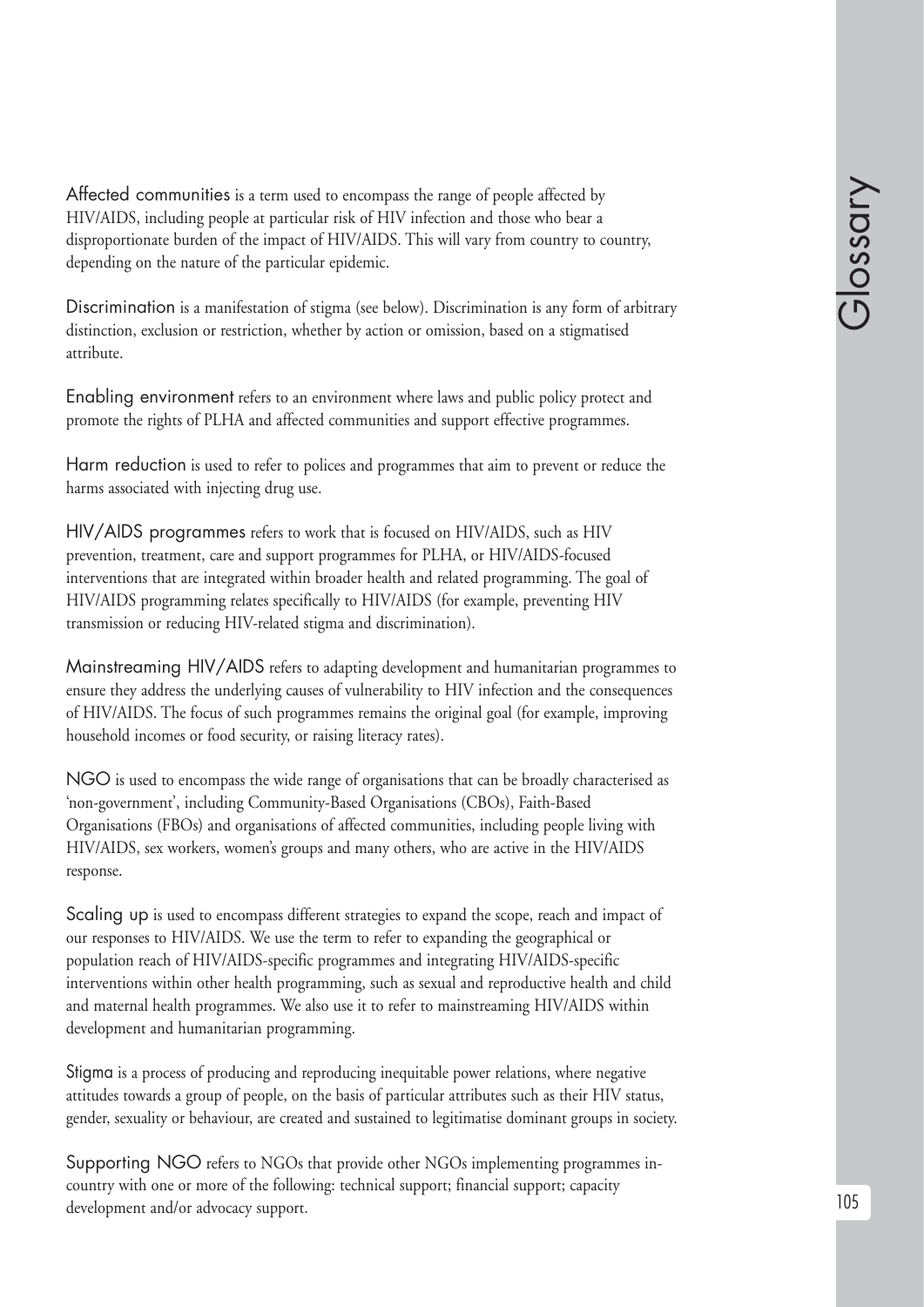Glossary Clossary

Orphans and children made vulnerable by HIV/AIDS (OVC) We use this term because children are affected by HIV/AIDS in a multitude of ways, and not only when a parent dies of AIDS. There are increasing numbers of children living with sick or dying parents. Children are often required to drop out of school to provide care or to generate an income for the family.

# **5.5** Acknowledgements

#### Consultations

The draft *Code of Good Practice for NGOs Responding to HIV/AIDS* was the subject of a wide-ranging consultation process carried out between March–August 2004. Input on the draft Code was provided through face-to-face consultations, e-mail consultations and by written submission. The Steering Committee gratefully acknowledges the efforts of the many organisations and individuals who contributed their expertise to improving the Code.

#### Project Steering Committee Organisations

- ActionAid International
- CARE USA
- Global Health Council
- Global Network of People Living with HIV/AIDS (GNP+)
- Grupo Pela Vidda
- Hong Kong AIDS Foundation
- International Council of AIDS Service Organisations (ICASO)
- International Federation of Red Cross and Red Crescent Societies
- International Harm Reduction Association
- International HIV/AIDS Alliance
- World Council of Churches

#### Project host

International Federation of Red Cross and Red Crescent Societies

#### Project staff

Project Manager and author of the Code: Julia Cabassi (October 2003–December 2004) Intern: Karen Proudlock (September–October 2004)

#### Project consultants

Facilitation of consultations: Isobel Mc Connan Research and recommendations on options for implementing the Code: Sara Davidson.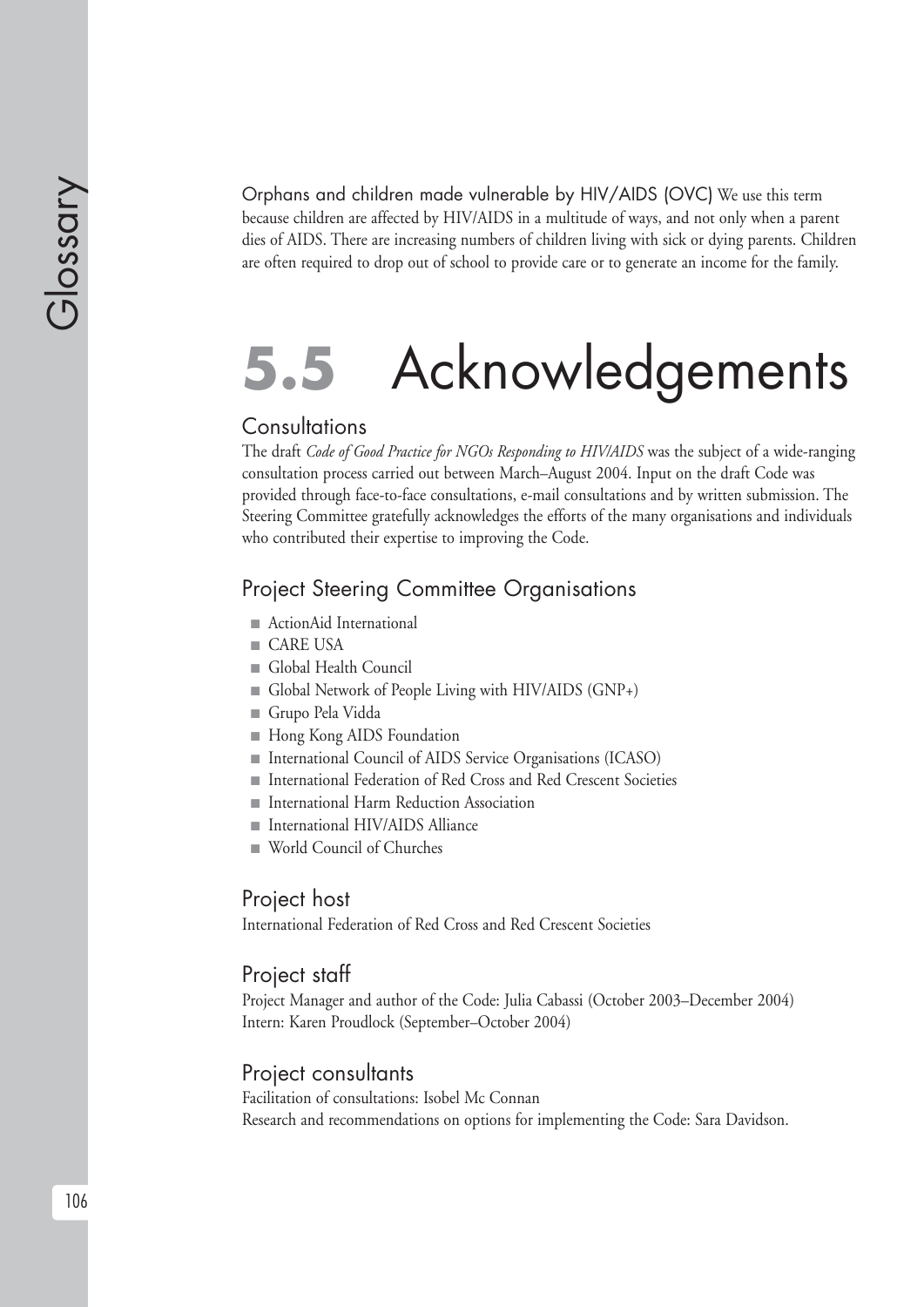#### Funding

The financial and in-kind assistance that has made this project possible is gratefully acknowledged. Financial assistance was provided by: International Federation of Red Cross and Red Crescent Societies, International HIV/AIDS Alliance, Care USA, ActionAid, GNP+, ICASO, the World Council of Churches and the Canadian Red Cross.

In-kind assistance has been provided by: International Federation of Red Cross and Red Crescent Societies, InterAction, HIV/AIDS Alliance Ukraine, Grupo Pela Vidda, Hong Kong AIDS Foundation, World Council of Churches, NGO Forum for Health Geneva, Odyseus, Central and Eastern European Harm Reduction Network, UK Consortium on AIDS and International Development, Canadian Red Cross and Interagency Coalition on AIDS and Development (Canada).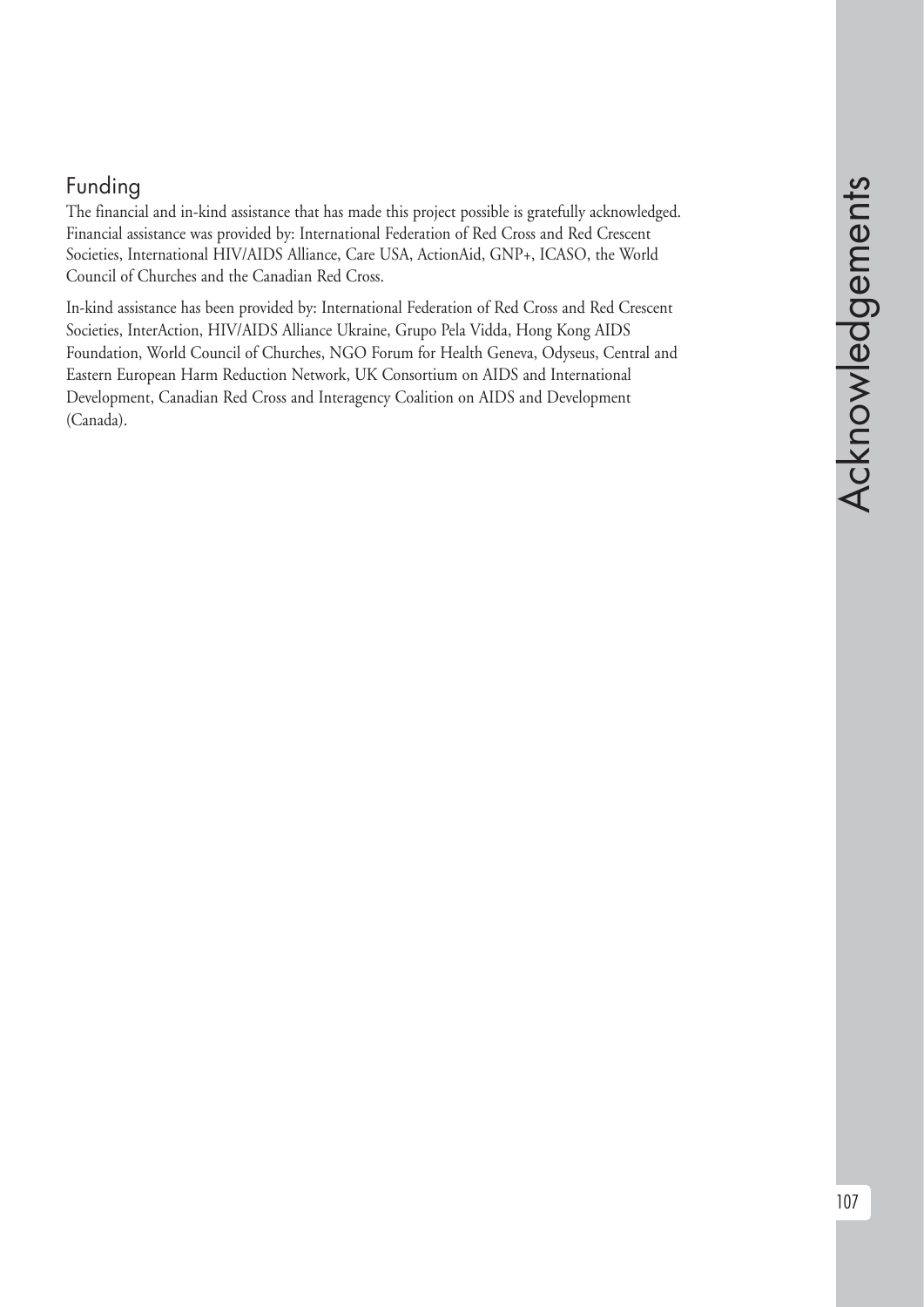## Feedback Form

## Code of Good Practice for NGOs Responding to HIV/AIDS

All comments submitted will be kept on file at the International Federation of Red Cross and Red Crescent Societies, in anticipation of a revised edition of the Code.

1. What general comments or feedback do you have on any part of the Code? These may include comments on both content and format.

2. What changes do you think would improve the Code? Please be specific and indicate the evidence to support your views.

3. Are there new findings or information that should be reflected in the Code?

4. Are there new key resources that should be included in the Code?

**Please send this form to: NGO HIV/AIDS Code of Good Practice Project, Health and Care Department, International Federation of Red Cross and Red Crescent Societies, PO Box 372, 1211 Geneva 19, Switzerland. Fax: +41 22 733 03 95**